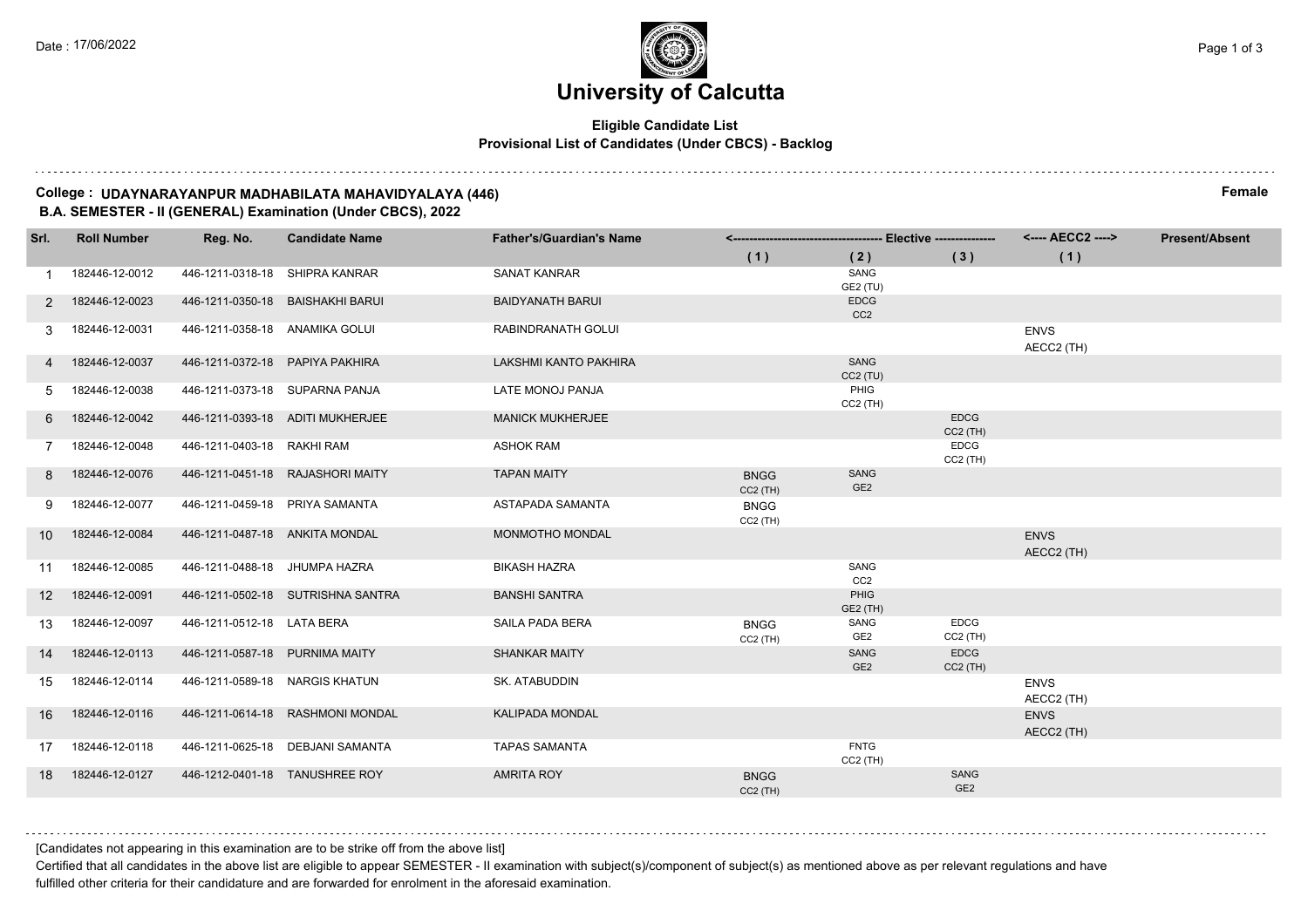### **Eligible Candidate List Provisional List of Candidates (Under CBCS) - Backlog**

**College : UDAYNARAYANPUR MADHABILATA MAHAVIDYALAYA (446) Female B.A. SEMESTER - II (GENERAL) Examination (Under CBCS), 2022**

| Srl.              | <b>Roll Number</b> | Reg. No.                       | <b>Candidate Name</b>            | <b>Father's/Guardian's Name</b> |                                |                                |                                | <---- AECC2 ---->         | <b>Present/Absent</b> |
|-------------------|--------------------|--------------------------------|----------------------------------|---------------------------------|--------------------------------|--------------------------------|--------------------------------|---------------------------|-----------------------|
|                   |                    |                                |                                  |                                 | (1)                            | (2)                            | (3)                            | (1)                       |                       |
| 19                | 182446-12-0141     |                                | 446-1212-0518-18 MOUMITA HAZRA   | <b>ADHIR HAZRA</b>              |                                |                                |                                | <b>ENVS</b><br>AECC2 (TH) |                       |
| <b>20</b>         | 182446-12-0145     |                                | 446-1212-0526-18 PORIMITA PATRA  | <b>JAHAR PATRA</b>              | <b>BNGG</b><br>$CC2$ (TH)      |                                | SANG<br>GE <sub>2</sub>        | <b>ENVS</b><br>AECC2 (TH) |                       |
| 21                | 182446-12-0149     | 446-1212-0558-18 PURNIMA DAS   |                                  | <b>BASU DEB DAS</b>             |                                | PHIG<br>GE2 (TH)               |                                |                           |                       |
| $22 \overline{ }$ | 182446-12-0151     | 446-1212-0560-18 GOURI MALICK  |                                  | <b>ASTO MALICK</b>              | <b>BNGG</b><br>$CC2$ (TH)      | PHIG<br>CC <sub>2</sub>        | SANG<br>GE <sub>2</sub>        | <b>ENVS</b><br>AECC2 (TH) |                       |
| 23                | 182446-12-0159     | 446-1214-0400-18 PRIYA GHORUI  |                                  | <b>BIKASH GHORUI</b>            |                                |                                |                                | <b>ENVS</b><br>AECC2 (TH) |                       |
| 24                | 182446-12-0165     |                                | 446-1215-0302-18 SAMSAR KHATUN   | SK SAOGAT ALI MALLICK           | <b>BNGG</b><br>CC <sub>2</sub> | PHIG<br>CC <sub>2</sub>        | <b>PLSG</b><br>GE <sub>2</sub> |                           |                       |
| 25                | 182446-12-0168     | 446-1215-0486-18 MANN ADHIKARY |                                  | SWAPAN ADHIKARY                 |                                | PLSG<br>$CC2$ (TH)             | SANG<br>CC2                    | <b>ENVS</b><br>AECC2 (TH) |                       |
| 26                | 182446-12-0169     | 446-2215-0376-18 FIROJA PARVIN |                                  | LATE SK NAZRUL ISLAM            |                                |                                |                                |                           |                       |
| 27                | 182446-12-0172     | 446-1211-0362-18 RIYA DEY      |                                  | <b>AMIYA DEY</b>                |                                |                                | SANG<br>GE2 (TH)               |                           |                       |
| 28                | 182446-12-0174     | 446-1211-0418-18 SANGITA DALUI |                                  | PRASANTA DALUI                  |                                |                                | SANG<br>CC2(TU)                |                           |                       |
| 29                | 182446-12-0177     |                                | 446-1211-0516-18 JHUMA MUKHERJEE | ANANTA MUKHERJEE                | <b>EDCG</b><br>$CC2$ (TH)      |                                | SANG<br>CC <sub>2</sub>        |                           |                       |
| 30 <sup>°</sup>   | 182446-12-0194     | 446-1211-0555-18 SUMANA BERA   |                                  | <b>SUNIL BERA</b>               | <b>HISG</b><br>$CC2$ (TH)      | PHIG<br>GE2 (TH)               | <b>PLSG</b><br>$CC2$ (TH)      |                           |                       |
| 31                | 182446-12-0203     | 446-1211-0443-18 NASRIN SURIYA |                                  | SK NAZAM ALI                    | PHIG<br>GE <sub>2</sub>        | PLSG<br>$CC2$ (TH)             | <b>HISG</b><br>$CC2$ (TH)      |                           |                       |
| 32 <sup>2</sup>   | 182446-12-0206     | 446-1212-0286-18 SHILPA GHORUI |                                  | <b>SUSANTA GHORUI</b>           |                                | <b>BNGG</b><br>CC <sub>2</sub> | <b>HISG</b><br>CC <sub>2</sub> | <b>ENVS</b><br>AECC2      |                       |
| 33                | 182446-12-0207     | 446-1212-0578-18 SAJANI BAG    |                                  | <b>CHANDU BAG</b>               | PHIG<br>GE <sub>2</sub>        | PLSG<br>$CC2$ (TH)             | <b>HISG</b><br>$CC2$ (TH)      | <b>ENVS</b><br>AECC2 (TH) |                       |
| 34                | 182446-12-0215     | 446-1214-0416-18 SOUMIKA MARIK |                                  | <b>INDRAJIT MARIK</b>           | <b>PLSG</b><br>GE <sub>2</sub> | <b>BNGG</b><br>CC <sub>2</sub> | SANG<br>CC <sub>2</sub>        | <b>ENVS</b><br>AECC2 (TH) |                       |
| 35                | 182446-12-0223     |                                | 446-1214-0647-18 BANASHRI NANDI  | SANTANU NANDI                   | <b>BNGG</b><br>$CC2$ (TH)      |                                | SANG<br>GE <sub>2</sub>        |                           |                       |
| 36                | 182446-12-0227     |                                | 446-1214-0648-18 CHAMPA BAHADUR  | <b>DILIP BAHADUR</b>            |                                |                                | SANG<br>GE2 (TH)               |                           |                       |
|                   |                    |                                |                                  |                                 |                                |                                |                                |                           |                       |

[Candidates not appearing in this examination are to be strike off from the above list]

Certified that all candidates in the above list are eligible to appear SEMESTER - II examination with subject(s)/component of subject(s) as mentioned above as per relevant regulations and have fulfilled other criteria for their candidature and are forwarded for enrolment in the aforesaid examination.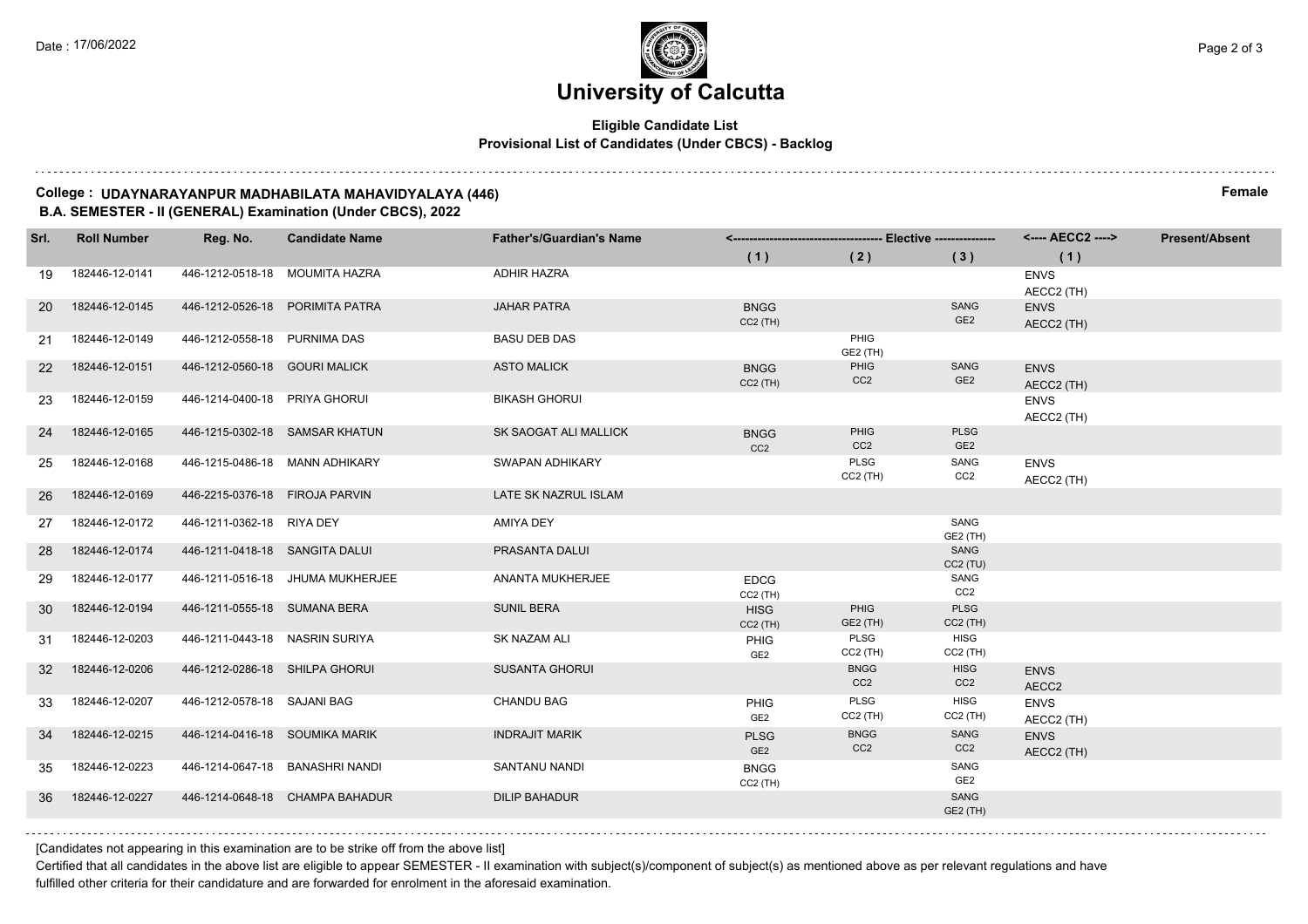### **Eligible Candidate List Provisional List of Candidates (Under CBCS) - Backlog**

**College : UDAYNARAYANPUR MADHABILATA MAHAVIDYALAYA (446) Female B.A. SEMESTER - II (GENERAL) Examination (Under CBCS), 2022**

| Srl. | <b>Roll Number</b> | Reg. No.                        | <b>Candidate Name</b>               | <b>Father's/Guardian's Name</b> |                                |                                |                 | <---- AECC2 ----> | <b>Present/Absent</b> |
|------|--------------------|---------------------------------|-------------------------------------|---------------------------------|--------------------------------|--------------------------------|-----------------|-------------------|-----------------------|
|      |                    |                                 |                                     |                                 | (1)                            | (2)                            | (3)             | (1)               |                       |
| 37   | 192446-12-0035     | 446-1211-0371-19 PUJA SANTRA    |                                     | <b>DIPANKAR SANTRA</b>          |                                | <b>EDCG</b>                    |                 | <b>ENVS</b>       |                       |
|      |                    |                                 |                                     |                                 |                                | CC <sub>2</sub>                |                 | AECC2             |                       |
| 38   | 192446-12-0065     | 446-1211-0467-19 RIYA MAITY     |                                     | <b>CHANDI CHARAN MAITY</b>      | <b>BNGG</b><br>CC <sub>2</sub> | <b>PLSG</b><br>CC <sub>2</sub> |                 |                   |                       |
| -39  | 192446-12-0150     |                                 | 446-1211-0632-19 KHUSBU KHATUN      | <b>SK ASROF</b>                 | <b>BNGG</b>                    | <b>HISG</b>                    |                 | <b>ENVS</b>       |                       |
|      |                    |                                 |                                     |                                 | CC <sub>2</sub>                | CC <sub>2</sub>                |                 | AECC2             |                       |
| 40   | 192446-12-0173     | 446-1212-0376-19 RIYA MALIK     |                                     | <b>SOMNATH MALIK</b>            | <b>BNGG</b>                    | <b>PHIG</b>                    |                 |                   |                       |
|      |                    |                                 |                                     |                                 | CC <sub>2</sub>                | CC <sub>2</sub>                |                 |                   |                       |
| -41  | 192446-12-0236     | 446-1211-0568-19 BAISAKHI PATRA |                                     | SANJOY PATRA                    | <b>EDCG</b>                    | <b>BNGG</b>                    |                 | <b>ENVS</b>       |                       |
|      |                    |                                 |                                     |                                 | CC <sub>2</sub>                | CC <sub>2</sub>                |                 | AECC2             |                       |
| 42   | 192446-12-0246     | 446-1211-0648-19 RIMLI ROY      |                                     | <b>SRIMANTA ROY</b>             | <b>EDCG</b>                    | <b>PLSG</b>                    |                 | <b>ENVS</b>       |                       |
|      |                    |                                 |                                     |                                 | CC <sub>2</sub>                | CC <sub>2</sub>                |                 | AECC2             |                       |
| 43   | 192446-12-0248     | 446-1212-0438-19 KEYA MALIK     |                                     | <b>MAHADEB MALIK</b>            |                                | <b>PLSG</b><br>CC <sub>2</sub> |                 |                   |                       |
| 44   | 192446-12-0275     | 446-1214-0304-19 SUMANA MATI    |                                     | <b>SUBHAS MATI</b>              |                                |                                |                 | <b>ENVS</b>       |                       |
|      |                    |                                 |                                     |                                 |                                |                                |                 | AECC2             |                       |
| 45   | 192446-12-0289     | 446-1211-0447-19 CHAITALI PAL   |                                     | <b>MOHAN PAL</b>                |                                | <b>EDCG</b>                    |                 |                   |                       |
|      |                    |                                 |                                     |                                 |                                | CC2(TU)                        |                 |                   |                       |
| 46   | 192446-12-0294     | 446-1211-0675-19 RIMPA KHATUN   |                                     | <b>ISMAIL MONDAL</b>            |                                |                                |                 |                   |                       |
| 47   | 192446-12-0301     | 446-1214-0352-19 CHUMKI DHOLEY  |                                     | <b>JAGANNATH DHOLEY</b>         | SANG                           | <b>EDCG</b>                    |                 |                   |                       |
|      |                    |                                 |                                     |                                 | CC <sub>2</sub>                | CC <sub>2</sub>                |                 |                   |                       |
| 48   | 202446-12-0135     |                                 | 446-1211-0529-20 SANGITA BHOWMIK    | <b>SWAPAN BHOWMIK</b>           | <b>BNGG</b>                    |                                | <b>PLSG</b>     |                   |                       |
|      |                    |                                 |                                     |                                 | GE2 (TH)                       |                                | $CC2$ (TH)      |                   |                       |
| 49   | 202446-12-0192     |                                 | 446-1211-0647-20 TANUSHREE BHOWMICK | <b>GANESH BHOWMICK</b>          | <b>BNGG</b>                    |                                | PLSG            |                   |                       |
|      |                    |                                 |                                     |                                 | CC <sub>2</sub>                |                                | GE2 (TU)        |                   |                       |
| 50   | 202446-12-0230     |                                 | 446-1212-0338-20 SWAPNA SANTRA      | <b>SURYA SANTRA</b>             | <b>BNGG</b>                    |                                | <b>EDCG</b>     |                   |                       |
|      |                    |                                 |                                     |                                 | $CC2$ (TH)                     |                                | GE <sub>2</sub> |                   |                       |

[Candidates not appearing in this examination are to be strike off from the above list]

Certified that all candidates in the above list are eligible to appear SEMESTER - II examination with subject(s)/component of subject(s) as mentioned above as per relevant regulations and have fulfilled other criteria for their candidature and are forwarded for enrolment in the aforesaid examination.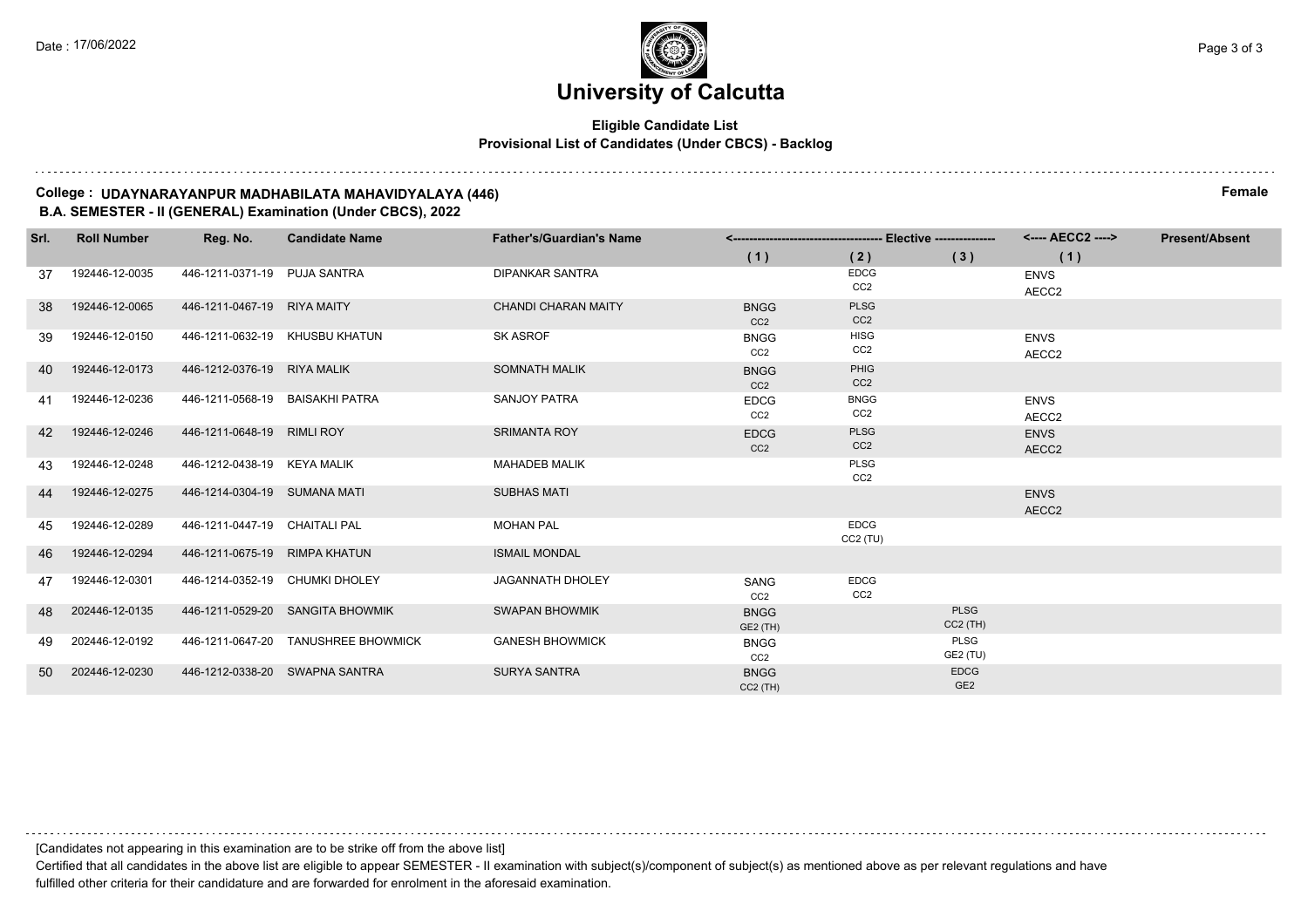### **Eligible Candidate List Provisional List of Candidates (Under CBCS) - Backlog**

**College : UDAYNARAYANPUR MADHABILATA MAHAVIDYALAYA (446) Male B.A. SEMESTER - II (GENERAL) Examination (Under CBCS), 2022**

| Srl.            | <b>Roll Number</b> | Reg. No.                       | <b>Candidate Name</b>              | <b>Father's/Guardian's Name</b> |                                |                                |                           | <---- AECC2 ---->         | <b>Present/Absent</b> |
|-----------------|--------------------|--------------------------------|------------------------------------|---------------------------------|--------------------------------|--------------------------------|---------------------------|---------------------------|-----------------------|
|                 |                    |                                |                                    |                                 | (1)                            | (2)                            | (3)                       | (1)                       |                       |
|                 | 182446-22-0002     | 446-1111-0284-18 AKASH PAL     |                                    | PRANAB PAL                      | <b>BNGG</b><br>$CC2$ (TH)      |                                | SANG<br>GE <sub>2</sub>   |                           |                       |
| 2               | 182446-22-0005     | 446-1111-0293-18 SOURYA KONAR  |                                    | <b>SRIMANTA KONAR</b>           | <b>BNGG</b><br>$CC2$ (TH)      |                                | <b>EDCG</b><br>$CC2$ (TH) |                           |                       |
| 3               | 182446-22-0038     | 446-1111-0573-18 BIKRAM HAZRA  |                                    | <b>BANSHI HAZRA</b>             |                                |                                | PHIG<br>CC2(TU)           |                           |                       |
|                 | 182446-22-0040     |                                | 446-1111-0576-18 KRISHNOPADA HAJRA | <b>GANESH HAJRA</b>             |                                |                                | <b>EDCG</b><br>$CC2$ (TH) |                           |                       |
| 5               | 182446-22-0042     | 446-1111-0593-18 SUJAN SAMANTA |                                    | NANDALAL SAMANTA                | <b>BNGG</b><br>$CC2$ (TH)      | SANG<br>GE <sub>2</sub>        | <b>EDCG</b><br>$CC2$ (TH) |                           |                       |
| 6               | 182446-22-0048     | 446-1112-0283-18 AMAR GHORUI   |                                    | <b>JHARESWAR GHORUI</b>         |                                |                                | PHIG<br>GE <sub>2</sub>   |                           |                       |
|                 | 182446-22-0059     |                                | 446-1114-0295-18 KOUSHIK GHOSH     | <b>KARTICK GHOSH</b>            |                                | PLSG<br>GE2 (TH)               | PHIG<br>$CC2$ (TH)        |                           |                       |
| 8               | 182446-22-0069     |                                | 446-1111-0577-18 SUPRIYO SAMANTA   | AROBINDO SAMANTA                | <b>EDCG</b><br>CC <sub>2</sub> | <b>HISG</b><br>$CC2$ (TH)      | SANG<br>GE <sub>2</sub>   | <b>ENVS</b><br>AECC2 (TH) |                       |
| 9               | 182446-22-0080     | 446-1111-0615-18 ARGHA JANA    |                                    | <b>DEBDAS JANA</b>              |                                |                                | <b>EDCG</b><br>$CC2$ (TH) |                           |                       |
| 10 <sup>°</sup> | 182446-22-0084     |                                | 446-1112-0608-18 SRIKANTA SANTRA   | <b>RABIN SANTRA</b>             |                                |                                | <b>EDCG</b><br>$CC2$ (TH) |                           |                       |
| 11              | 182446-22-0096     |                                | 446-1111-0462-18 SRIMANTA KANRAR   | NABA KANRAR                     |                                | <b>HISG</b><br>GE2 (TH)        | PLSG<br>$CC2$ (TH)        |                           |                       |
| 12 <sup>2</sup> | 182446-22-0127     |                                | 446-1114-0660-18 SOUMITRA GHOSH    | <b>HARADHAN GHOSH</b>           | <b>BNGG</b><br>CC <sub>2</sub> | <b>PLSG</b><br>$CC2$ (TU)      | PHIG<br>GE <sub>2</sub>   |                           |                       |
| 13              | 182446-22-0133     | 446-1111-0666-18 SANTANU BERA  |                                    | LAXMIKANTA BERA                 |                                | <b>HISG</b><br>$CC2$ (TH)      |                           |                           |                       |
| 14              | 182446-22-0140     | 446-1111-0642-18 RAJENDRA SING |                                    | <b>GOUTAM SING</b>              |                                |                                | <b>HISG</b><br>$CC2$ (TH) | <b>ENVS</b><br>AECC2 (TH) |                       |
| 15              | 192446-22-0009     | 446-1111-0370-19 ANUP BANERJEE |                                    | <b>BANAMALI BANERJEE</b>        |                                | <b>EDCG</b><br>CC <sub>2</sub> |                           | <b>ENVS</b><br>AECC2      |                       |
| 16              | 192446-22-0012     | 446-1111-0386-19 JACK GHOSH    |                                    | <b>SHYAMAL GHOSH</b>            |                                |                                |                           |                           |                       |
| 17              | 192446-22-0046     | 446-1112-0461-19 AMIT SANTRA   |                                    | SOMNATH SANTRA                  |                                | <b>EDCG</b><br>CC2 (TU)        |                           |                           |                       |
| 18              | 192446-22-0050     |                                | 446-1112-0498-19 SURAJIT GHORUI    | <b>NEPAL GHORUI</b>             |                                | PEDG<br>$CC2$ (PR)             |                           |                           |                       |
| 19              | 192446-22-0063     |                                | 446-1112-0672-19 SUBHENDU DHARA    | <b>MRITUNJAY DHARA</b>          |                                |                                |                           | <b>ENVS</b><br>AECC2      |                       |

[Candidates not appearing in this examination are to be strike off from the above list]

Certified that all candidates in the above list are eligible to appear SEMESTER - II examination with subject(s)/component of subject(s) as mentioned above as per relevant regulations and have fulfilled other criteria for their candidature and are forwarded for enrolment in the aforesaid examination.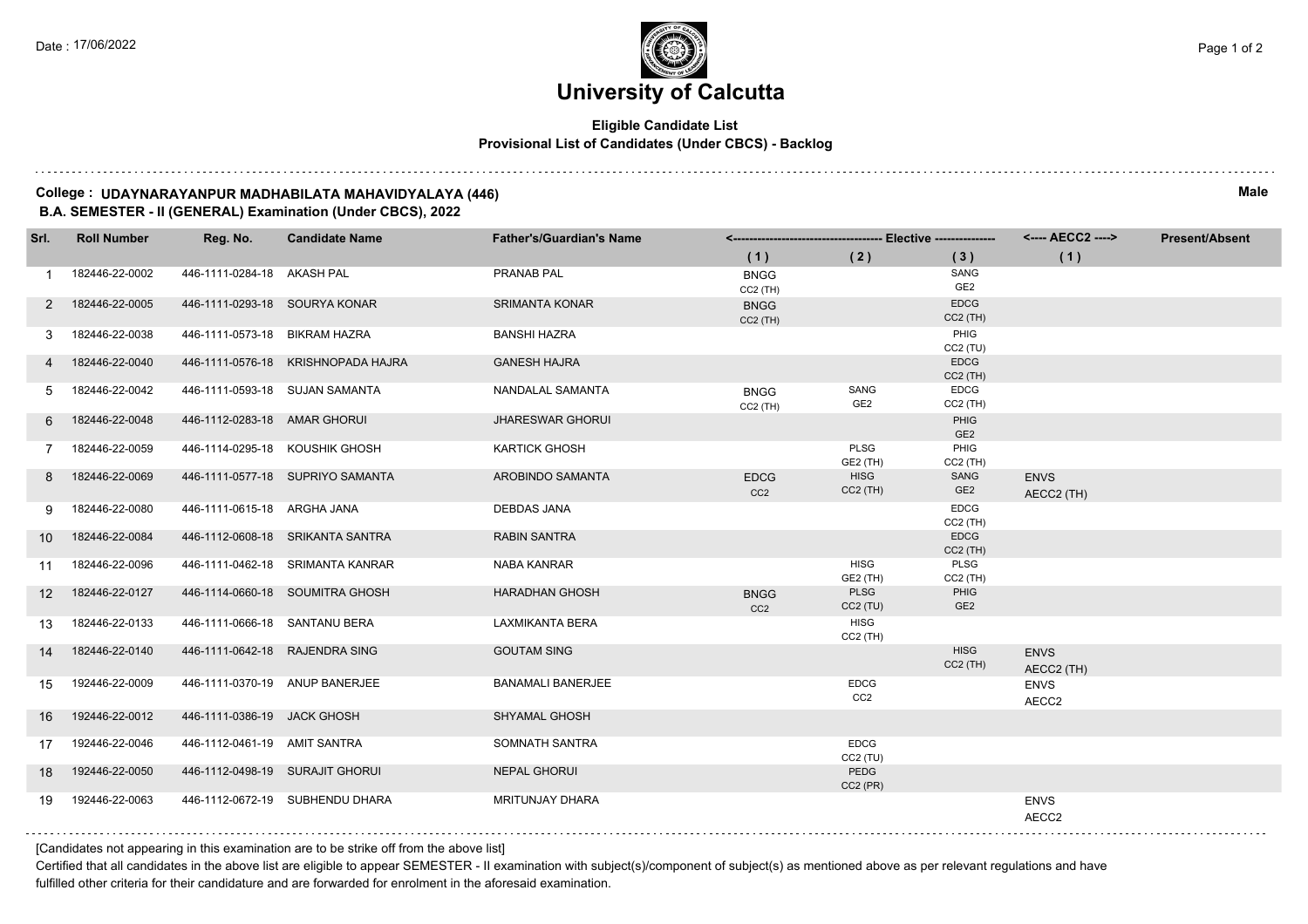### **Eligible Candidate List Provisional List of Candidates (Under CBCS) - Backlog**

**College : UDAYNARAYANPUR MADHABILATA MAHAVIDYALAYA (446) Male B.A. SEMESTER - II (GENERAL) Examination (Under CBCS), 2022**

| Srl.      | <b>Roll Number</b> | Reg. No.                       | <b>Candidate Name</b>           | <b>Father's/Guardian's Name</b> |                 |             |     | <---- AECC2 ----> | <b>Present/Absent</b> |
|-----------|--------------------|--------------------------------|---------------------------------|---------------------------------|-----------------|-------------|-----|-------------------|-----------------------|
|           |                    |                                |                                 |                                 | (1)             | (2)         | (3) | $\left( 1\right)$ |                       |
| <b>20</b> | 192446-22-0064     | 446-1111-0318-19 RITAM HAZRA   |                                 | <b>GOLAK HAZRA</b>              | <b>HISG</b>     | <b>EDCG</b> |     | <b>ENVS</b>       |                       |
|           |                    |                                |                                 |                                 | CC <sub>2</sub> | $CC2$ (TU)  |     | AECC2             |                       |
| 21        | 192446-22-0097     |                                | 446-1111-0713-19 SANDIP SAMANTA | <b>HARADHAN SAMANTA</b>         |                 | PEDG        |     |                   |                       |
|           |                    |                                |                                 |                                 |                 | $CC2$ (PR)  |     |                   |                       |
| <b>22</b> | 202446-22-0083     | 446-1112-0525-20 DUDKUMAR SHIT |                                 | <b>LAKHIKANTA SHIT</b>          |                 | <b>BNGG</b> |     |                   |                       |
|           |                    |                                |                                 |                                 |                 | GE2 (TH)    |     |                   |                       |

[Candidates not appearing in this examination are to be strike off from the above list] Certified that all candidates in the above list are eligible to appear SEMESTER - II examination with subject(s)/component of subject(s) as mentioned above as per relevant regulations and have fulfilled other criteria for their candidature and are forwarded for enrolment in the aforesaid examination.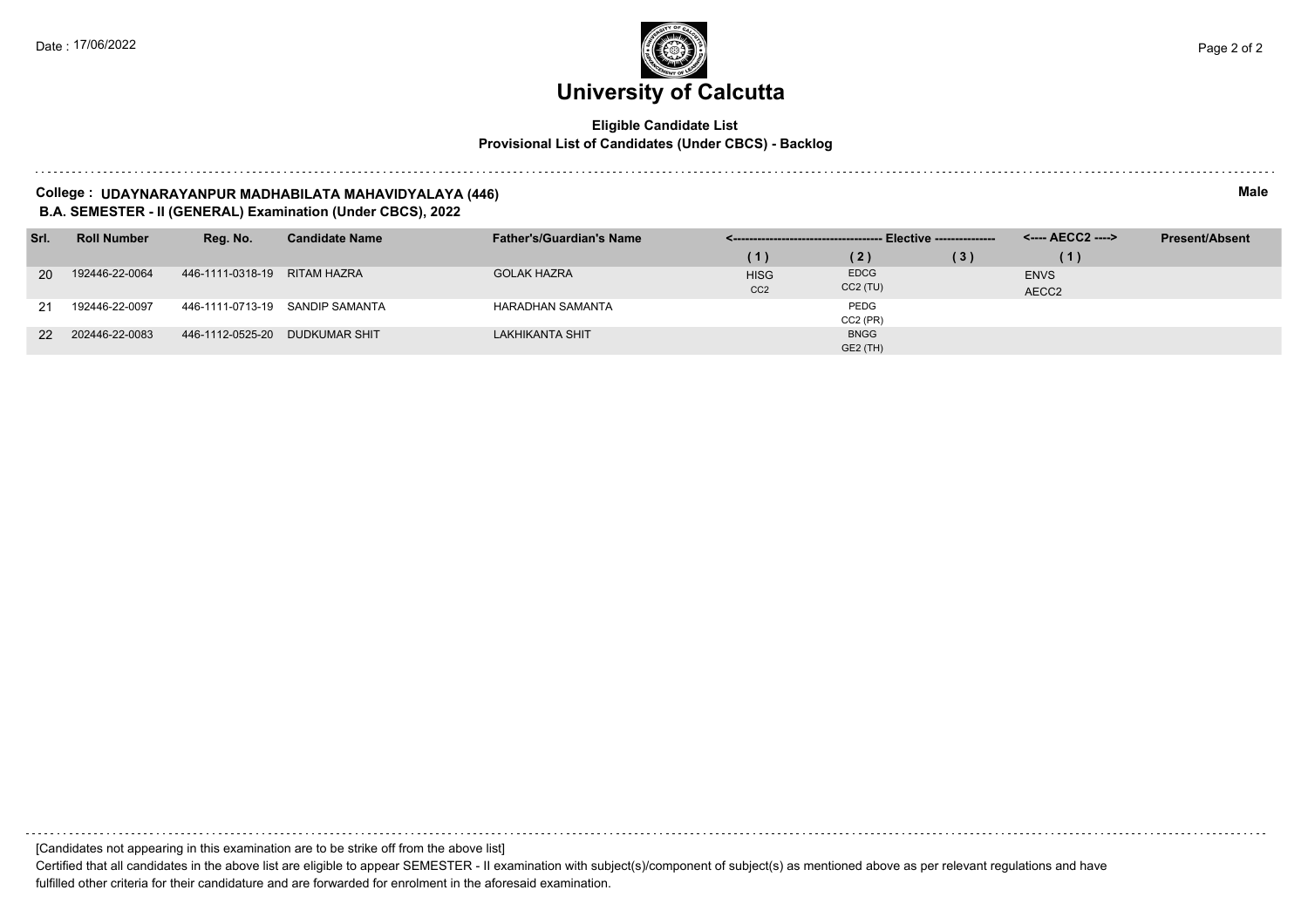#### **Eligible Candidate List Provisional List of Candidates (Under CBCS) - Backlog**

**College : UDAYNARAYANPUR MADHABILATA MAHAVIDYALAYA (446) Female B.A. SEMESTER - II (HONOURS) Examination (Under CBCS), 2022**

| Srl.            | <b>Roll Number</b> | Reg. No.                       | <b>Candidate Name</b>           | <b>Father's/Guardian's Name</b> |                                   |                                |                         | <---- AECC2 ---->         | <b>Present/Absent</b> |
|-----------------|--------------------|--------------------------------|---------------------------------|---------------------------------|-----------------------------------|--------------------------------|-------------------------|---------------------------|-----------------------|
|                 |                    |                                |                                 |                                 | (1)                               | (2)                            | (3)                     | (1)                       |                       |
|                 | 182446-11-0002     |                                | 446-1211-0004-18 PAYEL GOSWAMI  | PRASANTA GOSWAMI                | <b>BNGA</b><br>$CC3$ (TH)         |                                | SANG<br>GE <sub>2</sub> |                           |                       |
|                 | 182446-11-0018     | 446-1211-0028-18 SUTAPA SASMAL |                                 | <b>SUJIT SASMAL</b>             | <b>BNGA</b><br>$CC3$ (TH)         |                                |                         |                           |                       |
|                 | 182446-11-0042     |                                | 446-1211-0060-18 TIYASHA KHANRA | <b>JADAV KHANRA</b>             | <b>BNGA</b><br>CC3 (TH), CC4 (TH) | <b>EDCG</b><br>GE2 (TH)        |                         | <b>ENVS</b><br>AECC2 (TH) |                       |
|                 | 182446-11-0076     | 446-1212-0016-18 SULEKHA PANJA |                                 | <b>BASUDEB PANJA</b>            | <b>BNGA</b><br>CC3 (TH), CC4 (TH) | SANG<br>GE <sub>2</sub>        |                         | <b>ENVS</b><br>AECC2 (TH) |                       |
| 5               | 182446-11-0077     | 446-1212-0020-18 ROMA GHORUI   |                                 | <b>HARADHAN GHORUI</b>          | <b>BNGA</b><br>$CC3$ (TH)         | PHIG<br>GE2                    |                         |                           |                       |
| 6               | 182446-11-0079     | 446-1212-0036-18 MEGHNA SAHA   |                                 | AMITAVA SAHA                    |                                   | PHIG<br>GE2 (TH)               |                         |                           |                       |
|                 | 182446-11-0087     | 446-1214-0050-18 RINIKA RANA   |                                 | SHAMBHU NATH RANA               | <b>BNGA</b><br>CC3, CC4           | <b>MUCG</b><br>GE <sub>2</sub> |                         | <b>ENVS</b><br>AECC2 (TH) |                       |
| 8               | 182446-11-0110     | 446-1214-0267-18 RIYA KOLEY    |                                 | <b>SWAPAN KOLEY</b>             | <b>EDCA</b><br>$CC4$ (TH)         |                                |                         |                           |                       |
| 9               | 182446-11-0133     | 446-1211-0185-18 PRIYA HUDATI  |                                 | <b>RATAN HUDATI</b>             |                                   | <b>EDCG</b><br>GE2 (TU)        |                         |                           |                       |
| 10 <sup>°</sup> | 182446-11-0158     | 446-1211-0208-18 SULATA GHARA  |                                 | <b>SHAMBHU NATH GHARA</b>       |                                   | <b>PLSG</b><br>GE2 (TH)        |                         |                           |                       |
| 11              | 182446-11-0198     | 446-1211-0122-18 PUJA PANJA    |                                 | <b>SAMAR PANJA</b>              | <b>SANA</b><br>CC3, CC4           | <b>EDCG</b><br>GE2 (TH)        |                         |                           |                       |
| 12 <sup>°</sup> | 192446-11-0225     | 446-1212-0014-19 ANJALI MANNA  |                                 | SWAPAN MANNA                    | <b>PHIG</b><br>GE <sub>2</sub>    |                                |                         |                           |                       |
| 13              | 202446-11-0033     | 446-1211-0062-20 SEULI SASMAL  |                                 | <b>CHANDU KUMAR SASMAL</b>      | <b>BNGA</b><br>CC3 (TH), CC4 (TH) |                                |                         |                           |                       |
| 14              | 202446-11-0175     | 446-1212-0197-20 SONALI SANTRA |                                 | <b>SHYAMAL SANTRA</b>           | <b>HISA</b><br>CC3 (TH), CC4 (TH) | <b>BNGG</b><br>GE2 (TH)        |                         | <b>ENVS</b><br>AECC2 (TH) |                       |

[Candidates not appearing in this examination are to be strike off from the above list]

Certified that all candidates in the above list are eligible to appear SEMESTER - II examination with subject(s)/component of subject(s) as mentioned above as per relevant regulations and have fulfilled other criteria for their candidature and are forwarded for enrolment in the aforesaid examination.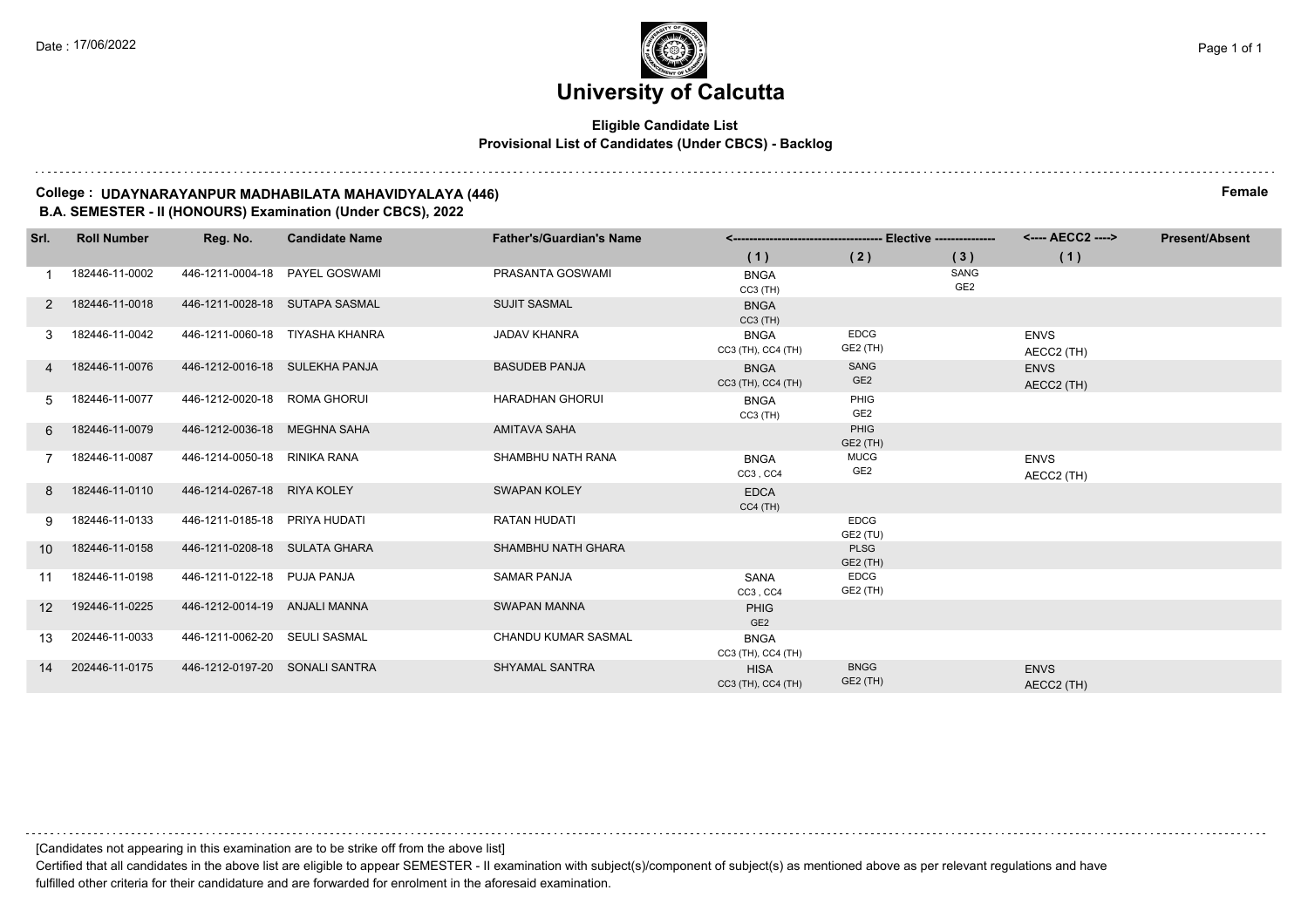### **Eligible Candidate List Provisional List of Candidates (Under CBCS) - Backlog**

**College : UDAYNARAYANPUR MADHABILATA MAHAVIDYALAYA (446) Male B.A. SEMESTER - II (HONOURS) Examination (Under CBCS), 2022**

| Srl.          | <b>Roll Number</b> | Reg. No.                    | <b>Candidate Name</b>   | <b>Father's/Guardian's Name</b> |                           |                                |                         | <---- AECC2 ---->    | <b>Present/Absent</b> |
|---------------|--------------------|-----------------------------|-------------------------|---------------------------------|---------------------------|--------------------------------|-------------------------|----------------------|-----------------------|
|               |                    |                             |                         |                                 | (1)                       | (2)                            | (3)                     | (1)                  |                       |
|               | 182446-21-0022     | 446-1112-0163-18            | SUPRIYO DOLUI           | <b>BHOLANATH DOLUI</b>          | <b>EDCA</b><br>$CC3$ (TU) |                                | SANG<br>GE <sub>2</sub> |                      |                       |
| $\mathcal{P}$ | 192446-21-0045     | 446-1111-0137-19            | <b>SUROJIT BERA</b>     | <b>SHITAL BERA</b>              | <b>HISA</b><br>CC3, CC4   |                                |                         | <b>ENVS</b><br>AECC2 |                       |
| 3             | 192446-21-0050     | 446-1112-0051-19            | ACHINTA KOTAL           | <b>JAYDEB KOTAL</b>             | <b>HISA</b><br>CC4        |                                |                         | <b>ENVS</b><br>AECC2 |                       |
| 4             | 202446-21-0005     | 446-1111-0051-20 DIP SASMAL |                         | <b>DILIP SASMAL</b>             | <b>BNGA</b><br>CC3, CC4   | <b>EDCG</b><br>GE <sub>2</sub> |                         |                      |                       |
| 5             | 202446-21-0015     | 446-1111-0109-20            | SANTANU MAITY           | <b>DILIP MAITY</b>              |                           | <b>BNGG</b><br>GE2 (TU)        |                         |                      |                       |
| 6.            | 202446-21-0032     | 446-1111-0212-20            | DHRUBAJYOTY CHAKRABORTY | ARUN KUMAR CHAKRABORTY          |                           |                                |                         | <b>ENVS</b><br>AECC2 |                       |

[Candidates not appearing in this examination are to be strike off from the above list]

Certified that all candidates in the above list are eligible to appear SEMESTER - II examination with subject(s)/component of subject(s) as mentioned above as per relevant regulations and have fulfilled other criteria for their candidature and are forwarded for enrolment in the aforesaid examination.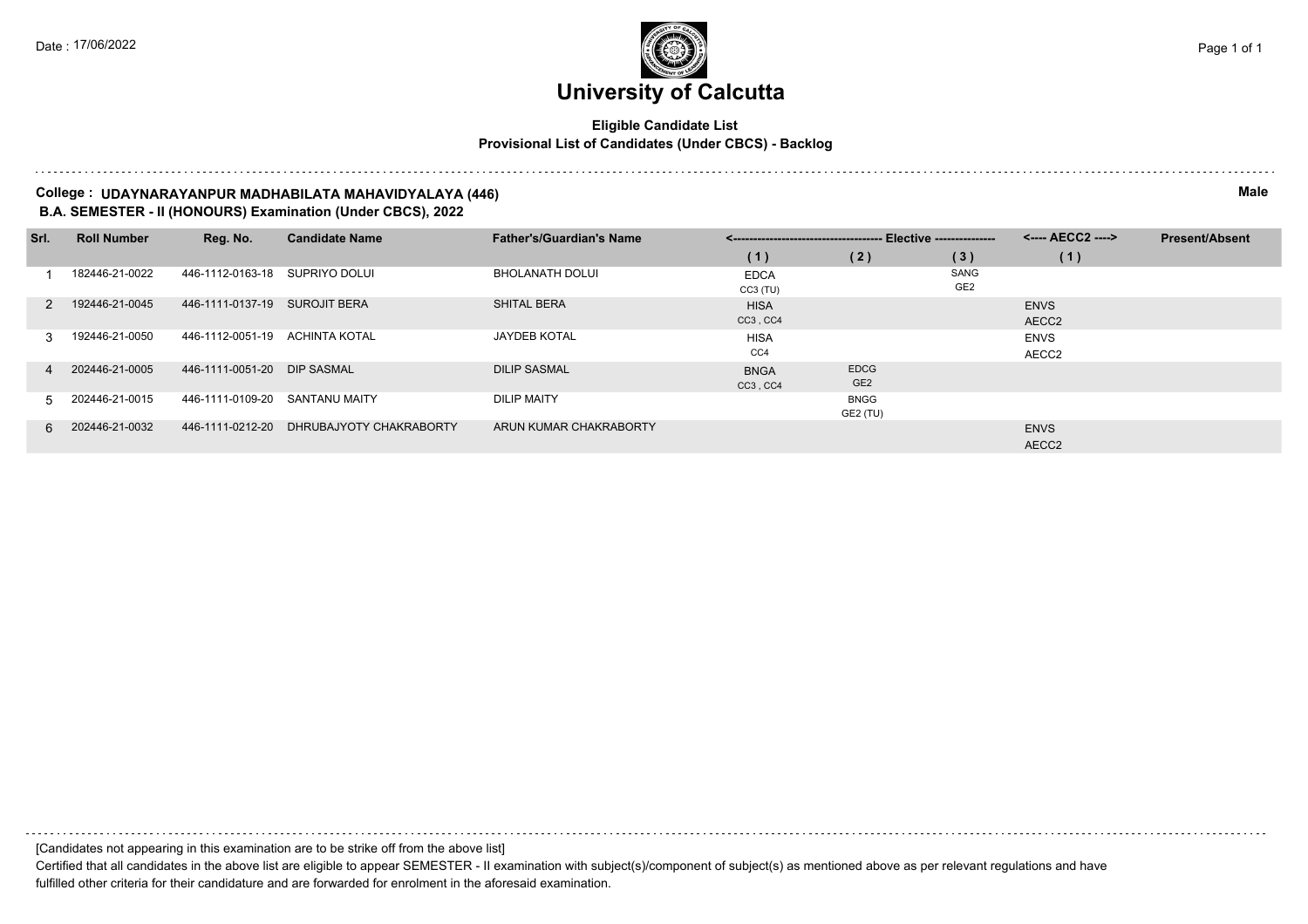#### **Eligible Candidate List Provisional List of Candidates (Under CBCS) - Backlog**

#### **College : UDAYNARAYANPUR MADHABILATA MAHAVIDYALAYA (446) Male B.Sc. SEMESTER - II (HONOURS) Examination (Under CBCS), 2022**

**Srl. Roll Number Reg. No. Candidate Name Father's/Guardian's Name <------------------------------------- Elective --------------- <---- AECC2 ----> ( 1 ) ( 2 ) ( 3 ) ( 1 ) Present/Absent** 1 203446-21-0007 446-1111-0727-20 SUSHOVON ADAK SANKAR ADAK SANKAR ADAK CC3 (TH), CC4 CEMG GE2

[Candidates not appearing in this examination are to be strike off from the above list] Certified that all candidates in the above list are eligible to appear SEMESTER - II examination with subject(s)/component of subject(s) as mentioned above as per relevant regulations and have

fulfilled other criteria for their candidature and are forwarded for enrolment in the aforesaid examination.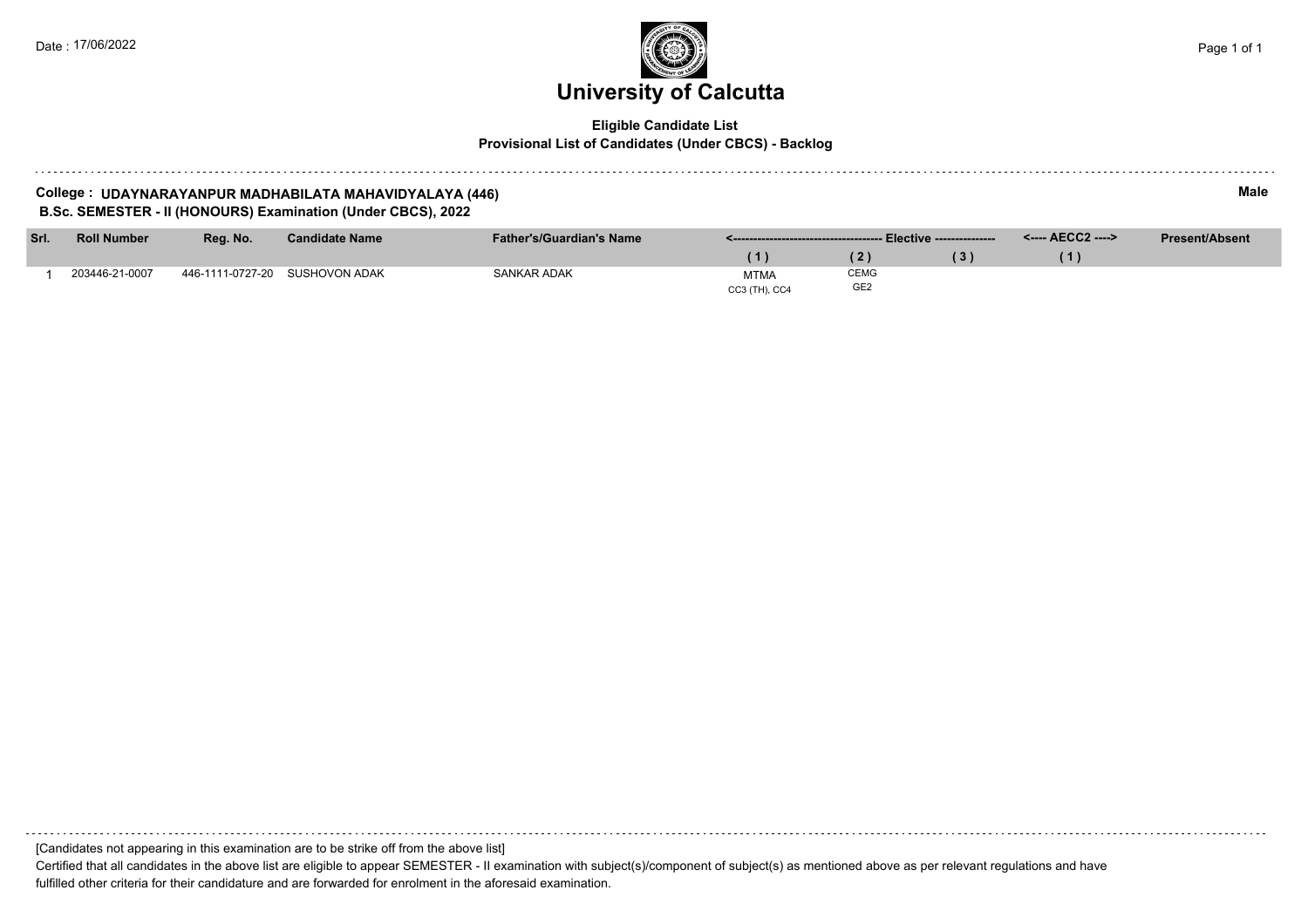### **Eligible Candidate List Provisional List of Candidates (Under CBCS) - Regular**

#### **College : UDAYNARAYANPUR MADHABILATA MAHAVIDYALAYA (446) Female**

#### **B.A. SEMESTER - II (GENERAL) Examination (Under CBCS), 2022**

| Srl.            | <b>Roll Number</b> | Reg. No.                       | <b>Candidate Name</b>               | <b>Father's/Guardian's Name</b> |             | <------------------- Elective -------------------> |             | <---- AECC2 ----> | <b>Present/Absent</b> |
|-----------------|--------------------|--------------------------------|-------------------------------------|---------------------------------|-------------|----------------------------------------------------|-------------|-------------------|-----------------------|
|                 |                    |                                |                                     |                                 | (1)         | (2)                                                | (3)         | (1)               |                       |
| $\mathbf{1}$    | 192446-12-0002     | 446-1211-0299-19 RIYA KANRAR   |                                     | <b>BHOLANATH KANRAR</b>         | <b>BNGG</b> | <b>EDCG</b>                                        | <b>PLSG</b> | <b>ENVS</b>       |                       |
| $\overline{2}$  | 192446-12-0003     | 446-1211-0302-19 PAYEL SETH    |                                     | <b>GOUTAM SETH</b>              | <b>BNGG</b> | <b>EDCG</b>                                        | <b>PLSG</b> | <b>ENVS</b>       |                       |
| 3               | 192446-12-0004     |                                | 446-1211-0303-19 PALLABI RAKSHIT    | <b>SANAT RAKSHIT</b>            | <b>BNGG</b> | <b>EDCG</b>                                        | <b>HISG</b> | <b>ENVS</b>       |                       |
| $\overline{4}$  | 192446-12-0008     |                                | 446-1211-0310-19 MOUPRIYA PRAMANICK | <b>BISWANATH PRAMANICK</b>      | <b>BNGG</b> | <b>EDCG</b>                                        | <b>PLSG</b> | <b>ENVS</b>       |                       |
| 5               | 192446-12-0009     |                                | 446-1211-0312-19 SUSMITA MONDAL     | <b>SAMAR MONDAL</b>             | <b>BNGG</b> | <b>EDCG</b>                                        | <b>HISG</b> | <b>ENVS</b>       |                       |
| 6               | 192446-12-0011     | 446-1211-0317-19 LIPIKA MAJI   |                                     | <b>TAPAN MAJI</b>               | <b>BNGG</b> | <b>PHIG</b>                                        | <b>PLSG</b> | <b>ENVS</b>       |                       |
| $7^{\circ}$     | 192446-12-0012     | 446-1211-0320-19 RITU MAITY    |                                     | NABAKUMAR MAITY                 | <b>BNGG</b> | <b>EDCG</b>                                        | <b>PLSG</b> | <b>ENVS</b>       |                       |
| 8               | 192446-12-0015     | 446-1211-0329-19 DONA DUTTA    |                                     | <b>ARUP DUTTA</b>               | <b>BNGG</b> | <b>EDCG</b>                                        | <b>PLSG</b> | <b>ENVS</b>       |                       |
| 9               | 192446-12-0017     |                                | 446-1211-0332-19 SAMPA ADHIKARY     | PRAVAS ADHIKARY                 | <b>BNGG</b> | <b>EDCG</b>                                        | <b>PLSG</b> | <b>ENVS</b>       |                       |
| 10 <sup>°</sup> | 192446-12-0019     | 446-1211-0337-19 ANJANA POLLEY |                                     | <b>GOUTAM POLLEY</b>            | <b>BNGG</b> | <b>HISG</b>                                        | <b>PHIG</b> | <b>ENVS</b>       |                       |
| 11              | 192446-12-0021     | 446-1211-0339-19 ANAMIKA DOLUI |                                     | ANIL DOLUI                      | <b>BNGG</b> | <b>EDCG</b>                                        | <b>HISG</b> | <b>ENVS</b>       |                       |
| 12              | 192446-12-0024     | 446-1211-0345-19 PRITHA DALUI  |                                     | <b>SUKUMAR DALUI</b>            | <b>BNGG</b> | <b>HISG</b>                                        | <b>EDCG</b> | <b>ENVS</b>       |                       |
| 13              | 192446-12-0025     |                                | 446-1211-0348-19 ANISHA SENAPATI    | <b>ROBIN SENAPATI</b>           | <b>BNGG</b> | <b>HISG</b>                                        | PHIG        | <b>ENVS</b>       |                       |
| 14              | 192446-12-0031     |                                | 446-1211-0359-19 SUTAPA CHONGDER    | SOMNATH CHONGDER                | <b>BNGG</b> | <b>EDCG</b>                                        | <b>PLSG</b> | <b>ENVS</b>       |                       |
| 15              | 192446-12-0032     | 446-1211-0360-19 SATHI KHANRA  |                                     | <b>KARTICK KHANRA</b>           | <b>BNGG</b> | <b>EDCG</b>                                        | <b>HISG</b> | <b>ENVS</b>       |                       |
| 16              | 192446-12-0037     | 446-1211-0396-19 SUNITA DAS    |                                     | <b>GANESH DAS</b>               | <b>BNGG</b> | <b>PHIG</b>                                        | <b>PLSG</b> | <b>ENVS</b>       |                       |
| 17              | 192446-12-0038     | 446-1211-0398-19 SHAMPA DAS    |                                     | <b>BHUPEN DAS</b>               | <b>BNGG</b> | <b>EDCG</b>                                        | <b>PLSG</b> | <b>ENVS</b>       |                       |
| 18              | 192446-12-0039     | 446-1211-0402-19 PAPIYA MAJI   |                                     | <b>SWAPAN MAJI</b>              | <b>BNGG</b> | <b>PHIG</b>                                        | <b>PLSG</b> | <b>ENVS</b>       |                       |
| 19              | 192446-12-0045     | 446-1211-0416-19 RIYA BAG      |                                     | ASTOPODA BAG                    | <b>BNGG</b> | <b>PLSG</b>                                        | PHIG        | <b>ENVS</b>       |                       |
| 20              | 192446-12-0046     | 446-1211-0419-19 ANKITA DALUI  |                                     | <b>AMAR DALUI</b>               | <b>BNGG</b> | <b>PLSG</b>                                        | <b>PHIG</b> | <b>ENVS</b>       |                       |

[Candidates not appearing in this examination are to be strike off from the above list]

Certified that all candidates in the above list are eligible to appear SEMESTER - II examination as per relevant regulations and have fulfilled other criteria for their candidature and are forwarded for enrolment in the aforesaid examination.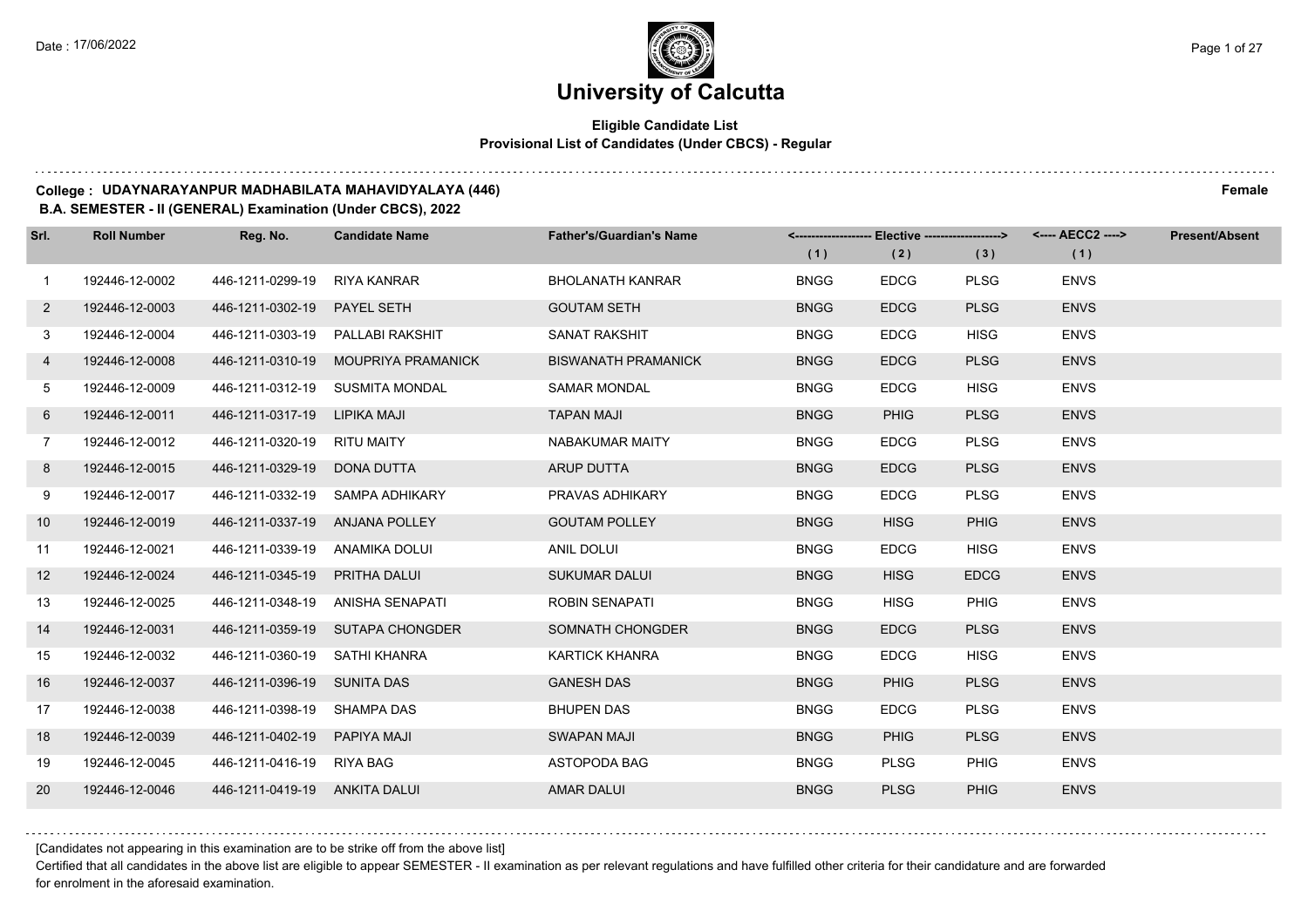### **Eligible Candidate List Provisional List of Candidates (Under CBCS) - Regular**

#### **College : UDAYNARAYANPUR MADHABILATA MAHAVIDYALAYA (446) Female**

#### **B.A. SEMESTER - II (GENERAL) Examination (Under CBCS), 2022**

| Srl. | <b>Roll Number</b> | Reg. No.                       | <b>Candidate Name</b>              | <b>Father's/Guardian's Name</b> |             | <------------------- Elective ------------------> |             | <---- AECC2 ----> | <b>Present/Absent</b> |
|------|--------------------|--------------------------------|------------------------------------|---------------------------------|-------------|---------------------------------------------------|-------------|-------------------|-----------------------|
|      |                    |                                |                                    |                                 | (1)         | (2)                                               | (3)         | (1)               |                       |
| 21   | 192446-12-0047     |                                | 446-1211-0421-19 TANUSREE KOLEY    | <b>NAKUL KOLEY</b>              | <b>BNGG</b> | <b>PHIG</b>                                       | <b>PLSG</b> | <b>ENVS</b>       |                       |
| 22   | 192446-12-0048     |                                | 446-1211-0427-19 TULIKA SAMANTA    | <b>BANAMALI SAMANTA</b>         | <b>BNGG</b> | <b>HISG</b>                                       | <b>PHIG</b> | <b>ENVS</b>       |                       |
| 23   | 192446-12-0052     |                                | 446-1211-0434-19 ARPITA BHOWMIK    | <b>SRIKANTA BHOWMIK</b>         | <b>BNGG</b> | <b>EDCG</b>                                       | <b>HISG</b> | <b>ENVS</b>       |                       |
| 24   | 192446-12-0054     | 446-1211-0443-19 RIYA KARAN    |                                    | <b>AJIT KARAN</b>               | <b>BNGG</b> | <b>EDCG</b>                                       | <b>HISG</b> | <b>ENVS</b>       |                       |
| 25   | 192446-12-0055     | 446-1211-0444-19 RIYA BERA     |                                    | <b>GOUTAM BERA</b>              | <b>BNGG</b> | <b>EDCG</b>                                       | <b>HISG</b> | <b>ENVS</b>       |                       |
| 26   | 192446-12-0056     | 446-1211-0448-19 TIYA BERA     |                                    | NABAKUMAR BERA                  | <b>BNGG</b> | <b>PLSG</b>                                       | <b>PHIG</b> | <b>ENVS</b>       |                       |
| 27   | 192446-12-0058     |                                | 446-1211-0450-19 BEAUTY MONDAL     | <b>SUNIL MONDAL</b>             | <b>BNGG</b> | <b>HISG</b>                                       | <b>PHIG</b> | <b>ENVS</b>       |                       |
| 28   | 192446-12-0062     | 446-1211-0456-19 RITA DAS      |                                    | <b>GOPAL DAS</b>                | <b>BNGG</b> | <b>HISG</b>                                       | <b>PHIG</b> | <b>ENVS</b>       |                       |
| 29   | 192446-12-0066     | 446-1211-0468-19 DISHA PAL     |                                    | <b>LATE BIVAS PAL</b>           | <b>BNGG</b> | <b>EDCG</b>                                       | <b>PLSG</b> | <b>ENVS</b>       |                       |
| 30   | 192446-12-0067     | 446-1211-0470-19               | PRIYA DAS                          | LATE DILIP DAS                  | <b>BNGG</b> | <b>HISG</b>                                       | <b>PEDG</b> | <b>ENVS</b>       |                       |
| 31   | 192446-12-0068     | 446-1211-0471-19 TANUJA GHORUI |                                    | <b>KARTICK GHORUI</b>           | <b>BNGG</b> | <b>HISG</b>                                       | <b>PEDG</b> | <b>ENVS</b>       |                       |
| 32   | 192446-12-0069     | 446-1211-0474-19 MOU DEYASHI   |                                    | PRADIP DEYASHI                  | <b>BNGG</b> | <b>HISG</b>                                       | <b>PEDG</b> | <b>ENVS</b>       |                       |
| 33   | 192446-12-0073     | 446-1211-0479-19 PRITI SAMANTA |                                    | UTTAM SAMANTA                   | <b>BNGG</b> | <b>EDCG</b>                                       | <b>HISG</b> | <b>ENVS</b>       |                       |
| 34   | 192446-12-0074     | 446-1211-0480-19 SUSMITA GOLUI |                                    | <b>SHYMAL GOLUI</b>             | <b>BNGG</b> | <b>HISG</b>                                       | <b>EDCG</b> | <b>ENVS</b>       |                       |
| 35   | 192446-12-0079     | 446-1211-0503-19 PUJA KANRAR   |                                    | <b>KARTIK KANRAR</b>            | <b>BNGG</b> | <b>HISG</b>                                       | <b>PHIG</b> | <b>ENVS</b>       |                       |
| 36   | 192446-12-0080     |                                | 446-1211-0508-19 PRIYANKA MONDAL   | PRADIP MONDAL                   | <b>BNGG</b> | <b>EDCG</b>                                       | <b>PLSG</b> | <b>ENVS</b>       |                       |
| 37   | 192446-12-0081     | 446-1211-0509-19 MANASRI KOLEY |                                    | NANDALAL KOLEY                  | <b>BNGG</b> | <b>HISG</b>                                       | <b>EDCG</b> | <b>ENVS</b>       |                       |
| 38   | 192446-12-0085     | 446-1211-0514-19               | BINA DEY                           | <b>SAMAR DEY</b>                | <b>BNGG</b> | <b>HISG</b>                                       | <b>PHIG</b> | <b>ENVS</b>       |                       |
| 39   | 192446-12-0086     |                                | 446-1211-0522-19 PAROMITA BHOWMICK | <b>SAMIR BHOWMICK</b>           | <b>BNGG</b> | <b>PHIG</b>                                       | <b>PLSG</b> | <b>ENVS</b>       |                       |
| 40   | 192446-12-0088     |                                | 446-1211-0524-19 RAKHI KARMAKAR    | <b>ASTOM KARMAKAR</b>           | <b>BNGG</b> | <b>EDCG</b>                                       | <b>HISG</b> | <b>ENVS</b>       |                       |

[Candidates not appearing in this examination are to be strike off from the above list]

Certified that all candidates in the above list are eligible to appear SEMESTER - II examination as per relevant regulations and have fulfilled other criteria for their candidature and are forwarded for enrolment in the aforesaid examination.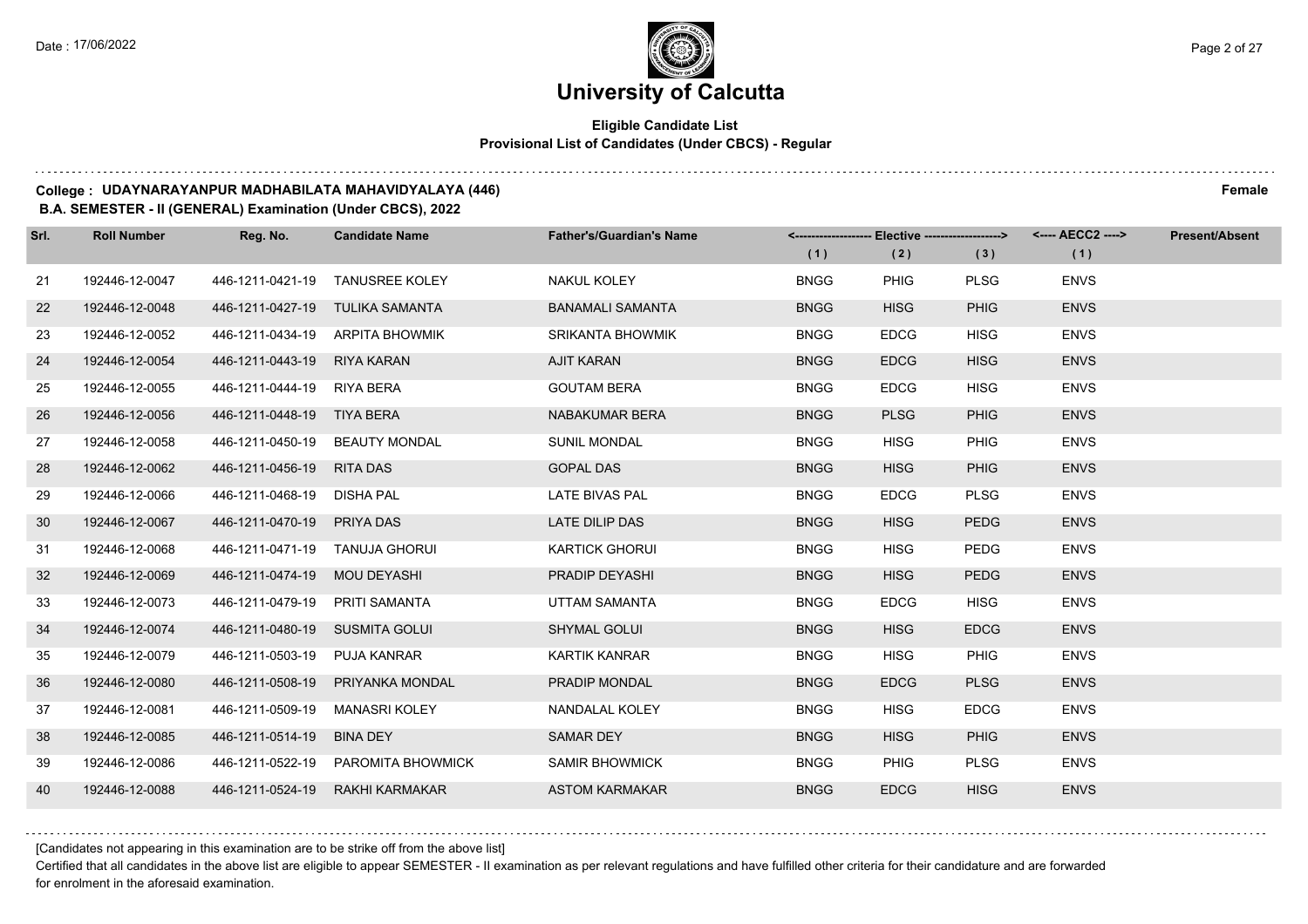### **Eligible Candidate List Provisional List of Candidates (Under CBCS) - Regular**

#### **College : UDAYNARAYANPUR MADHABILATA MAHAVIDYALAYA (446) Female**

#### **B.A. SEMESTER - II (GENERAL) Examination (Under CBCS), 2022**

| Srl. | <b>Roll Number</b> | Reg. No.                       | <b>Candidate Name</b>                 | <b>Father's/Guardian's Name</b> |             | <------------------- Elective -------------------> |             | <---- AECC2 ----> | <b>Present/Absent</b> |
|------|--------------------|--------------------------------|---------------------------------------|---------------------------------|-------------|----------------------------------------------------|-------------|-------------------|-----------------------|
|      |                    |                                |                                       |                                 | (1)         | (2)                                                | (3)         | (1)               |                       |
| 41   | 192446-12-0089     | 446-1211-0525-19               | RANU SANA                             | SWAPAN SANA                     | <b>BNGG</b> | <b>EDCG</b>                                        | <b>HISG</b> | <b>ENVS</b>       |                       |
| 42   | 192446-12-0090     | 446-1211-0527-19               | MOUMITA MAJI                          | <b>KAILASH MAJI</b>             | <b>BNGG</b> | <b>PHIG</b>                                        | <b>PLSG</b> | <b>ENVS</b>       |                       |
| 43   | 192446-12-0091     | 446-1211-0529-19 ANDITA MAJI   |                                       | KAILASH MAJI                    | <b>BNGG</b> | PHIG                                               | <b>PLSG</b> | <b>ENVS</b>       |                       |
| 44   | 192446-12-0092     |                                | 446-1211-0531-19 PRIYANKA CHAKRABORTY | ARUN CHAKRABORTY                | <b>BNGG</b> | <b>PLSG</b>                                        | <b>EDCG</b> | <b>ENVS</b>       |                       |
| 45   | 192446-12-0095     | 446-1211-0537-19               | MOUSUMI KUNTI                         | <b>MADHAB KUNTI</b>             | <b>BNGG</b> | <b>PHIG</b>                                        | <b>HISG</b> | <b>ENVS</b>       |                       |
| 46   | 192446-12-0100     | 446-1211-0544-19               | SHRABANI KANRAR                       | <b>JAGANNATH KANRAR</b>         | <b>BNGG</b> | <b>HISG</b>                                        | <b>EDCG</b> | <b>ENVS</b>       |                       |
| 47   | 192446-12-0106     | 446-1211-0551-19 RUPA ADHIKARY |                                       | PRADIP ADHIKARY                 | <b>BNGG</b> | <b>EDCG</b>                                        | <b>PLSG</b> | <b>ENVS</b>       |                       |
| 48   | 192446-12-0108     | 446-1211-0558-19               | <b>RIMPA PRODHAN</b>                  | <b>BIKASH PRODHAN</b>           | <b>BNGG</b> | <b>EDCG</b>                                        | <b>PLSG</b> | <b>ENVS</b>       |                       |
| 49   | 192446-12-0109     | 446-1211-0560-19               | PRIYA MAITY                           | PRABIR MAITY                    | <b>BNGG</b> | <b>EDCG</b>                                        | <b>PLSG</b> | <b>ENVS</b>       |                       |
| 50   | 192446-12-0112     | 446-1211-0569-19               | KUHALI CHAKRABORTY                    | <b>KALIPADA CHAKRABORTY</b>     | <b>BNGG</b> | <b>EDCG</b>                                        | <b>PLSG</b> | <b>ENVS</b>       |                       |
| 51   | 192446-12-0113     | 446-1211-0571-19 SUPRIYA JANA  |                                       | MANOJ JANA                      | <b>BNGG</b> | <b>EDCG</b>                                        | <b>PLSG</b> | <b>ENVS</b>       |                       |
| 52   | 192446-12-0116     | 446-1211-0576-19 SOURAVI MAL   |                                       | <b>KANTA MAL</b>                | <b>BNGG</b> | <b>PHIG</b>                                        | <b>HISG</b> | <b>ENVS</b>       |                       |
| 53   | 192446-12-0117     | 446-1211-0577-19 PRIYANKA BERA |                                       | <b>TARAPADA BERA</b>            | <b>BNGG</b> | <b>PLSG</b>                                        | SANG        | <b>ENVS</b>       |                       |
| 54   | 192446-12-0119     | 446-1211-0581-19 SABITA MAITY  |                                       | <b>ANIL MAITY</b>               | <b>BNGG</b> | <b>EDCG</b>                                        | <b>HISG</b> | <b>ENVS</b>       |                       |
| 55   | 192446-12-0121     | 446-1211-0585-19 ANINDITA JANA |                                       | <b>BROJEN JANA</b>              | <b>BNGG</b> | <b>EDCG</b>                                        | <b>HISG</b> | <b>ENVS</b>       |                       |
| 56   | 192446-12-0122     | 446-1211-0586-19 ANJANA POLLEY |                                       | <b>KAMAL POLLEY</b>             | <b>BNGG</b> | <b>EDCG</b>                                        | <b>HISG</b> | <b>ENVS</b>       |                       |
| 57   | 192446-12-0123     |                                | 446-1211-0587-19 SANTWANA KOLEY       | <b>BUDDHADEV KOLEY</b>          | <b>BNGG</b> | <b>EDCG</b>                                        | <b>HISG</b> | <b>ENVS</b>       |                       |
| 58   | 192446-12-0129     | 446-1211-0598-19 MOUMITA CHINA |                                       | <b>DILIP CHINA</b>              | <b>BNGG</b> | <b>HISG</b>                                        | <b>PHIG</b> | <b>ENVS</b>       |                       |
| 59   | 192446-12-0139     | 446-1211-0614-19 ANUSHRI MAITY |                                       | <b>SANAT MAITY</b>              | <b>BNGG</b> | <b>EDCG</b>                                        | <b>HISG</b> | <b>ENVS</b>       |                       |
| 60   | 192446-12-0140     | 446-1211-0617-19 MOU PORE      |                                       | <b>MUCHIRAM PORE</b>            | <b>BNGG</b> | <b>EDCG</b>                                        | <b>HISG</b> | <b>ENVS</b>       |                       |

[Candidates not appearing in this examination are to be strike off from the above list]

Certified that all candidates in the above list are eligible to appear SEMESTER - II examination as per relevant regulations and have fulfilled other criteria for their candidature and are forwarded for enrolment in the aforesaid examination.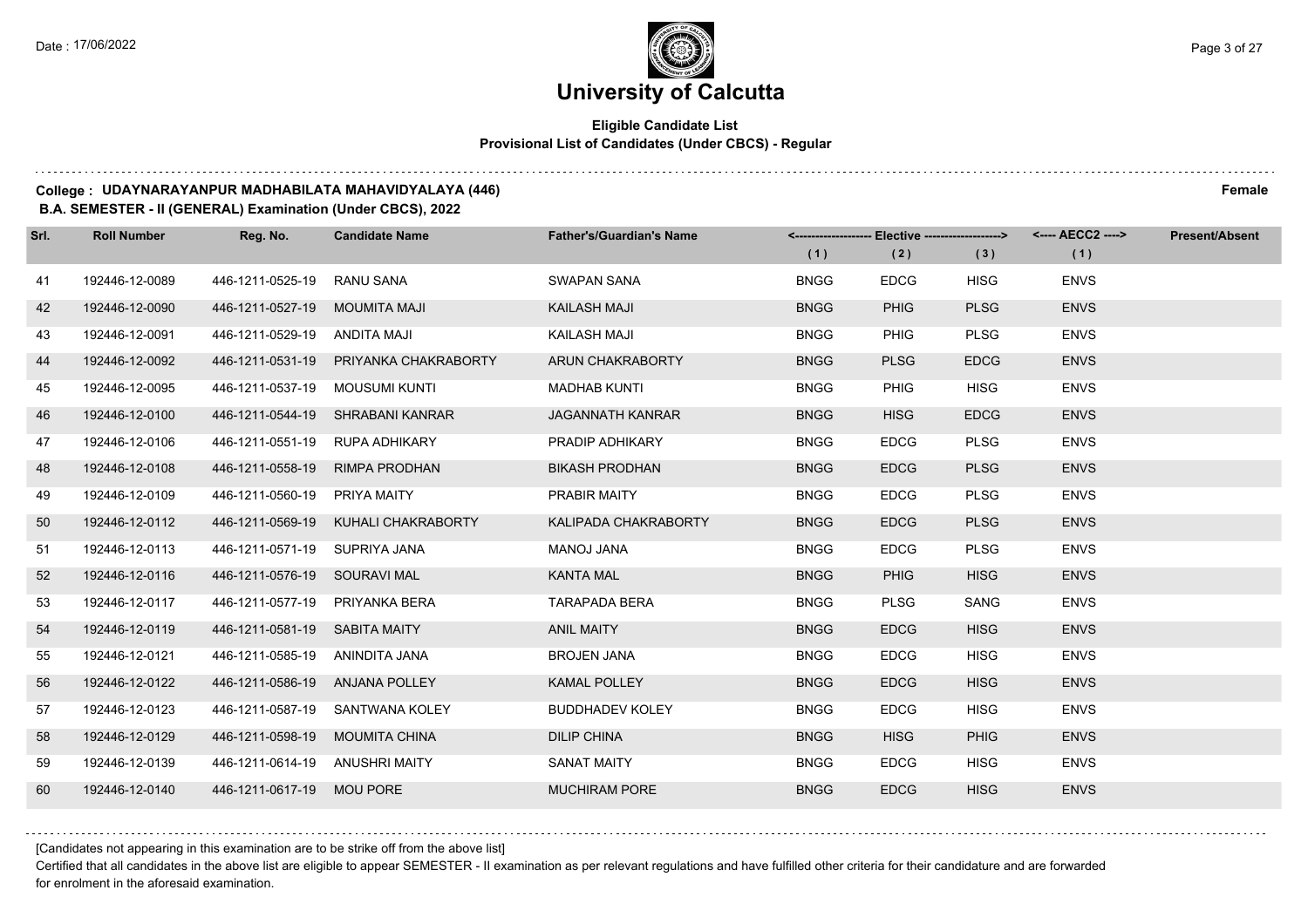### **Eligible Candidate List Provisional List of Candidates (Under CBCS) - Regular**

#### **College : UDAYNARAYANPUR MADHABILATA MAHAVIDYALAYA (446) Female**

#### **B.A. SEMESTER - II (GENERAL) Examination (Under CBCS), 2022**

| Srl. | <b>Roll Number</b> | Reg. No.                        | <b>Candidate Name</b>           | <b>Father's/Guardian's Name</b> |             | <-------------------- Elective -------------------> |             | <---- AECC2 ----> | <b>Present/Absent</b> |
|------|--------------------|---------------------------------|---------------------------------|---------------------------------|-------------|-----------------------------------------------------|-------------|-------------------|-----------------------|
|      |                    |                                 |                                 |                                 | (1)         | (2)                                                 | (3)         | (1)               |                       |
| 61   | 192446-12-0141     | 446-1211-0618-19                | SAHALI PAL                      | KALOSONA PAL                    | <b>BNGG</b> | <b>HISG</b>                                         | <b>EDCG</b> | <b>ENVS</b>       |                       |
| 62   | 192446-12-0142     | 446-1211-0619-19                | <b>BAISAKHI PORE</b>            | <b>BUDDHADEB PORE</b>           | <b>BNGG</b> | <b>EDCG</b>                                         | <b>HISG</b> | <b>ENVS</b>       |                       |
| 63   | 192446-12-0143     | 446-1211-0620-19 KOYEL ADHIKARI |                                 | MOHADEB ADHIKARI                | <b>BNGG</b> | <b>HISG</b>                                         | <b>EDCG</b> | <b>ENVS</b>       |                       |
| 64   | 192446-12-0144     | 446-1211-0621-19                | PAYEL ADHIKARI                  | <b>MAHADEB ADHIKARI</b>         | <b>BNGG</b> | <b>HISG</b>                                         | <b>EDCG</b> | <b>ENVS</b>       |                       |
| 65   | 192446-12-0145     | 446-1211-0624-19                | MOUMITA ADHIKARY                | <b>MADHAB ADHIKARY</b>          | <b>BNGG</b> | <b>PHIG</b>                                         | <b>HISG</b> | <b>ENVS</b>       |                       |
| 66   | 192446-12-0146     | 446-1211-0626-19                | <b>DIPIKA MAYUR</b>             | <b>LALU MAYUR</b>               | <b>BNGG</b> | <b>EDCG</b>                                         | <b>HISG</b> | <b>ENVS</b>       |                       |
| 67   | 192446-12-0147     | 446-1211-0629-19                | SAINAJ KHATUN                   | SK JANE ALOM                    | <b>BNGG</b> | <b>HISG</b>                                         | PHIG        | <b>ENVS</b>       |                       |
| 68   | 192446-12-0148     | 446-1211-0630-19                | <b>MOMTAJ KHATUN</b>            | <b>SK MOHI UDDIN</b>            | <b>BNGG</b> | <b>HISG</b>                                         | <b>PHIG</b> | <b>ENVS</b>       |                       |
| 69   | 192446-12-0149     | 446-1211-0631-19                | ASMINA KHATUN                   | SK HOSSAIN ALI                  | <b>BNGG</b> | <b>HISG</b>                                         | <b>PHIG</b> | <b>ENVS</b>       |                       |
| 70   | 192446-12-0153     | 446-1211-0637-19                | <b>FATEMA KHATUN</b>            | LATE AKBAR ALI MALLICK          | <b>BNGG</b> | <b>EDCG</b>                                         | <b>PLSG</b> | <b>ENVS</b>       |                       |
| 71   | 192446-12-0154     | 446-1211-0640-19 ANIVA KOLEY    |                                 | PALASH KOLEY                    | <b>BNGG</b> | <b>EDCG</b>                                         | <b>PLSG</b> | <b>ENVS</b>       |                       |
| 72   | 192446-12-0155     |                                 | 446-1211-0642-19 SUSMITA KANRAR | <b>SUSHIL KANRAR</b>            | <b>BNGG</b> | <b>EDCG</b>                                         | <b>HISG</b> | <b>ENVS</b>       |                       |
| 73   | 192446-12-0158     | 446-1211-0647-19 ARPITA KARAN   |                                 | <b>ADHIR KARAN</b>              | <b>BNGG</b> | <b>EDCG</b>                                         | <b>HISG</b> | <b>ENVS</b>       |                       |
| 74   | 192446-12-0160     | 446-1211-0654-19                | <b>RIMA MAJI</b>                | <b>ABHIRAM MAJI</b>             | <b>BNGG</b> | <b>HISG</b>                                         | <b>EDCG</b> | <b>ENVS</b>       |                       |
| 75   | 192446-12-0161     | 446-1211-0655-19                | BRITHIKA ADAK                   | <b>BIKASH ADAK</b>              | <b>BNGG</b> | <b>HISG</b>                                         | <b>EDCG</b> | <b>ENVS</b>       |                       |
| 76   | 192446-12-0162     | 446-1211-0658-19                | PEU MONDAL                      | <b>SUSANTA MONDAL</b>           | <b>BNGG</b> | <b>EDCG</b>                                         | <b>PLSG</b> | <b>ENVS</b>       |                       |
| 77   | 192446-12-0163     | 446-1211-0665-19                | LAXMI SAU                       | <b>SANKAR SAU</b>               | <b>BNGG</b> | <b>PHIG</b>                                         | <b>HISG</b> | <b>ENVS</b>       |                       |
| 78   | 192446-12-0164     | 446-1211-0666-19 SARBANI MALIK  |                                 | <b>AJIT MALIK</b>               | <b>BNGG</b> | <b>EDCG</b>                                         | <b>PLSG</b> | <b>ENVS</b>       |                       |
| 79   | 192446-12-0167     | 446-1211-0680-19                | PARAMA PARAL                    | <b>SAMAR PARAL</b>              | <b>BNGG</b> | <b>EDCG</b>                                         | <b>HISG</b> | <b>ENVS</b>       |                       |
| 80   | 192446-12-0174     | 446-1212-0377-19 SUPRIYA ROY    |                                 | SATYA CHARAN ROY                | <b>BNGG</b> | <b>PHIG</b>                                         | <b>PLSG</b> | <b>ENVS</b>       |                       |

[Candidates not appearing in this examination are to be strike off from the above list]

Certified that all candidates in the above list are eligible to appear SEMESTER - II examination as per relevant regulations and have fulfilled other criteria for their candidature and are forwarded for enrolment in the aforesaid examination.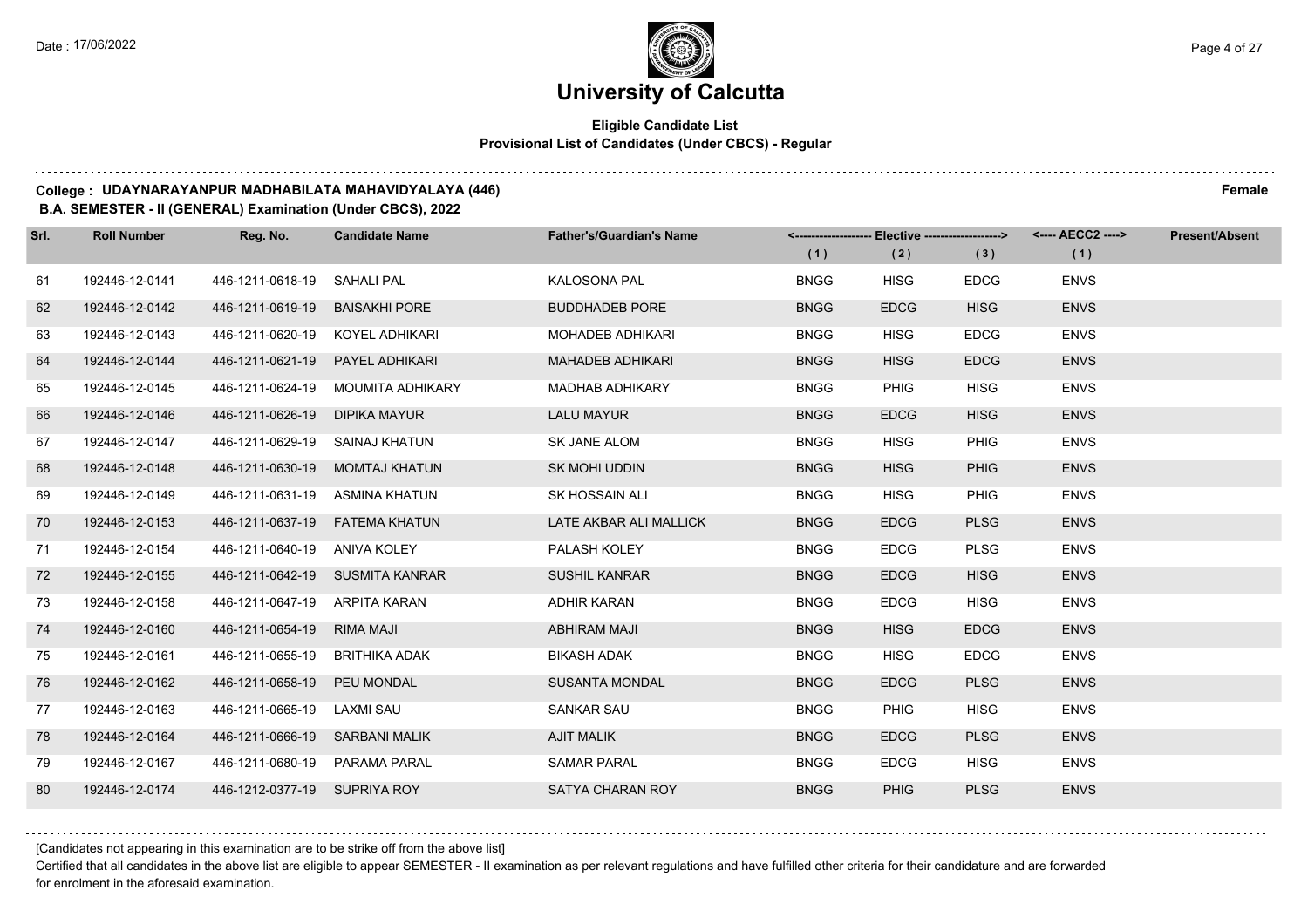### **Eligible Candidate List Provisional List of Candidates (Under CBCS) - Regular**

#### **College : UDAYNARAYANPUR MADHABILATA MAHAVIDYALAYA (446) Female**

#### **B.A. SEMESTER - II (GENERAL) Examination (Under CBCS), 2022**

| Srl. | <b>Roll Number</b> | Reg. No.                       | <b>Candidate Name</b>            | <b>Father's/Guardian's Name</b> |             | <-------------------- Elective -------------------> |             | <---- AECC2 ----> | <b>Present/Absent</b> |
|------|--------------------|--------------------------------|----------------------------------|---------------------------------|-------------|-----------------------------------------------------|-------------|-------------------|-----------------------|
|      |                    |                                |                                  |                                 | (1)         | (2)                                                 | (3)         | (1)               |                       |
| 81   | 192446-12-0175     |                                | 446-1212-0385-19 PURNIMA PANDIT  | <b>BIJAY PANDIT</b>             | <b>BNGG</b> | <b>EDCG</b>                                         | <b>PLSG</b> | <b>ENVS</b>       |                       |
| 82   | 192446-12-0179     | 446-1212-0469-19 SUSMITA DALUI |                                  | ANIL DALUI                      | <b>BNGG</b> | <b>EDCG</b>                                         | <b>PLSG</b> | <b>ENVS</b>       |                       |
| 83   | 192446-12-0181     | 446-1212-0494-19 JHUMA HAIT    |                                  | <b>BHOLANATH HAIT</b>           | <b>BNGG</b> | <b>PLSG</b>                                         | <b>EDCG</b> | <b>ENVS</b>       |                       |
| 84   | 192446-12-0182     |                                | 446-1212-0540-19 PRIYANKA MALIK  | <b>RANAJIT MALIK</b>            | <b>BNGG</b> | <b>PHIG</b>                                         | <b>HISG</b> | <b>ENVS</b>       |                       |
| 85   | 192446-12-0185     | 446-1212-0584-19 TIYASA DHANK  |                                  | <b>CHURAMANI DHANK</b>          | <b>BNGG</b> | <b>PHIG</b>                                         | <b>HISG</b> | <b>ENVS</b>       |                       |
| 86   | 192446-12-0186     | 446-1212-0612-19               | <b>BASANTI MALIK</b>             | <b>GOLAK MALIK</b>              | <b>BNGG</b> | <b>EDCG</b>                                         | <b>HISG</b> | <b>ENVS</b>       |                       |
| 87   | 192446-12-0189     |                                | 446-1212-0622-19 TANUSHREE PATRA | <b>TAPAN PATRA</b>              | <b>BNGG</b> | <b>HISG</b>                                         | <b>EDCG</b> | <b>ENVS</b>       |                       |
| 88   | 192446-12-0190     | 446-1212-0623-19 TUMPA PATRA   |                                  | <b>BISWANATH PATRA</b>          | <b>BNGG</b> | <b>PHIG</b>                                         | <b>HISG</b> | <b>ENVS</b>       |                       |
| 89   | 192446-12-0192     | 446-1212-0645-19 DEBIKA DALUI  |                                  | SAHADEB DALUI                   | <b>BNGG</b> | <b>EDCG</b>                                         | <b>HISG</b> | <b>ENVS</b>       |                       |
| 90   | 192446-12-0195     | 446-1212-0659-19 SIKHA GHANTA  |                                  | <b>MANTU GHANTA</b>             | <b>BNGG</b> | <b>HISG</b>                                         | <b>EDCG</b> | <b>ENVS</b>       |                       |
| 91   | 192446-12-0196     |                                | 446-1212-0661-19 BANASRI SANTRA  | <b>SUNIL SANTRA</b>             | <b>BNGG</b> | <b>EDCG</b>                                         | <b>PLSG</b> | <b>ENVS</b>       |                       |
| 92   | 192446-12-0198     | 446-1212-0663-19               | MUNNA PRAMANIK                   | ASHTAPADA PRAMANIK              | <b>BNGG</b> | <b>EDCG</b>                                         | <b>PLSG</b> | <b>ENVS</b>       |                       |
| 93   | 192446-12-0199     | 446-1212-0684-19               | <b>GARGI MANDAL</b>              | <b>GORACHAND MANDAL</b>         | <b>BNGG</b> | <b>PLSG</b>                                         | <b>PHIG</b> | <b>ENVS</b>       |                       |
| 94   | 192446-12-0205     | 446-1214-0369-19 ARPITA DAS    |                                  | PRADIP DAS                      | <b>BNGG</b> | <b>EDCG</b>                                         | <b>PLSG</b> | <b>ENVS</b>       |                       |
| 95   | 192446-12-0210     | 446-1214-0566-19 RIYA DAS      |                                  | <b>GADADHAR DAS</b>             | <b>BNGG</b> | <b>EDCG</b>                                         | <b>HISG</b> | <b>ENVS</b>       |                       |
| 96   | 192446-12-0213     | 446-1214-0638-19 RIMPA PAL     |                                  | LATE ASIT PAL                   | <b>BNGG</b> | <b>PLSG</b>                                         | <b>EDCG</b> | <b>ENVS</b>       |                       |
| 97   | 192446-12-0218     |                                | 446-1215-0570-19 SILPA KARMAKAR  | SHYAMAPADA KARMAKAR             | <b>BNGG</b> | <b>EDCG</b>                                         | <b>HISG</b> | <b>ENVS</b>       |                       |
| 98   | 192446-12-0220     | 446-1215-0669-19 SERINA KHATUN |                                  | <b>SK SERIFUL ISLAM</b>         | <b>BNGG</b> | <b>PLSG</b>                                         | <b>PHIG</b> | <b>ENVS</b>       |                       |
| 99   | 192446-12-0221     |                                | 446-1215-0671-19 MUKARAMA KHATUN | <b>SK MOSTAFA</b>               | <b>BNGG</b> | <b>PLSG</b>                                         | <b>PHIG</b> | <b>ENVS</b>       |                       |
| 100  | 192446-12-0223     | 446-1211-0336-19 PIYALI CHHARI |                                  | <b>SUVANKAR CHHARI</b>          | <b>EDCG</b> | <b>BNGG</b>                                         | <b>HISG</b> | <b>ENVS</b>       |                       |

[Candidates not appearing in this examination are to be strike off from the above list]

Certified that all candidates in the above list are eligible to appear SEMESTER - II examination as per relevant regulations and have fulfilled other criteria for their candidature and are forwarded for enrolment in the aforesaid examination.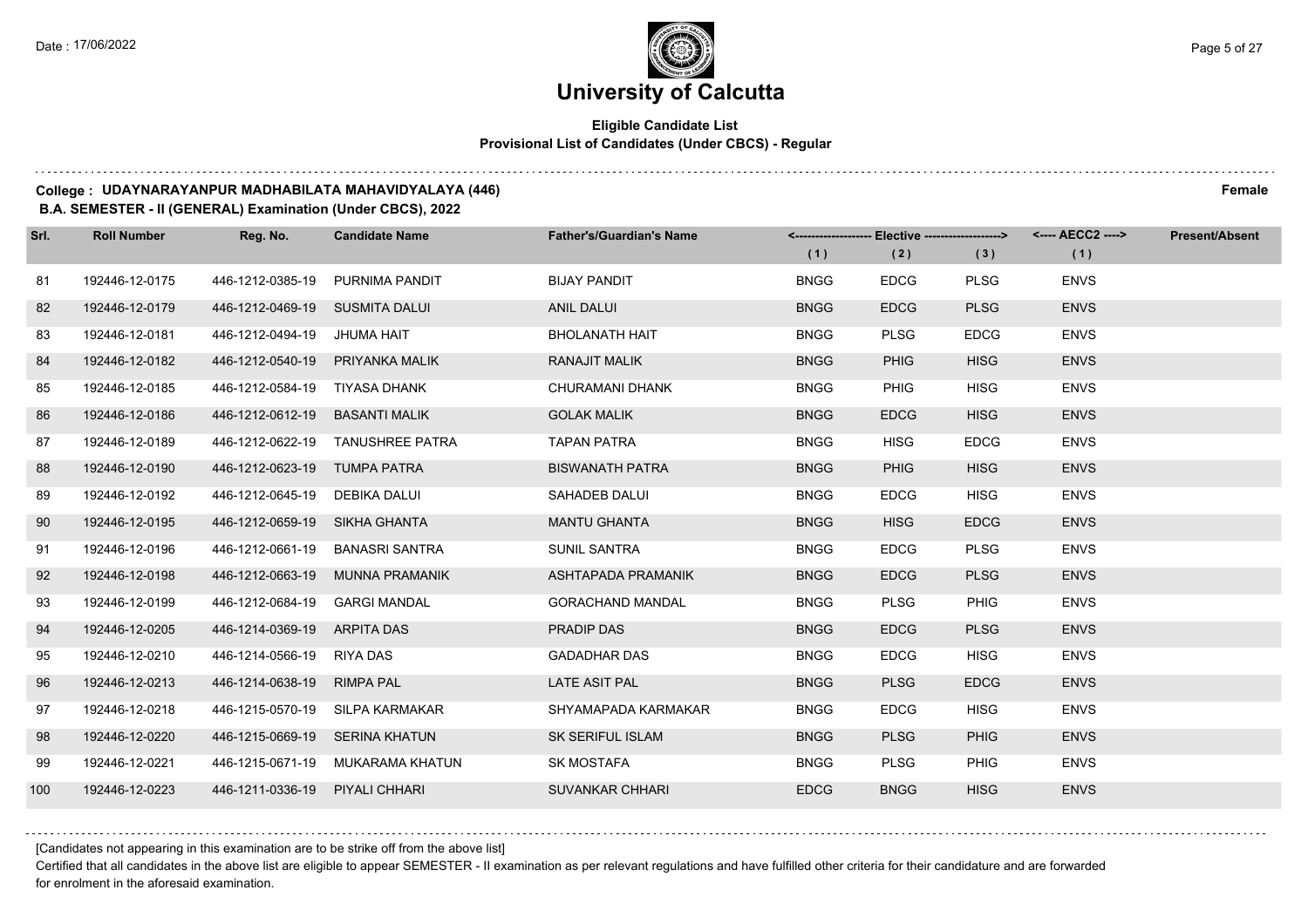### **Eligible Candidate List Provisional List of Candidates (Under CBCS) - Regular**

#### **College : UDAYNARAYANPUR MADHABILATA MAHAVIDYALAYA (446) Female**

#### **B.A. SEMESTER - II (GENERAL) Examination (Under CBCS), 2022**

| Srl. | <b>Roll Number</b> | Reg. No.                       | <b>Candidate Name</b>               | <b>Father's/Guardian's Name</b> |             | <-------------------- Elective -------------------> |             | <---- AECC2 ----> | <b>Present/Absent</b> |
|------|--------------------|--------------------------------|-------------------------------------|---------------------------------|-------------|-----------------------------------------------------|-------------|-------------------|-----------------------|
|      |                    |                                |                                     |                                 | (1)         | (2)                                                 | (3)         | (1)               |                       |
| 101  | 192446-12-0230     | 446-1211-0458-19 PARNA GHOSH   |                                     | LATE SUKANTA GHOSH              | <b>EDCG</b> | <b>HISG</b>                                         | SANG        | <b>ENVS</b>       |                       |
| 102  | 192446-12-0231     |                                | 446-1211-0528-19 SUMANA BANERJEE    | <b>BABULAL BANERJEE</b>         | <b>EDCG</b> | <b>SANG</b>                                         | <b>HISG</b> | <b>ENVS</b>       |                       |
| 103  | 192446-12-0237     |                                | 446-1211-0573-19 SANGHAMITRA SANTRA | <b>MONTU SANTRA</b>             | <b>EDCG</b> | <b>PLSG</b>                                         | <b>HISG</b> | <b>ENVS</b>       |                       |
| 104  | 192446-12-0239     | 446-1211-0589-19 TITHI PAN     |                                     | <b>SUKUMAR PAN</b>              | <b>EDCG</b> | <b>HISG</b>                                         | <b>PLSG</b> | <b>ENVS</b>       |                       |
| 105  | 192446-12-0241     | 446-1211-0625-19 TITHI POLLEY  |                                     | NABA KUMAR POLLEY               | <b>EDCG</b> | <b>BNGG</b>                                         | <b>PLSG</b> | <b>ENVS</b>       |                       |
| 106  | 192446-12-0242     | 446-1211-0627-19               | <b>MANISA KHATUN</b>                | <b>SK MOTIN</b>                 | <b>EDCG</b> | <b>BNGG</b>                                         | <b>HISG</b> | <b>ENVS</b>       |                       |
| 107  | 192446-12-0243     | 446-1211-0628-19 SONIYA KHATUN |                                     | SAIKAT ALI KHAN                 | <b>EDCG</b> | <b>BNGG</b>                                         | <b>HISG</b> | <b>ENVS</b>       |                       |
| 108  | 192446-12-0245     | 446-1211-0639-19 KUSUM PURKAIT |                                     | <b>SITAL PURKAIT</b>            | <b>EDCG</b> | <b>BNGG</b>                                         | <b>HISG</b> | <b>ENVS</b>       |                       |
| 109  | 192446-12-0247     | 446-1211-0657-19 PURNIMA PATRA |                                     | SUNIL PATRA                     | <b>EDCG</b> | <b>BNGG</b>                                         | <b>PLSG</b> | <b>ENVS</b>       |                       |
| 110  | 192446-12-0249     | 446-1212-0530-19               | PRIYA SANTRA                        | SANJAY SANTRA                   | <b>EDCG</b> | <b>HISG</b>                                         | <b>PLSG</b> | <b>ENVS</b>       |                       |
| 111  | 192446-12-0251     | 446-1214-0677-19 ADITI PAUL    |                                     | <b>SITAL PAUL</b>               | <b>EDCG</b> | <b>BNGG</b>                                         | <b>PLSG</b> | <b>ENVS</b>       |                       |
| 112  | 192446-12-0254     | 446-1214-0646-19 PIKU GHOSH    |                                     | <b>ASIT GHOSH</b>               | <b>FNTG</b> | <b>EDCG</b>                                         | <b>PLSG</b> | <b>ENVS</b>       |                       |
| 113  | 192446-12-0255     | 446-1215-0516-19 SUNAM KHATUN  |                                     | <b>SK SAFAR</b>                 | GEOG        | SANG                                                | <b>HISG</b> | <b>ENVS</b>       |                       |
| 114  | 192446-12-0262     | 446-1211-0411-19               | <b>MAMPI KOLEY</b>                  | APAL CHANDRA KOLEY              | <b>HISG</b> | <b>PLSG</b>                                         | <b>PHIG</b> | <b>ENVS</b>       |                       |
| 115  | 192446-12-0264     | 446-1211-0426-19 RITA MONDAL   |                                     | <b>AJIT MONDAL</b>              | <b>HISG</b> | <b>EDCG</b>                                         | SANG        | <b>ENVS</b>       |                       |
| 116  | 192446-12-0267     | 446-1211-0572-19               | KRISHNA BERA                        | <b>ASIT BERA</b>                | <b>HISG</b> | <b>PLSG</b>                                         | <b>SANG</b> | <b>ENVS</b>       |                       |
| 117  | 192446-12-0268     | 446-1211-0610-19 SUSMITA BAG   |                                     | RANJIT BAG                      | <b>HISG</b> | <b>BNGG</b>                                         | <b>EDCG</b> | <b>ENVS</b>       |                       |
| 118  | 192446-12-0269     | 446-1211-0611-19 MOUMITA KUNTI |                                     | <b>PRASANTO KUNTI</b>           | <b>HISG</b> | <b>BNGG</b>                                         | <b>EDCG</b> | <b>ENVS</b>       |                       |
| 119  | 192446-12-0270     | 446-1211-0633-19 SHILPA POREL  |                                     | <b>TAPAS POREL</b>              | <b>HISG</b> | <b>BNGG</b>                                         | PHIG        | <b>ENVS</b>       |                       |
| 120  | 192446-12-0272     |                                | 446-1211-0673-19 MANISHA GUCHAIT    | <b>ASTAM GUCHAIT</b>            | <b>HISG</b> | <b>PHIG</b>                                         | <b>PLSG</b> | <b>ENVS</b>       |                       |

[Candidates not appearing in this examination are to be strike off from the above list]

Certified that all candidates in the above list are eligible to appear SEMESTER - II examination as per relevant regulations and have fulfilled other criteria for their candidature and are forwarded for enrolment in the aforesaid examination.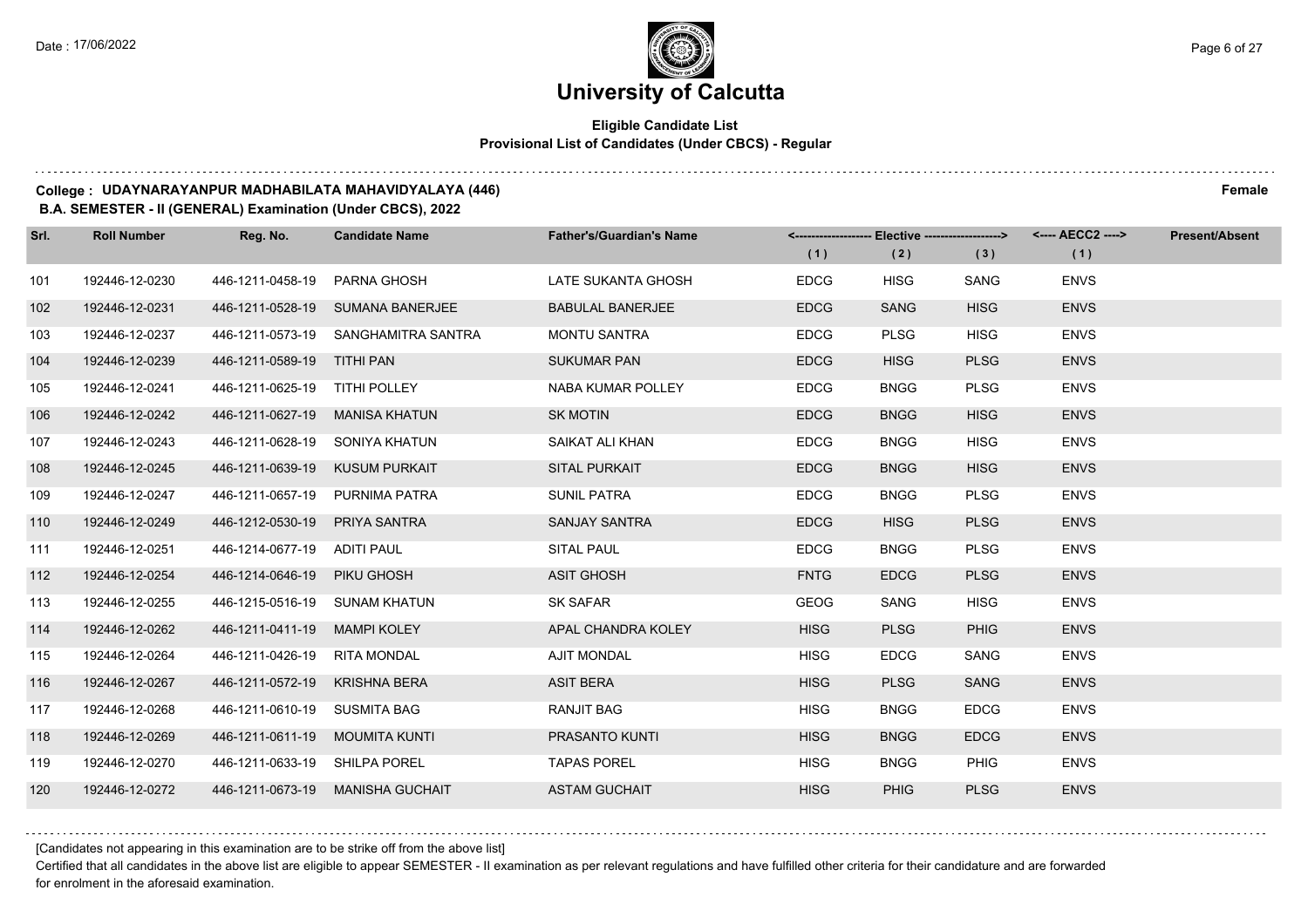$1.111$ 

# **University of Calcutta**

### **Eligible Candidate List Provisional List of Candidates (Under CBCS) - Regular**

#### **College : UDAYNARAYANPUR MADHABILATA MAHAVIDYALAYA (446) Female**

#### **B.A. SEMESTER - II (GENERAL) Examination (Under CBCS), 2022**

| Srl. | <b>Roll Number</b> | Reg. No.                       | <b>Candidate Name</b>                | <b>Father's/Guardian's Name</b> |             | <------------------- Elective ------------------> |             | <---- AECC2 ----> | <b>Present/Absent</b> |
|------|--------------------|--------------------------------|--------------------------------------|---------------------------------|-------------|---------------------------------------------------|-------------|-------------------|-----------------------|
|      |                    |                                |                                      |                                 | (1)         | (2)                                               | (3)         | (1)               |                       |
| 121  | 192446-12-0274     | 446-1212-0591-19               | <b>RATRI MANNA</b>                   | <b>SAJAL MANNA</b>              | <b>HISG</b> | SANG                                              | <b>EDCG</b> | <b>ENVS</b>       |                       |
| 122  | 192446-12-0276     | 446-1214-0372-19               | <b>CHAITALI DEY</b>                  | MRITYUNJOY DEY                  | <b>HISG</b> | <b>PLSG</b>                                       | <b>PHIG</b> | <b>ENVS</b>       |                       |
| 123  | 192446-12-0283     | 446-1211-0350-19 RABINA KOLEY  |                                      | <b>SAMIT KOLEY</b>              | <b>PHIG</b> | <b>BNGG</b>                                       | <b>HISG</b> | <b>ENVS</b>       |                       |
| 124  | 192446-12-0284     | 446-1211-0379-19 TITHI DHARA   |                                      | <b>SHANKAR DHARA</b>            | <b>PHIG</b> | <b>PLSG</b>                                       | <b>HISG</b> | <b>ENVS</b>       |                       |
| 125  | 192446-12-0286     | 446-1211-0599-19               | RIYA PORE                            | <b>RAMANATH PORE</b>            | PHIG        | <b>BNGG</b>                                       | <b>PLSG</b> | <b>ENVS</b>       |                       |
| 126  | 192446-12-0290     | 446-1211-0481-19 ANKITA MAITY  |                                      | <b>KACHIRAM MAITY</b>           | <b>PLSG</b> | <b>PHIG</b>                                       | <b>HISG</b> | <b>ENVS</b>       |                       |
| 127  | 192446-12-0291     |                                | 446-1211-0595-19 SUSMITA CHAKRABORTY | BHABATARAN CHAKRABORTY          | <b>PLSG</b> | <b>BNGG</b>                                       | <b>EDCG</b> | <b>ENVS</b>       |                       |
| 128  | 192446-12-0292     | 446-1211-0651-19 SUPARNA DALUI |                                      | PRASAD DALUI                    | <b>PLSG</b> | <b>HISG</b>                                       | <b>PEDG</b> | <b>ENVS</b>       |                       |
| 129  | 192446-12-0293     | 446-1211-0660-19               | <b>TRISHNA DOLUI</b>                 | <b>GAUTAM DOLUI</b>             | <b>PLSG</b> | <b>BNGG</b>                                       | <b>EDCG</b> | <b>ENVS</b>       |                       |
| 130  | 192446-12-0296     |                                | 446-1211-0422-19 MALLIKA ADHIKARY    | <b>RABIN ADHIKARY</b>           | <b>SANG</b> | <b>HISG</b>                                       | <b>PLSG</b> | <b>ENVS</b>       |                       |
| 131  | 192446-12-0297     | 446-1211-0484-19 RUMA KAR      |                                      | <b>MRITYUNJAY KAR</b>           | SANG        | <b>HISG</b>                                       | <b>EDCG</b> | <b>ENVS</b>       |                       |
| 132  | 192446-12-0303     | 446-1211-0694-19 SOUMI DOLUI   |                                      | <b>KARTICK DOLUI</b>            | <b>BNGG</b> | <b>PHIG</b>                                       | <b>HISG</b> | <b>ENVS</b>       |                       |
| 133  | 192446-12-0306     | 446-1211-0700-19 ANINDITA BAG  |                                      | <b>ANANDA BAG</b>               | <b>BNGG</b> | <b>HISG</b>                                       | <b>PEDG</b> | <b>ENVS</b>       |                       |
| 134  | 192446-12-0307     | 446-1211-0701-19 SUDIPTA DAS   |                                      | <b>SUKANTA DAS</b>              | <b>BNGG</b> | <b>HISG</b>                                       | <b>PEDG</b> | <b>ENVS</b>       |                       |
| 135  | 192446-12-0308     | 446-1211-0698-19               | RINKI PANDIT                         | NABAKUMAR PANDIT                | <b>HISG</b> | <b>EDCG</b>                                       | <b>PLSG</b> | <b>ENVS</b>       |                       |
| 136  | 192446-12-0310     | 446-1211-0699-19               | PUJA CHAKRABORTY                     | RASHMOHAN CHAKRABORTY           | <b>PHIG</b> | <b>HISG</b>                                       | <b>PLSG</b> | <b>ENVS</b>       |                       |
| 137  | 192446-12-0311     | 446-1211-0702-19               | SURABHI DOWARI                       | <b>SAMAR DOWARI</b>             | <b>PLSG</b> | <b>PEDG</b>                                       | <b>FNTG</b> | <b>ENVS</b>       |                       |
| 138  | 192446-12-0312     | 446-1211-0703-19 TRISHA GHOSH  |                                      | <b>JHANTU GHOSH</b>             | <b>BNGG</b> | <b>PHIG</b>                                       | <b>HISG</b> | <b>ENVS</b>       |                       |
| 139  | 192446-12-0313     | 446-1211-0709-19 SANIA PANDIT  |                                      | SHIBNATH PANDIT                 | <b>BNGG</b> | <b>HISG</b>                                       | <b>PHIG</b> | <b>ENVS</b>       |                       |
| 140  | 192446-12-0315     | 446-1211-0714-19 PARAMITA SAU  |                                      | <b>SUSANTA SAU</b>              | <b>PLSG</b> | <b>PEDG</b>                                       | <b>FNTG</b> | <b>ENVS</b>       |                       |

[Candidates not appearing in this examination are to be strike off from the above list]

Certified that all candidates in the above list are eligible to appear SEMESTER - II examination as per relevant regulations and have fulfilled other criteria for their candidature and are forwarded for enrolment in the aforesaid examination.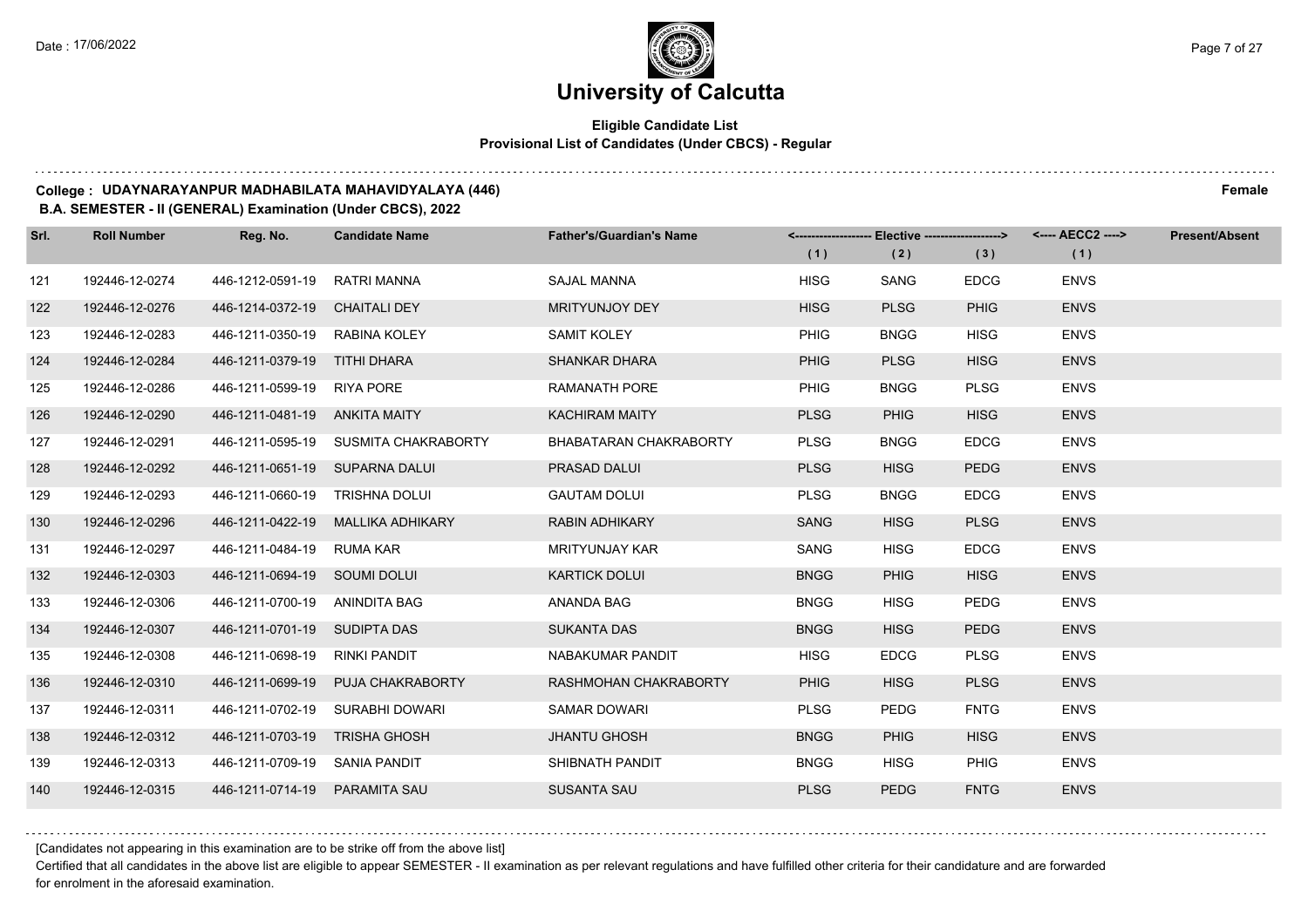### **Eligible Candidate List Provisional List of Candidates (Under CBCS) - Regular**

#### **College : UDAYNARAYANPUR MADHABILATA MAHAVIDYALAYA (446) Female**

#### **B.A. SEMESTER - II (GENERAL) Examination (Under CBCS), 2022**

| Srl. | <b>Roll Number</b> | Reg. No.                       | <b>Candidate Name</b>             | <b>Father's/Guardian's Name</b> |             | <-------------------- Elective -------------------> |             | <---- AECC2 ----> | <b>Present/Absent</b> |
|------|--------------------|--------------------------------|-----------------------------------|---------------------------------|-------------|-----------------------------------------------------|-------------|-------------------|-----------------------|
|      |                    |                                |                                   |                                 | (1)         | (2)                                                 | (3)         | (1)               |                       |
| 141  | 192446-12-0317     | 446-1211-0719-19               | <b>MANASHI ORANG</b>              | <b>RATAN ORANG</b>              | <b>PLSG</b> | <b>PEDG</b>                                         | <b>FNTG</b> | <b>ENVS</b>       |                       |
| 142  | 202446-12-0004     | 446-1211-0311-20               | <b>PRAKRITI CHONGDAR</b>          | <b>SUSANTA CHONGDAR</b>         | <b>SANG</b> | <b>PHIG</b>                                         | <b>EDCG</b> | <b>ENVS</b>       |                       |
| 143  | 202446-12-0005     | 446-1211-0314-20 ARPITA BAG    |                                   | AJIT BAG                        | SANG        | <b>HISG</b>                                         | <b>GEOG</b> | <b>ENVS</b>       |                       |
| 144  | 202446-12-0008     | 446-1211-0318-20 MANISHA MAJI  |                                   | <b>UTTAM MAJI</b>               | <b>HISG</b> | <b>PLSG</b>                                         | <b>SANG</b> | <b>ENVS</b>       |                       |
| 145  | 202446-12-0009     | 446-1211-0320-20 ANKITA MUDI   |                                   | <b>ARUN MUDI</b>                | <b>BNGG</b> | <b>HISG</b>                                         | <b>PLSG</b> | <b>ENVS</b>       |                       |
| 146  | 202446-12-0011     | 446-1211-0324-20               | <b>BARSHA ROY</b>                 | LATE SUBRATA ROY                | <b>BNGG</b> | <b>PHIG</b>                                         | <b>EDCG</b> | <b>ENVS</b>       |                       |
| 147  | 202446-12-0012     | 446-1211-0325-20 SUNITA MAJI   |                                   | <b>SUKUMAR MAJI</b>             | <b>SANG</b> | <b>PHIG</b>                                         | <b>EDCG</b> | <b>ENVS</b>       |                       |
| 148  | 202446-12-0013     |                                | 446-1211-0326-20 MRIDULA MONDAL   | <b>DEBDULAL MONDAL</b>          | SANG        | <b>PHIG</b>                                         | <b>EDCG</b> | <b>ENVS</b>       |                       |
| 149  | 202446-12-0016     | 446-1211-0330-20 POULABI BERA  |                                   | SHIBNATH BERA                   | <b>BNGG</b> | <b>PHIG</b>                                         | <b>EDCG</b> | <b>ENVS</b>       |                       |
| 150  | 202446-12-0017     | 446-1211-0332-20 NILANJANA DAS |                                   | <b>JAYSIM DAS</b>               | <b>HISG</b> | <b>ENGG</b>                                         | <b>PLSG</b> | <b>ENVS</b>       |                       |
| 151  | 202446-12-0019     | 446-1211-0339-20 PRITY GOLUI   |                                   | <b>ASIT GOLUI</b>               | <b>BNGG</b> | <b>PHIG</b>                                         | <b>EDCG</b> | <b>ENVS</b>       |                       |
| 152  | 202446-12-0021     | 446-1211-0344-20 ANKANA POREL  |                                   | <b>BIKASH POREL</b>             | <b>FNTG</b> | <b>PLSG</b>                                         | <b>EDCG</b> | <b>ENVS</b>       |                       |
| 153  | 202446-12-0022     | 446-1211-0352-20 PIU KOLEY     |                                   | PRAVAS KOLEY                    | <b>PHIG</b> | <b>BNGG</b>                                         | <b>EDCG</b> | <b>ENVS</b>       |                       |
| 154  | 202446-12-0023     | 446-1211-0355-20 SHEULI MONDAL |                                   | <b>DEBEN MONDAL</b>             | <b>HISG</b> | <b>PLSG</b>                                         | <b>MUCG</b> | <b>ENVS</b>       |                       |
| 155  | 202446-12-0025     |                                | 446-1211-0357-20 MANISHA PARVIN   | <b>SK MOSARAF</b>               | <b>PLSG</b> | <b>FNTG</b>                                         | <b>EDCG</b> | <b>ENVS</b>       |                       |
| 156  | 202446-12-0026     | 446-1211-0358-20 RITU KOLEY    |                                   | PINTU KOLEY                     | <b>BNGG</b> | <b>PHIG</b>                                         | <b>EDCG</b> | <b>ENVS</b>       |                       |
| 157  | 202446-12-0031     | 446-1211-0366-20               | SAHELI BARUI                      | SUBRATA BARUI                   | <b>MUCG</b> | <b>PEDG</b>                                         | <b>PHIG</b> | <b>ENVS</b>       |                       |
| 158  | 202446-12-0032     | 446-1211-0369-20 RESHMI HAZRA  |                                   | <b>SANJAY HAZRA</b>             | <b>HISG</b> | <b>BNGG</b>                                         | <b>PLSG</b> | <b>ENVS</b>       |                       |
| 159  | 202446-12-0035     |                                | 446-1211-0376-20 SARASWATI KANRAR | <b>JALADHAR KANRAR</b>          | <b>BNGG</b> | <b>PHIG</b>                                         | <b>EDCG</b> | <b>ENVS</b>       |                       |
| 160  | 202446-12-0036     | 446-1211-0377-20 SAHELI KOLEY  |                                   | KUSHADHWAJ KOLEY                | PEDG        | <b>BNGG</b>                                         | <b>GEOG</b> | <b>ENVS</b>       |                       |

[Candidates not appearing in this examination are to be strike off from the above list]

Certified that all candidates in the above list are eligible to appear SEMESTER - II examination as per relevant regulations and have fulfilled other criteria for their candidature and are forwarded for enrolment in the aforesaid examination.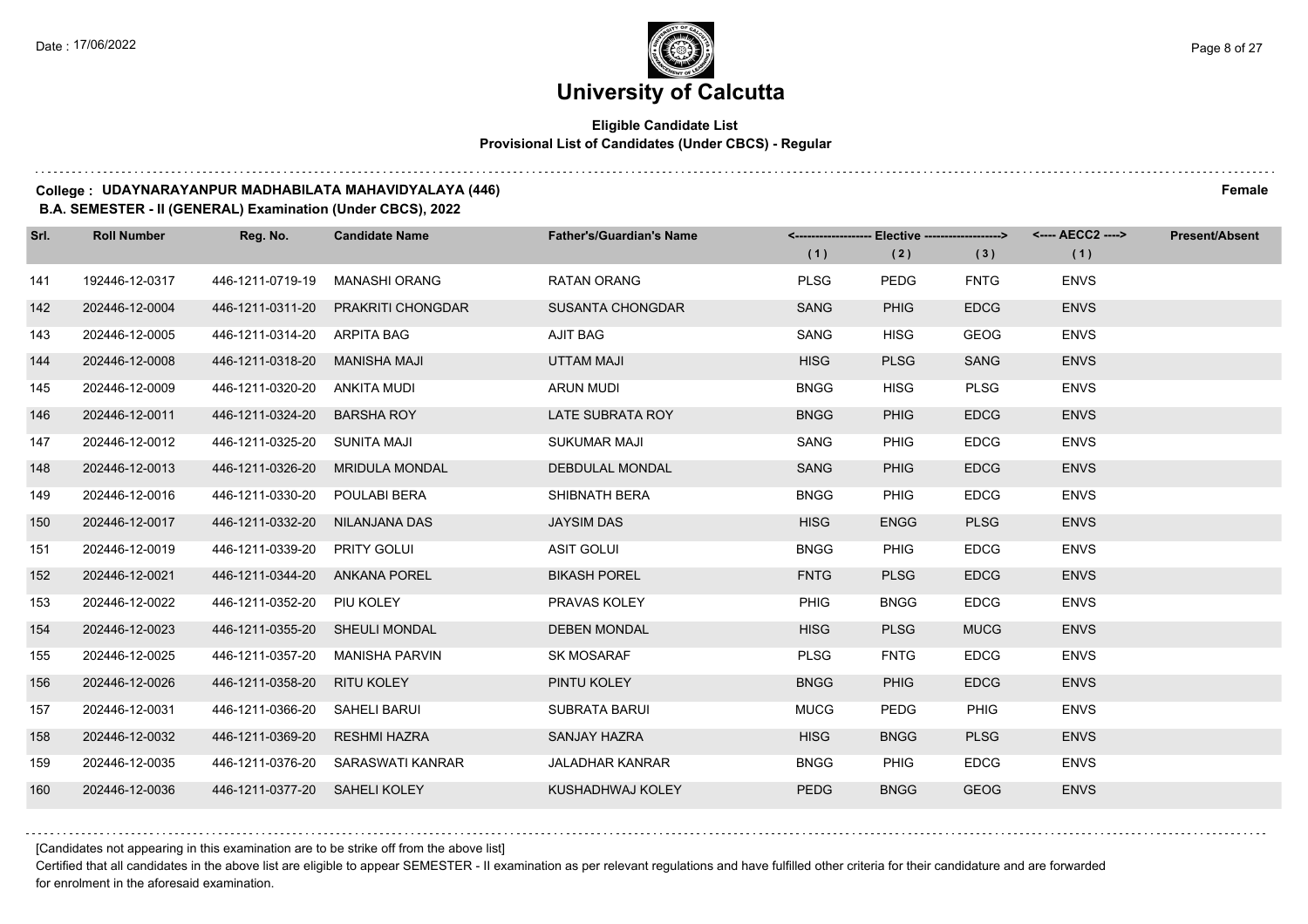### **Eligible Candidate List Provisional List of Candidates (Under CBCS) - Regular**

#### **College : UDAYNARAYANPUR MADHABILATA MAHAVIDYALAYA (446) Female**

**B.A. SEMESTER - II (GENERAL) Examination (Under CBCS), 2022**

| Srl. | <b>Roll Number</b> | Reg. No.                       | <b>Candidate Name</b>            | <b>Father's/Guardian's Name</b> | (1)         | <-------------------- Elective ------------------><br>(2) | (3)         | (1)         | Present/Absent |
|------|--------------------|--------------------------------|----------------------------------|---------------------------------|-------------|-----------------------------------------------------------|-------------|-------------|----------------|
| 161  | 202446-12-0042     | 446-1211-0386-20               | SUMANA MAITY                     | <b>LATE SUBHAS MAITY</b>        | <b>PHIG</b> | <b>BNGG</b>                                               | <b>EDCG</b> | <b>ENVS</b> |                |
| 162  | 202446-12-0045     | 446-1211-0393-20 SUTAPA MONDAL |                                  | <b>NIRMAL MONDAL</b>            | <b>BNGG</b> | <b>PHIG</b>                                               | <b>EDCG</b> | <b>ENVS</b> |                |
| 163  | 202446-12-0046     | 446-1211-0394-20 SUSMITA DALUI |                                  | <b>HEMANTA DALUI</b>            | <b>BNGG</b> | <b>PHIG</b>                                               | <b>EDCG</b> | <b>ENVS</b> |                |
| 164  | 202446-12-0052     |                                | 446-1211-0410-20 PAPIYA ADHIKARY | UTTAM ADHIKARY                  | SANG        | <b>PLSG</b>                                               | <b>HISG</b> | <b>ENVS</b> |                |
| 165  | 202446-12-0055     | 446-1211-0417-20 SOMA BERA     |                                  | <b>SUKUMAR BERA</b>             | <b>BNGG</b> | <b>HISG</b>                                               | <b>PLSG</b> | <b>ENVS</b> |                |
| 166  | 202446-12-0057     |                                | 446-1211-0421-20 SAYANTI SAMANTA | NIRMAL SAMANTA                  | <b>BNGG</b> | <b>PHIG</b>                                               | <b>EDCG</b> | <b>ENVS</b> |                |
| 167  | 202446-12-0063     | 446-1211-0430-20 RIYA MAITY    |                                  | SHYAMAL MAITY                   | <b>BNGG</b> | <b>PHIG</b>                                               | <b>EDCG</b> | <b>ENVS</b> |                |
| 168  | 202446-12-0064     | 446-1211-0431-20 RIYA ADHIKARY |                                  | PRADIP ADHIKARY                 | <b>BNGG</b> | <b>HISG</b>                                               | <b>PLSG</b> | <b>ENVS</b> |                |
| 169  | 202446-12-0078     | 446-1211-0449-20 TUYA MAITY    |                                  | ARABINDA MAITY                  | <b>BNGG</b> | <b>HISG</b>                                               | <b>PLSG</b> | <b>ENVS</b> |                |
| 170  | 202446-12-0095     | 446-1211-0475-20 RUPSA HAZRA   |                                  | <b>SAMAR HAZRA</b>              | <b>BNGG</b> | <b>HISG</b>                                               | <b>PLSG</b> | <b>ENVS</b> |                |
| 171  | 202446-12-0101     | 446-1211-0482-20 LISHA POLLEY  |                                  | <b>MOHANTA POLLEY</b>           | <b>BNGG</b> | <b>PHIG</b>                                               | <b>EDCG</b> | <b>ENVS</b> |                |
| 172  | 202446-12-0103     | 446-1211-0484-20 TUNA MAJI     |                                  | LAXMIKANTA MAJI                 | <b>PHIG</b> | <b>BNGG</b>                                               | <b>EDCG</b> | <b>ENVS</b> |                |
| 173  | 202446-12-0107     |                                | 446-1211-0490-20 CHAITALI CHHARI | <b>TAPAS CHHARI</b>             | <b>BNGG</b> | <b>PHIG</b>                                               | <b>EDCG</b> | <b>ENVS</b> |                |
| 174  | 202446-12-0108     | 446-1211-0491-20 PAYEL MAITY   |                                  | <b>RABIN MAITY</b>              | <b>BNGG</b> | <b>HISG</b>                                               | <b>PLSG</b> | <b>ENVS</b> |                |
| 175  | 202446-12-0109     | 446-1211-0492-20 RUPA JANA     |                                  | AJIT JANA                       | <b>BNGG</b> | <b>PHIG</b>                                               | <b>EDCG</b> | <b>ENVS</b> |                |
| 176  | 202446-12-0115     | 446-1211-0499-20 SUSMITA PAL   |                                  | SHIBU RAM PAL                   | <b>BNGG</b> | <b>HISG</b>                                               | <b>PLSG</b> | <b>ENVS</b> |                |
| 177  | 202446-12-0121     |                                | 446-1211-0508-20 SAPTAMI SARKAR  | LATE MADAN MAHAN SARKAR         | <b>PLSG</b> | <b>BNGG</b>                                               | <b>HISG</b> | <b>ENVS</b> |                |
| 178  | 202446-12-0123     |                                | 446-1211-0510-20 PAMPA MUKHERJEE | <b>GOKUL MUKHERJEE</b>          | <b>BNGG</b> | <b>HISG</b>                                               | <b>PLSG</b> | <b>ENVS</b> |                |
| 179  | 202446-12-0124     | 446-1211-0512-20 PALLABI MAJI  |                                  | LATE SHYAMAL MAJI               | <b>BNGG</b> | <b>PHIG</b>                                               | <b>EDCG</b> | <b>ENVS</b> |                |
| 180  | 202446-12-0127     | 446-1211-0516-20 KEYA DOWARI   |                                  | <b>TAPAS DOWARI</b>             | <b>BNGG</b> | <b>HISG</b>                                               | <b>PLSG</b> | <b>ENVS</b> |                |

[Candidates not appearing in this examination are to be strike off from the above list]

Certified that all candidates in the above list are eligible to appear SEMESTER - II examination as per relevant regulations and have fulfilled other criteria for their candidature and are forwarded for enrolment in the aforesaid examination.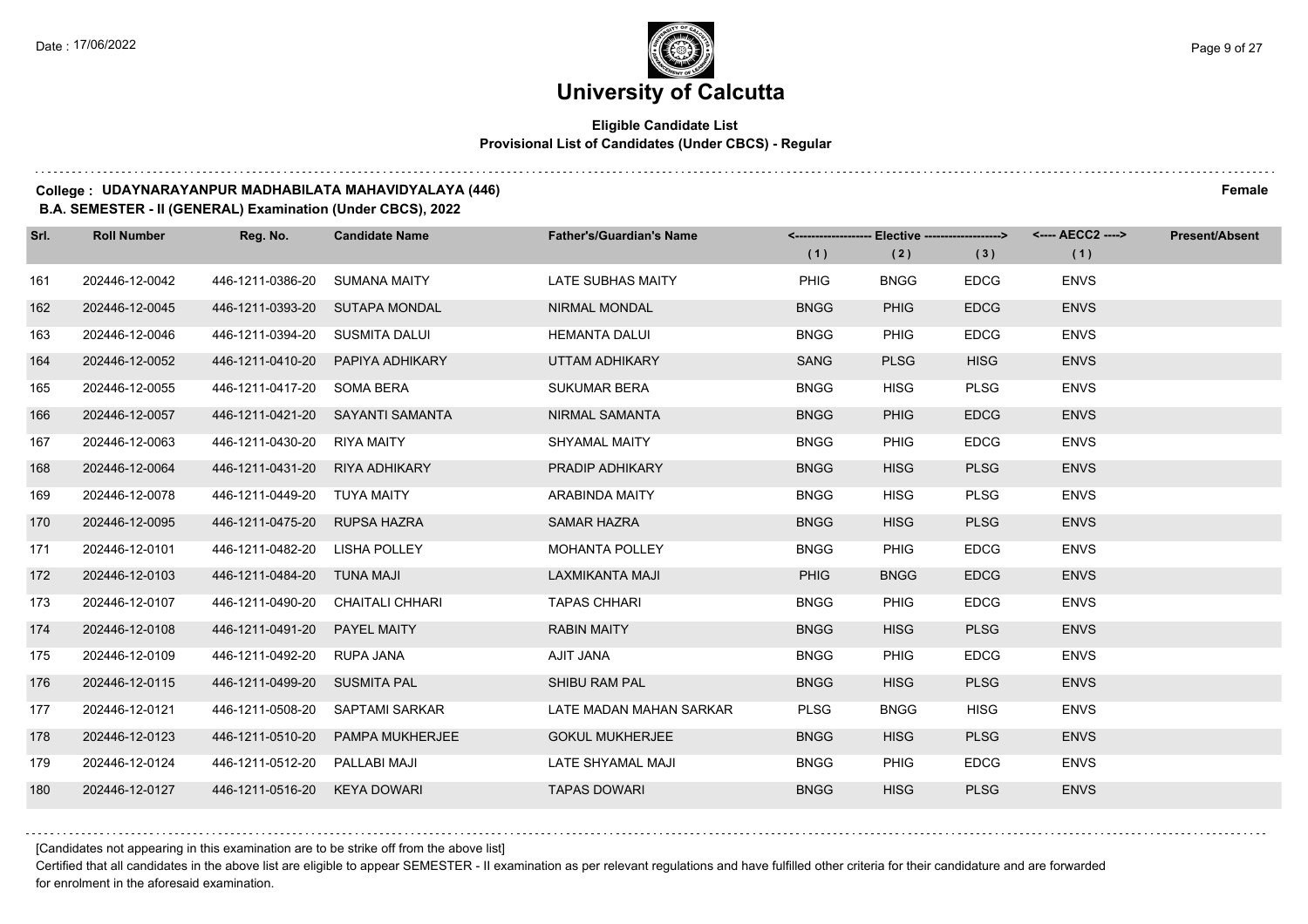### **Eligible Candidate List Provisional List of Candidates (Under CBCS) - Regular**

#### **College : UDAYNARAYANPUR MADHABILATA MAHAVIDYALAYA (446) Female**

#### **B.A. SEMESTER - II (GENERAL) Examination (Under CBCS), 2022**

| Srl. | <b>Roll Number</b> | Reg. No.                        | <b>Candidate Name</b>            | <b>Father's/Guardian's Name</b> |             | <------------------- Elective -------------------> |             | <---- AECC2 ----> | <b>Present/Absent</b> |
|------|--------------------|---------------------------------|----------------------------------|---------------------------------|-------------|----------------------------------------------------|-------------|-------------------|-----------------------|
|      |                    |                                 |                                  |                                 | (1)         | (2)                                                | (3)         | (1)               |                       |
| 181  | 202446-12-0134     | 446-1211-0528-20 ARPITA ADAK    |                                  | <b>BABLU ADAK</b>               | <b>BNGG</b> | <b>HISG</b>                                        | <b>PLSG</b> | <b>ENVS</b>       |                       |
| 182  | 202446-12-0142     | 446-1211-0550-20                | PAYEL SAMANTA                    | SWAPAN SAMANTA                  | <b>BNGG</b> | <b>HISG</b>                                        | <b>PLSG</b> | <b>ENVS</b>       |                       |
| 183  | 202446-12-0143     | 446-1211-0551-20 RIMPA KOLEY    |                                  | <b>BISWANATH KOLEY</b>          | <b>BNGG</b> | <b>HISG</b>                                        | <b>PLSG</b> | <b>ENVS</b>       |                       |
| 184  | 202446-12-0146     | 446-1211-0554-20 CHANDRA POREL  |                                  | <b>PRASANTA POREL</b>           | <b>BNGG</b> | <b>HISG</b>                                        | <b>PLSG</b> | <b>ENVS</b>       |                       |
| 185  | 202446-12-0148     | 446-1211-0559-20                | ANANYA SAMANTA                   | <b>TARUN SAMANTA</b>            | <b>BNGG</b> | <b>HISG</b>                                        | <b>PLSG</b> | <b>ENVS</b>       |                       |
| 186  | 202446-12-0149     | 446-1211-0560-20                | <b>ISHA SHEE</b>                 | SANJIT SHEE                     | <b>BNGG</b> | <b>HISG</b>                                        | <b>PLSG</b> | <b>ENVS</b>       |                       |
| 187  | 202446-12-0150     | 446-1211-0561-20 KUHALI MAJI    |                                  | <b>KESHAB MAJI</b>              | <b>BNGG</b> | <b>HISG</b>                                        | <b>PLSG</b> | <b>ENVS</b>       |                       |
| 188  | 202446-12-0152     |                                 | 446-1211-0565-20 SULTANA PARVEEN | SK AKKAS ALI                    | <b>BNGG</b> | <b>HISG</b>                                        | <b>PLSG</b> | <b>ENVS</b>       |                       |
| 189  | 202446-12-0157     | 446-1211-0572-20                | RIMPA ACHARJEE                   | LATE BADAL ACHARJEE             | <b>BNGG</b> | <b>HISG</b>                                        | <b>PLSG</b> | <b>ENVS</b>       |                       |
| 190  | 202446-12-0162     | 446-1211-0582-20                | <b>RIMPA BARUI</b>               | <b>BADAL CHANDRA BARUI</b>      | <b>PHIG</b> | <b>BNGG</b>                                        | <b>EDCG</b> | <b>ENVS</b>       |                       |
| 191  | 202446-12-0163     |                                 | 446-1211-0584-20 SANTONA KHATUN  | ANSAR ALI KHAN                  | <b>PLSG</b> | <b>BNGG</b>                                        | <b>HISG</b> | <b>ENVS</b>       |                       |
| 192  | 202446-12-0165     | 446-1211-0587-20 ALIVIYA GHANTA |                                  | <b>ASHOK GHANTA</b>             | <b>PHIG</b> | <b>BNGG</b>                                        | <b>EDCG</b> | <b>ENVS</b>       |                       |
| 193  | 202446-12-0168     | 446-1211-0590-20 TUHINA KHATUN  |                                  | <b>SK RAFIK</b>                 | <b>BNGG</b> | <b>HISG</b>                                        | <b>PLSG</b> | <b>ENVS</b>       |                       |
| 194  | 202446-12-0172     | 446-1211-0603-20 JAYASRI GHORUI |                                  | <b>UTTAM GHORUI</b>             | <b>BNGG</b> | <b>HISG</b>                                        | <b>PLSG</b> | <b>ENVS</b>       |                       |
| 195  | 202446-12-0173     | 446-1211-0608-20 TUTUL BHANDARI |                                  | <b>ASHOKE BHANDARI</b>          | <b>BNGG</b> | <b>HISG</b>                                        | <b>PLSG</b> | <b>ENVS</b>       |                       |
| 196  | 202446-12-0176     | 446-1211-0612-20 JHUMA KAR      |                                  | <b>MRITYUNJAY KAR</b>           | <b>PLSG</b> | <b>BNGG</b>                                        | <b>HISG</b> | <b>ENVS</b>       |                       |
| 197  | 202446-12-0178     | 446-1211-0618-20 NASIMA KHATUN  |                                  | <b>JIGRIYA MOLLA</b>            | <b>BNGG</b> | <b>HISG</b>                                        | <b>PLSG</b> | <b>ENVS</b>       |                       |
| 198  | 202446-12-0180     | 446-1211-0620-20 AMINA KHATUN   |                                  | <b>SK ANSARUDDIN</b>            | <b>BNGG</b> | <b>HISG</b>                                        | <b>PLSG</b> | <b>ENVS</b>       |                       |
| 199  | 202446-12-0181     |                                 | 446-1211-0621-20 SARASWATI MAITY | RAMPADA MAITY                   | <b>BNGG</b> | <b>HISG</b>                                        | <b>PLSG</b> | <b>ENVS</b>       |                       |
| 200  | 202446-12-0183     | 446-1211-0624-20 SAINAJ KHATUN  |                                  | SK YUNUSH ALI                   | <b>BNGG</b> | <b>HISG</b>                                        | <b>PLSG</b> | <b>ENVS</b>       |                       |

[Candidates not appearing in this examination are to be strike off from the above list]

Certified that all candidates in the above list are eligible to appear SEMESTER - II examination as per relevant regulations and have fulfilled other criteria for their candidature and are forwarded for enrolment in the aforesaid examination.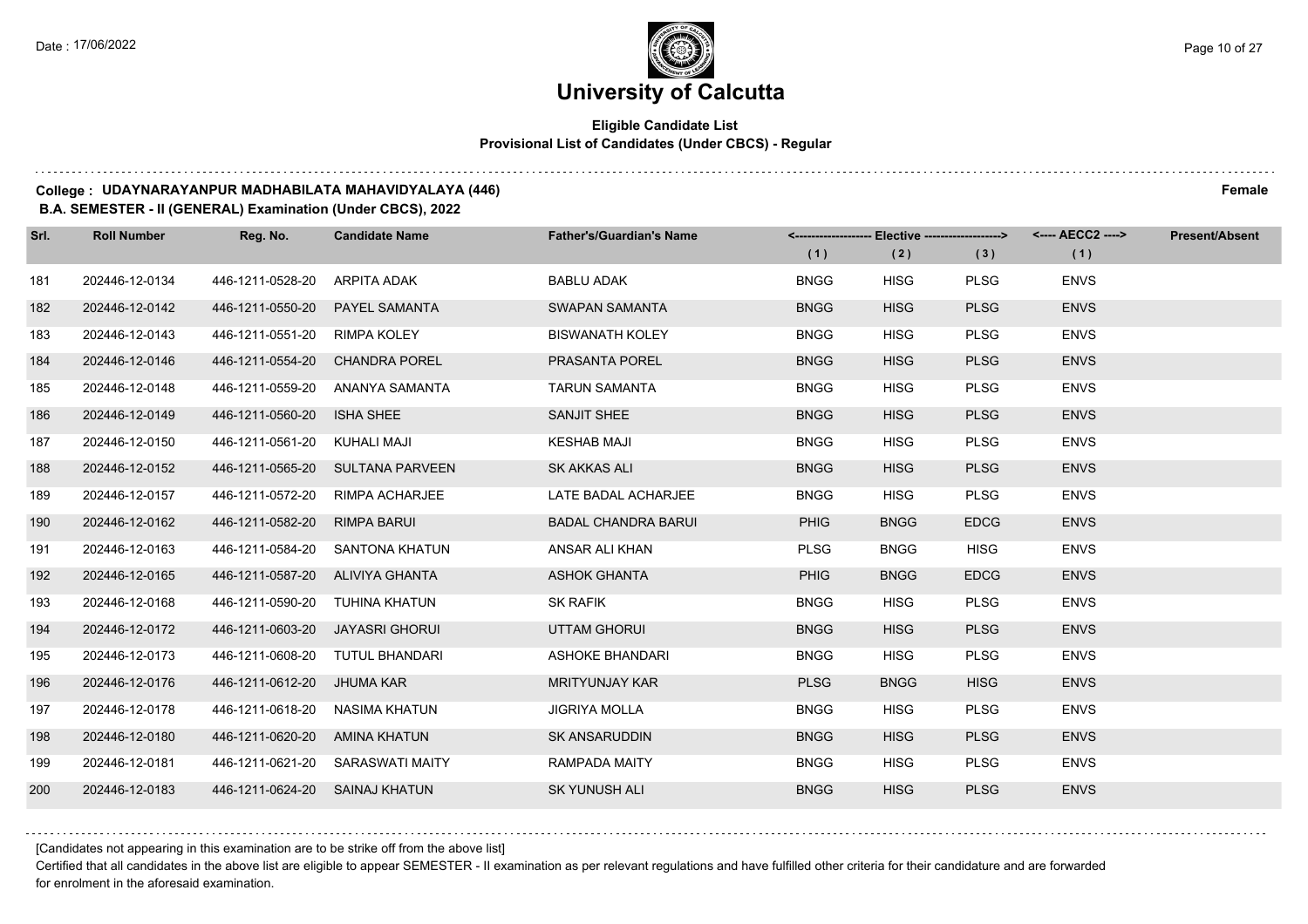### **Eligible Candidate List Provisional List of Candidates (Under CBCS) - Regular**

#### **College : UDAYNARAYANPUR MADHABILATA MAHAVIDYALAYA (446) Female**

#### **B.A. SEMESTER - II (GENERAL) Examination (Under CBCS), 2022**

| Srl. | <b>Roll Number</b> | Reg. No.                       | <b>Candidate Name</b>               | <b>Father's/Guardian's Name</b> | (1)         | <-------------------- Elective -------------------><br>(2) | (3)         | <---- AECC2 ----><br>(1) | <b>Present/Absent</b> |
|------|--------------------|--------------------------------|-------------------------------------|---------------------------------|-------------|------------------------------------------------------------|-------------|--------------------------|-----------------------|
| 201  | 202446-12-0184     | 446-1211-0625-20               | DOYEL ADAK                          | <b>ASTO ADAK</b>                | <b>BNGG</b> | <b>HISG</b>                                                | <b>PLSG</b> | <b>ENVS</b>              |                       |
| 202  | 202446-12-0185     | 446-1211-0627-20 RIYA BERA     |                                     | RAMPADA BERA                    | <b>BNGG</b> | <b>HISG</b>                                                | <b>PLSG</b> | <b>ENVS</b>              |                       |
| 203  | 202446-12-0186     |                                | 446-1211-0637-20 RIYA CHATTOPADHYAY | UTTAM CHATTOPADHYAY             | <b>PLSG</b> | <b>BNGG</b>                                                | <b>HISG</b> | <b>ENVS</b>              |                       |
| 204  | 202446-12-0189     | 446-1211-0641-20 DONA HAIT     |                                     | MOHAN HAIT                      | <b>BNGG</b> | <b>HISG</b>                                                | <b>PLSG</b> | <b>ENVS</b>              |                       |
| 205  | 202446-12-0190     |                                | 446-1211-0645-20 SUSMITA MONDAL     | <b>BINAY MONDAL</b>             | <b>BNGG</b> | <b>HISG</b>                                                | <b>PLSG</b> | <b>ENVS</b>              |                       |
| 206  | 202446-12-0198     | 446-1211-0656-20 KEYA POLLEY   |                                     | PINTU POLLEY                    | <b>PHIG</b> | <b>FNTG</b>                                                | <b>EDCG</b> | <b>ENVS</b>              |                       |
| 207  | 202446-12-0202     |                                | 446-1211-0660-20 SUPRITI BHOWMICK   | <b>GOBINDA BHOWMICK</b>         | <b>BNGG</b> | <b>PHIG</b>                                                | <b>EDCG</b> | <b>ENVS</b>              |                       |
| 208  | 202446-12-0213     | 446-1211-0675-20 ARPITA KOLEY  |                                     | ANUP KOLEY                      | <b>BNGG</b> | <b>HISG</b>                                                | <b>PLSG</b> | <b>ENVS</b>              |                       |
| 209  | 202446-12-0214     | 446-1211-0676-20 GITA SASMAL   |                                     | ANANDA SASMAL                   | <b>BNGG</b> | <b>PEDG</b>                                                | GEOG        | <b>ENVS</b>              |                       |
| 210  | 202446-12-0215     |                                | 446-1211-0681-20 TRISHNA MONDAL     | RABINDRA MONDAL                 | <b>BNGG</b> | <b>HISG</b>                                                | <b>PLSG</b> | <b>ENVS</b>              |                       |
| 211  | 202446-12-0216     | 446-1211-0682-20 ARPITA KHANRA |                                     | <b>GOBINDA KHANRA</b>           | <b>BNGG</b> | <b>HISG</b>                                                | <b>PLSG</b> | <b>ENVS</b>              |                       |
| 212  | 202446-12-0219     |                                | 446-1211-0685-20 PRIYANKA KHETO     | <b>SWAPAN KHETO</b>             | <b>BNGG</b> | <b>HISG</b>                                                | <b>PLSG</b> | <b>ENVS</b>              |                       |
| 213  | 202446-12-0223     | 446-1211-0696-20               | RANITA BAKULY                       | <b>SISHIR BAKULY</b>            | <b>BNGG</b> | <b>HISG</b>                                                | <b>PLSG</b> | <b>ENVS</b>              |                       |
| 214  | 202446-12-0224     | 446-1211-0699-20 KAKALI HAZRA  |                                     | <b>SUKUMAR HAZRA</b>            | <b>ENGG</b> | <b>PLSG</b>                                                | <b>HISG</b> | <b>ENVS</b>              |                       |
| 215  | 202446-12-0225     |                                | 446-1211-0700-20 BEAUTY KHATUN      | <b>SK MOSARAF</b>               | <b>BNGG</b> | <b>PHIG</b>                                                | <b>EDCG</b> | <b>ENVS</b>              |                       |
| 216  | 202446-12-0226     | 446-1212-0317-20 PAYEL DOLUI   |                                     | <b>ANIL DOLUI</b>               | <b>BNGG</b> | <b>PHIG</b>                                                | <b>EDCG</b> | <b>ENVS</b>              |                       |
| 217  | 202446-12-0232     | 446-1212-0343-20 SILPA HAZRA   |                                     | NIRMAL HAZRA                    | <b>BNGG</b> | <b>HISG</b>                                                | <b>PLSG</b> | <b>ENVS</b>              |                       |
| 218  | 202446-12-0237     |                                | 446-1212-0381-20 SUCHANA SANTRA     | <b>ARUP SANTRA</b>              | <b>FNTG</b> | <b>PLSG</b>                                                | <b>EDCG</b> | <b>ENVS</b>              |                       |
| 219  | 202446-12-0238     | 446-1212-0398-20 SUSMITA DOLUI |                                     | SUSANTA DOLUI                   | <b>BNGG</b> | <b>PHIG</b>                                                | <b>EDCG</b> | <b>ENVS</b>              |                       |
| 220  | 202446-12-0245     | 446-1212-0446-20 SANGITA DOLUI |                                     | <b>GOBINDA DOLUI</b>            | <b>BNGG</b> | <b>HISG</b>                                                | <b>PLSG</b> | <b>ENVS</b>              |                       |

[Candidates not appearing in this examination are to be strike off from the above list]

Certified that all candidates in the above list are eligible to appear SEMESTER - II examination as per relevant regulations and have fulfilled other criteria for their candidature and are forwarded for enrolment in the aforesaid examination.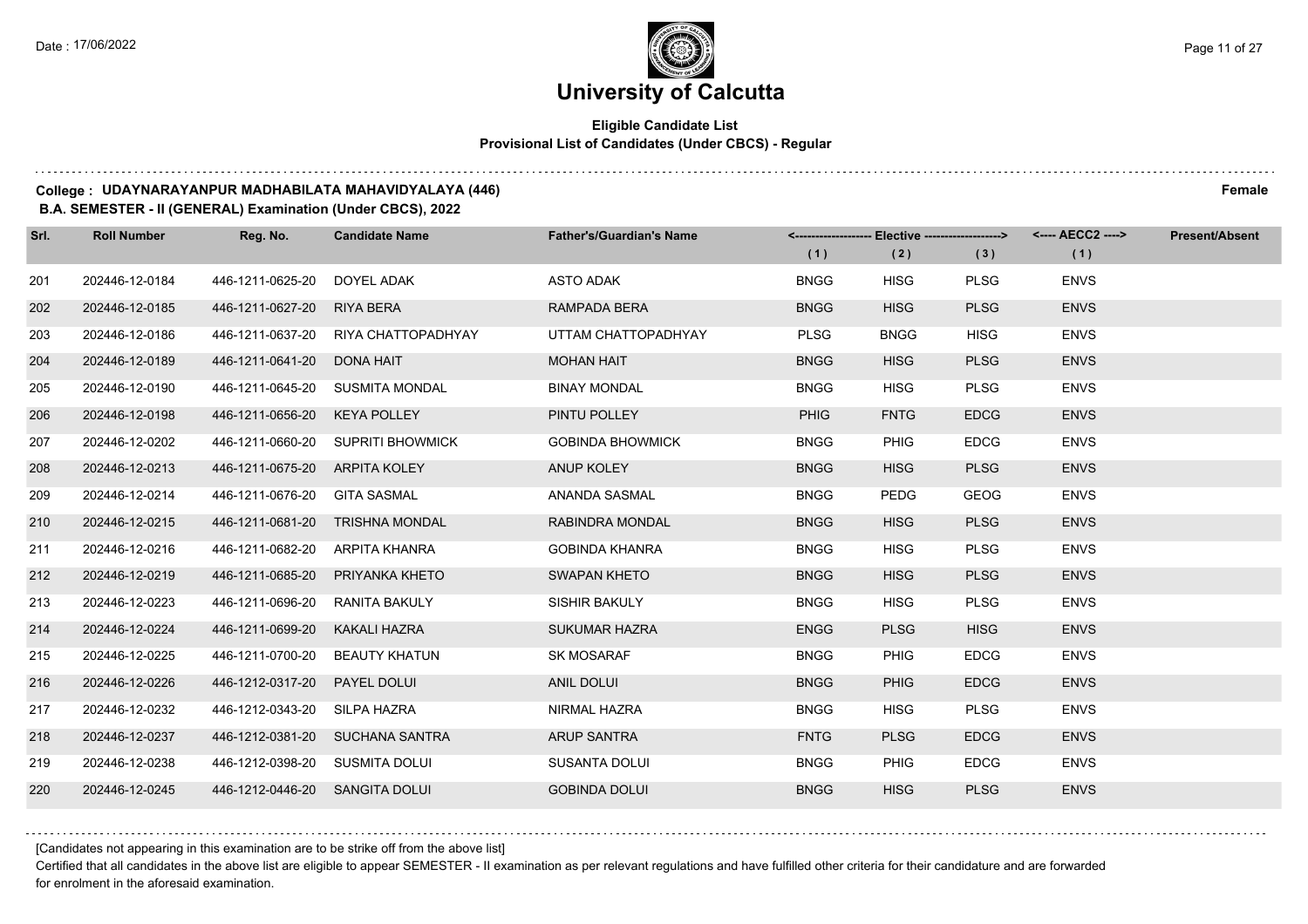### **Eligible Candidate List Provisional List of Candidates (Under CBCS) - Regular**

#### **College : UDAYNARAYANPUR MADHABILATA MAHAVIDYALAYA (446) Female**

#### **B.A. SEMESTER - II (GENERAL) Examination (Under CBCS), 2022**

| Srl. | <b>Roll Number</b> | Reg. No.                      | <b>Candidate Name</b>           | <b>Father's/Guardian's Name</b> | <--------------------- | <b>Elective -------------------&gt;</b> |             | <---- AECC2 ----> | <b>Present/Absent</b> |
|------|--------------------|-------------------------------|---------------------------------|---------------------------------|------------------------|-----------------------------------------|-------------|-------------------|-----------------------|
|      |                    |                               |                                 |                                 | (1)                    | (2)                                     | (3)         | (1)               |                       |
| 221  | 202446-12-0252     | 446-1212-0628-20              | RINKU DOLUI                     | SANJOY DOLUI                    | <b>BNGG</b>            | <b>PHIG</b>                             | <b>EDCG</b> | <b>ENVS</b>       |                       |
| 222  | 202446-12-0256     | 446-1212-0690-20              | <b>SUMANA MALIK</b>             | <b>HEMANTA MALIK</b>            | <b>BNGG</b>            | <b>HISG</b>                             | <b>PLSG</b> | <b>ENVS</b>       |                       |
| 223  | 202446-12-0258     | 446-1213-0632-20 JHUMA NAYEK  |                                 | KANU NAYEK                      | <b>BNGG</b>            | <b>HISG</b>                             | <b>PLSG</b> | <b>ENVS</b>       |                       |
| 224  | 202446-12-0260     |                               | 446-1214-0319-20 SHREYA DEBNATH | <b>JAGABANDHU DEBNATH</b>       | <b>ENGG</b>            | <b>PEDG</b>                             | <b>GEOG</b> | <b>ENVS</b>       |                       |
| 225  | 202446-12-0266     | 446-1214-0522-20 ANKITA DEY   |                                 | JAGABANDHU DEY                  | <b>BNGG</b>            | <b>HISG</b>                             | <b>PLSG</b> | <b>ENVS</b>       |                       |
| 226  | 202446-12-0270     | 446-1214-0575-20              | LIPIKA DAS                      | SADANANDA DAS                   | <b>BNGG</b>            | <b>PHIG</b>                             | <b>EDCG</b> | <b>ENVS</b>       |                       |
| 227  | 202446-12-0272     | 446-1214-0616-20 SOUMI GHOSH  |                                 | <b>TAPAS GHOSH</b>              | <b>FNTG</b>            | <b>PLSG</b>                             | <b>EDCG</b> | <b>ENVS</b>       |                       |
| 228  | 202446-12-0274     | 446-1214-0687-20 PIU BAKULI   |                                 | PRASANTA BAKULI                 | SANG                   | <b>HISG</b>                             | <b>GEOG</b> | <b>ENVS</b>       |                       |
| 229  | 202446-12-0285     | 446-1215-0506-20              | JULEKHA KHATUN                  | <b>MUJIBAR HOSSAIN</b>          | <b>BNGG</b>            | PHIG                                    | <b>EDCG</b> | <b>ENVS</b>       |                       |
| 230  | 202446-12-0290     | 446-1215-0563-20              | ASMINA KHATUN                   | <b>SK ANSAR ALI</b>             | <b>PHIG</b>            | <b>BNGG</b>                             | <b>EDCG</b> | <b>ENVS</b>       |                       |
| 231  | 202446-12-0291     | 446-1215-0566-20              | HALIMA KHATUN                   | <b>MOSARAF MALLIK</b>           | <b>BNGG</b>            | <b>PHIG</b>                             | <b>EDCG</b> | <b>ENVS</b>       |                       |
| 232  | 202446-12-0296     | 446-1211-0707-20              | ROJINA KHATUN                   | <b>SK MOHIUDDIN</b>             | <b>BNGG</b>            | <b>PHIG</b>                             | <b>EDCG</b> | <b>ENVS</b>       |                       |
| 233  | 202446-12-0302     | 446-1214-0728-20 PAYEL RAM    |                                 | <b>ASHIM RAM</b>                | <b>BNGG</b>            | <b>PHIG</b>                             | <b>EDCG</b> | <b>ENVS</b>       |                       |
| 234  | 212446-12-0001     | 446-1211-0299-21              | <b>MOU BERA</b>                 | <b>GURUPADA BERA</b>            | <b>BNGG</b>            | <b>PHIG</b>                             | <b>HISG</b> | <b>ENVS</b>       |                       |
| 235  | 212446-12-0002     | 446-1211-0304-21              | SUDIPA MONDAL                   | <b>DIBAKAR MONDAL</b>           | <b>BNGG</b>            | <b>PHIG</b>                             | <b>PLSG</b> | <b>ENVS</b>       |                       |
| 236  | 212446-12-0003     | 446-1211-0305-21              | ANNAPURNA BERA                  | <b>SWAPAN BERA</b>              | <b>BNGG</b>            | <b>PHIG</b>                             | <b>HISG</b> | <b>ENVS</b>       |                       |
| 237  | 212446-12-0004     | 446-1211-0307-21              | PAPIYA SAMANTA                  | <b>CHAMPA SAMANTA</b>           | <b>EDCG</b>            | <b>HISG</b>                             | <b>PLSG</b> | <b>ENVS</b>       |                       |
| 238  | 212446-12-0005     | 446-1211-0312-21              | <b>RANITA BANGAL</b>            | RAGHUNATH BANGAL                | <b>BNGG</b>            | <b>PLSG</b>                             | <b>EDCG</b> | <b>ENVS</b>       |                       |
| 239  | 212446-12-0006     | 446-1211-0321-21              | SUTRISHNA MONDAL                | <b>SURAJIT MONDAL</b>           | <b>HISG</b>            | <b>BNGG</b>                             | <b>EDCG</b> | <b>ENVS</b>       |                       |
| 240  | 212446-12-0007     | 446-1211-0322-21 SOUMI SANTRA |                                 | <b>SUSANTA SANTRA</b>           | <b>BNGG</b>            | <b>PHIG</b>                             | <b>HISG</b> | <b>ENVS</b>       |                       |

[Candidates not appearing in this examination are to be strike off from the above list]

Certified that all candidates in the above list are eligible to appear SEMESTER - II examination as per relevant regulations and have fulfilled other criteria for their candidature and are forwarded for enrolment in the aforesaid examination.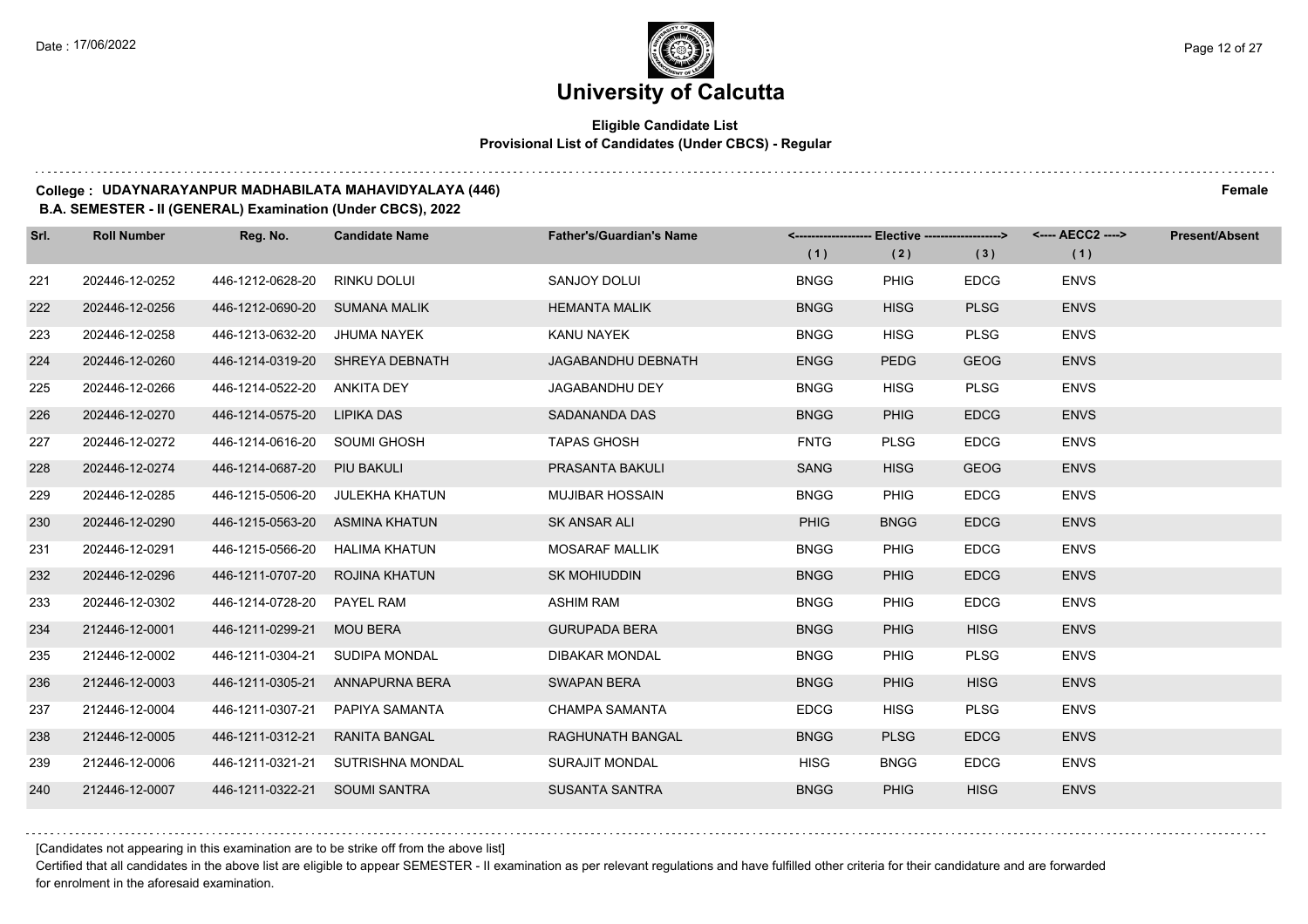### **Eligible Candidate List Provisional List of Candidates (Under CBCS) - Regular**

#### **College : UDAYNARAYANPUR MADHABILATA MAHAVIDYALAYA (446) Female**

#### **B.A. SEMESTER - II (GENERAL) Examination (Under CBCS), 2022**

| Srl. | <b>Roll Number</b> | Reg. No.                       | <b>Candidate Name</b>               | <b>Father's/Guardian's Name</b> | <--------------------- | <b>Elective -------------------&gt;</b> |             | <---- AECC2 ----> | <b>Present/Absent</b> |
|------|--------------------|--------------------------------|-------------------------------------|---------------------------------|------------------------|-----------------------------------------|-------------|-------------------|-----------------------|
|      |                    |                                |                                     |                                 | (1)                    | (2)                                     | (3)         | (1)               |                       |
| 241  | 212446-12-0008     | 446-1211-0324-21               | <b>MALA CHAKRABORTY</b>             | LAKSHMIKANTA CHAKRABORTY        | <b>BNGG</b>            | <b>PHIG</b>                             | <b>HISG</b> | <b>ENVS</b>       |                       |
| 242  | 212446-12-0009     | 446-1211-0325-21               | <b>KIRAN CHHARI</b>                 | <b>VIMSEN CHHARI</b>            | <b>BNGG</b>            | <b>PLSG</b>                             | <b>EDCG</b> | <b>ENVS</b>       |                       |
| 243  | 212446-12-0010     | 446-1211-0327-21               | MOHINI BAG                          | <b>SONATON BAG</b>              | <b>PLSG</b>            | <b>PHIG</b>                             | <b>HISG</b> | <b>ENVS</b>       |                       |
| 244  | 212446-12-0011     | 446-1211-0334-21 SUSMITA POREL |                                     | <b>SRIKANTA POREL</b>           | <b>PLSG</b>            | <b>PEDG</b>                             | <b>FNTG</b> | <b>ENVS</b>       |                       |
| 245  | 212446-12-0012     | 446-1211-0337-21 HEMANTA MAJI  |                                     | PRADIP MAJI                     | <b>HISG</b>            | <b>BNGG</b>                             | <b>EDCG</b> | <b>ENVS</b>       |                       |
| 246  | 212446-12-0013     | 446-1211-0340-21               | <b>ANKITA ADAK</b>                  | LATE GORA CHAND ADAK            | <b>BNGG</b>            | <b>PLSG</b>                             | <b>EDCG</b> | <b>ENVS</b>       |                       |
| 247  | 212446-12-0014     | 446-1211-0341-21 ANANYA GHORUI |                                     | <b>RABIN GHORUI</b>             | <b>BNGG</b>            | <b>PLSG</b>                             | <b>EDCG</b> | <b>ENVS</b>       |                       |
| 248  | 212446-12-0015     | 446-1211-0345-21 TIYA MONDAL   |                                     | <b>BIBHAS MONDAL</b>            | <b>BNGG</b>            | <b>PHIG</b>                             | <b>HISG</b> | <b>ENVS</b>       |                       |
| 249  | 212446-12-0016     | 446-1211-0346-21               | SAMINA KHATUN                       | SK KHAYRAT ALI                  | <b>HISG</b>            | <b>BNGG</b>                             | <b>EDCG</b> | <b>ENVS</b>       |                       |
| 250  | 212446-12-0017     | 446-1211-0347-21               | <b>SUSMITA MAITY</b>                | PRASAD MAITY                    | <b>HISG</b>            | <b>BNGG</b>                             | <b>EDCG</b> | <b>ENVS</b>       |                       |
| 251  | 212446-12-0018     | 446-1211-0350-21               | RANI KARMAKAR                       | LAKSHMAN KARMAKAR               | <b>EDCG</b>            | <b>HISG</b>                             | <b>PLSG</b> | <b>ENVS</b>       |                       |
| 252  | 212446-12-0019     | 446-1211-0351-21 APARNA JANA   |                                     | AMIYA JANA                      | <b>EDCG</b>            | <b>SANG</b>                             | <b>HISG</b> | <b>ENVS</b>       |                       |
| 253  | 212446-12-0020     | 446-1211-0356-21               | SANGITA PARAL                       | <b>MAHADEV PARAL</b>            | <b>BNGG</b>            | <b>PLSG</b>                             | <b>EDCG</b> | <b>ENVS</b>       |                       |
| 254  | 212446-12-0021     | 446-1211-0357-21               | DIYA ROY                            | <b>SRIKANTA ROY</b>             | <b>EDCG</b>            | <b>HISG</b>                             | <b>PLSG</b> | <b>ENVS</b>       |                       |
| 255  | 212446-12-0022     | 446-1211-0362-21               | <b>PURNIMA POLLEY</b>               | UTPAL POLLEY                    | <b>BNGG</b>            | PHIG                                    | <b>HISG</b> | <b>ENVS</b>       |                       |
| 256  | 212446-12-0023     | 446-1211-0363-21               | <b>RITU SASMAL</b>                  | RAGHUNATH SASMAL                | <b>HISG</b>            | <b>BNGG</b>                             | <b>EDCG</b> | <b>ENVS</b>       |                       |
| 257  | 212446-12-0024     | 446-1211-0364-21               | LISA ADAK                           | UTTAM ADAK                      | <b>BNGG</b>            | <b>PHIG</b>                             | <b>PLSG</b> | <b>ENVS</b>       |                       |
| 258  | 212446-12-0025     | 446-1211-0365-21               | <b>SAMIMA KHATUN</b>                | <b>SK SIRAJUDDIN</b>            | <b>HISG</b>            | <b>BNGG</b>                             | <b>EDCG</b> | <b>ENVS</b>       |                       |
| 259  | 212446-12-0026     | 446-1211-0366-21               | PRIYA SAMANTA                       | UTTAM SAMANTA                   | <b>HISG</b>            | <b>BNGG</b>                             | <b>EDCG</b> | <b>ENVS</b>       |                       |
| 260  | 212446-12-0027     |                                | 446-1211-0369-21 SUDIPA CHAKRABORTY | <b>HARADHAN CHAKRABORTY</b>     | <b>HISG</b>            | <b>BNGG</b>                             | <b>EDCG</b> | <b>ENVS</b>       |                       |

[Candidates not appearing in this examination are to be strike off from the above list]

Certified that all candidates in the above list are eligible to appear SEMESTER - II examination as per relevant regulations and have fulfilled other criteria for their candidature and are forwarded for enrolment in the aforesaid examination.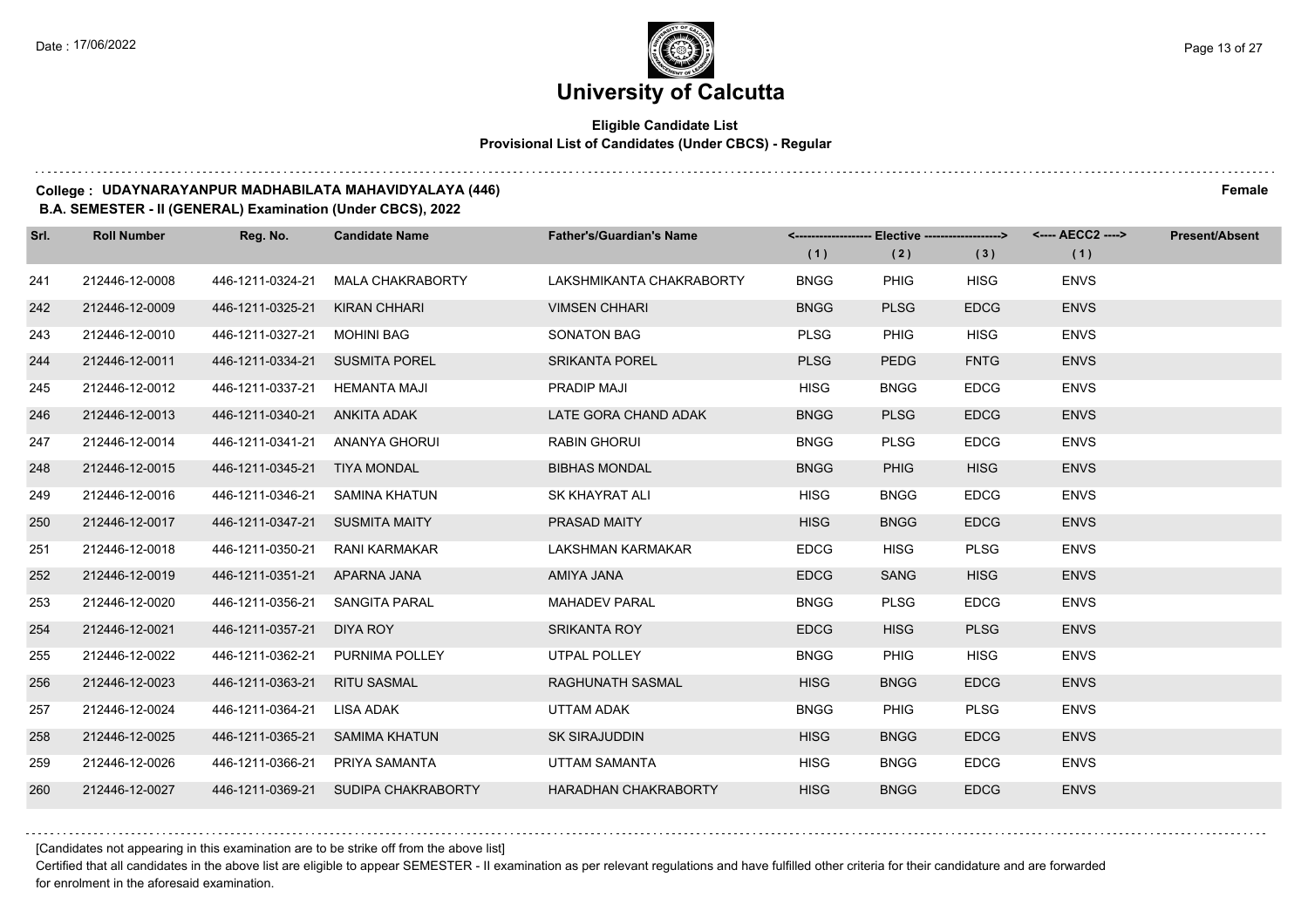### **Eligible Candidate List Provisional List of Candidates (Under CBCS) - Regular**

#### **College : UDAYNARAYANPUR MADHABILATA MAHAVIDYALAYA (446) Female**

#### **B.A. SEMESTER - II (GENERAL) Examination (Under CBCS), 2022**

| Srl. | <b>Roll Number</b> | Reg. No.                       | <b>Candidate Name</b>             | <b>Father's/Guardian's Name</b> |             | <-------------------- Elective -------------------> |             | <---- AECC2 ----> | <b>Present/Absent</b> |
|------|--------------------|--------------------------------|-----------------------------------|---------------------------------|-------------|-----------------------------------------------------|-------------|-------------------|-----------------------|
|      |                    |                                |                                   |                                 | (1)         | (2)                                                 | (3)         | (1)               |                       |
| 261  | 212446-12-0028     | 446-1211-0370-21               | DEBIKA DOLUI                      | <b>BUDDHADEB DOLUI</b>          | <b>HISG</b> | <b>BNGG</b>                                         | <b>EDCG</b> | <b>ENVS</b>       |                       |
| 262  | 212446-12-0029     | 446-1211-0371-21               | <b>SUPRITI BHOWMICK</b>           | <b>DEBASIS BHOWMICK</b>         | <b>BNGG</b> | <b>PHIG</b>                                         | <b>PLSG</b> | <b>ENVS</b>       |                       |
| 263  | 212446-12-0030     | 446-1211-0372-21 LIPIKA MANNA  |                                   | <b>GOPAL MANNA</b>              | <b>EDCG</b> | <b>HISG</b>                                         | <b>PLSG</b> | <b>ENVS</b>       |                       |
| 264  | 212446-12-0031     | 446-1211-0373-21 SRIMA KOLEY   |                                   | <b>DEBU KOLEY</b>               | <b>BNGG</b> | <b>PHIG</b>                                         | <b>PLSG</b> | <b>ENVS</b>       |                       |
| 265  | 212446-12-0032     | 446-1211-0375-21 BITHIKA DEY   |                                   | <b>DEBASIS DEY</b>              | <b>HISG</b> | <b>BNGG</b>                                         | <b>EDCG</b> | <b>ENVS</b>       |                       |
| 266  | 212446-12-0033     | 446-1211-0377-21               | <b>SANCHITA BHOWMICK</b>          | NABAKUMAR BHOWMICK              | <b>HISG</b> | <b>BNGG</b>                                         | <b>EDCG</b> | <b>ENVS</b>       |                       |
| 267  | 212446-12-0034     | 446-1211-0378-21 PUJA SAMANTA  |                                   | PARITOSH SAMANTA                | <b>HISG</b> | <b>BNGG</b>                                         | <b>EDCG</b> | <b>ENVS</b>       |                       |
| 268  | 212446-12-0035     | 446-1211-0379-21               | <b>MONIKA KOLEY</b>               | <b>UTTAM KOLEY</b>              | <b>BNGG</b> | <b>PHIG</b>                                         | <b>HISG</b> | <b>ENVS</b>       |                       |
| 269  | 212446-12-0036     | 446-1211-0380-21               | DONA DEBNATH                      | <b>MRITUNJAY DEBNATH</b>        | <b>HISG</b> | <b>BNGG</b>                                         | <b>EDCG</b> | <b>ENVS</b>       |                       |
| 270  | 212446-12-0037     | 446-1211-0381-21               | <b>PUJA PAL</b>                   | <b>SANKAR PAL</b>               | <b>HISG</b> | <b>BNGG</b>                                         | <b>EDCG</b> | <b>ENVS</b>       |                       |
| 271  | 212446-12-0038     | 446-1211-0382-21               | BARSHA KANRAR                     | <b>SANJOY KANRAR</b>            | <b>BNGG</b> | <b>PLSG</b>                                         | <b>EDCG</b> | <b>ENVS</b>       |                       |
| 272  | 212446-12-0039     |                                | 446-1211-0383-21 SUTRISHNA MANDAL | <b>TAPAS MANDAL</b>             | <b>BNGG</b> | <b>PLSG</b>                                         | <b>EDCG</b> | <b>ENVS</b>       |                       |
| 273  | 212446-12-0040     |                                | 446-1211-0384-21  PAYEL BANERJEE  | KALIPADA BANERJEE               | <b>HISG</b> | <b>BNGG</b>                                         | <b>EDCG</b> | <b>ENVS</b>       |                       |
| 274  | 212446-12-0041     | 446-1211-0385-21               | <b>TANIMA GHANTA</b>              | PRASANTA GHANTA                 | <b>HISG</b> | <b>BNGG</b>                                         | <b>EDCG</b> | <b>ENVS</b>       |                       |
| 275  | 212446-12-0042     | 446-1211-0386-21 SUDIPTA CHINA |                                   | SANJOY CHINA                    | <b>BNGG</b> | <b>PLSG</b>                                         | <b>EDCG</b> | <b>ENVS</b>       |                       |
| 276  | 212446-12-0043     | 446-1211-0387-21               | <b>BIPASHA BERA</b>               | <b>BISWANATH BERA</b>           | <b>HISG</b> | <b>BNGG</b>                                         | <b>PEDG</b> | <b>ENVS</b>       |                       |
| 277  | 212446-12-0044     | 446-1211-0389-21               | RINA MONDAL                       | UTTAM MONDAL                    | <b>BNGG</b> | <b>PLSG</b>                                         | <b>EDCG</b> | <b>ENVS</b>       |                       |
| 278  | 212446-12-0045     | 446-1211-0390-21               | NISHA MAL                         | <b>TUSHAR MAL</b>               | <b>HISG</b> | <b>BNGG</b>                                         | <b>EDCG</b> | <b>ENVS</b>       |                       |
| 279  | 212446-12-0046     | 446-1211-0392-21 PEU PACHAL    |                                   | <b>NIRMAL PACHAL</b>            | <b>BNGG</b> | <b>PLSG</b>                                         | <b>EDCG</b> | <b>ENVS</b>       |                       |
| 280  | 212446-12-0047     |                                | 446-1211-0394-21 SUSMITA SAMANTA  | <b>UTTAM SAMANTA</b>            | <b>EDCG</b> | <b>HISG</b>                                         | <b>PLSG</b> | <b>ENVS</b>       |                       |

[Candidates not appearing in this examination are to be strike off from the above list]

Certified that all candidates in the above list are eligible to appear SEMESTER - II examination as per relevant regulations and have fulfilled other criteria for their candidature and are forwarded for enrolment in the aforesaid examination.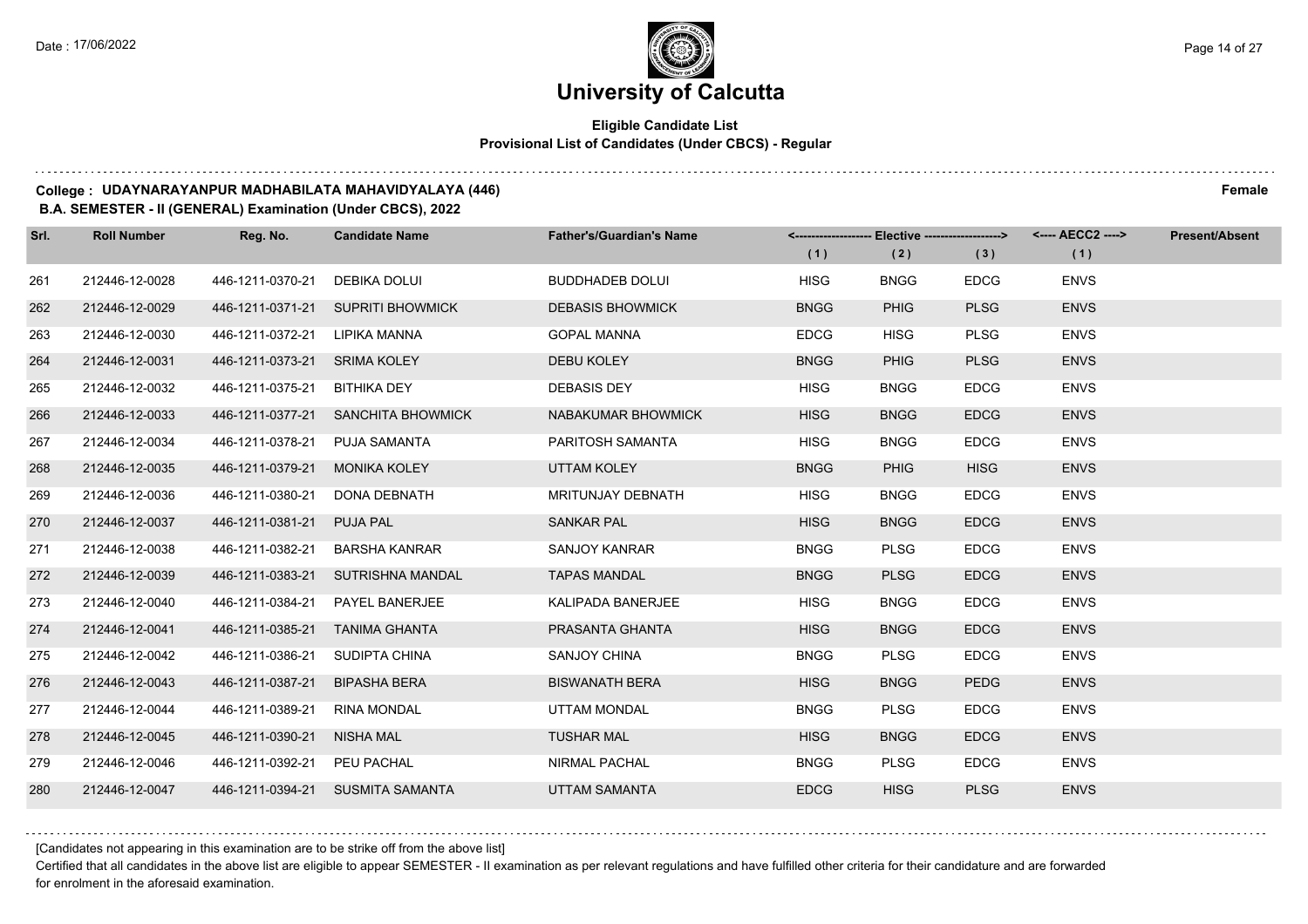### **Eligible Candidate List Provisional List of Candidates (Under CBCS) - Regular**

#### **College : UDAYNARAYANPUR MADHABILATA MAHAVIDYALAYA (446) Female**

#### **B.A. SEMESTER - II (GENERAL) Examination (Under CBCS), 2022**

| Srl. | <b>Roll Number</b> | Reg. No.                       | <b>Candidate Name</b>   | <b>Father's/Guardian's Name</b> |             | <------------------- Elective -------------------> |             | <---- AECC2 ----> | <b>Present/Absent</b> |
|------|--------------------|--------------------------------|-------------------------|---------------------------------|-------------|----------------------------------------------------|-------------|-------------------|-----------------------|
|      |                    |                                |                         |                                 | (1)         | (2)                                                | (3)         | (1)               |                       |
| 281  | 212446-12-0048     | 446-1211-0396-21               | PIYALI JANA             | <b>TARUN JANA</b>               | <b>HISG</b> | <b>BNGG</b>                                        | <b>PEDG</b> | <b>ENVS</b>       |                       |
| 282  | 212446-12-0049     | 446-1211-0397-21               | <b>MANDIRA BANERJEE</b> | PRAVAKAR BANERJEE               | <b>EDCG</b> | <b>HISG</b>                                        | <b>PLSG</b> | <b>ENVS</b>       |                       |
| 283  | 212446-12-0050     | 446-1211-0398-21               | TRISA KANRAR            | <b>DILIP KANRAR</b>             | <b>BNGG</b> | <b>PHIG</b>                                        | <b>HISG</b> | <b>ENVS</b>       |                       |
| 284  | 212446-12-0051     | 446-1211-0399-21               | <b>LIPIKA KOLEY</b>     | AJOY KOLEY                      | <b>HISG</b> | <b>BNGG</b>                                        | <b>EDCG</b> | <b>ENVS</b>       |                       |
| 285  | 212446-12-0052     | 446-1211-0401-21               | PAMPA BERA              | <b>GOPAL BERA</b>               | <b>BNGG</b> | <b>PLSG</b>                                        | <b>EDCG</b> | <b>ENVS</b>       |                       |
| 286  | 212446-12-0053     | 446-1211-0402-21 SUTAPA SHEE   |                         | <b>ARABINDA SHEE</b>            | <b>BNGG</b> | <b>PHIG</b>                                        | <b>HISG</b> | <b>ENVS</b>       |                       |
| 287  | 212446-12-0054     | 446-1211-0403-21 TISA SAMANTA  |                         | ANUP SAMANTA                    | <b>BNGG</b> | <b>PLSG</b>                                        | <b>EDCG</b> | <b>ENVS</b>       |                       |
| 288  | 212446-12-0055     | 446-1211-0405-21 RIYA BAG      |                         | SADANANDA BAG                   | <b>BNGG</b> | <b>PHIG</b>                                        | <b>HISG</b> | <b>ENVS</b>       |                       |
| 289  | 212446-12-0056     | 446-1211-0407-21               | TRISHA PARAL            | RAJKUMAR PARAL                  | <b>EDCG</b> | <b>HISG</b>                                        | <b>PLSG</b> | <b>ENVS</b>       |                       |
| 290  | 212446-12-0057     | 446-1211-0408-21               | <b>TINA SAMANTA</b>     | <b>KARTICK SAMANTA</b>          | <b>HISG</b> | <b>BNGG</b>                                        | <b>EDCG</b> | <b>ENVS</b>       |                       |
| 291  | 212446-12-0058     | 446-1211-0409-21               | SHWETA BERA             | <b>BISWANATH BERA</b>           | <b>HISG</b> | <b>BNGG</b>                                        | <b>EDCG</b> | <b>ENVS</b>       |                       |
| 292  | 212446-12-0059     | 446-1211-0410-21               | <b>PRIYA PARUI</b>      | LATE JAGANNATH PARUI            | <b>BNGG</b> | <b>PLSG</b>                                        | <b>EDCG</b> | <b>ENVS</b>       |                       |
| 293  | 212446-12-0060     | 446-1211-0414-21               | MOUMITA POREL           | <b>MOHAN POREL</b>              | <b>BNGG</b> | <b>PHIG</b>                                        | <b>HISG</b> | <b>ENVS</b>       |                       |
| 294  | 212446-12-0061     | 446-1211-0415-21               | RIYANKA BHUKTA          | SANNYASI BHUKTA                 | <b>EDCG</b> | <b>HISG</b>                                        | <b>PLSG</b> | <b>ENVS</b>       |                       |
| 295  | 212446-12-0062     | 446-1211-0417-21 ARPITA MONDAL |                         | SAHADEV MONDAL                  | <b>HISG</b> | <b>BNGG</b>                                        | <b>PEDG</b> | <b>ENVS</b>       |                       |
| 296  | 212446-12-0063     | 446-1211-0418-21 SHILPA KANRAR |                         | <b>SANAT KANRAR</b>             | <b>BNGG</b> | <b>PHIG</b>                                        | <b>HISG</b> | <b>ENVS</b>       |                       |
| 297  | 212446-12-0064     | 446-1211-0419-21               | SUCHETA MAJI            | <b>GOBINDA MAJI</b>             | <b>BNGG</b> | <b>PLSG</b>                                        | <b>EDCG</b> | <b>ENVS</b>       |                       |
| 298  | 212446-12-0065     | 446-1211-0421-21               | <b>PINKI MONDAL</b>     | <b>SAMAR MONDAL</b>             | <b>BNGG</b> | <b>PHIG</b>                                        | <b>PLSG</b> | <b>ENVS</b>       |                       |
| 299  | 212446-12-0066     | 446-1211-0422-21               | DISHA SAMANTA           | SANKAR SAMANTA                  | HISG        | <b>BNGG</b>                                        | <b>PEDG</b> | <b>ENVS</b>       |                       |
| 300  | 212446-12-0067     | 446-1211-0424-21 SHILPA SING   |                         | <b>UTTAM SING</b>               | <b>BNGG</b> | <b>PLSG</b>                                        | <b>EDCG</b> | <b>ENVS</b>       |                       |

[Candidates not appearing in this examination are to be strike off from the above list]

Certified that all candidates in the above list are eligible to appear SEMESTER - II examination as per relevant regulations and have fulfilled other criteria for their candidature and are forwarded for enrolment in the aforesaid examination.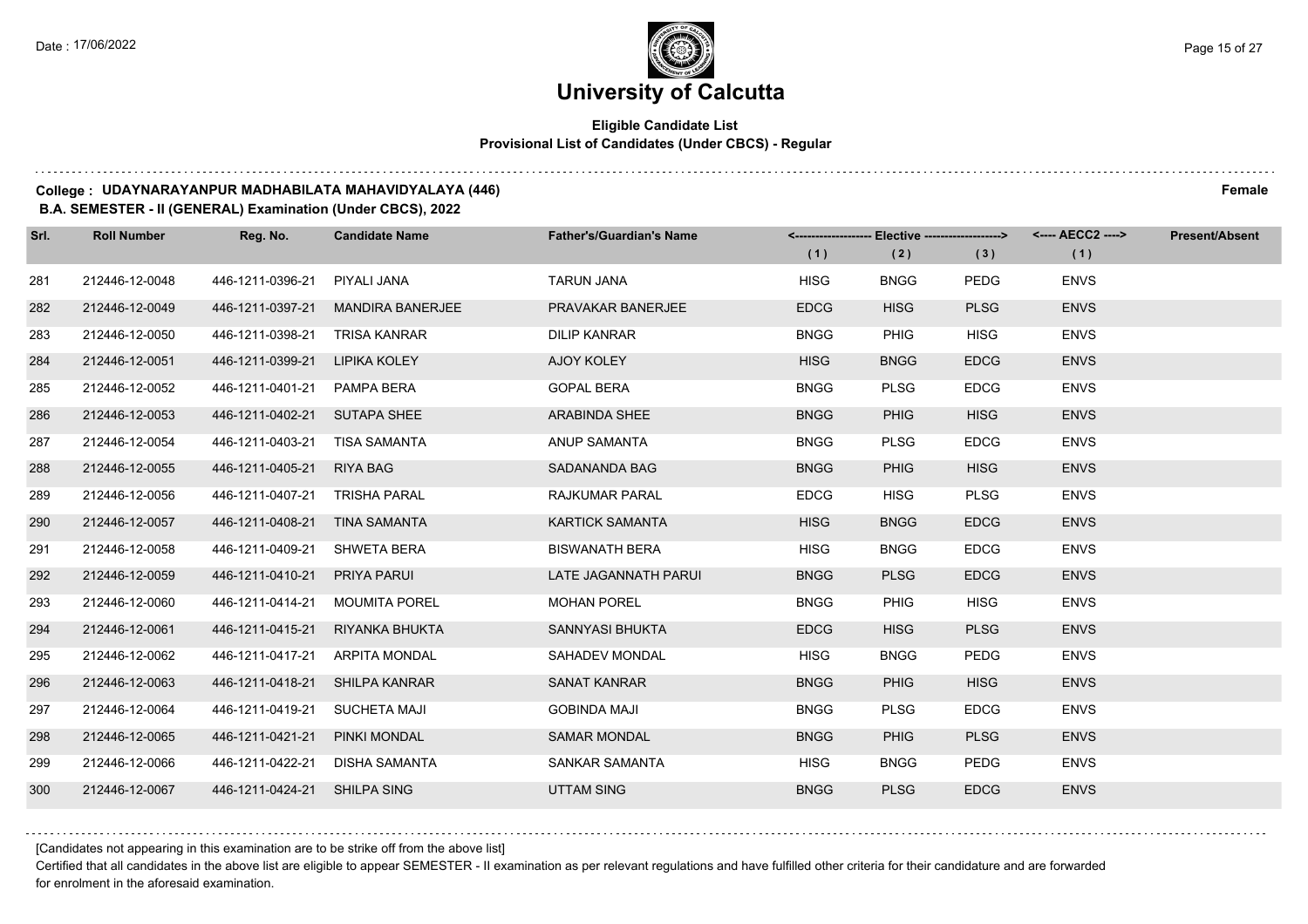### **Eligible Candidate List Provisional List of Candidates (Under CBCS) - Regular**

#### **College : UDAYNARAYANPUR MADHABILATA MAHAVIDYALAYA (446) Female**

#### **B.A. SEMESTER - II (GENERAL) Examination (Under CBCS), 2022**

| Srl. | <b>Roll Number</b> | Reg. No.                       | <b>Candidate Name</b>                 | <b>Father's/Guardian's Name</b> |             | <------------------- Elective -------------------> |             | <---- AECC2 ----> | <b>Present/Absent</b> |
|------|--------------------|--------------------------------|---------------------------------------|---------------------------------|-------------|----------------------------------------------------|-------------|-------------------|-----------------------|
|      |                    |                                |                                       |                                 | (1)         | (2)                                                | (3)         | (1)               |                       |
| 301  | 212446-12-0068     | 446-1211-0425-21               | DONA MONDAL                           | DILIP MONDAL                    | <b>EDCG</b> | <b>SANG</b>                                        | <b>HISG</b> | <b>ENVS</b>       |                       |
| 302  | 212446-12-0069     | 446-1211-0426-21               | PIYALI BORAL                          | <b>KUSHO BORAL</b>              | <b>BNGG</b> | <b>PHIG</b>                                        | <b>HISG</b> | <b>ENVS</b>       |                       |
| 303  | 212446-12-0070     | 446-1211-0427-21 AYASHA KHATUN |                                       | SK MAHAMMAD AYUB HOSSAIN        | <b>BNGG</b> | <b>PHIG</b>                                        | <b>HISG</b> | <b>ENVS</b>       |                       |
| 304  | 212446-12-0071     | 446-1211-0429-21               | MAHIMA KANRAR                         | <b>BALAI KANRAR</b>             | <b>HISG</b> | <b>BNGG</b>                                        | <b>EDCG</b> | <b>ENVS</b>       |                       |
| 305  | 212446-12-0072     | 446-1211-0430-21 LISA KANRAR   |                                       | <b>GOPAL KANRAR</b>             | <b>BNGG</b> | <b>PHIG</b>                                        | <b>HISG</b> | <b>ENVS</b>       |                       |
| 306  | 212446-12-0073     | 446-1211-0431-21               | <b>KRISHNA KARATI</b>                 | <b>MADAN KARATI</b>             | <b>HISG</b> | <b>BNGG</b>                                        | <b>EDCG</b> | <b>ENVS</b>       |                       |
| 307  | 212446-12-0074     | 446-1211-0433-21 KEYA PARAL    |                                       | <b>SRIMANTA PARAL</b>           | <b>EDCG</b> | <b>HISG</b>                                        | <b>PLSG</b> | <b>ENVS</b>       |                       |
| 308  | 212446-12-0075     | 446-1211-0434-21 ARPITA MAYRA  |                                       | <b>SUSHIL MAYRA</b>             | <b>HISG</b> | <b>BNGG</b>                                        | <b>EDCG</b> | <b>ENVS</b>       |                       |
| 309  | 212446-12-0076     | 446-1211-0435-21 NEHA DEBNATH  |                                       | <b>BISWAJIT DEBNATH</b>         | <b>HISG</b> | <b>BNGG</b>                                        | <b>EDCG</b> | <b>ENVS</b>       |                       |
| 310  | 212446-12-0077     | 446-1211-0436-21               | PAYEL BHANDARY                        | LATE GANESH BHANDARY            | <b>BNGG</b> | <b>PHIG</b>                                        | <b>PLSG</b> | <b>ENVS</b>       |                       |
| 311  | 212446-12-0078     | 446-1211-0438-21 SANGITA MAITY |                                       | <b>CHANDU MAITY</b>             | HISG        | <b>BNGG</b>                                        | <b>PEDG</b> | <b>ENVS</b>       |                       |
| 312  | 212446-12-0079     | 446-1211-0439-21 SUSMITA KOLEY |                                       | <b>SUNIL KOLEY</b>              | <b>EDCG</b> | <b>HISG</b>                                        | <b>PLSG</b> | <b>ENVS</b>       |                       |
| 313  | 212446-12-0080     |                                | 446-1211-0441-21 NILANJANA CHATTERJEE | DIBYENDU CHATTERJEE             | <b>BNGG</b> | <b>PHIG</b>                                        | <b>HISG</b> | <b>ENVS</b>       |                       |
| 314  | 212446-12-0081     | 446-1211-0443-21               | ANUSHA KAMILA                         | NILKANTA KAMILA                 | <b>BNGG</b> | <b>PHIG</b>                                        | <b>HISG</b> | <b>ENVS</b>       |                       |
| 315  | 212446-12-0082     | 446-1211-0446-21 KEYA GUCHAIT  |                                       | <b>ASIT GUCHAIT</b>             | <b>HISG</b> | <b>BNGG</b>                                        | <b>EDCG</b> | <b>ENVS</b>       |                       |
| 316  | 212446-12-0083     | 446-1211-0447-21 SANGITA BERA  |                                       | <b>BIVAS BERA</b>               | <b>BNGG</b> | <b>PHIG</b>                                        | <b>HISG</b> | <b>ENVS</b>       |                       |
| 317  | 212446-12-0084     | 446-1211-0448-21               | TRISHA KANRAR                         | <b>ASIT KANRAR</b>              | <b>HISG</b> | <b>BNGG</b>                                        | <b>EDCG</b> | <b>ENVS</b>       |                       |
| 318  | 212446-12-0085     | 446-1211-0449-21               | PRITHA BERA                           | <b>SHIBURAM BERA</b>            | <b>HISG</b> | <b>BNGG</b>                                        | <b>EDCG</b> | <b>ENVS</b>       |                       |
| 319  | 212446-12-0086     |                                | 446-1211-0450-21 SARMISTHA POLLEY     | NARAYAN POLLEY                  | <b>BNGG</b> | <b>PLSG</b>                                        | <b>EDCG</b> | <b>ENVS</b>       |                       |
| 320  | 212446-12-0087     | 446-1211-0451-21               | MONISHA MONDAL                        | SALLYASI MONDAL                 | <b>HISG</b> | <b>BNGG</b>                                        | <b>EDCG</b> | <b>ENVS</b>       |                       |

[Candidates not appearing in this examination are to be strike off from the above list]

Certified that all candidates in the above list are eligible to appear SEMESTER - II examination as per relevant regulations and have fulfilled other criteria for their candidature and are forwarded for enrolment in the aforesaid examination.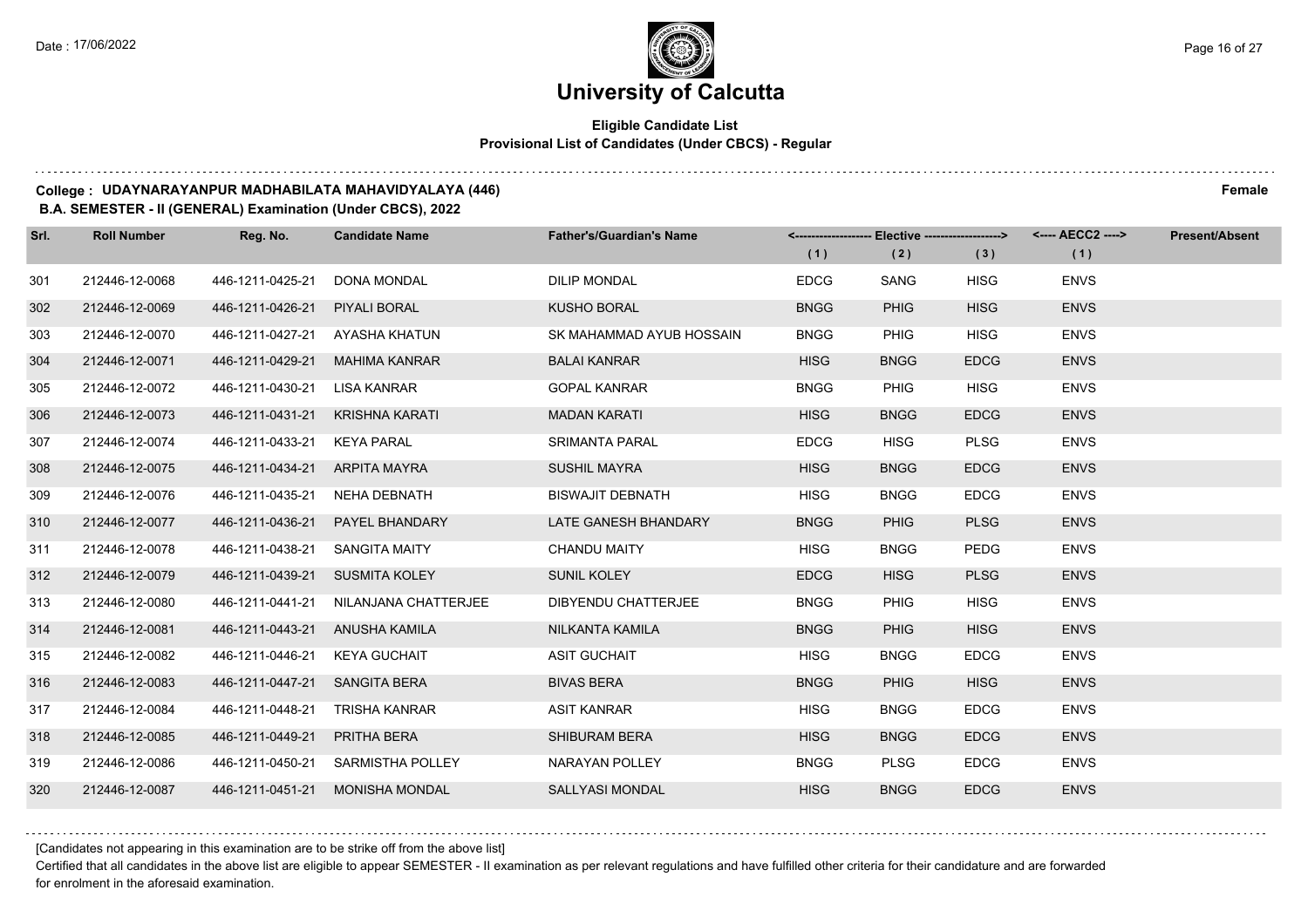### **Eligible Candidate List Provisional List of Candidates (Under CBCS) - Regular**

#### **College : UDAYNARAYANPUR MADHABILATA MAHAVIDYALAYA (446) Female**

#### **B.A. SEMESTER - II (GENERAL) Examination (Under CBCS), 2022**

| Srl. | <b>Roll Number</b> | Reg. No.                        | <b>Candidate Name</b>            | <b>Father's/Guardian's Name</b> |             | <-------------------- Elective -------------------> |             | <---- AECC2 ----> | <b>Present/Absent</b> |
|------|--------------------|---------------------------------|----------------------------------|---------------------------------|-------------|-----------------------------------------------------|-------------|-------------------|-----------------------|
|      |                    |                                 |                                  |                                 | (1)         | (2)                                                 | (3)         | (1)               |                       |
| 321  | 212446-12-0088     | 446-1211-0452-21                | <b>MONISHA ROY</b>               | KASHINATH ROY                   | <b>BNGG</b> | <b>PLSG</b>                                         | <b>EDCG</b> | <b>ENVS</b>       |                       |
| 322  | 212446-12-0089     | 446-1211-0454-21                | PAYEL BERA                       | PRAVASH BERA                    | <b>BNGG</b> | <b>PLSG</b>                                         | <b>EDCG</b> | <b>ENVS</b>       |                       |
| 323  | 212446-12-0090     | 446-1211-0455-21 SHILPA SAMANTA |                                  | <b>PROBIR SAMANTA</b>           | <b>HISG</b> | <b>BNGG</b>                                         | <b>EDCG</b> | <b>ENVS</b>       |                       |
| 324  | 212446-12-0091     | 446-1211-0456-21 SONIA DENRE    |                                  | UTTAM DENRE                     | <b>HISG</b> | <b>BNGG</b>                                         | <b>EDCG</b> | <b>ENVS</b>       |                       |
| 325  | 212446-12-0092     | 446-1211-0458-21                | LINA MAL                         | <b>NABAKUMAR MAL</b>            | <b>BNGG</b> | <b>PHIG</b>                                         | <b>PLSG</b> | <b>ENVS</b>       |                       |
| 326  | 212446-12-0093     | 446-1211-0459-21                | <b>RIYA SANTRA</b>               | <b>RAMANATH SANTRA</b>          | <b>BNGG</b> | <b>PLSG</b>                                         | <b>EDCG</b> | <b>ENVS</b>       |                       |
| 327  | 212446-12-0094     |                                 | 446-1211-0460-21 KIRTICKA MONDAL | <b>AMAL MONDAL</b>              | <b>HISG</b> | <b>BNGG</b>                                         | <b>EDCG</b> | <b>ENVS</b>       |                       |
| 328  | 212446-12-0095     | 446-1211-0461-21                | PRIYA DOWARI                     | <b>TUFAN DOWARI</b>             | <b>BNGG</b> | <b>PHIG</b>                                         | <b>HISG</b> | <b>ENVS</b>       |                       |
| 329  | 212446-12-0096     | 446-1211-0462-21                | SANGITA MAHISH                   | LET SWAPAN MAHISH               | <b>EDCG</b> | <b>HISG</b>                                         | <b>PLSG</b> | <b>ENVS</b>       |                       |
| 330  | 212446-12-0097     | 446-1211-0463-21                | NISHA JANA                       | CHANDRASEKHAR JANA              | <b>BNGG</b> | <b>PLSG</b>                                         | <b>EDCG</b> | <b>ENVS</b>       |                       |
| 331  | 212446-12-0098     | 446-1211-0465-21 SONIA SHEE     |                                  | LATE TAPAN SHEE                 | <b>HISG</b> | <b>BNGG</b>                                         | <b>EDCG</b> | <b>ENVS</b>       |                       |
| 332  | 212446-12-0099     | 446-1211-0469-21                | <b>MAMPY KOLEY</b>               | LATE GOPAL KOLEY                | <b>BNGG</b> | <b>PLSG</b>                                         | <b>EDCG</b> | <b>ENVS</b>       |                       |
| 333  | 212446-12-0100     | 446-1211-0470-21                | DIPANWITA ADAK                   | SAMIR ADAK                      | <b>EDCG</b> | <b>HISG</b>                                         | <b>PLSG</b> | <b>ENVS</b>       |                       |
| 334  | 212446-12-0101     | 446-1211-0471-21                | <b>SUMANA BHOWMICK</b>           | <b>SWAPAN BHOWMICK</b>          | <b>HISG</b> | <b>BNGG</b>                                         | <b>EDCG</b> | <b>ENVS</b>       |                       |
| 335  | 212446-12-0102     | 446-1211-0472-21 SONIYA PATRA   |                                  | <b>BASUDEV PATRA</b>            | <b>BNGG</b> | <b>PLSG</b>                                         | <b>EDCG</b> | <b>ENVS</b>       |                       |
| 336  | 212446-12-0103     | 446-1211-0473-21                | KOYEL GHOSH                      | <b>TARUN GHOSH</b>              | <b>HISG</b> | <b>BNGG</b>                                         | <b>EDCG</b> | <b>ENVS</b>       |                       |
| 337  | 212446-12-0104     | 446-1211-0475-21                | JULEKHA KHATUN                   | <b>ASRAF CHOUDHURI</b>          | <b>BNGG</b> | <b>PLSG</b>                                         | <b>EDCG</b> | <b>ENVS</b>       |                       |
| 338  | 212446-12-0105     | 446-1211-0476-21                | <b>RUMA BANERJEE</b>             | <b>KASHINATH BANERJEE</b>       | <b>HISG</b> | <b>PLSG</b>                                         | <b>SANG</b> | <b>ENVS</b>       |                       |
| 339  | 212446-12-0106     | 446-1211-0477-21 SUDIPA MONDAL  |                                  | <b>ARUN MONDAL</b>              | <b>HISG</b> | <b>BNGG</b>                                         | <b>PEDG</b> | <b>ENVS</b>       |                       |
| 340  | 212446-12-0107     | 446-1211-0478-21 SHAYANI MAJI   |                                  | <b>LATE MAHADEV MAJI</b>        | <b>BNGG</b> | <b>PLSG</b>                                         | <b>EDCG</b> | <b>ENVS</b>       |                       |

[Candidates not appearing in this examination are to be strike off from the above list]

Certified that all candidates in the above list are eligible to appear SEMESTER - II examination as per relevant regulations and have fulfilled other criteria for their candidature and are forwarded for enrolment in the aforesaid examination.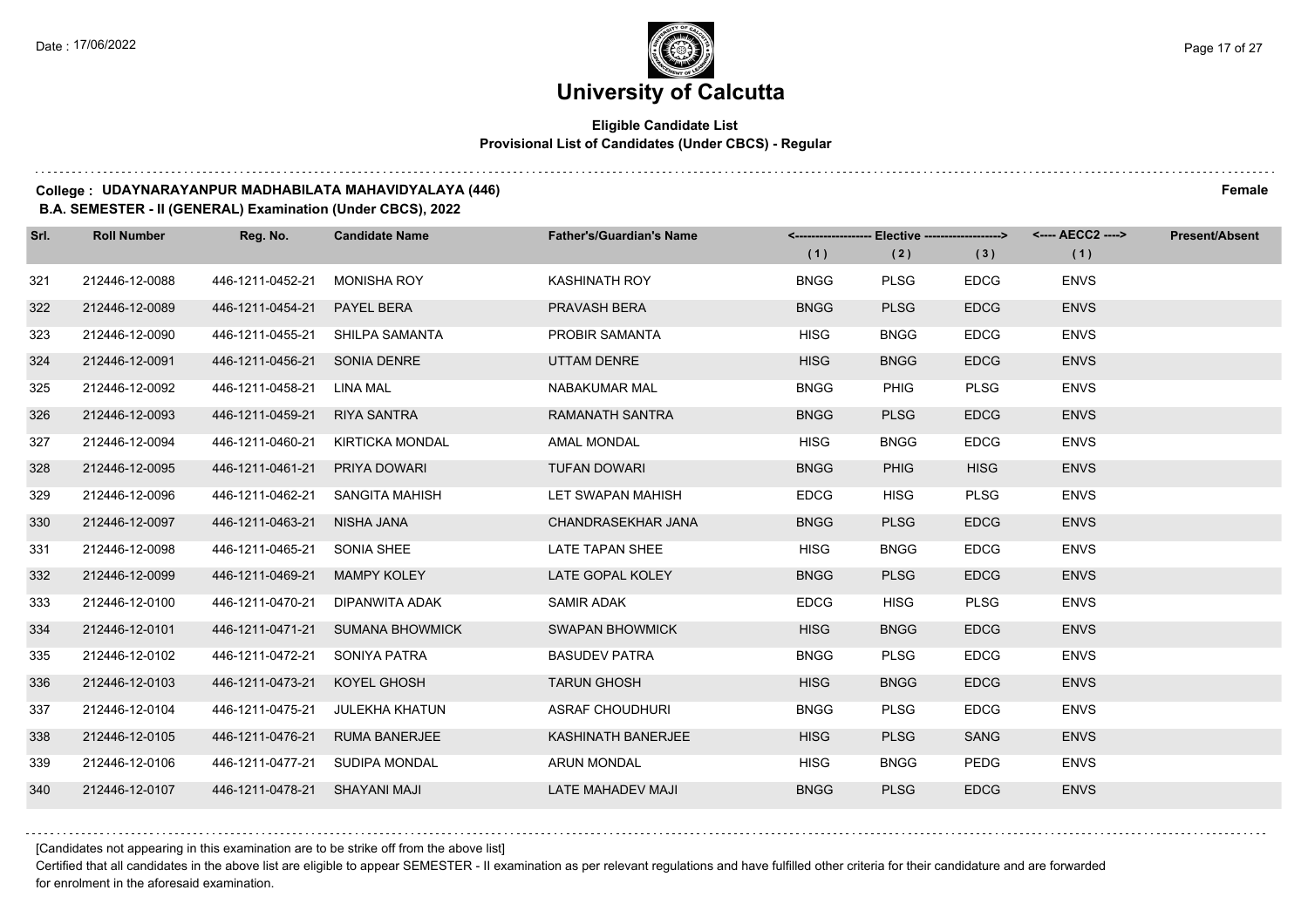### **Eligible Candidate List Provisional List of Candidates (Under CBCS) - Regular**

#### **College : UDAYNARAYANPUR MADHABILATA MAHAVIDYALAYA (446) Female**

#### **B.A. SEMESTER - II (GENERAL) Examination (Under CBCS), 2022**

| Srl. | <b>Roll Number</b> | Reg. No.                       | <b>Candidate Name</b>            | <b>Father's/Guardian's Name</b> |             | <------------------- Elective -------------------> |             | <---- AECC2 ----> | <b>Present/Absent</b> |
|------|--------------------|--------------------------------|----------------------------------|---------------------------------|-------------|----------------------------------------------------|-------------|-------------------|-----------------------|
|      |                    |                                |                                  |                                 | (1)         | (2)                                                | (3)         | (1)               |                       |
| 341  | 212446-12-0108     | 446-1211-0479-21               | <b>RITU SAU</b>                  | <b>UTPAL SAU</b>                | <b>BNGG</b> | <b>PHIG</b>                                        | <b>PLSG</b> | <b>ENVS</b>       |                       |
| 342  | 212446-12-0109     | 446-1211-0480-21               | <b>TRISHA CHAKRABORTY</b>        | <b>RABIN CHAKRABORTY</b>        | <b>BNGG</b> | <b>PLSG</b>                                        | <b>EDCG</b> | <b>ENVS</b>       |                       |
| 343  | 212446-12-0110     | 446-1211-0481-21 SANGITA MAJI  |                                  | <b>GOPAL MAJI</b>               | <b>HISG</b> | <b>BNGG</b>                                        | <b>EDCG</b> | <b>ENVS</b>       |                       |
| 344  | 212446-12-0111     |                                | 446-1211-0482-21 ANKITA BHANDARI | ALOKE KUMAR BHANDARI            | <b>HISG</b> | <b>BNGG</b>                                        | <b>EDCG</b> | <b>ENVS</b>       |                       |
| 345  | 212446-12-0112     | 446-1211-0485-21               | <b>BARSHA MONDAL</b>             | <b>MILAN MONDAL</b>             | <b>HISG</b> | <b>BNGG</b>                                        | <b>PEDG</b> | <b>ENVS</b>       |                       |
| 346  | 212446-12-0113     | 446-1211-0487-21               | <b>ANISHA BHOWMICK</b>           | <b>AMAR BHOWMICK</b>            | <b>BNGG</b> | <b>PHIG</b>                                        | <b>HISG</b> | <b>ENVS</b>       |                       |
| 347  | 212446-12-0114     | 446-1211-0488-21 SONALI POLLEY |                                  | <b>JAMINI POLLEY</b>            | <b>HISG</b> | <b>BNGG</b>                                        | <b>EDCG</b> | <b>ENVS</b>       |                       |
| 348  | 212446-12-0115     | 446-1211-0490-21               | PUJA HAZRA                       | AMAL HAZRA                      | <b>BNGG</b> | <b>PLSG</b>                                        | <b>EDCG</b> | <b>ENVS</b>       |                       |
| 349  | 212446-12-0116     | 446-1211-0491-21               | SK SOVONA YASMIN                 | SK MUJIBAR RAHAMAN              | <b>BNGG</b> | <b>PLSG</b>                                        | <b>EDCG</b> | <b>ENVS</b>       |                       |
| 350  | 212446-12-0117     | 446-1211-0492-21               | <b>SUPIYA KHATUN</b>             | <b>SK RUHUL AMIN</b>            | <b>HISG</b> | <b>BNGG</b>                                        | <b>PEDG</b> | <b>ENVS</b>       |                       |
| 351  | 212446-12-0118     |                                | 446-1211-0493-21 TANUSRI GOSWAMI | <b>CHANDU GOSWAMI</b>           | <b>HISG</b> | <b>BNGG</b>                                        | <b>PEDG</b> | <b>ENVS</b>       |                       |
| 352  | 212446-12-0119     | 446-1211-0498-21 TIYASA MANNA  |                                  | <b>TAPAS MANNA</b>              | <b>BNGG</b> | <b>PLSG</b>                                        | <b>EDCG</b> | <b>ENVS</b>       |                       |
| 353  | 212446-12-0120     | 446-1211-0499-21               | INDRANI KANRAR                   | <b>SUNIL KANRAR</b>             | <b>BNGG</b> | <b>PHIG</b>                                        | <b>HISG</b> | <b>ENVS</b>       |                       |
| 354  | 212446-12-0121     | 446-1211-0500-21               | <b>ESMATARA KHATUN</b>           | SK IDRISH ALI                   | <b>BNGG</b> | <b>PLSG</b>                                        | <b>EDCG</b> | <b>ENVS</b>       |                       |
| 355  | 212446-12-0122     | 446-1211-0502-21               | SOMA GOLUI                       | SHISHIR GOLUI                   | <b>EDCG</b> | <b>HISG</b>                                        | <b>PLSG</b> | <b>ENVS</b>       |                       |
| 356  | 212446-12-0123     | 446-1211-0503-21               | ANINDITA ADAK                    | <b>SAMIR ADAK</b>               | <b>EDCG</b> | <b>HISG</b>                                        | <b>PLSG</b> | <b>ENVS</b>       |                       |
| 357  | 212446-12-0124     | 446-1211-0504-21               | <b>RUPSA CHAKRABORTY</b>         | DILIP KUMAR CHAKRABORTY         | <b>BNGG</b> | <b>PHIG</b>                                        | <b>PLSG</b> | <b>ENVS</b>       |                       |
| 358  | 212446-12-0125     | 446-1211-0506-21               | <b>PRATIMA BARAL</b>             | PRASANTA BARAL                  | <b>PLSG</b> | <b>PHIG</b>                                        | <b>HISG</b> | <b>ENVS</b>       |                       |
| 359  | 212446-12-0126     | 446-1211-0507-21               | RACHANA KOLEY                    | <b>SAMIT KOLEY</b>              | <b>BNGG</b> | <b>PHIG</b>                                        | <b>HISG</b> | <b>ENVS</b>       |                       |
| 360  | 212446-12-0127     | 446-1211-0509-21 SUDIPTA KOLEY |                                  | <b>SAMIR KOLEY</b>              | <b>BNGG</b> | <b>PLSG</b>                                        | <b>EDCG</b> | <b>ENVS</b>       |                       |

[Candidates not appearing in this examination are to be strike off from the above list]

Certified that all candidates in the above list are eligible to appear SEMESTER - II examination as per relevant regulations and have fulfilled other criteria for their candidature and are forwarded for enrolment in the aforesaid examination.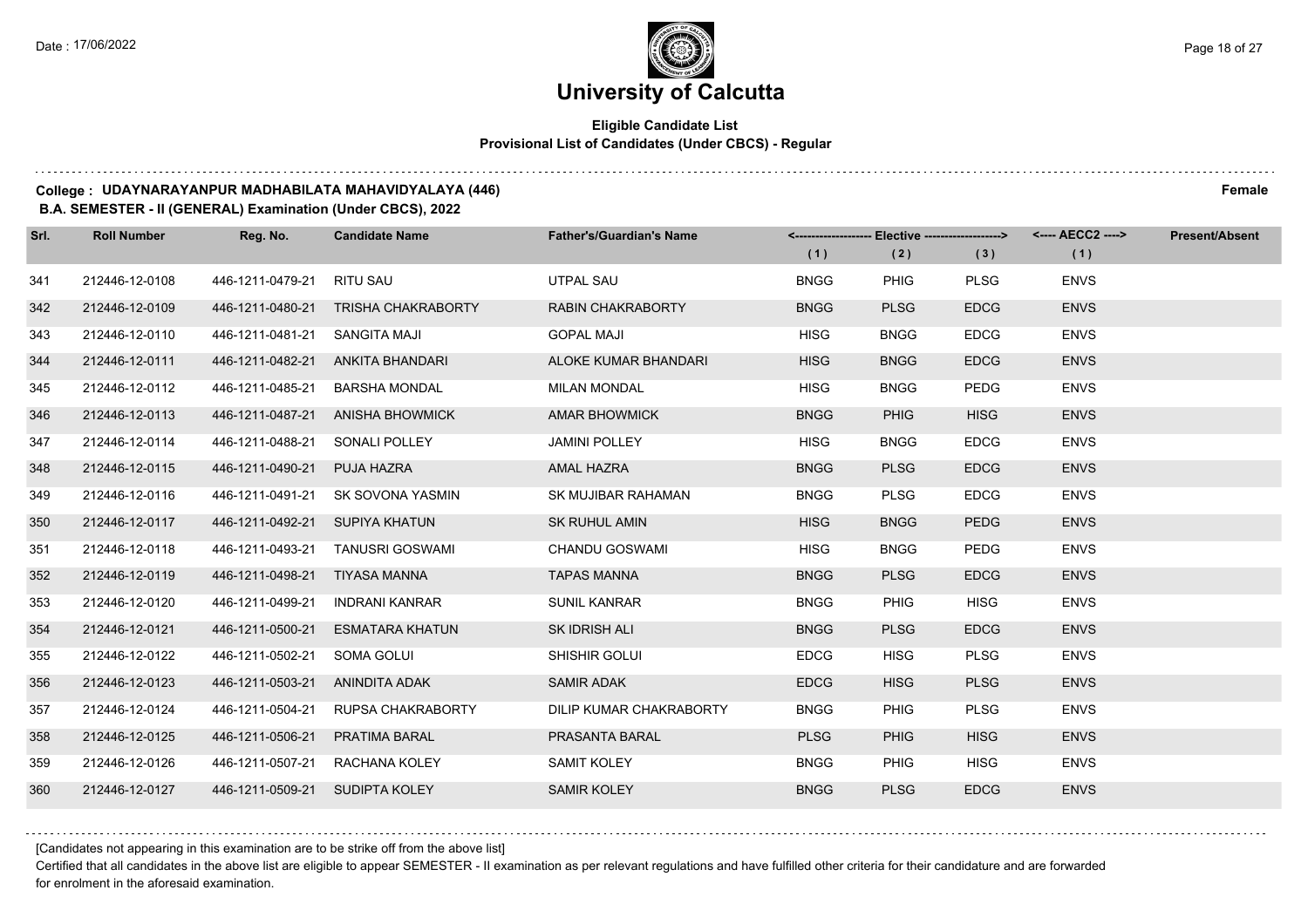### **Eligible Candidate List Provisional List of Candidates (Under CBCS) - Regular**

#### **College : UDAYNARAYANPUR MADHABILATA MAHAVIDYALAYA (446) Female**

#### **B.A. SEMESTER - II (GENERAL) Examination (Under CBCS), 2022**

| Srl. | <b>Roll Number</b> | Reg. No.                      | <b>Candidate Name</b>              | <b>Father's/Guardian's Name</b> |             | <-------------------- Elective ------------------> |             | <---- AECC2 ----> | <b>Present/Absent</b> |
|------|--------------------|-------------------------------|------------------------------------|---------------------------------|-------------|----------------------------------------------------|-------------|-------------------|-----------------------|
|      |                    |                               |                                    |                                 | (1)         | (2)                                                | (3)         | (1)               |                       |
| 361  | 212446-12-0128     | 446-1211-0510-21              | RIYA DAS                           | <b>GOBINDA DAS</b>              | <b>BNGG</b> | <b>PLSG</b>                                        | <b>EDCG</b> | <b>ENVS</b>       |                       |
| 362  | 212446-12-0129     | 446-1211-0512-21 SAHELI GHARA |                                    | <b>BARUN GHARA</b>              | <b>HISG</b> | <b>BNGG</b>                                        | <b>EDCG</b> | <b>ENVS</b>       |                       |
| 363  | 212446-12-0130     | 446-1211-0513-21 SOMA MATE    |                                    | ARABINDA MATE                   | <b>BNGG</b> | <b>PHIG</b>                                        | <b>HISG</b> | <b>ENVS</b>       |                       |
| 364  | 212446-12-0131     |                               | 446-1211-0514-21 SUKANYA MONDAL    | <b>BHUTNATH MONDAL</b>          | <b>BNGG</b> | <b>PLSG</b>                                        | <b>EDCG</b> | <b>ENVS</b>       |                       |
| 365  | 212446-12-0132     |                               | 446-1211-0516-21 SHAMPA ADHIKARY   | POLASH ADHIKARY                 | <b>HISG</b> | <b>BNGG</b>                                        | <b>EDCG</b> | <b>ENVS</b>       |                       |
| 366  | 212446-12-0133     | 446-1211-0517-21              | PIPASA GHOSH                       | LATE ADHIR GHOSH                | <b>HISG</b> | <b>BNGG</b>                                        | <b>PEDG</b> | <b>ENVS</b>       |                       |
| 367  | 212446-12-0134     |                               | 446-1211-0518-21 MANISHA SAMANTA   | <b>GANESH SAMANTA</b>           | <b>HISG</b> | <b>BNGG</b>                                        | <b>EDCG</b> | <b>ENVS</b>       |                       |
| 368  | 212446-12-0135     | 446-1211-0519-21 SANJANA BERA |                                    | PRASANTA BERA                   | <b>BNGG</b> | <b>PHIG</b>                                        | <b>HISG</b> | <b>ENVS</b>       |                       |
| 369  | 212446-12-0136     |                               | 446-1211-0520-21 SUPARNA PACHAL    | <b>ARUP PACHAL</b>              | <b>BNGG</b> | <b>PHIG</b>                                        | <b>PLSG</b> | <b>ENVS</b>       |                       |
| 370  | 212446-12-0137     | 446-1211-0521-21              | <b>SUDIPTA PAL</b>                 | SUBRATA PAL                     | <b>HISG</b> | <b>BNGG</b>                                        | <b>EDCG</b> | <b>ENVS</b>       |                       |
| 371  | 212446-12-0138     | 446-1211-0522-21 KANIKA MAITY |                                    | <b>KISOR MAITY</b>              | <b>BNGG</b> | <b>PLSG</b>                                        | <b>EDCG</b> | <b>ENVS</b>       |                       |
| 372  | 212446-12-0139     | 446-1211-0523-21 KEYA MAITY   |                                    | <b>KISHOR MAITY</b>             | <b>BNGG</b> | <b>PLSG</b>                                        | <b>EDCG</b> | <b>ENVS</b>       |                       |
| 373  | 212446-12-0140     | 446-1211-0525-21 NAZMA KHATUN |                                    | <b>SK SAIDUL ISLAM</b>          | <b>BNGG</b> | <b>PLSG</b>                                        | <b>EDCG</b> | <b>ENVS</b>       |                       |
| 374  | 212446-12-0141     | 446-1211-0527-21 SEULI MAITY  |                                    | <b>ASHIS MAITY</b>              | <b>HISG</b> | <b>BNGG</b>                                        | <b>EDCG</b> | <b>ENVS</b>       |                       |
| 375  | 212446-12-0142     | 446-1211-0528-21              | MOUSUMI HALDER                     | <b>MANAS HALDER</b>             | <b>EDCG</b> | <b>HISG</b>                                        | <b>PLSG</b> | <b>ENVS</b>       |                       |
| 376  | 212446-12-0143     | 446-1211-0529-21              | PRIYA PANJA                        | <b>SITAL PANJA</b>              | <b>HISG</b> | <b>BNGG</b>                                        | <b>EDCG</b> | <b>ENVS</b>       |                       |
| 377  | 212446-12-0144     | 446-1211-0530-21              | SABANA EYASMINE                    | <b>IDRISH ALI MOLLA</b>         | <b>HISG</b> | <b>BNGG</b>                                        | <b>EDCG</b> | <b>ENVS</b>       |                       |
| 378  | 212446-12-0145     | 446-1211-0532-21              | <b>TANUSRI BEJ</b>                 | SHIBU BEJ                       | <b>HISG</b> | <b>BNGG</b>                                        | <b>EDCG</b> | <b>ENVS</b>       |                       |
| 379  | 212446-12-0146     |                               | 446-1211-0533-21 PRIYANKA KANRAR   | <b>SANAT KANRAR</b>             | <b>HISG</b> | <b>BNGG</b>                                        | <b>EDCG</b> | <b>ENVS</b>       |                       |
| 380  | 212446-12-0147     |                               | 446-1211-0534-21 BIDISHA CHOWDHORY | KASHINATH CHOWDHORY             | <b>EDCG</b> | <b>HISG</b>                                        | <b>PLSG</b> | <b>ENVS</b>       |                       |

[Candidates not appearing in this examination are to be strike off from the above list]

Certified that all candidates in the above list are eligible to appear SEMESTER - II examination as per relevant regulations and have fulfilled other criteria for their candidature and are forwarded for enrolment in the aforesaid examination.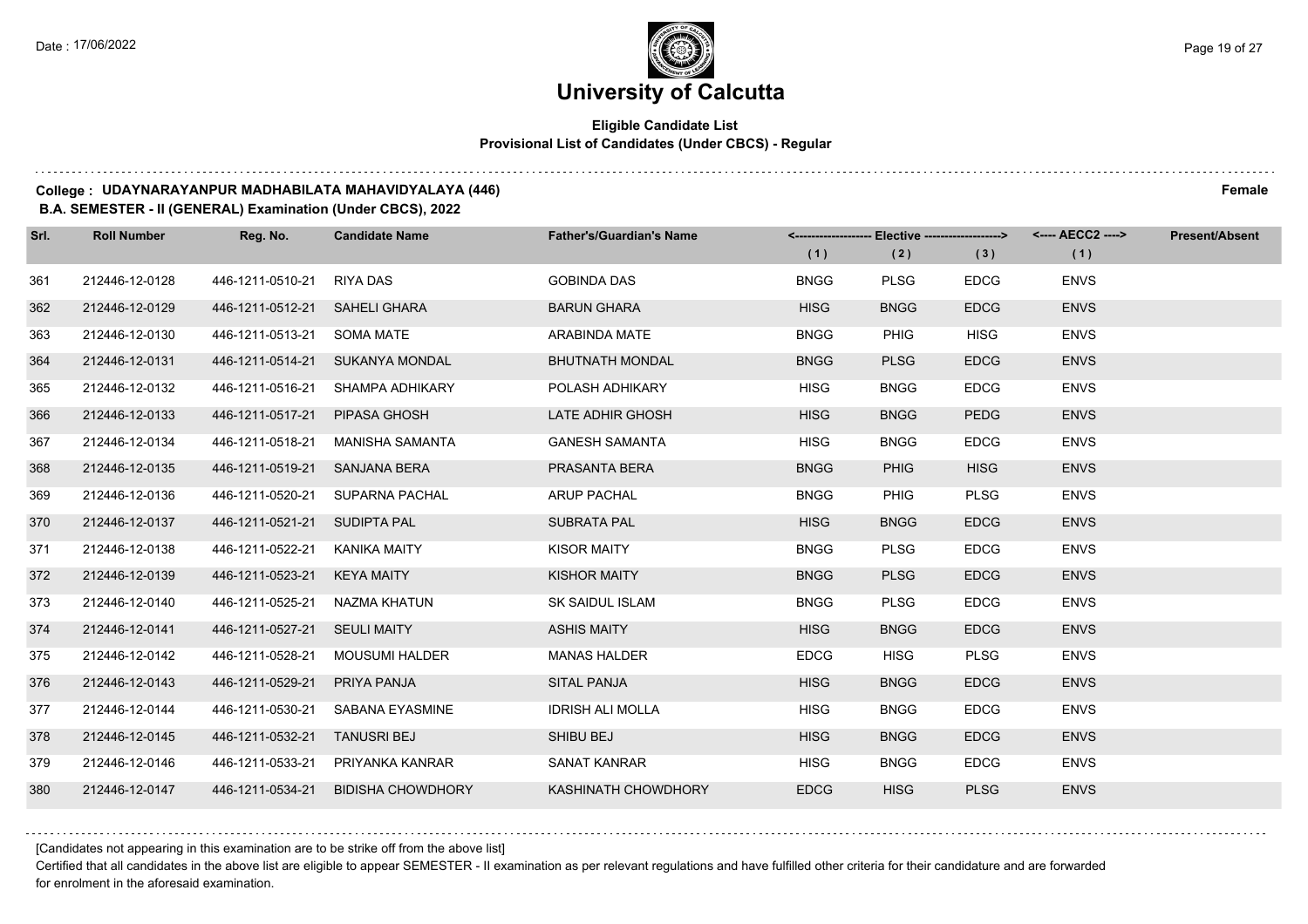### **Eligible Candidate List Provisional List of Candidates (Under CBCS) - Regular**

#### **College : UDAYNARAYANPUR MADHABILATA MAHAVIDYALAYA (446) Female**

#### **B.A. SEMESTER - II (GENERAL) Examination (Under CBCS), 2022**

| Srl. | <b>Roll Number</b> | Reg. No.                        | <b>Candidate Name</b>           | <b>Father's/Guardian's Name</b> |             | <------------------- Elective -------------------> |             | <---- AECC2 ----> | <b>Present/Absent</b> |
|------|--------------------|---------------------------------|---------------------------------|---------------------------------|-------------|----------------------------------------------------|-------------|-------------------|-----------------------|
|      |                    |                                 |                                 |                                 | (1)         | (2)                                                | (3)         | (1)               |                       |
| 381  | 212446-12-0148     | 446-1211-0535-21                | <b>RIMPA MONDAL</b>             | <b>AJIT MONDAL</b>              | <b>BNGG</b> | <b>PLSG</b>                                        | <b>EDCG</b> | <b>ENVS</b>       |                       |
| 382  | 212446-12-0149     | 446-1211-0537-21                | <b>ANKITA MONDAL</b>            | <b>ARJUN MONDAL</b>             | <b>HISG</b> | <b>BNGG</b>                                        | <b>EDCG</b> | <b>ENVS</b>       |                       |
| 383  | 212446-12-0150     | 446-1211-0538-21                | CHANDANA BANERJEE               | <b>SAMAR BANERJEE</b>           | <b>BNGG</b> | <b>PLSG</b>                                        | <b>EDCG</b> | <b>ENVS</b>       |                       |
| 384  | 212446-12-0151     | 446-1211-0539-21 TINA SAMANTA   |                                 | <b>GUNADHAR SAMANTA</b>         | <b>HISG</b> | <b>BNGG</b>                                        | <b>EDCG</b> | <b>ENVS</b>       |                       |
| 385  | 212446-12-0152     | 446-1211-0540-21                | SRABANI ADAK                    | <b>BANAMALI ADAK</b>            | <b>BNGG</b> | <b>PLSG</b>                                        | <b>EDCG</b> | <b>ENVS</b>       |                       |
| 386  | 212446-12-0153     | 446-1211-0541-21                | SANGITA CHAKRA                  | <b>JAYANTA CHAKRA</b>           | <b>BNGG</b> | <b>PLSG</b>                                        | <b>EDCG</b> | <b>ENVS</b>       |                       |
| 387  | 212446-12-0154     | 446-1211-0542-21 SUTAPA BERA    |                                 | <b>ANUP BERA</b>                | <b>HISG</b> | <b>BNGG</b>                                        | <b>EDCG</b> | <b>ENVS</b>       |                       |
| 388  | 212446-12-0155     | 446-1211-0543-21 MOUMITA METE   |                                 | ARABINDA METE                   | <b>BNGG</b> | <b>PLSG</b>                                        | <b>EDCG</b> | <b>ENVS</b>       |                       |
| 389  | 212446-12-0156     | 446-1211-0544-21                | SARASWATI DAS                   | <b>RABIN DAS</b>                | <b>BNGG</b> | <b>PLSG</b>                                        | <b>EDCG</b> | <b>ENVS</b>       |                       |
| 390  | 212446-12-0157     | 446-1211-0545-21                | SHRIMA SAMANTA                  | <b>SRIDAM SAMANTA</b>           | <b>BNGG</b> | <b>PHIG</b>                                        | <b>HISG</b> | <b>ENVS</b>       |                       |
| 391  | 212446-12-0158     | 446-1211-0547-21                | <b>BAKUL MAITY</b>              | <b>TAPAN MAITY</b>              | <b>BNGG</b> | <b>PLSG</b>                                        | <b>EDCG</b> | <b>ENVS</b>       |                       |
| 392  | 212446-12-0159     | 446-1211-0548-21 AYANIKA HALDER |                                 | LATE PINTU HALDER               | <b>HISG</b> | <b>BNGG</b>                                        | <b>EDCG</b> | <b>ENVS</b>       |                       |
| 393  | 212446-12-0160     | 446-1211-0549-21                | ARUNIMA SANTRA                  | <b>ASTOM SANTRA</b>             | <b>EDCG</b> | HISG                                               | <b>PLSG</b> | <b>ENVS</b>       |                       |
| 394  | 212446-12-0161     | 446-1211-0550-21 SATHI MAHISH   |                                 | SOMNATH MAHISH                  | <b>EDCG</b> | <b>HISG</b>                                        | <b>PLSG</b> | <b>ENVS</b>       |                       |
| 395  | 212446-12-0162     | 446-1211-0551-21                | RIYA MOSHA                      | <b>BHUTNATH MOSHA</b>           | <b>HISG</b> | <b>BNGG</b>                                        | <b>EDCG</b> | <b>ENVS</b>       |                       |
| 396  | 212446-12-0163     | 446-1211-0552-21 ANINDITA POREL |                                 | <b>JOYANTA POREL</b>            | <b>BNGG</b> | <b>PHIG</b>                                        | <b>HISG</b> | <b>ENVS</b>       |                       |
| 397  | 212446-12-0164     | 446-1211-0553-21                | ARPITA DHARA                    | <b>ASTO DHARA</b>               | <b>HISG</b> | <b>BNGG</b>                                        | <b>EDCG</b> | <b>ENVS</b>       |                       |
| 398  | 212446-12-0165     | 446-1211-0554-21 TRISHA MAJI    |                                 | <b>ROBIN MAJI</b>               | <b>HISG</b> | <b>BNGG</b>                                        | <b>EDCG</b> | <b>ENVS</b>       |                       |
| 399  | 212446-12-0166     | 446-1211-0556-21 SUSMITA PATRA  |                                 | <b>TAPAN PATRA</b>              | HISG        | <b>BNGG</b>                                        | <b>EDCG</b> | <b>ENVS</b>       |                       |
| 400  | 212446-12-0167     |                                 | 446-1211-0557-21 CHHANDA POLLEY | <b>SUBHAS POLLEY</b>            | <b>BNGG</b> | <b>PHIG</b>                                        | <b>HISG</b> | <b>ENVS</b>       |                       |

[Candidates not appearing in this examination are to be strike off from the above list]

Certified that all candidates in the above list are eligible to appear SEMESTER - II examination as per relevant regulations and have fulfilled other criteria for their candidature and are forwarded for enrolment in the aforesaid examination.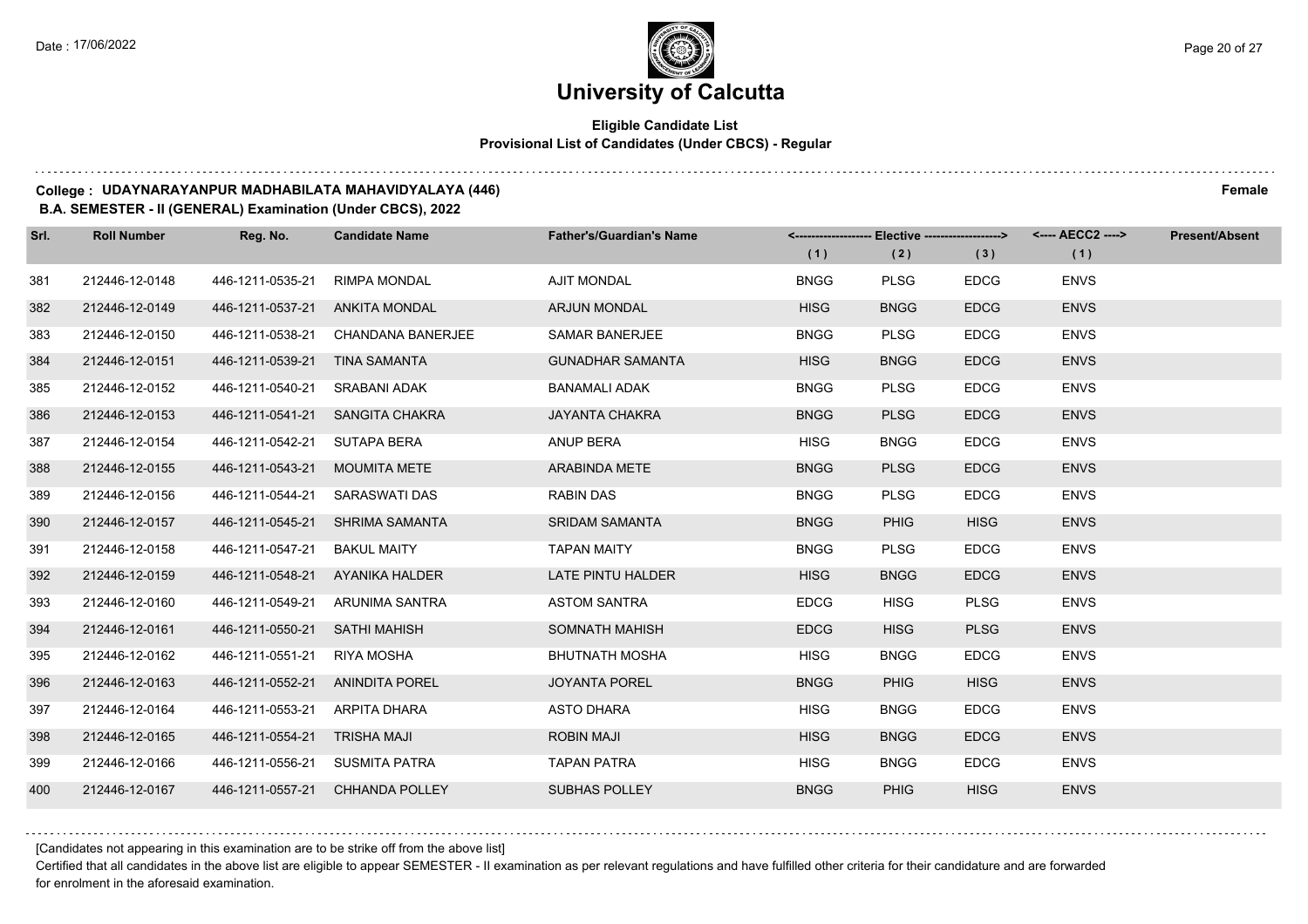### **Eligible Candidate List Provisional List of Candidates (Under CBCS) - Regular**

#### **College : UDAYNARAYANPUR MADHABILATA MAHAVIDYALAYA (446) Female**

#### **B.A. SEMESTER - II (GENERAL) Examination (Under CBCS), 2022**

| Srl. | <b>Roll Number</b> | Reg. No.                        | <b>Candidate Name</b>              | <b>Father's/Guardian's Name</b> | <------------------- Elective -------------------> |             |             | <---- AECC2 ----> | <b>Present/Absent</b> |
|------|--------------------|---------------------------------|------------------------------------|---------------------------------|----------------------------------------------------|-------------|-------------|-------------------|-----------------------|
|      |                    |                                 |                                    |                                 | (1)                                                | (2)         | (3)         | (1)               |                       |
| 401  | 212446-12-0168     | 446-1211-0558-21                | <b>BARSHA GHANTA</b>               | <b>GOURHARI GHANTA</b>          | <b>BNGG</b>                                        | <b>PLSG</b> | <b>EDCG</b> | <b>ENVS</b>       |                       |
| 402  | 212446-12-0169     | 446-1211-0559-21                | <b>SURAIYA KHATUN</b>              | <b>SK SAHABUDDIN</b>            | <b>BNGG</b>                                        | <b>PLSG</b> | <b>EDCG</b> | <b>ENVS</b>       |                       |
| 403  | 212446-12-0170     | 446-1211-0561-21 LIPIKA JANA    |                                    | AMIT JANA                       | PEDG                                               | <b>PLSG</b> | <b>MUCG</b> | <b>ENVS</b>       |                       |
| 404  | 212446-12-0171     | 446-1211-0562-21 ANJALI GHORUI  |                                    | <b>SWAPAN GHURUI</b>            | <b>BNGG</b>                                        | <b>PLSG</b> | <b>EDCG</b> | <b>ENVS</b>       |                       |
| 405  | 212446-12-0172     | 446-1211-0565-21 PAMPITA POLLEY |                                    | <b>KANTA POLLEY</b>             | <b>HISG</b>                                        | <b>BNGG</b> | <b>EDCG</b> | <b>ENVS</b>       |                       |
| 406  | 212446-12-0173     | 446-1211-0566-21                | <b>BULTI SANTRA</b>                | PRASANTA SANTRA                 | <b>BNGG</b>                                        | <b>PHIG</b> | <b>PLSG</b> | <b>ENVS</b>       |                       |
| 407  | 212446-12-0174     | 446-1211-0567-21 SHUVRA DENRE   |                                    | <b>GOUTAM DENRE</b>             | <b>HISG</b>                                        | <b>BNGG</b> | <b>EDCG</b> | <b>ENVS</b>       |                       |
| 408  | 212446-12-0175     | 446-1211-0568-21 SREYA MANNA    |                                    | <b>SUNIL MANNA</b>              | <b>HISG</b>                                        | <b>BNGG</b> | <b>EDCG</b> | <b>ENVS</b>       |                       |
| 409  | 212446-12-0176     | 446-1211-0569-21 RIYA DAS       |                                    | <b>ASTAPADA DAS</b>             | <b>EDCG</b>                                        | <b>HISG</b> | <b>PLSG</b> | <b>ENVS</b>       |                       |
| 410  | 212446-12-0177     | 446-1211-0570-21                | ANURADHA HUDATI                    | <b>BANAMALI HUDATI</b>          | <b>HISG</b>                                        | <b>BNGG</b> | <b>PEDG</b> | <b>ENVS</b>       |                       |
| 411  | 212446-12-0178     | 446-1211-0571-21 SATHI SASMAL   |                                    | <b>TAPAS SASMAL</b>             | <b>HISG</b>                                        | <b>BNGG</b> | <b>EDCG</b> | <b>ENVS</b>       |                       |
| 412  | 212446-12-0179     | 446-1211-0572-21 SHILPA MAJI    |                                    | <b>NABAKUMAR MAJI</b>           | <b>HISG</b>                                        | <b>BNGG</b> | <b>EDCG</b> | <b>ENVS</b>       |                       |
| 413  | 212446-12-0180     | 446-1211-0573-21                | SUSHAMA ADAK                       | <b>KISHORI ADAK</b>             | <b>BNGG</b>                                        | <b>PHIG</b> | <b>PLSG</b> | <b>ENVS</b>       |                       |
| 414  | 212446-12-0181     | 446-1211-0575-21                | <b>MANISHA SANTRA</b>              | <b>ACHINTYA SANTRA</b>          | <b>BNGG</b>                                        | <b>PHIG</b> | <b>PLSG</b> | <b>ENVS</b>       |                       |
| 415  | 212446-12-0182     |                                 | 446-1211-0576-21 NILANJANA BHOWMIK | <b>ANUP BHOWMIK</b>             | <b>BNGG</b>                                        | <b>PHIG</b> | <b>HISG</b> | <b>ENVS</b>       |                       |
| 416  | 212446-12-0183     | 446-1211-0582-21                | TRISHA DHARA                       | <b>SUNIL DHARA</b>              | <b>HISG</b>                                        | <b>BNGG</b> | <b>EDCG</b> | <b>ENVS</b>       |                       |
| 417  | 212446-12-0184     | 446-1211-0583-21                | JASMINA KHATUN                     | <b>JAKIR HOSSAIN</b>            | <b>BNGG</b>                                        | <b>PLSG</b> | <b>EDCG</b> | <b>ENVS</b>       |                       |
| 418  | 212446-12-0185     | 446-1211-0584-21                | KARIMA KHATUN                      | SK KAUSER ALI                   | <b>BNGG</b>                                        | <b>PLSG</b> | <b>EDCG</b> | <b>ENVS</b>       |                       |
| 419  | 212446-12-0186     | 446-1211-0585-21                | HACHINA KHATUN                     | SK IBRAHIM                      | <b>BNGG</b>                                        | <b>PLSG</b> | <b>EDCG</b> | <b>ENVS</b>       |                       |
| 420  | 212446-12-0187     | 446-1211-0587-21                | <b>ROJINA KHATUN</b>               | <b>EJAD ALI KHAN</b>            | <b>EDCG</b>                                        | <b>HISG</b> | <b>PLSG</b> | <b>ENVS</b>       |                       |

[Candidates not appearing in this examination are to be strike off from the above list]

Certified that all candidates in the above list are eligible to appear SEMESTER - II examination as per relevant regulations and have fulfilled other criteria for their candidature and are forwarded for enrolment in the aforesaid examination.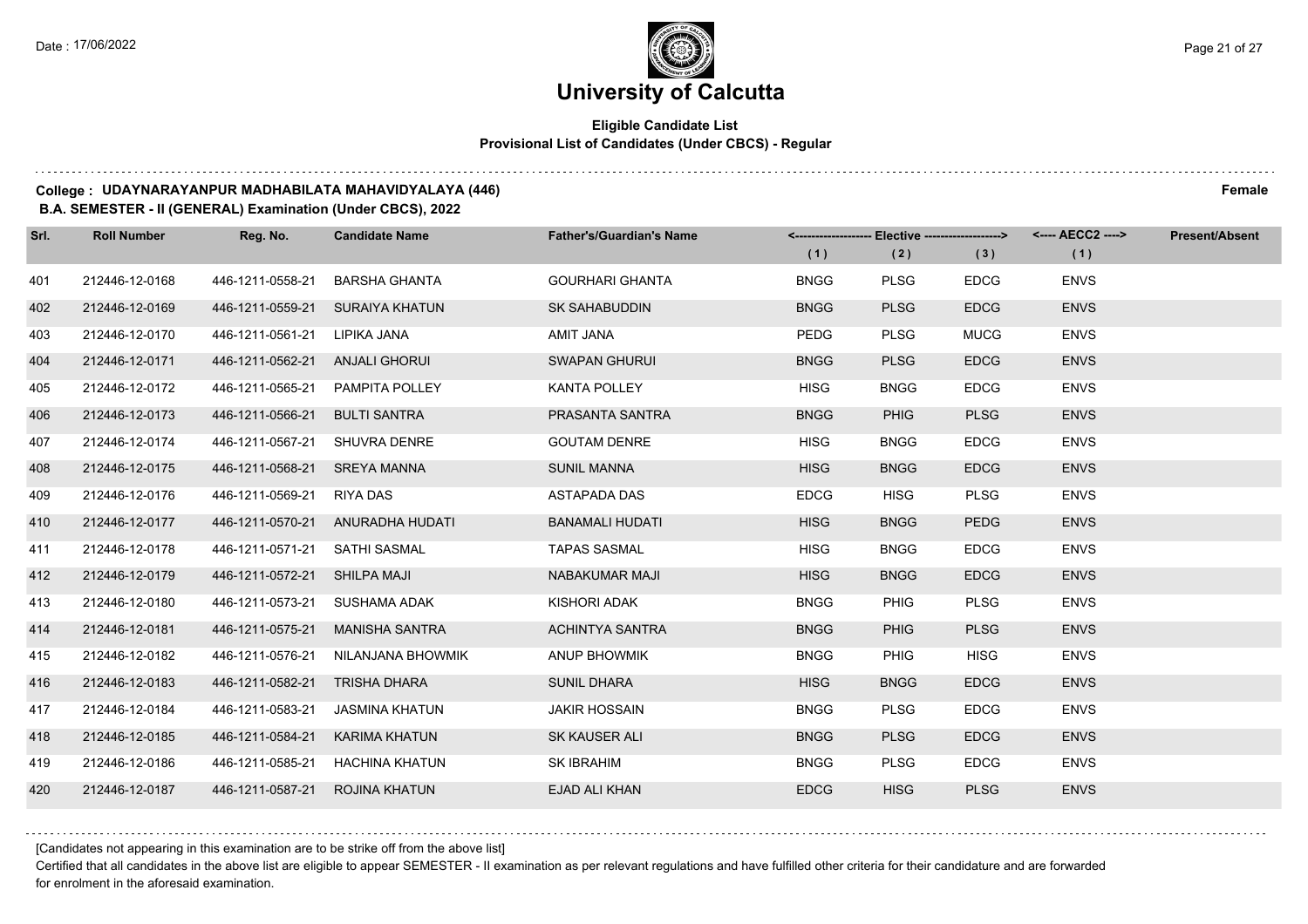### **Eligible Candidate List Provisional List of Candidates (Under CBCS) - Regular**

#### **College : UDAYNARAYANPUR MADHABILATA MAHAVIDYALAYA (446) Female**

#### **B.A. SEMESTER - II (GENERAL) Examination (Under CBCS), 2022**

| Srl. | <b>Roll Number</b> | Reg. No.                       | <b>Candidate Name</b>             | <b>Father's/Guardian's Name</b> |             | <------------------- Elective -------------------> |             | <---- AECC2 ----> | <b>Present/Absent</b> |
|------|--------------------|--------------------------------|-----------------------------------|---------------------------------|-------------|----------------------------------------------------|-------------|-------------------|-----------------------|
|      |                    |                                |                                   |                                 | (1)         | (2)                                                | (3)         | (1)               |                       |
| 421  | 212446-12-0188     | 446-1211-0588-21               | SNEHA BAG                         | SAJAL BAG                       | <b>HISG</b> | <b>BNGG</b>                                        | <b>EDCG</b> | <b>ENVS</b>       |                       |
| 422  | 212446-12-0189     | 446-1211-0589-21               | AISHWARYA BERA                    | <b>MAHADEB BERA</b>             | <b>HISG</b> | <b>BNGG</b>                                        | <b>EDCG</b> | <b>ENVS</b>       |                       |
| 423  | 212446-12-0190     | 446-1211-0590-21               | MITALI MONDAL                     | PRAFULLA MONDAL                 | <b>BNGG</b> | <b>PHIG</b>                                        | <b>HISG</b> | <b>ENVS</b>       |                       |
| 424  | 212446-12-0191     | 446-1211-0592-21               | PAYEL ADHIKARY                    | PRASANTA ADHIKARY               | <b>HISG</b> | <b>BNGG</b>                                        | <b>EDCG</b> | <b>ENVS</b>       |                       |
| 425  | 212446-12-0192     | 446-1211-0593-21               | PRITI DAS                         | PRATAP DAS                      | <b>HISG</b> | <b>BNGG</b>                                        | <b>EDCG</b> | <b>ENVS</b>       |                       |
| 426  | 212446-12-0193     | 446-1211-0595-21               | PRIYA DAS                         | LATE PRABIR DAS                 | <b>HISG</b> | <b>BNGG</b>                                        | <b>EDCG</b> | <b>ENVS</b>       |                       |
| 427  | 212446-12-0194     | 446-1211-0597-21               | ASMINA KHATUN                     | JABBAR ALI MIDDYA               | <b>BNGG</b> | <b>PHIG</b>                                        | <b>HISG</b> | <b>ENVS</b>       |                       |
| 428  | 212446-12-0195     | 446-1211-0598-21               | DIPIKA MAJI                       | <b>DIPANKAR MAJI</b>            | <b>HISG</b> | <b>BNGG</b>                                        | <b>EDCG</b> | <b>ENVS</b>       |                       |
| 429  | 212446-12-0196     | 446-1211-0599-21               | PRIYANKA SAMUI                    | <b>BISWANATH SAMUI</b>          | <b>HISG</b> | <b>BNGG</b>                                        | <b>EDCG</b> | <b>ENVS</b>       |                       |
| 430  | 212446-12-0197     | 446-1211-0600-21               | <b>JAYA MONDAL</b>                | <b>JAGALLATH MONDAL</b>         | <b>HISG</b> | <b>BNGG</b>                                        | <b>EDCG</b> | <b>ENVS</b>       |                       |
| 431  | 212446-12-0198     | 446-1211-0603-21               | SAHANUR KHATUN                    | SIRAJ ALI MOLLICK               | <b>BNGG</b> | <b>PLSG</b>                                        | <b>EDCG</b> | <b>ENVS</b>       |                       |
| 432  | 212446-12-0199     | 446-1211-0607-21               | <b>MOU SAMANTA</b>                | NILKANTA SAMANTA                | <b>BNGG</b> | <b>PLSG</b>                                        | <b>EDCG</b> | <b>ENVS</b>       |                       |
| 433  | 212446-12-0200     | 446-1211-0609-21               | ATITHI HALDER                     | LATE APURBA HALDER              | <b>HISG</b> | <b>BNGG</b>                                        | <b>EDCG</b> | <b>ENVS</b>       |                       |
| 434  | 212446-12-0201     | 446-1211-0611-21               | <b>KEYA PACHAL</b>                | <b>AMIT PACHAL</b>              | <b>HISG</b> | <b>BNGG</b>                                        | <b>EDCG</b> | <b>ENVS</b>       |                       |
| 435  | 212446-12-0202     |                                | 446-1211-0613-21 RIYA CHAKRABORTY | <b>GOBINDA CHAKRABORTY</b>      | <b>BNGG</b> | <b>PLSG</b>                                        | <b>EDCG</b> | <b>ENVS</b>       |                       |
| 436  | 212446-12-0203     | 446-1211-0621-21               | JINAT KHATUN                      | <b>JAKIR HOSSEIN MALLICK</b>    | <b>HISG</b> | <b>BNGG</b>                                        | <b>EDCG</b> | <b>ENVS</b>       |                       |
| 437  | 212446-12-0204     | 446-1211-0622-21               | TUMPA KHATUN                      | ALLARAKHA KHAN                  | <b>HISG</b> | <b>BNGG</b>                                        | <b>EDCG</b> | <b>ENVS</b>       |                       |
| 438  | 212446-12-0205     | 446-1212-0298-21               | NILANJANA BAG                     | LATE NILABRATA BAG              | <b>BNGG</b> | <b>PHIG</b>                                        | <b>HISG</b> | <b>ENVS</b>       |                       |
| 439  | 212446-12-0206     | 446-1212-0301-21 ANKITA MALICK |                                   | <b>ANANTA MALICK</b>            | <b>HISG</b> | <b>BNGG</b>                                        | <b>EDCG</b> | <b>ENVS</b>       |                       |
| 440  | 212446-12-0207     | 446-1212-0317-21 SUSMITA DALUI |                                   | PARESH DALUI                    | <b>HISG</b> | <b>BNGG</b>                                        | <b>EDCG</b> | <b>ENVS</b>       |                       |

[Candidates not appearing in this examination are to be strike off from the above list]

Certified that all candidates in the above list are eligible to appear SEMESTER - II examination as per relevant regulations and have fulfilled other criteria for their candidature and are forwarded for enrolment in the aforesaid examination.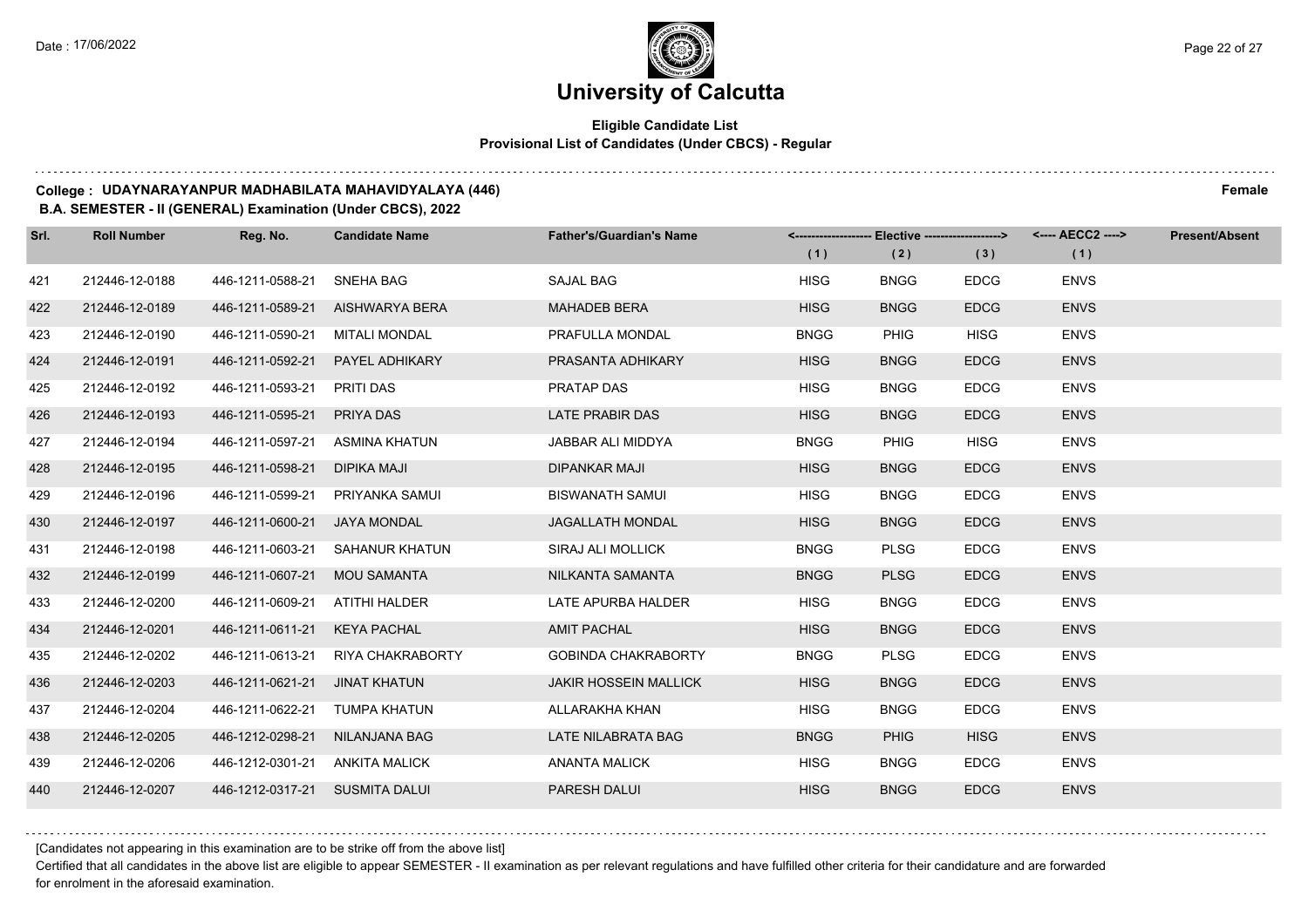### **Eligible Candidate List Provisional List of Candidates (Under CBCS) - Regular**

#### **College : UDAYNARAYANPUR MADHABILATA MAHAVIDYALAYA (446) Female**

#### **B.A. SEMESTER - II (GENERAL) Examination (Under CBCS), 2022**

| Srl. | <b>Roll Number</b> | Reg. No.                     | <b>Candidate Name</b>           | <b>Father's/Guardian's Name</b> |             | <------------------- Elective -------------------> |             | <---- AECC2 ----> | <b>Present/Absent</b> |
|------|--------------------|------------------------------|---------------------------------|---------------------------------|-------------|----------------------------------------------------|-------------|-------------------|-----------------------|
|      |                    |                              |                                 |                                 | (1)         | (2)                                                | (3)         | (1)               |                       |
| 441  | 212446-12-0208     | 446-1212-0318-21             | ARPITA DALUI                    | <b>AMAR DALUI</b>               | <b>EDCG</b> | <b>HISG</b>                                        | <b>PLSG</b> | <b>ENVS</b>       |                       |
| 442  | 212446-12-0209     | 446-1212-0326-21             | EIPSITA HAZRA                   | PROSENJIT HAZRA                 | <b>BNGG</b> | <b>PLSG</b>                                        | <b>EDCG</b> | <b>ENVS</b>       |                       |
| 443  | 212446-12-0210     | 446-1212-0577-21 ANKITA ROY  |                                 | JAYDEB ROY                      | <b>BNGG</b> | <b>PHIG</b>                                        | <b>HISG</b> | <b>ENVS</b>       |                       |
| 444  | 212446-12-0211     | 446-1212-0579-21 TUSI MALIK  |                                 | <b>CHANDU MALIK</b>             | <b>BNGG</b> | <b>PLSG</b>                                        | <b>EDCG</b> | <b>ENVS</b>       |                       |
| 445  | 212446-12-0212     | 446-1212-0646-21             | PRIYANKA MALICK                 | <b>BIKASH MALICK</b>            | <b>BNGG</b> | PHIG                                               | <b>HISG</b> | <b>ENVS</b>       |                       |
| 446  | 212446-12-0213     | 446-1212-0648-21             | <b>RINKU SANTRA</b>             | <b>MONSA SANTRA</b>             | <b>BNGG</b> | <b>PLSG</b>                                        | <b>EDCG</b> | <b>ENVS</b>       |                       |
| 447  | 212446-12-0214     | 446-1212-0652-21 SHAMPA BAG  |                                 | <b>TAPAS BAG</b>                | <b>HISG</b> | <b>BNGG</b>                                        | <b>EDCG</b> | <b>ENVS</b>       |                       |
| 448  | 212446-12-0215     | 446-1212-0655-21 SMRITI BEJ  |                                 | PRABIR BEJ                      | <b>HISG</b> | <b>BNGG</b>                                        | <b>PEDG</b> | <b>ENVS</b>       |                       |
| 449  | 212446-12-0216     | 446-1212-0659-21             | DALIYA BAR                      | <b>TAPAS BAR</b>                | <b>HISG</b> | <b>BNGG</b>                                        | <b>PEDG</b> | <b>ENVS</b>       |                       |
| 450  | 212446-12-0217     | 446-1212-0660-21             | TAGARI GHANTA                   | <b>SANJAY GHANTA</b>            | <b>BNGG</b> | <b>PLSG</b>                                        | <b>EDCG</b> | <b>ENVS</b>       |                       |
| 451  | 212446-12-0218     | 446-1212-0661-21 SUPARNA BAG |                                 | <b>BARUN BAG</b>                | <b>HISG</b> | <b>BNGG</b>                                        | <b>EDCG</b> | <b>ENVS</b>       |                       |
| 452  | 212446-12-0219     | 446-1212-0662-21             | RAKHI MALICK                    | <b>ANUP MALICK</b>              | <b>HISG</b> | <b>BNGG</b>                                        | <b>EDCG</b> | <b>ENVS</b>       |                       |
| 453  | 212446-12-0220     | 446-1212-0666-21             | PRIYA HAIT                      | <b>BHOLANATH HAIT</b>           | <b>BNGG</b> | <b>PLSG</b>                                        | <b>EDCG</b> | <b>ENVS</b>       |                       |
| 454  | 212446-12-0221     | 446-1212-0668-21 SIKHA MALIK |                                 | <b>BISWANATH MALIK</b>          | <b>EDCG</b> | <b>HISG</b>                                        | <b>PLSG</b> | <b>ENVS</b>       |                       |
| 455  | 212446-12-0222     | 446-1212-0670-21             | SUMANA GHORUI                   | <b>SUKUMAR GHORUI</b>           | <b>BNGG</b> | <b>PLSG</b>                                        | <b>EDCG</b> | <b>ENVS</b>       |                       |
| 456  | 212446-12-0223     | 446-1212-0671-21             | MEGHA PATRA                     | <b>ARUN PATRA</b>               | <b>HISG</b> | <b>BNGG</b>                                        | <b>EDCG</b> | <b>ENVS</b>       |                       |
| 457  | 212446-12-0224     | 446-1212-0672-21             | AMBIKA SINGH                    | <b>FELURAM SINGH</b>            | <b>HISG</b> | <b>PLSG</b>                                        | SANG        | <b>ENVS</b>       |                       |
| 458  | 212446-12-0225     |                              | 446-1212-0673-21 SANTANA SANTRA | <b>SAMAR SANTRA</b>             | <b>BNGG</b> | <b>PLSG</b>                                        | <b>EDCG</b> | <b>ENVS</b>       |                       |
| 459  | 212446-12-0226     | 446-1212-0674-21             | KEYA SANTRA                     | <b>BISWANATH SANTRA</b>         | <b>HISG</b> | <b>BNGG</b>                                        | <b>EDCG</b> | <b>ENVS</b>       |                       |
| 460  | 212446-12-0227     | 446-1212-0675-21 RIYA BAR    |                                 | <b>GANESH BAR</b>               | <b>BNGG</b> | <b>PHIG</b>                                        | <b>HISG</b> | <b>ENVS</b>       |                       |

[Candidates not appearing in this examination are to be strike off from the above list]

Certified that all candidates in the above list are eligible to appear SEMESTER - II examination as per relevant regulations and have fulfilled other criteria for their candidature and are forwarded for enrolment in the aforesaid examination.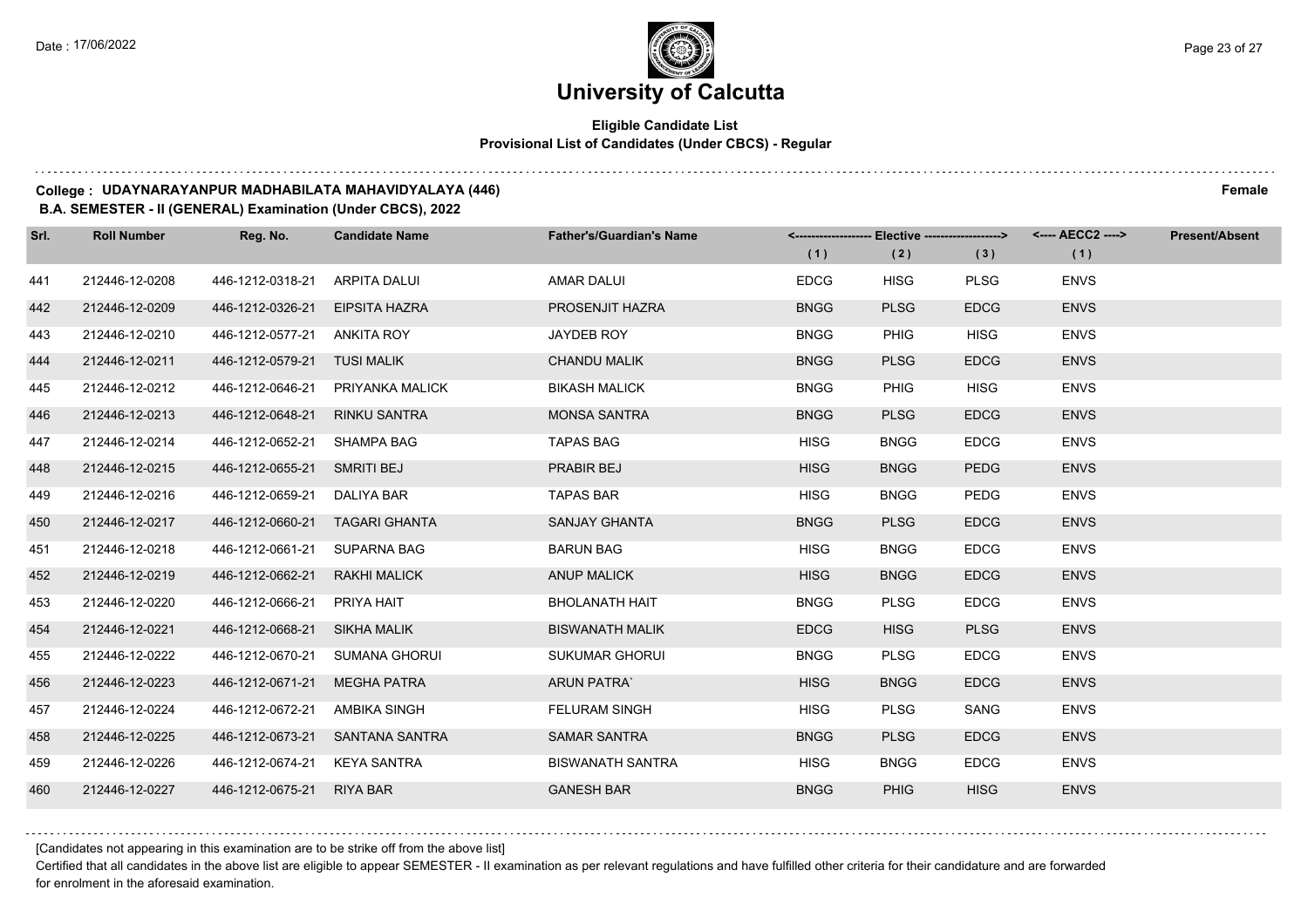### **Eligible Candidate List Provisional List of Candidates (Under CBCS) - Regular**

#### **College : UDAYNARAYANPUR MADHABILATA MAHAVIDYALAYA (446) Female**

#### **B.A. SEMESTER - II (GENERAL) Examination (Under CBCS), 2022**

| Srl. | <b>Roll Number</b> | Reg. No.                       | <b>Candidate Name</b>             | <b>Father's/Guardian's Name</b> |             | <------------------- Elective ------------------> |             | <---- AECC2 ----> | <b>Present/Absent</b> |
|------|--------------------|--------------------------------|-----------------------------------|---------------------------------|-------------|---------------------------------------------------|-------------|-------------------|-----------------------|
|      |                    |                                |                                   |                                 | (1)         | (2)                                               | (3)         | (1)               |                       |
| 461  | 212446-12-0228     | 446-1212-0677-21 TRISHA HAZRA  |                                   | <b>ASIT HAZRA</b>               | <b>BNGG</b> | <b>PLSG</b>                                       | <b>EDCG</b> | <b>ENVS</b>       |                       |
| 462  | 212446-12-0229     | 446-1212-0678-21               | <b>MANIKA MALICK</b>              | <b>SANTOSH MALICK</b>           | <b>HISG</b> | <b>BNGG</b>                                       | <b>EDCG</b> | <b>ENVS</b>       |                       |
| 463  | 212446-12-0230     |                                | 446-1212-0679-21 SULEKHA MALICK   | <b>TARAK MALICK</b>             | <b>HISG</b> | <b>BNGG</b>                                       | <b>EDCG</b> | <b>ENVS</b>       |                       |
| 464  | 212446-12-0231     | 446-1212-0681-21 RIYA SANTRA   |                                   | <b>BISWANATH SANTRA</b>         | <b>HISG</b> | <b>BNGG</b>                                       | <b>EDCG</b> | <b>ENVS</b>       |                       |
| 465  | 212446-12-0232     |                                | 446-1212-0682-21 SUSMILY POLLEY   | <b>UJJAL POLLEY</b>             | <b>BNGG</b> | <b>PLSG</b>                                       | <b>EDCG</b> | <b>ENVS</b>       |                       |
| 466  | 212446-12-0233     | 446-1212-0683-21 SATHI DAS     |                                   | <b>NEPAL DAS</b>                | <b>BNGG</b> | <b>PHIG</b>                                       | <b>HISG</b> | <b>ENVS</b>       |                       |
| 467  | 212446-12-0234     | 446-1212-0684-21 PUSPITA BAG   |                                   | <b>RANAJIT BAG</b>              | <b>HISG</b> | <b>PLSG</b>                                       | <b>SANG</b> | <b>ENVS</b>       |                       |
| 468  | 212446-12-0235     | 446-1212-0685-21 MAMATA MALIK  |                                   | <b>TAPAN MALIK</b>              | <b>BNGG</b> | <b>PLSG</b>                                       | <b>EDCG</b> | <b>ENVS</b>       |                       |
| 469  | 212446-12-0236     |                                | 446-1212-0686-21 SUCHARITA DOLUI  | SITAL DOLUI                     | <b>EDCG</b> | <b>HISG</b>                                       | <b>PLSG</b> | <b>ENVS</b>       |                       |
| 470  | 212446-12-0237     |                                | 446-1212-0687-21 SUDIPTA PAKHIRA  | MUKUNDA PAKHIRA                 | <b>HISG</b> | <b>BNGG</b>                                       | <b>EDCG</b> | <b>ENVS</b>       |                       |
| 471  | 212446-12-0238     | 446-1212-0688-21 RAKHI BAR     |                                   | <b>LABKUSH BAR</b>              | <b>BNGG</b> | <b>PLSG</b>                                       | <b>EDCG</b> | <b>ENVS</b>       |                       |
| 472  | 212446-12-0239     | 446-1212-0690-21 MOUMITA DOLUI |                                   | ANUP DOLUI                      | <b>HISG</b> | <b>BNGG</b>                                       | <b>EDCG</b> | <b>ENVS</b>       |                       |
| 473  | 212446-12-0240     | 446-1212-0691-21 RIMPA MALIK   |                                   | <b>ARUP MALIK</b>               | <b>BNGG</b> | <b>PLSG</b>                                       | <b>EDCG</b> | <b>ENVS</b>       |                       |
| 474  | 212446-12-0241     | 446-1212-0693-21 SANGITA MALIK |                                   | <b>JUDHISTHIR MALIK</b>         | <b>BNGG</b> | <b>PLSG</b>                                       | <b>EDCG</b> | <b>ENVS</b>       |                       |
| 475  | 212446-12-0242     | 446-1212-0694-21 LAXMI ROY     |                                   | DILIP ROY                       | <b>EDCG</b> | <b>HISG</b>                                       | <b>PLSG</b> | <b>ENVS</b>       |                       |
| 476  | 212446-12-0243     | 446-1212-0695-21 TRISHA MAKHAL |                                   | <b>ANUP MAKHAL</b>              | <b>EDCG</b> | <b>HISG</b>                                       | <b>PLSG</b> | <b>ENVS</b>       |                       |
| 477  | 212446-12-0244     | 446-1212-0696-21 TITIR PAKHIRA |                                   | KASHINATH PAKHIRA               | <b>BNGG</b> | <b>PLSG</b>                                       | <b>EDCG</b> | <b>ENVS</b>       |                       |
| 478  | 212446-12-0245     | 446-1212-0698-21 RAKHI KEORA   |                                   | <b>AJOY KEORA</b>               | <b>HISG</b> | <b>BNGG</b>                                       | <b>EDCG</b> | <b>ENVS</b>       |                       |
| 479  | 212446-12-0246     |                                | 446-1212-0699-21 SUPROVA PRAMANIK | <b>HARU PRAMANIK</b>            | <b>BNGG</b> | <b>PLSG</b>                                       | <b>EDCG</b> | <b>ENVS</b>       |                       |
| 480  | 212446-12-0247     |                                | 446-1212-0700-21 SANJAYITA DOLUI  | JAGABONDHU DOLUI                | <b>HISG</b> | <b>BNGG</b>                                       | <b>EDCG</b> | <b>ENVS</b>       |                       |

[Candidates not appearing in this examination are to be strike off from the above list]

Certified that all candidates in the above list are eligible to appear SEMESTER - II examination as per relevant regulations and have fulfilled other criteria for their candidature and are forwarded for enrolment in the aforesaid examination.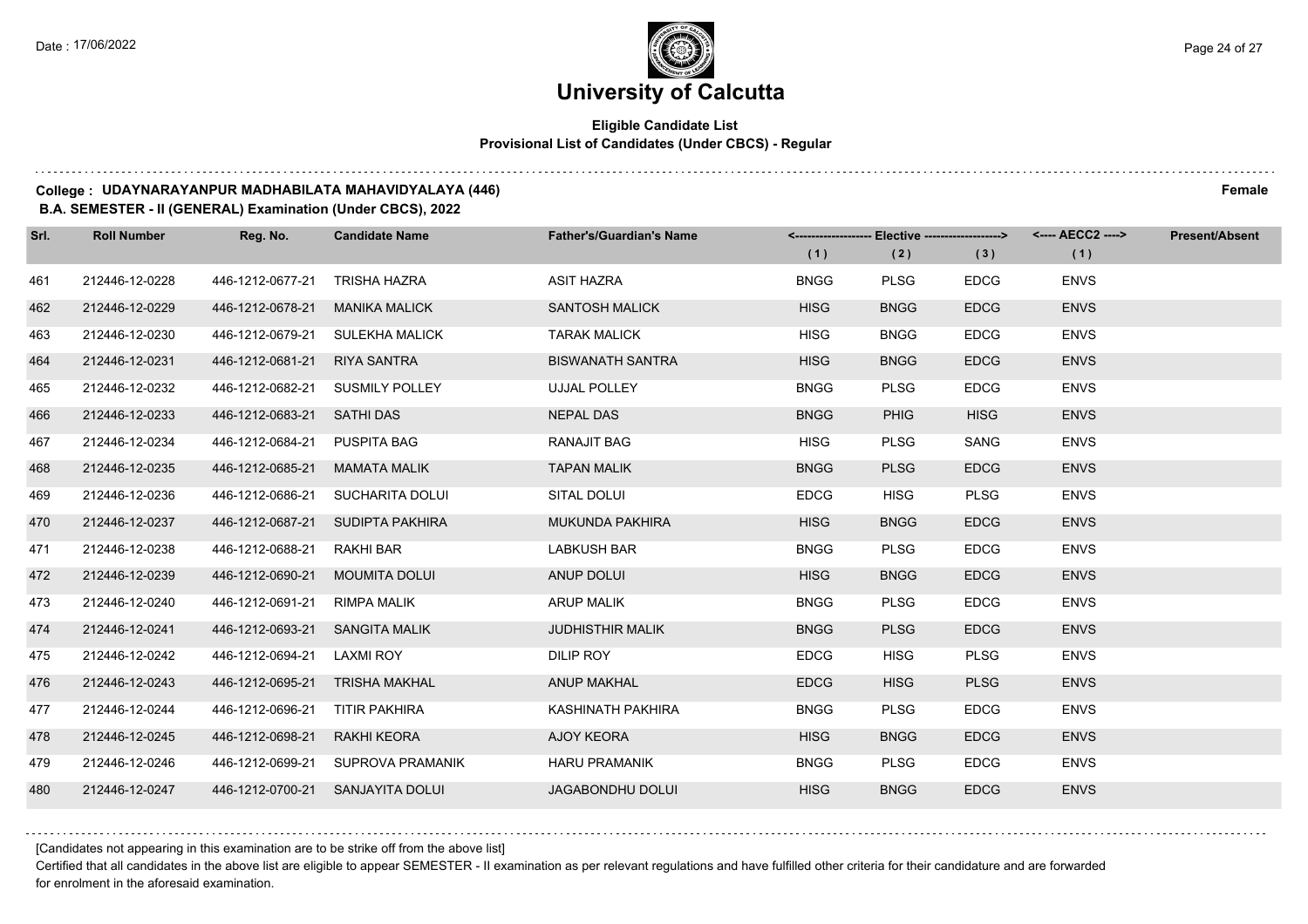$1.111$ 

# **University of Calcutta**

### **Eligible Candidate List Provisional List of Candidates (Under CBCS) - Regular**

#### **College : UDAYNARAYANPUR MADHABILATA MAHAVIDYALAYA (446) Female**

#### **B.A. SEMESTER - II (GENERAL) Examination (Under CBCS), 2022**

| Srl. | <b>Roll Number</b> | Reg. No.                      | <b>Candidate Name</b> | <b>Father's/Guardian's Name</b> | <b>Elective -------------------&gt;</b><br><--------------------- |             |             | <---- AECC2 ----> | <b>Present/Absent</b> |
|------|--------------------|-------------------------------|-----------------------|---------------------------------|-------------------------------------------------------------------|-------------|-------------|-------------------|-----------------------|
|      |                    |                               |                       |                                 | (1)                                                               | (2)         | (3)         | (1)               |                       |
| 481  | 212446-12-0248     | 446-1212-0701-21              | ASIMA MALIK           | <b>ASIT MALIK</b>               | <b>HISG</b>                                                       | <b>BNGG</b> | <b>EDCG</b> | <b>ENVS</b>       |                       |
| 482  | 212446-12-0249     | 446-1212-0702-21              | <b>TANUSREE DOLUI</b> | <b>GANESH DOLUI</b>             | <b>HISG</b>                                                       | <b>BNGG</b> | <b>EDCG</b> | <b>ENVS</b>       |                       |
| 483  | 212446-12-0250     | 446-1212-0703-21              | KEYA MONDAL           | <b>NABAKUAMR MONDAL</b>         | <b>EDCG</b>                                                       | <b>HISG</b> | <b>PLSG</b> | <b>ENVS</b>       |                       |
| 484  | 212446-12-0251     | 446-1212-0704-21              | <b>FALGUNI DOLUI</b>  | <b>MADAN DOLUI</b>              | <b>HISG</b>                                                       | <b>BNGG</b> | <b>EDCG</b> | <b>ENVS</b>       |                       |
| 485  | 212446-12-0252     | 446-1212-0705-21              | <b>RUMPA MALIK</b>    | <b>DILIP MALIK</b>              | <b>BNGG</b>                                                       | <b>PHIG</b> | <b>HISG</b> | <b>ENVS</b>       |                       |
| 486  | 212446-12-0253     | 446-1212-0706-21              | <b>SAMPA BAURI</b>    | <b>SUNIL BAURI</b>              | <b>HISG</b>                                                       | <b>BNGG</b> | <b>EDCG</b> | <b>ENVS</b>       |                       |
| 487  | 212446-12-0254     | 446-1212-0707-21              | SUCHITRA MALIK        | PRABHASH MALIK                  | <b>HISG</b>                                                       | <b>BNGG</b> | <b>EDCG</b> | <b>ENVS</b>       |                       |
| 488  | 212446-12-0255     | 446-1212-0708-21 SUJATA ROY   |                       | <b>SUSANTA ROY</b>              | <b>HISG</b>                                                       | <b>BNGG</b> | <b>EDCG</b> | <b>ENVS</b>       |                       |
| 489  | 212446-12-0256     | 446-1212-0709-21              | <b>MOUMITA ROY</b>    | <b>MANSA ROY</b>                | <b>BNGG</b>                                                       | <b>PLSG</b> | <b>EDCG</b> | <b>ENVS</b>       |                       |
| 490  | 212446-12-0257     | 446-1212-0710-21              | <b>RIYA BHOWMICK</b>  | <b>GANESH BHOWMICK</b>          | <b>EDCG</b>                                                       | <b>HISG</b> | <b>PLSG</b> | <b>ENVS</b>       |                       |
| 491  | 212446-12-0258     | 446-1212-0711-21              | <b>RITA KEORA</b>     | <b>SWAPAN KEORA</b>             | <b>HISG</b>                                                       | <b>BNGG</b> | <b>EDCG</b> | <b>ENVS</b>       |                       |
| 492  | 212446-12-0259     | 446-1212-0712-21              | <b>DIPALI PATRA</b>   | LATE SRIKANTA PATRA             | <b>HISG</b>                                                       | <b>BNGG</b> | <b>EDCG</b> | <b>ENVS</b>       |                       |
| 493  | 212446-12-0260     | 446-1212-0713-21              | MUNMUN MAJHI          | PRABIR MAJHI                    | <b>PLSG</b>                                                       | SANG        | <b>EDCG</b> | <b>ENVS</b>       |                       |
| 494  | 212446-12-0261     | 446-1212-0714-21              | <b>RIMA SANTRA</b>    | <b>BIMAL SANTRA</b>             | <b>BNGG</b>                                                       | <b>PLSG</b> | <b>EDCG</b> | <b>ENVS</b>       |                       |
| 495  | 212446-12-0262     | 446-1212-0715-21              | TANAYA DALUI          | <b>GANESH DALUI</b>             | <b>HISG</b>                                                       | <b>BNGG</b> | <b>EDCG</b> | <b>ENVS</b>       |                       |
| 496  | 212446-12-0263     | 446-1212-0716-21              | <b>PAYEL PATRA</b>    | <b>DASHARATH PATRA</b>          | <b>HISG</b>                                                       | <b>BNGG</b> | <b>EDCG</b> | <b>ENVS</b>       |                       |
| 497  | 212446-12-0264     | 446-1212-0718-21              | ARPITA GHORUI         | ASTAPADA GHORUI                 | <b>EDCG</b>                                                       | SANG        | <b>HISG</b> | <b>ENVS</b>       |                       |
| 498  | 212446-12-0265     | 446-1212-0719-21              | RIYA DHARA            | <b>SWAPAN DHARA</b>             | <b>BNGG</b>                                                       | <b>PHIG</b> | <b>HISG</b> | <b>ENVS</b>       |                       |
| 499  | 212446-12-0266     | 446-1212-0720-21 SHILPA DALUI |                       | <b>BARUN DALUI</b>              | <b>HISG</b>                                                       | <b>BNGG</b> | <b>EDCG</b> | <b>ENVS</b>       |                       |
| 500  | 212446-12-0267     | 446-1212-0721-21              | <b>CHHANDA BAG</b>    | <b>SANAT BAG</b>                | <b>BNGG</b>                                                       | <b>PLSG</b> | <b>EDCG</b> | <b>ENVS</b>       |                       |

[Candidates not appearing in this examination are to be strike off from the above list]

Certified that all candidates in the above list are eligible to appear SEMESTER - II examination as per relevant regulations and have fulfilled other criteria for their candidature and are forwarded for enrolment in the aforesaid examination.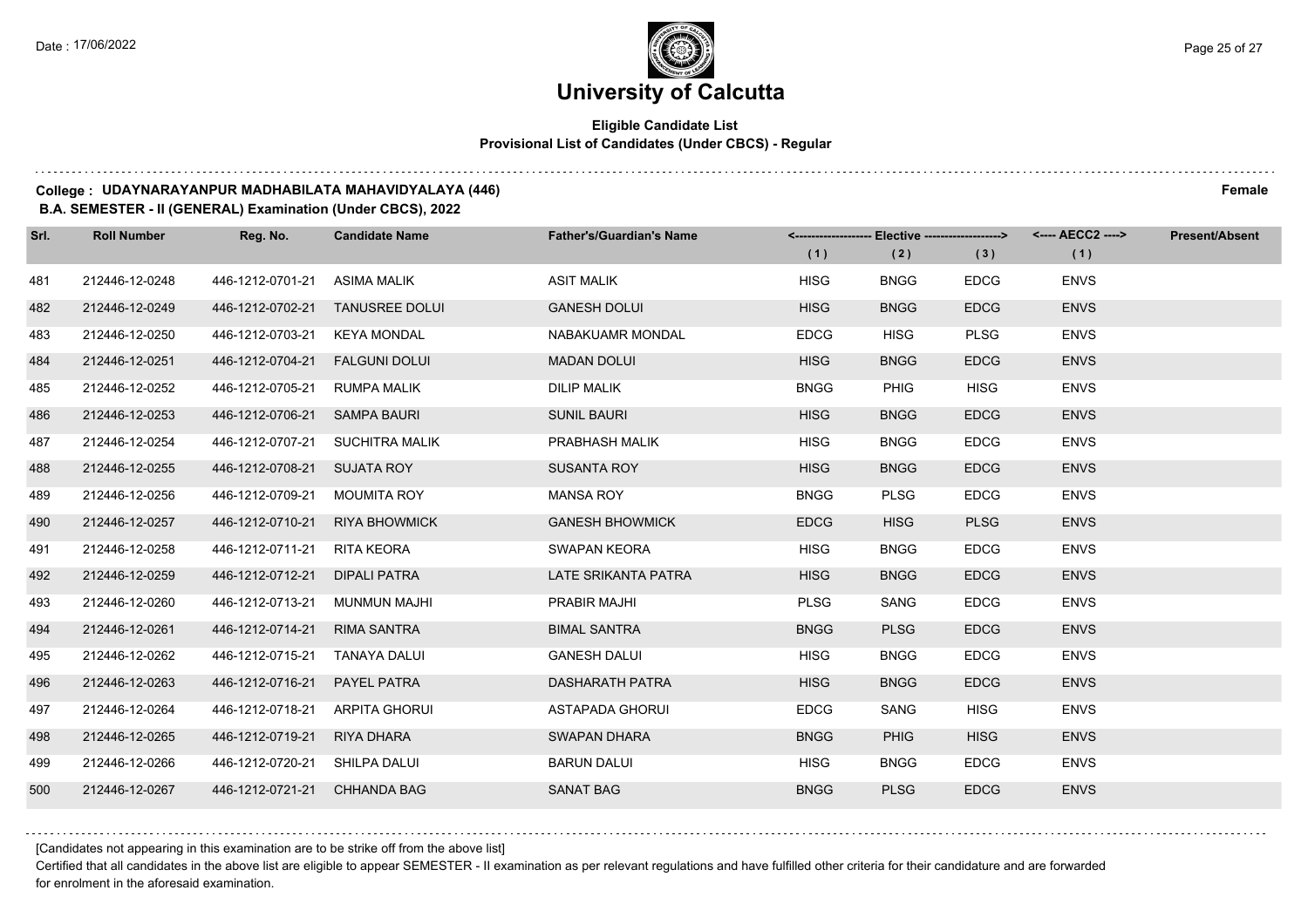### **Eligible Candidate List Provisional List of Candidates (Under CBCS) - Regular**

#### **College : UDAYNARAYANPUR MADHABILATA MAHAVIDYALAYA (446) Female**

#### **B.A. SEMESTER - II (GENERAL) Examination (Under CBCS), 2022**

| Srl. | <b>Roll Number</b> | Reg. No.                        | <b>Candidate Name</b> | <b>Father's/Guardian's Name</b> |             | <-------------------- Elective -------------------> |             | <---- AECC2 ----> | Present/Absent |
|------|--------------------|---------------------------------|-----------------------|---------------------------------|-------------|-----------------------------------------------------|-------------|-------------------|----------------|
|      |                    |                                 |                       |                                 | (1)         | (2)                                                 | (3)         | (1)               |                |
| 501  | 212446-12-0268     | 446-1212-0722-21                | MONIKA MALIK          | <b>DILIP MALIK</b>              | <b>HISG</b> | <b>BNGG</b>                                         | <b>EDCG</b> | <b>ENVS</b>       |                |
| 502  | 212446-12-0269     | 446-1212-0723-21 PRATIMA RUIDAS |                       | <b>GOBINDA RUIDAS</b>           | <b>HISG</b> | <b>PLSG</b>                                         | <b>SANG</b> | <b>ENVS</b>       |                |
| 503  | 212446-12-0270     | 446-1212-0724-21 ARPITA BAG     |                       | PANCHANAN BAG                   | <b>HISG</b> | <b>BNGG</b>                                         | <b>PEDG</b> | <b>ENVS</b>       |                |
| 504  | 212446-12-0271     | 446-1212-0727-21 TANUSHREE BAG  |                       | <b>TARUN BAG</b>                | <b>BNGG</b> | <b>PLSG</b>                                         | <b>EDCG</b> | <b>ENVS</b>       |                |
| 505  | 212446-12-0272     | 446-1212-0728-21 SANGITA DHANK  |                       | <b>BHARAT DHANK</b>             | <b>HISG</b> | <b>BNGG</b>                                         | <b>EDCG</b> | <b>ENVS</b>       |                |
| 506  | 212446-12-0273     | 446-1213-0730-21                | <b>PAMPA SING</b>     | <b>LAXMI SING</b>               | <b>HISG</b> | <b>BNGG</b>                                         | <b>EDCG</b> | <b>ENVS</b>       |                |
| 507  | 212446-12-0274     | 446-1214-0302-21 SUMITRA DEY    |                       | <b>NEMAI DEY</b>                | <b>HISG</b> | <b>BNGG</b>                                         | <b>EDCG</b> | <b>ENVS</b>       |                |
| 508  | 212446-12-0275     | 446-1214-0306-21 PRITY BALI     |                       | <b>GAUTAM BALI</b>              | <b>BNGG</b> | <b>PLSG</b>                                         | <b>EDCG</b> | <b>ENVS</b>       |                |
| 509  | 212446-12-0276     | 446-1214-0316-21 SHIPRA KARAR   |                       | SHRIKANTA KARAR                 | <b>PLSG</b> | <b>PEDG</b>                                         | <b>FNTG</b> | <b>ENVS</b>       |                |
| 510  | 212446-12-0277     | 446-1214-0404-21 SUPARNA MATI   |                       | <b>ASTAM MATI</b>               | <b>HISG</b> | <b>BNGG</b>                                         | <b>PEDG</b> | <b>ENVS</b>       |                |
| 511  | 212446-12-0278     | 446-1214-0411-21 RITU DAS       |                       | KASHINATH DAS                   | <b>EDCG</b> | SANG                                                | <b>HISG</b> | <b>ENVS</b>       |                |
| 512  | 212446-12-0279     | 446-1214-0574-21 PRIYANKA MATI  |                       | <b>SANATAN MATI</b>             | <b>BNGG</b> | <b>PHIG</b>                                         | <b>HISG</b> | <b>ENVS</b>       |                |
| 513  | 212446-12-0280     | 446-1214-0614-21 LIJA DENRE     |                       | <b>BIKASH DENRE</b>             | <b>HISG</b> | <b>BNGG</b>                                         | <b>EDCG</b> | <b>ENVS</b>       |                |
| 514  | 212446-12-0281     | 446-1214-0615-21 ANKITA MAITY   |                       | <b>DILIP MAITY</b>              | <b>HISG</b> | <b>BNGG</b>                                         | <b>EDCG</b> | <b>ENVS</b>       |                |
| 515  | 212446-12-0282     | 446-1214-0625-21 SNEHA SEN      |                       | ASIT SEN                        | <b>BNGG</b> | <b>PLSG</b>                                         | <b>EDCG</b> | <b>ENVS</b>       |                |
| 516  | 212446-12-0283     | 446-1214-0626-21 ANANYA PAL     |                       | <b>NABAKUMAR PAL</b>            | <b>BNGG</b> | <b>PHIG</b>                                         | <b>HISG</b> | <b>ENVS</b>       |                |
| 517  | 212446-12-0284     | 446-1214-0627-21                | PRIYANKA SADHUKHAN    | UTTAM SADHUKHAN                 | <b>EDCG</b> | <b>HISG</b>                                         | <b>PLSG</b> | <b>ENVS</b>       |                |
| 518  | 212446-12-0285     | 446-1214-0629-21 KUHELI GHOSH   |                       | ANANDA GHOSH                    | <b>BNGG</b> | <b>PHIG</b>                                         | <b>PLSG</b> | <b>ENVS</b>       |                |
| 519  | 212446-12-0286     | 446-1214-0630-21 JHILAM MATI    |                       | ARJUN KUMAR MATI                | <b>HISG</b> | <b>PLSG</b>                                         | SANG        | <b>ENVS</b>       |                |
| 520  | 212446-12-0287     | 446-1214-0631-21 TUHINA DAS     |                       | <b>SWAPAN DAS</b>               | <b>EDCG</b> | <b>HISG</b>                                         | <b>PLSG</b> | <b>ENVS</b>       |                |

[Candidates not appearing in this examination are to be strike off from the above list]

Certified that all candidates in the above list are eligible to appear SEMESTER - II examination as per relevant regulations and have fulfilled other criteria for their candidature and are forwarded for enrolment in the aforesaid examination.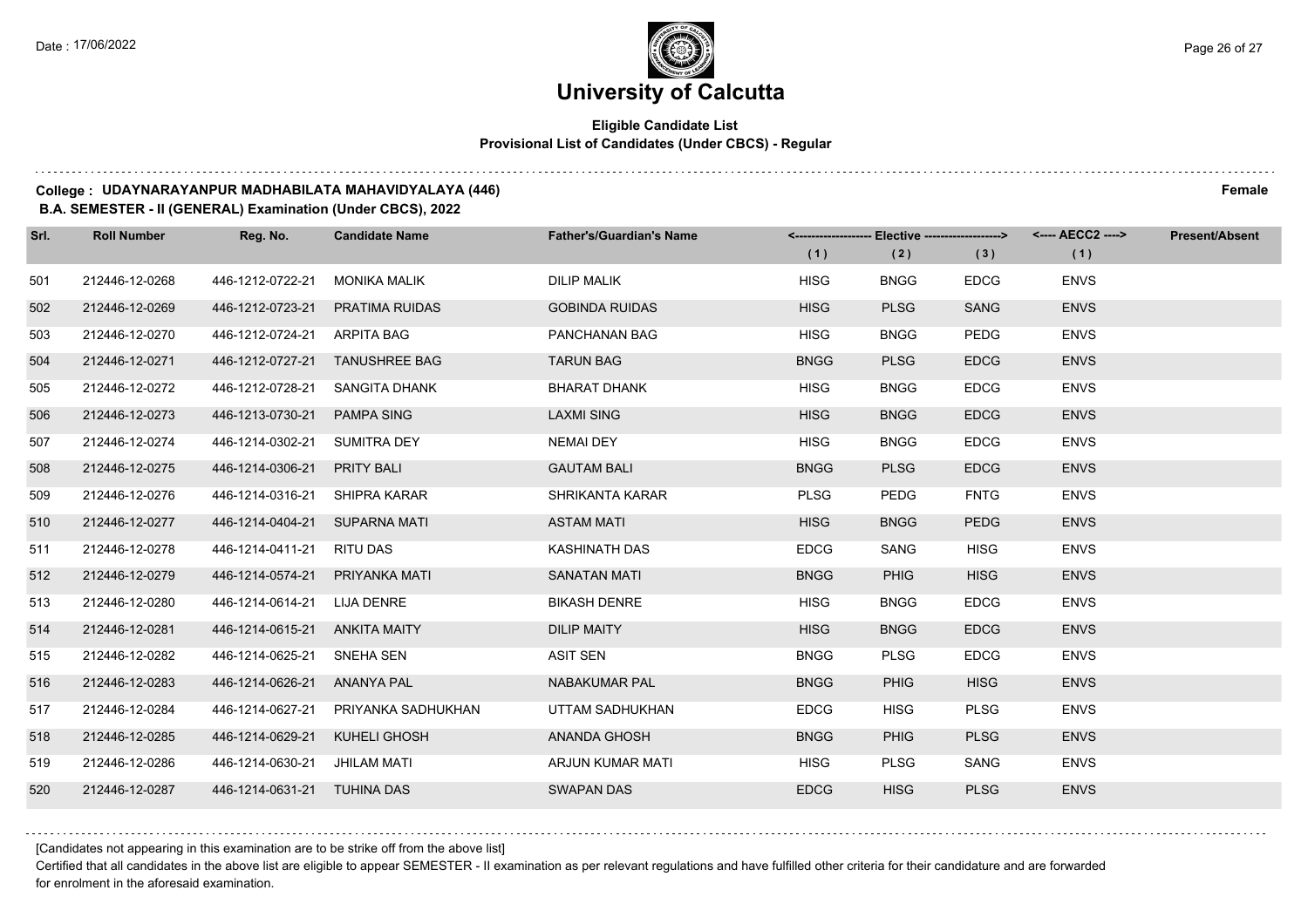### **Eligible Candidate List Provisional List of Candidates (Under CBCS) - Regular**

#### **College : UDAYNARAYANPUR MADHABILATA MAHAVIDYALAYA (446) Female**

#### **B.A. SEMESTER - II (GENERAL) Examination (Under CBCS), 2022**

| Srl. | <b>Roll Number</b> | Reg. No.         | <b>Candidate Name</b>      | <b>Father's/Guardian's Name</b> | Elective -------------------><br><--------------------- |             |             | <---- AECC2 ----> | <b>Present/Absent</b> |
|------|--------------------|------------------|----------------------------|---------------------------------|---------------------------------------------------------|-------------|-------------|-------------------|-----------------------|
|      |                    |                  |                            |                                 | (1)                                                     | (2)         | (3)         | (1)               |                       |
| 521  | 212446-12-0288     | 446-1214-0632-21 | SABANA KHATUN              | <b>SAJAHAN KHAN</b>             | <b>BNGG</b>                                             | <b>PLSG</b> | <b>EDCG</b> | <b>ENVS</b>       |                       |
| 522  | 212446-12-0289     | 446-1214-0633-21 | PIYALI MANNA               | <b>UDAY MANNA</b>               | <b>BNGG</b>                                             | <b>PLSG</b> | <b>EDCG</b> | <b>ENVS</b>       |                       |
| 523  | 212446-12-0290     | 446-1214-0634-21 | ANJANA KUNKRI              | UTTAM KUNKRI                    | <b>BNGG</b>                                             | <b>PLSG</b> | <b>EDCG</b> | <b>ENVS</b>       |                       |
| 524  | 212446-12-0291     | 446-1214-0635-21 | <b>MOUSANI GHOSH</b>       | <b>NIRMAL GHOSH</b>             | <b>HISG</b>                                             | <b>BNGG</b> | <b>EDCG</b> | <b>ENVS</b>       |                       |
| 525  | 212446-12-0292     | 446-1214-0637-21 | <b>SHAMPA DAS</b>          | SANJAY KUMAR DAS                | <b>BNGG</b>                                             | <b>PLSG</b> | <b>EDCG</b> | <b>ENVS</b>       |                       |
| 526  | 212446-12-0293     | 446-1214-0638-21 | ARPITA MANNA               | <b>BHARAT MANNA</b>             | <b>BNGG</b>                                             | <b>PHIG</b> | <b>HISG</b> | <b>ENVS</b>       |                       |
| 527  | 212446-12-0294     | 446-1214-0639-21 | RIYA GHOSH                 | <b>UTTAM GHOSH</b>              | <b>HISG</b>                                             | <b>BNGG</b> | <b>PEDG</b> | <b>ENVS</b>       |                       |
| 528  | 212446-12-0295     | 446-1214-0640-21 | SHILPA DUTTA               | <b>SAMIR DUTTA</b>              | <b>BNGG</b>                                             | <b>PHIG</b> | <b>HISG</b> | <b>ENVS</b>       |                       |
| 529  | 212446-12-0296     | 446-1214-0641-21 | ARPITA MANNA               | <b>LALTU MANNA</b>              | <b>BNGG</b>                                             | <b>PHIG</b> | <b>HISG</b> | <b>ENVS</b>       |                       |
| 530  | 212446-12-0297     | 446-1214-0642-21 | <b>MADHUMITA PARAMANIK</b> | <b>TAPAS KUMAR PARAMANIK</b>    | <b>EDCG</b>                                             | <b>HISG</b> | <b>PLSG</b> | <b>ENVS</b>       |                       |
| 531  | 212446-12-0298     | 446-1214-0643-21 | SHRABANTI GHOSH            | <b>GUIRAM GHOSH</b>             | <b>HISG</b>                                             | <b>BNGG</b> | <b>EDCG</b> | <b>ENVS</b>       |                       |
| 532  | 212446-12-0299     | 446-1214-0644-21 | SHASHWATI KAR              | <b>PRADIP KAR</b>               | <b>EDCG</b>                                             | <b>HISG</b> | <b>PLSG</b> | <b>ENVS</b>       |                       |
| 533  | 212446-12-0300     | 446-1215-0400-21 | ANISA KHATUN               | MEHER ALI KHAN                  | <b>BNGG</b>                                             | <b>PLSG</b> | <b>EDCG</b> | <b>ENVS</b>       |                       |
| 534  | 212446-12-0301     | 446-1215-0586-21 | SARMINA YASMIN             | <b>SK IYASIN</b>                | <b>BNGG</b>                                             | <b>PLSG</b> | <b>EDCG</b> | <b>ENVS</b>       |                       |
| 535  | 212446-12-0302     | 446-1215-0602-21 | HOSENARA KHATUN            | <b>HARUN MALLICK</b>            | <b>HISG</b>                                             | <b>BNGG</b> | <b>EDCG</b> | <b>ENVS</b>       |                       |
| 536  | 212446-12-0303     | 446-1215-0616-21 | <b>RIMA HUDATI</b>         | SAMBHUNARH HUDATI               | <b>HISG</b>                                             | <b>BNGG</b> | <b>PEDG</b> | <b>ENVS</b>       |                       |
| 537  | 212446-12-0304     | 446-1215-0618-21 | RIYA HUDATI                | SANNYASI HUDATI                 | <b>HISG</b>                                             | <b>BNGG</b> | <b>PEDG</b> | <b>ENVS</b>       |                       |
| 538  | 212446-12-0305     | 446-1215-0619-21 | <b>SAFIRA KHATUN</b>       | <b>SK HASMAT ALI</b>            | <b>HISG</b>                                             | <b>BNGG</b> | <b>EDCG</b> | <b>ENVS</b>       |                       |
| 539  | 212446-12-0306     | 446-1215-0620-21 | <b>JASMIN PARVIN</b>       | <b>SK BORHAN ALI</b>            | <b>HISG</b>                                             | <b>BNGG</b> | <b>EDCG</b> | <b>ENVS</b>       |                       |

[Candidates not appearing in this examination are to be strike off from the above list]

Certified that all candidates in the above list are eligible to appear SEMESTER - II examination as per relevant regulations and have fulfilled other criteria for their candidature and are forwarded for enrolment in the aforesaid examination.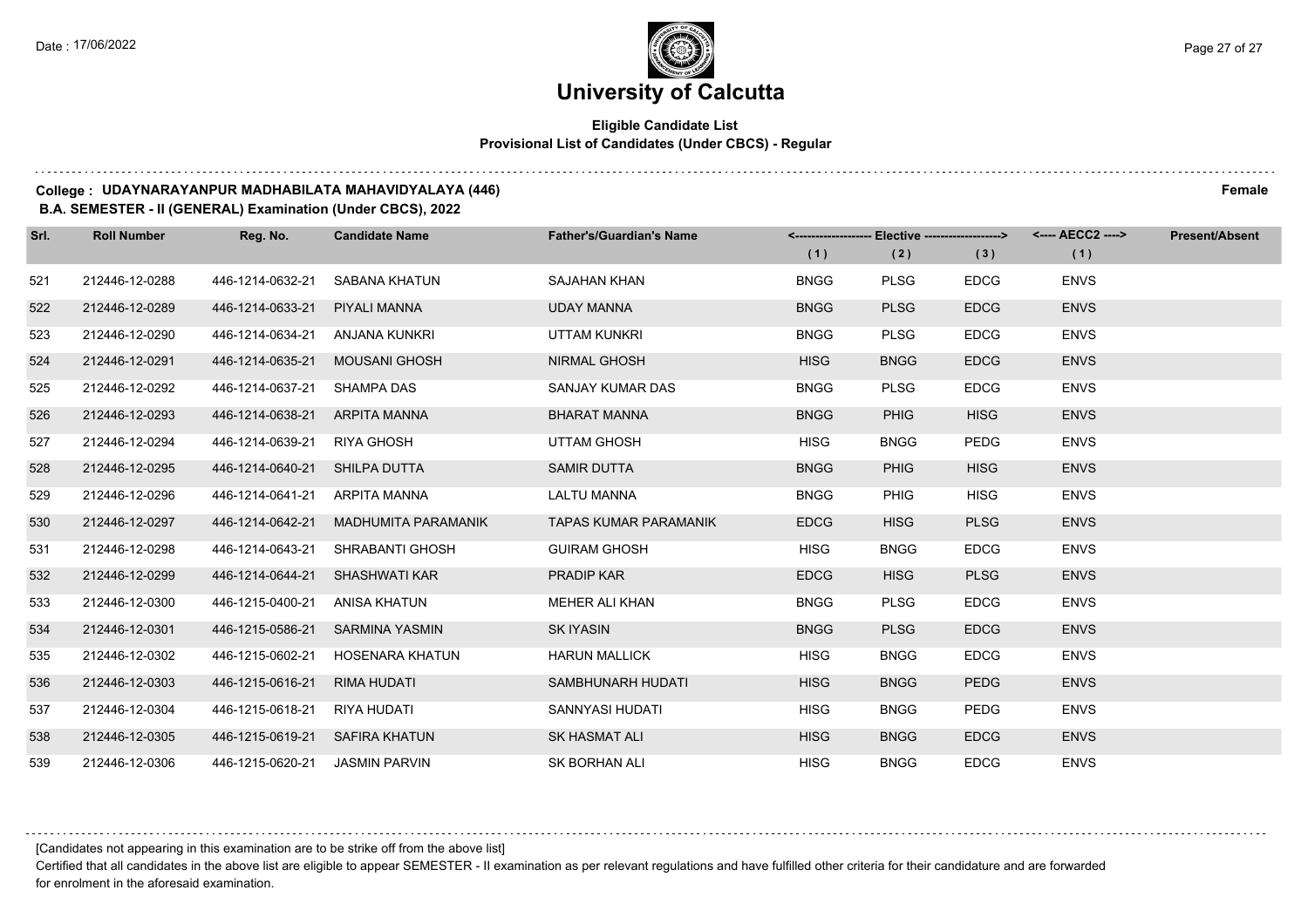### **Eligible Candidate List Provisional List of Candidates (Under CBCS) - Regular**

#### **College : UDAYNARAYANPUR MADHABILATA MAHAVIDYALAYA (446) Male**

#### **B.A. SEMESTER - II (GENERAL) Examination (Under CBCS), 2022**

| Srl.           | <b>Roll Number</b> | Reg. No.                       | <b>Candidate Name</b>                  | <b>Father's/Guardian's Name</b> |             | <-------------------- Elective -------------------> |             | <---- AECC2 ----> | <b>Present/Absent</b> |
|----------------|--------------------|--------------------------------|----------------------------------------|---------------------------------|-------------|-----------------------------------------------------|-------------|-------------------|-----------------------|
|                |                    |                                |                                        |                                 | (1)         | (2)                                                 | (3)         | (1)               |                       |
| $\overline{1}$ | 192446-22-0003     | 446-1111-0315-19 SOUMEN KOLEY  |                                        | SISIR KOLEY                     | <b>BNGG</b> | <b>PLSG</b>                                         | <b>PHIG</b> | <b>ENVS</b>       |                       |
| $\mathbf{2}$   | 192446-22-0014     | 446-1111-0397-19 SURAJIT GHOSH |                                        | <b>BHIM GHOSH</b>               | <b>BNGG</b> | <b>HISG</b>                                         | <b>PEDG</b> | <b>ENVS</b>       |                       |
| 3              | 192446-22-0015     |                                | 446-1111-0401-19 SUBHODIP MANNA        | SUBODH MANNA                    | <b>BNGG</b> | <b>PHIG</b>                                         | <b>HISG</b> | <b>ENVS</b>       |                       |
| 4              | 192446-22-0016     |                                | 446-1111-0403-19 SK MIJAROON ALI       | SK FIROZ ALI                    | <b>BNGG</b> | <b>HISG</b>                                         | <b>EDCG</b> | <b>ENVS</b>       |                       |
| 5              | 192446-22-0017     | 446-1111-0405-19 SK NAIM ALI   |                                        | SK GOLAM MOSTAFA                | <b>BNGG</b> | <b>HISG</b>                                         | <b>EDCG</b> | <b>ENVS</b>       |                       |
| 6              | 192446-22-0018     | 446-1111-0406-19 SAIKAT KOLEY  |                                        | <b>SAMIR KOLEY</b>              | <b>BNGG</b> | <b>HISG</b>                                         | <b>PEDG</b> | <b>ENVS</b>       |                       |
| $7^{\circ}$    | 192446-22-0025     |                                | 446-1111-0441-19 PABITRA KANRAR        | PRADIP KANRAR                   | <b>BNGG</b> | <b>HISG</b>                                         | PHIG        | <b>ENVS</b>       |                       |
| 8              | 192446-22-0026     |                                | 446-1111-0466-19 SWASATA GHOSHAL       | PRADIP KUMAR GHOSHAL            | <b>BNGG</b> | <b>EDCG</b>                                         | <b>PLSG</b> | <b>ENVS</b>       |                       |
| 9              | 192446-22-0028     | 446-1111-0489-19               | AMIT PANJA                             | UTTAM PANJA                     | <b>BNGG</b> | <b>HISG</b>                                         | <b>EDCG</b> | <b>ENVS</b>       |                       |
| 10             | 192446-22-0030     |                                | 446-1111-0495-19 SUBHASHIS GHORUI      | <b>GANESH GHORUI</b>            | <b>BNGG</b> | <b>EDCG</b>                                         | <b>HISG</b> | <b>ENVS</b>       |                       |
| 11             | 192446-22-0031     |                                | 446-1111-0499-19 PRASENJIT HUDATI      | RANAJIT HUDATI                  | <b>BNGG</b> | <b>PLSG</b>                                         | <b>EDCG</b> | <b>ENVS</b>       |                       |
| 12             | 192446-22-0035     | 446-1111-0532-19 KINKAR KANRAR |                                        | <b>MURARI KANRAR</b>            | <b>BNGG</b> | <b>EDCG</b>                                         | <b>PLSG</b> | <b>ENVS</b>       |                       |
| 13             | 192446-22-0036     |                                | 446-1111-0536-19 SAYANTAM BHATTACHARYA | <b>TAPAS BHATTACHARYA</b>       | <b>BNGG</b> | <b>EDCG</b>                                         | <b>HISG</b> | <b>ENVS</b>       |                       |
| 14             | 192446-22-0039     | 446-1111-0683-19 ATANU DOWARI  |                                        | <b>SANJOY DOWARI</b>            | <b>BNGG</b> | <b>PEDG</b>                                         | <b>HISG</b> | <b>ENVS</b>       |                       |
| 15             | 192446-22-0042     |                                | 446-1112-0392-19 SUCHANDAN BAG         | <b>SUNIL KUMAR BAG</b>          | <b>BNGG</b> | <b>PEDG</b>                                         | <b>HISG</b> | <b>ENVS</b>       |                       |
| 16             | 192446-22-0043     | 446-1112-0414-19               | <b>RAHUL MALIK</b>                     | RAGHUNATH MALIK                 | <b>BNGG</b> | <b>PHIG</b>                                         | <b>HISG</b> | <b>ENVS</b>       |                       |
| 17             | 192446-22-0044     | 446-1112-0418-19               | BIKASH PRAMANIK                        | SRIMANTA PRAMANIK               | <b>BNGG</b> | <b>PLSG</b>                                         | <b>EDCG</b> | <b>ENVS</b>       |                       |
| 18             | 192446-22-0045     | 446-1112-0439-19 SANTANU DOLUI |                                        | <b>SUKUMAR DOLUI</b>            | <b>BNGG</b> | <b>EDCG</b>                                         | <b>PLSG</b> | <b>ENVS</b>       |                       |
| 19             | 192446-22-0047     | 446-1112-0464-19 DEBRAJ MALICK |                                        | PANCHU MALIK                    | <b>BNGG</b> | <b>PLSG</b>                                         | <b>EDCG</b> | <b>ENVS</b>       |                       |
| 20             | 192446-22-0049     | 446-1112-0497-19 SOUVIK HAZRA  |                                        | <b>SANATAN HAZRA</b>            | <b>BNGG</b> | <b>PLSG</b>                                         | <b>EDCG</b> | <b>ENVS</b>       |                       |

[Candidates not appearing in this examination are to be strike off from the above list]

Certified that all candidates in the above list are eligible to appear SEMESTER - II examination as per relevant regulations and have fulfilled other criteria for their candidature and are forwarded for enrolment in the aforesaid examination.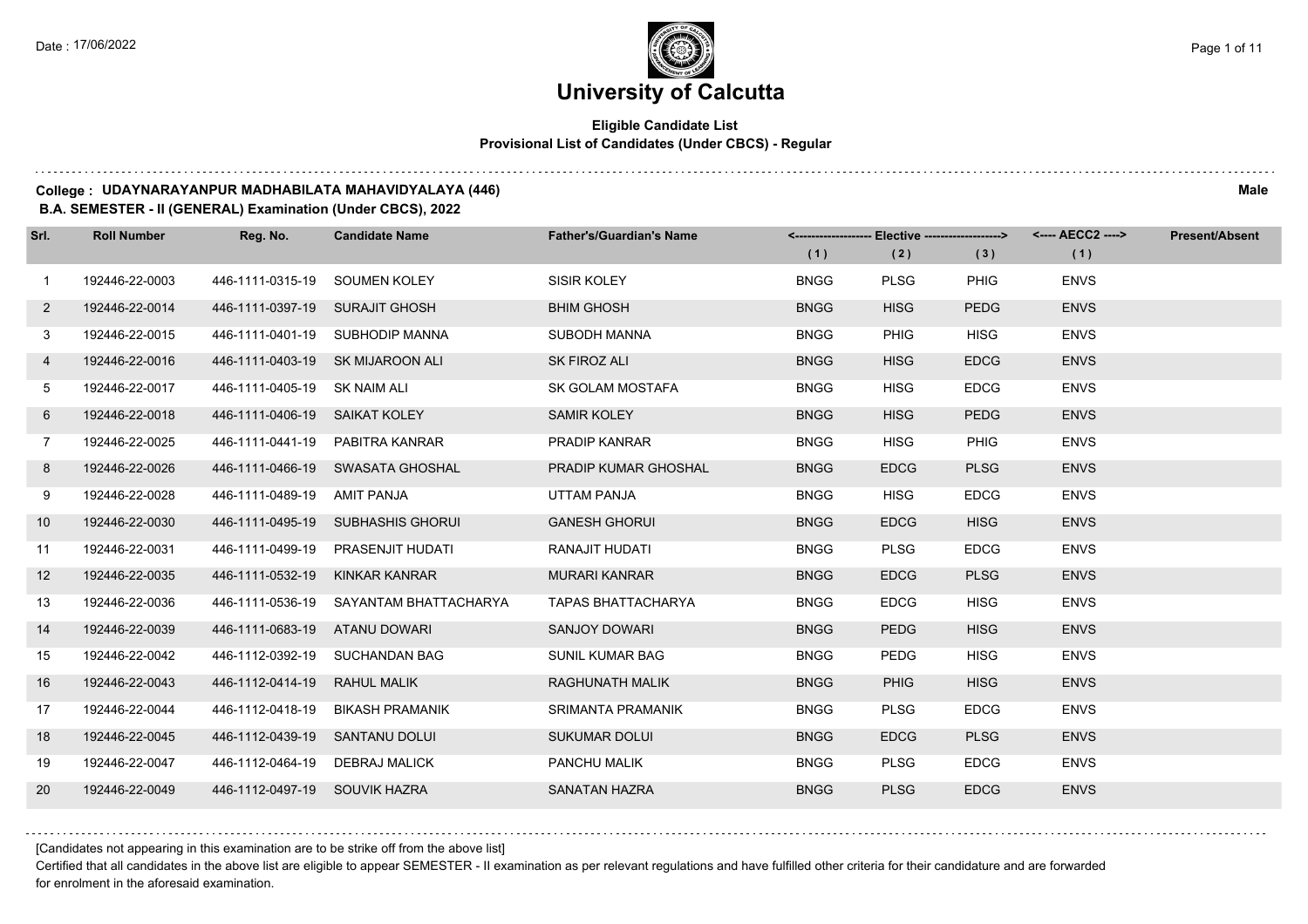## **Eligible Candidate List Provisional List of Candidates (Under CBCS) - Regular**

#### **College : UDAYNARAYANPUR MADHABILATA MAHAVIDYALAYA (446) Male**

### **B.A. SEMESTER - II (GENERAL) Examination (Under CBCS), 2022**

| Srl. | <b>Roll Number</b> | Reg. No.                       | <b>Candidate Name</b>               | <b>Father's/Guardian's Name</b> |             | <------------------- Elective ------------------> |             | <---- AECC2 ----> | <b>Present/Absent</b> |
|------|--------------------|--------------------------------|-------------------------------------|---------------------------------|-------------|---------------------------------------------------|-------------|-------------------|-----------------------|
|      |                    |                                |                                     |                                 | (1)         | (2)                                               | (3)         | (1)               |                       |
| 21   | 192446-22-0053     | 446-1114-0323-19 ROHIT HATUI   |                                     | SARABINDU HATUI                 | <b>BNGG</b> | <b>HISG</b>                                       | <b>EDCG</b> | <b>ENVS</b>       |                       |
| 22   | 192446-22-0055     | 446-1114-0445-19               | <b>KUNTAL GHOSH</b>                 | <b>HIRENDRANATH GHOSH</b>       | <b>BNGG</b> | <b>EDCG</b>                                       | <b>PLSG</b> | <b>ENVS</b>       |                       |
| 23   | 192446-22-0058     | 446-1111-0432-19 SRIPON MOLLA  |                                     | <b>MASUM MOLLA</b>              | <b>EDCG</b> | <b>HISG</b>                                       | <b>PLSG</b> | <b>ENVS</b>       |                       |
| 24   | 192446-22-0059     |                                | 446-1111-0453-19 RAJESH MONDAL      | <b>NEMAI MONDAL</b>             | <b>EDCG</b> | <b>HISG</b>                                       | <b>PLSG</b> | <b>ENVS</b>       |                       |
| 25   | 192446-22-0061     |                                | 446-1111-0602-19 SUJAN ADHIKARY     | DEBABRATA ADHIKARY              | <b>EDCG</b> | <b>BNGG</b>                                       | <b>PLSG</b> | <b>ENVS</b>       |                       |
| 26   | 192446-22-0062     | 446-1111-0676-19               | SAIKAT CHAKRABORTY                  | <b>LAXMAN CHAKRABORTY</b>       | <b>EDCG</b> | <b>BNGG</b>                                       | <b>PLSG</b> | <b>ENVS</b>       |                       |
| 27   | 192446-22-0066     | 446-1111-0459-19 SUPRIYA HAZRA |                                     | SONATAN HAZRA                   | <b>HISG</b> | <b>PLSG</b>                                       | <b>EDCG</b> | <b>ENVS</b>       |                       |
| 28   | 192446-22-0067     | 446-1111-0605-19 SOURAV GHATA  |                                     | <b>NETAI GHATA</b>              | <b>HISG</b> | <b>EDCG</b>                                       | <b>PLSG</b> | <b>ENVS</b>       |                       |
| 29   | 192446-22-0069     | 446-1112-0496-19               | <b>KARTICK POREL</b>                | <b>GOUTAM POREL</b>             | <b>HISG</b> | <b>PLSG</b>                                       | <b>PEDG</b> | <b>ENVS</b>       |                       |
| 30   | 192446-22-0072     | 446-1111-0341-19               | SHUBHANKAR HUDATI                   | KRISHNAPADA HUDATI              | <b>PEDG</b> | <b>HISG</b>                                       | <b>PLSG</b> | <b>ENVS</b>       |                       |
| 31   | 192446-22-0074     | 446-1111-0378-19 BUDDHO POREL  |                                     | <b>JOYDEB POREL</b>             | <b>PEDG</b> | <b>BNGG</b>                                       | <b>HISG</b> | <b>ENVS</b>       |                       |
| 32   | 192446-22-0075     | 446-1111-0380-19               | MONAJ SINGH                         | <b>SHYAMAL SINGH</b>            | <b>PEDG</b> | <b>BNGG</b>                                       | <b>HISG</b> | <b>ENVS</b>       |                       |
| 33   | 192446-22-0076     | 446-1111-0382-19               | AMINUR MALLICK                      | <b>MANIRUL MALLICK</b>          | <b>PEDG</b> | <b>BNGG</b>                                       | <b>HISG</b> | <b>ENVS</b>       |                       |
| 34   | 192446-22-0083     |                                | 446-1112-0506-19 SOUMEN PRAMANIK    | KASHINATH PRAMANIK              | <b>PEDG</b> | <b>BNGG</b>                                       | <b>HISG</b> | <b>ENVS</b>       |                       |
| 35   | 192446-22-0084     | 446-1111-0546-19 KOUSIK BERA   |                                     | <b>ASHOK BERA</b>               | <b>PLSG</b> | <b>EDCG</b>                                       | <b>PHIG</b> | <b>ENVS</b>       |                       |
| 36   | 192446-22-0085     | 446-1112-0674-19 SIBNATH KHAN  |                                     | <b>BHIM CHARAN KHAN</b>         | <b>PLSG</b> | <b>HISG</b>                                       | <b>PEDG</b> | <b>ENVS</b>       |                       |
| 37   | 192446-22-0086     | 446-1115-0475-19               | AYAN HUDATI                         | KINKAR HUDATI                   | <b>PLSG</b> | <b>BNGG</b>                                       | <b>PHIG</b> | <b>ENVS</b>       |                       |
| 38   | 192446-22-0087     |                                | 446-1111-0455-19 SOHAM CHATTERJEE   | SANJAY CHATTERJEE               | <b>SANG</b> | <b>PLSG</b>                                       | <b>PEDG</b> | <b>ENVS</b>       |                       |
| 39   | 192446-22-0095     |                                | 446-1111-0710-19 MD AL AMIN MOLLICK | <b>ANISUR MOLLICK</b>           | <b>PEDG</b> | <b>BNGG</b>                                       | <b>HISG</b> | <b>ENVS</b>       |                       |
| 40   | 192446-22-0096     | 446-1111-0712-19 ANIMESH JANA  |                                     | <b>SUKUMAR JANA</b>             | <b>PLSG</b> | <b>PEDG</b>                                       | <b>FNTG</b> | <b>ENVS</b>       |                       |

[Candidates not appearing in this examination are to be strike off from the above list]

Certified that all candidates in the above list are eligible to appear SEMESTER - II examination as per relevant regulations and have fulfilled other criteria for their candidature and are forwarded for enrolment in the aforesaid examination.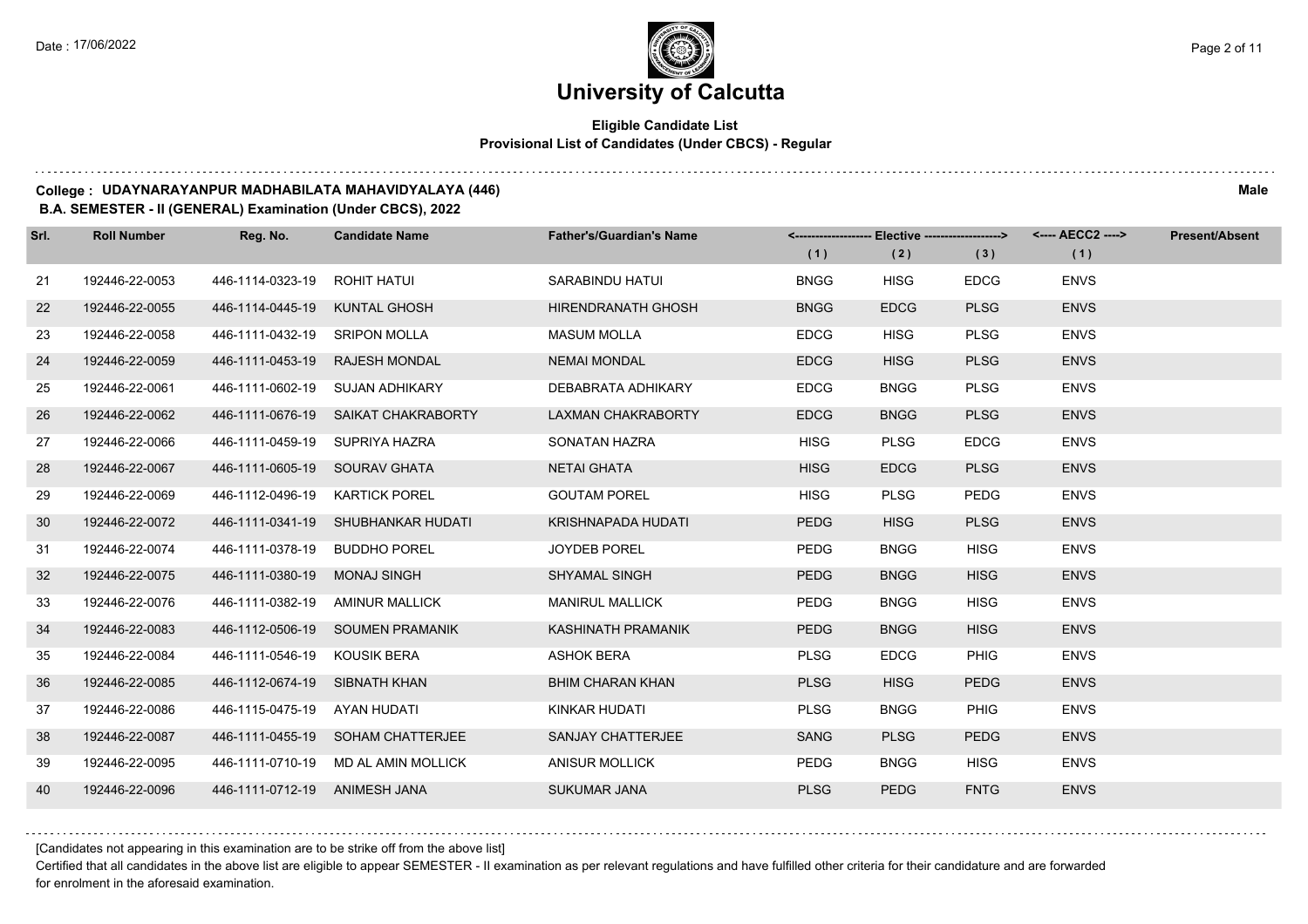## **Eligible Candidate List Provisional List of Candidates (Under CBCS) - Regular**

#### **College : UDAYNARAYANPUR MADHABILATA MAHAVIDYALAYA (446) Male**

### **B.A. SEMESTER - II (GENERAL) Examination (Under CBCS), 2022**

| Srl. | <b>Roll Number</b> | Reg. No.                      | <b>Candidate Name</b>                | <b>Father's/Guardian's Name</b> |             | <------------------- Elective ------------------> |             | <---- AECC2 ----> | <b>Present/Absent</b> |
|------|--------------------|-------------------------------|--------------------------------------|---------------------------------|-------------|---------------------------------------------------|-------------|-------------------|-----------------------|
|      |                    |                               |                                      |                                 | (1)         | (2)                                               | (3)         | (1)               |                       |
| 41   | 202446-22-0003     | 446-1111-0336-20              | PRITAM DHARA                         | SHITAL DHARA                    | <b>BNGG</b> | <b>PHIG</b>                                       | <b>EDCG</b> | <b>ENVS</b>       |                       |
| 42   | 202446-22-0005     | 446-1111-0373-20              | PRITAM KOLEY                         | NANDALAL KOLEY                  | <b>BNGG</b> | <b>HISG</b>                                       | <b>PLSG</b> | <b>ENVS</b>       |                       |
| 43   | 202446-22-0008     | 446-1111-0391-20 AYAN SARKAR  |                                      | <b>ALOKE SARKAR</b>             | PEDG        | <b>BNGG</b>                                       | GEOG        | <b>ENVS</b>       |                       |
| 44   | 202446-22-0009     |                               | 446-1111-0395-20 PALLAB ADHIKARY     | <b>KALIPADA ADHIKARY</b>        | <b>PHIG</b> | <b>BNGG</b>                                       | <b>EDCG</b> | <b>ENVS</b>       |                       |
| 45   | 202446-22-0010     | 446-1111-0396-20              | SANDIP ADHIKARY                      | UJJAL ADHIKARY                  | <b>PHIG</b> | <b>BNGG</b>                                       | <b>EDCG</b> | <b>ENVS</b>       |                       |
| 46   | 202446-22-0012     | 446-1111-0401-20              | <b>SUBHAS PATRA</b>                  | <b>SWAPAN PATRA</b>             | <b>BNGG</b> | <b>PHIG</b>                                       | <b>EDCG</b> | <b>ENVS</b>       |                       |
| 47   | 202446-22-0014     |                               | 446-1111-0406-20 SOURAV SASMAL       | <b>TAPAS SASMAL</b>             | <b>BNGG</b> | <b>PHIG</b>                                       | <b>EDCG</b> | <b>ENVS</b>       |                       |
| 48   | 202446-22-0015     |                               | 446-1111-0412-20 SOUMYA PALADHI      | <b>GOUTAM PALADHI</b>           | <b>BNGG</b> | <b>PHIG</b>                                       | <b>EDCG</b> | <b>ENVS</b>       |                       |
| 49   | 202446-22-0017     | 446-1111-0418-20              | SHANTANU MAITY                       | <b>RANAJIT MAITY</b>            | <b>BNGG</b> | <b>HISG</b>                                       | <b>PLSG</b> | <b>ENVS</b>       |                       |
| 50   | 202446-22-0019     |                               | 446-1111-0422-20 SUMON CHAKROBORTY   | UTTAM CHAKRABORTY               | <b>PEDG</b> | <b>BNGG</b>                                       | <b>GEOG</b> | <b>ENVS</b>       |                       |
| 51   | 202446-22-0021     | 446-1111-0454-20 ROHIT SANTRA |                                      | <b>GOUTAM SANTRA</b>            | <b>PHIG</b> | <b>BNGG</b>                                       | <b>EDCG</b> | <b>ENVS</b>       |                       |
| 52   | 202446-22-0027     | 446-1111-0535-20 TUHIN SANA   |                                      | <b>TAPAS SANA</b>               | <b>BNGG</b> | <b>PHIG</b>                                       | <b>EDCG</b> | <b>ENVS</b>       |                       |
| 53   | 202446-22-0035     | 446-1111-0558-20              | ANIMESH MAJI                         | RABIN MAJI                      | <b>BNGG</b> | <b>HISG</b>                                       | <b>PLSG</b> | <b>ENVS</b>       |                       |
| 54   | 202446-22-0037     |                               | 446-1111-0577-20 SUROJIT BHOWMICK    | <b>SANAT BHOWMICK</b>           | <b>BNGG</b> | <b>HISG</b>                                       | <b>PLSG</b> | <b>ENVS</b>       |                       |
| 55   | 202446-22-0040     | 446-1111-0583-20              | SANAUL MOSTAFA                       | SK ALAM MANDAL                  | <b>HISG</b> | <b>BNGG</b>                                       | <b>PLSG</b> | <b>ENVS</b>       |                       |
| 56   | 202446-22-0046     | 446-1111-0598-20 SUJAN MONDAL |                                      | PRASANTA MONDAL                 | <b>HISG</b> | <b>BNGG</b>                                       | <b>PLSG</b> | <b>ENVS</b>       |                       |
| 57   | 202446-22-0051     | 446-1111-0606-20              | SANTANU MAJI                         | <b>ASIT MAJI</b>                | <b>BNGG</b> | <b>PHIG</b>                                       | <b>EDCG</b> | <b>ENVS</b>       |                       |
| 58   | 202446-22-0053     |                               | 446-1111-0614-20 SOURAV CHAKRABORTTY | <b>TAPAN CHAKRABORTTY</b>       | <b>BNGG</b> | <b>HISG</b>                                       | <b>PLSG</b> | <b>ENVS</b>       |                       |
| 59   | 202446-22-0054     | 446-1111-0623-20 SK KABIR     |                                      | SK KAMALUDDIN                   | <b>PLSG</b> | <b>BNGG</b>                                       | <b>HISG</b> | <b>ENVS</b>       |                       |
| 60   | 202446-22-0055     | 446-1111-0626-20 SAIKAT BAG   |                                      | <b>ASTOPADA BAG</b>             | <b>BNGG</b> | <b>PEDG</b>                                       | <b>GEOG</b> | <b>ENVS</b>       |                       |

[Candidates not appearing in this examination are to be strike off from the above list]

Certified that all candidates in the above list are eligible to appear SEMESTER - II examination as per relevant regulations and have fulfilled other criteria for their candidature and are forwarded for enrolment in the aforesaid examination.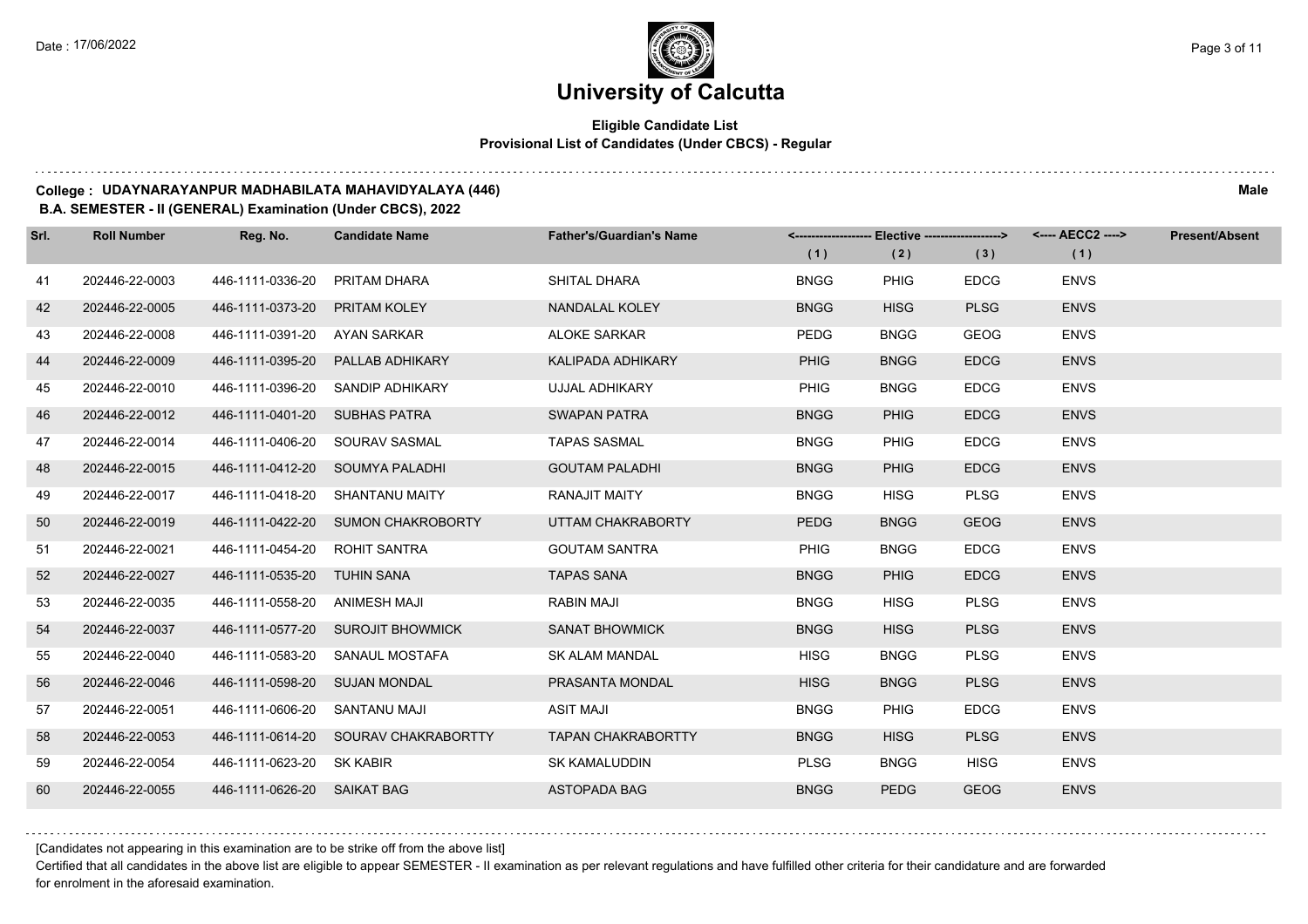## **Eligible Candidate List Provisional List of Candidates (Under CBCS) - Regular**

#### **College : UDAYNARAYANPUR MADHABILATA MAHAVIDYALAYA (446) Male**

#### **B.A. SEMESTER - II (GENERAL) Examination (Under CBCS), 2022**

| Srl. | <b>Roll Number</b> | Reg. No.                      | <b>Candidate Name</b>           | <b>Father's/Guardian's Name</b> | <--------------------- | Elective -------------------> |             | <---- AECC2 ----> | <b>Present/Absent</b> |
|------|--------------------|-------------------------------|---------------------------------|---------------------------------|------------------------|-------------------------------|-------------|-------------------|-----------------------|
|      |                    |                               |                                 |                                 | (1)                    | (2)                           | (3)         | (1)               |                       |
| 61   | 202446-22-0056     | 446-1111-0640-20              | <b>SIBASHIS BANERJEE</b>        | ANIL KUMAR BANERJEE             | <b>BNGG</b>            | <b>HISG</b>                   | <b>PLSG</b> | <b>ENVS</b>       |                       |
| 62   | 202446-22-0058     | 446-1111-0648-20              | AYON SAMANTA                    | <b>GANESH SAMANTA</b>           | <b>BNGG</b>            | <b>HISG</b>                   | <b>PLSG</b> | <b>ENVS</b>       |                       |
| 63   | 202446-22-0068     | 446-1111-0688-20              | RAKESH MONDAL                   | <b>MONOHAR MONDAL</b>           | <b>BNGG</b>            | <b>HISG</b>                   | <b>PLSG</b> | <b>ENVS</b>       |                       |
| 64   | 202446-22-0071     |                               | 446-1111-0693-20 ANIMESH MONDAL | <b>BIBHAS MONDAL</b>            | <b>BNGG</b>            | <b>PHIG</b>                   | <b>EDCG</b> | <b>ENVS</b>       |                       |
| 65   | 202446-22-0072     | 446-1111-0697-20 SUBHA GHORUI |                                 | <b>SUNIL GHORUI</b>             | PEDG                   | <b>BNGG</b>                   | <b>GEOG</b> | <b>ENVS</b>       |                       |
| 66   | 202446-22-0073     | 446-1111-0698-20              | NILANJAN MUKHOPADHYAY           | SUSANTA MUKHOPADHYAY            | <b>FNTG</b>            | <b>PLSG</b>                   | <b>EDCG</b> | <b>ENVS</b>       |                       |
| 67   | 202446-22-0074     | 446-1111-0702-20 AKASH SASMAL |                                 | <b>MANTU SASMAL</b>             | <b>BNGG</b>            | <b>HISG</b>                   | <b>PLSG</b> | <b>ENVS</b>       |                       |
| 68   | 202446-22-0076     | 446-1112-0321-20 AMAR PAKHIRA |                                 | RAJKUMAR PAKHIRA                | <b>PHIG</b>            | <b>FNTG</b>                   | <b>EDCG</b> | <b>ENVS</b>       |                       |
| 69   | 202446-22-0081     | 446-1112-0470-20              | <b>SAGAR SANTRA</b>             | PRASANTA SANTRA                 | <b>BNGG</b>            | <b>HISG</b>                   | <b>PLSG</b> | <b>ENVS</b>       |                       |
| 70   | 202446-22-0082     | 446-1112-0472-20              | <b>HEMANTA KARAK</b>            | <b>DASUDEB KARAK</b>            | <b>BNGG</b>            | <b>HISG</b>                   | <b>PLSG</b> | <b>ENVS</b>       |                       |
| 71   | 202446-22-0089     | 446-1114-0361-20              | <b>ANIRBAN KHOTEL</b>           | <b>TAPAS KHOTEL</b>             | <b>BNGG</b>            | <b>PHIG</b>                   | <b>EDCG</b> | <b>ENVS</b>       |                       |
| 72   | 202446-22-0092     | 446-1114-0456-20              | ARITRA BHAR                     | <b>SUBIR BHAR</b>               | <b>BNGG</b>            | <b>HISG</b>                   | <b>PLSG</b> | <b>ENVS</b>       |                       |
| 73   | 202446-22-0095     | 446-1114-0635-20              | SOURAV PAL                      | <b>SAMAR PAL</b>                | <b>BNGG</b>            | <b>PHIG</b>                   | <b>EDCG</b> | <b>ENVS</b>       |                       |
| 74   | 202446-22-0100     | 446-1115-0392-20              | <b>PUSKAR PAL</b>               | <b>PRABIR PAL</b>               | <b>BNGG</b>            | <b>PHIG</b>                   | <b>EDCG</b> | <b>ENVS</b>       |                       |
| 75   | 212446-22-0001     | 446-1111-0297-21              | <b>SAYAN PACHHAL</b>            | ASTAPADA PACHHAL                | <b>BNGG</b>            | <b>PLSG</b>                   | <b>EDCG</b> | <b>ENVS</b>       |                       |
| 76   | 212446-22-0002     | 446-1111-0300-21              | <b>BIKRAM PATRA</b>             | <b>BIKASH PATRA</b>             | <b>PLSG</b>            | <b>PHIG</b>                   | <b>HISG</b> | <b>ENVS</b>       |                       |
| 77   | 212446-22-0003     | 446-1111-0303-21              | <b>SUDIP GHARA</b>              | ANUP GHARA                      | <b>BNGG</b>            | <b>PLSG</b>                   | <b>EDCG</b> | <b>ENVS</b>       |                       |
| 78   | 212446-22-0004     | 446-1111-0308-21              | <b>SUVAM MANNA</b>              | <b>DULAL MANNA</b>              | <b>EDCG</b>            | <b>HISG</b>                   | <b>PLSG</b> | <b>ENVS</b>       |                       |
| 79   | 212446-22-0005     | 446-1111-0309-21              | SARNENDU DAS                    | <b>BABLU DAS</b>                | <b>HISG</b>            | <b>BNGG</b>                   | <b>EDCG</b> | <b>ENVS</b>       |                       |
| 80   | 212446-22-0006     | 446-1111-0314-21 AKASH ADAK   |                                 | <b>AMIT ADAK</b>                | <b>BNGG</b>            | <b>PLSG</b>                   | <b>EDCG</b> | <b>ENVS</b>       |                       |

[Candidates not appearing in this examination are to be strike off from the above list]

Certified that all candidates in the above list are eligible to appear SEMESTER - II examination as per relevant regulations and have fulfilled other criteria for their candidature and are forwarded for enrolment in the aforesaid examination.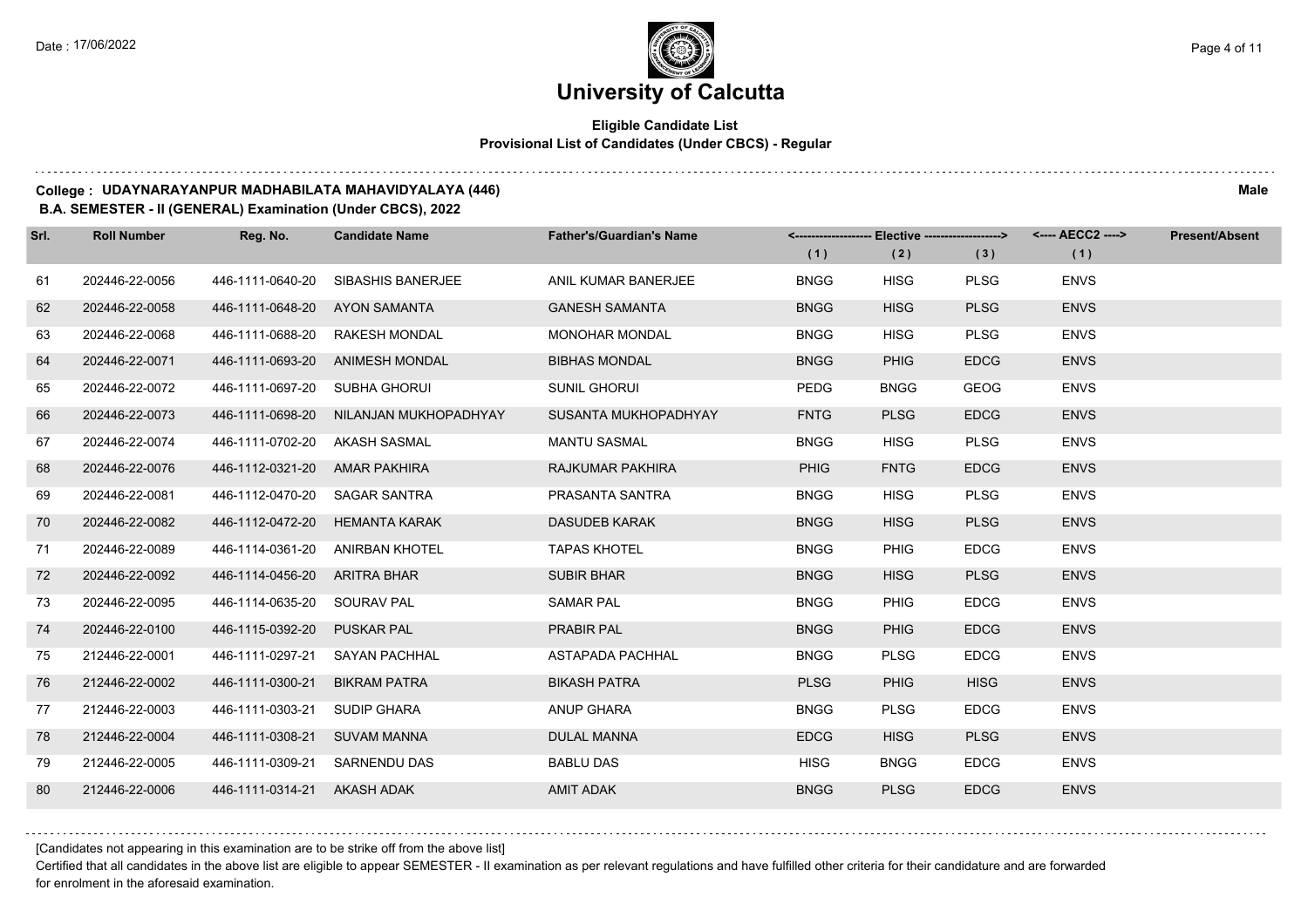## **Eligible Candidate List Provisional List of Candidates (Under CBCS) - Regular**

#### **College : UDAYNARAYANPUR MADHABILATA MAHAVIDYALAYA (446) Male**

### **B.A. SEMESTER - II (GENERAL) Examination (Under CBCS), 2022**

| Srl. | <b>Roll Number</b> | Reg. No.                       | <b>Candidate Name</b>             | <b>Father's/Guardian's Name</b> |             | <------------------- Elective ------------------> |             | <---- AECC2 ----> | <b>Present/Absent</b> |
|------|--------------------|--------------------------------|-----------------------------------|---------------------------------|-------------|---------------------------------------------------|-------------|-------------------|-----------------------|
|      |                    |                                |                                   |                                 | (1)         | (2)                                               | (3)         | (1)               |                       |
| 81   | 212446-22-0007     | 446-1111-0320-21               | PRITAM MONDAL                     | PINTU MONDAL                    | <b>HISG</b> | <b>BNGG</b>                                       | <b>EDCG</b> | <b>ENVS</b>       |                       |
| 82   | 212446-22-0008     | 446-1111-0329-21               | <b>PRITAM SHOW</b>                | PARTHA SHOW                     | <b>HISG</b> | <b>BNGG</b>                                       | <b>EDCG</b> | <b>ENVS</b>       |                       |
| 83   | 212446-22-0009     | 446-1111-0331-21 PRADIP HAZRA  |                                   | <b>MAHESHWAR HAZRA</b>          | <b>PEDG</b> | <b>HISG</b>                                       | <b>PLSG</b> | <b>ENVS</b>       |                       |
| 84   | 212446-22-0010     | 446-1111-0332-21 AYAN RAKSHIT  |                                   | <b>SUSANTA RAKSHIT</b>          | <b>EDCG</b> | <b>HISG</b>                                       | <b>PLSG</b> | <b>ENVS</b>       |                       |
| 85   | 212446-22-0011     | 446-1111-0333-21 ARIJIT KOLEY  |                                   | <b>ASTAPADA KOLEY</b>           | <b>EDCG</b> | <b>HISG</b>                                       | <b>PLSG</b> | <b>ENVS</b>       |                       |
| 86   | 212446-22-0012     | 446-1111-0335-21               | <b>RITESH GHORUI</b>              | <b>CHITTARANJAN GHORUI</b>      | <b>PEDG</b> | <b>PLSG</b>                                       | <b>SANG</b> | <b>ENVS</b>       |                       |
| 87   | 212446-22-0013     |                                | 446-1111-0336-21 SAYANTAN GHORUI  | <b>BIJAY GHORUI</b>             | <b>BNGG</b> | <b>PLSG</b>                                       | <b>EDCG</b> | <b>ENVS</b>       |                       |
| 88   | 212446-22-0014     | 446-1111-0338-21 SAIKAT KANRAR |                                   | <b>SUBAL KANRAR</b>             | <b>PEDG</b> | <b>HISG</b>                                       | <b>PLSG</b> | <b>ENVS</b>       |                       |
| 89   | 212446-22-0015     | 446-1111-0339-21               | <b>TUSHAR DOWARY</b>              | <b>MONTU DOWARY</b>             | <b>PEDG</b> | <b>HISG</b>                                       | <b>PLSG</b> | <b>ENVS</b>       |                       |
| 90   | 212446-22-0016     | 446-1111-0342-21               | SAHITYA HALDAR                    | <b>UTPAL HALDAR</b>             | <b>PLSG</b> | <b>SANG</b>                                       | <b>EDCG</b> | <b>ENVS</b>       |                       |
| 91   | 212446-22-0017     |                                | 446-1111-0343-21 SAIKAT MUKHERJEE | <b>ASIT MUKHERJEE</b>           | <b>BNGG</b> | <b>PHIG</b>                                       | <b>HISG</b> | <b>ENVS</b>       |                       |
| 92   | 212446-22-0018     | 446-1111-0344-21               | KOUSHIK ADHIKARY                  | <b>BIMAL ADHIKARY</b>           | <b>PEDG</b> | <b>HISG</b>                                       | <b>PLSG</b> | <b>ENVS</b>       |                       |
| 93   | 212446-22-0019     | 446-1111-0348-21               | PRITAM KARAR                      | <b>ASIT KARAR</b>               | <b>BNGG</b> | <b>PLSG</b>                                       | <b>EDCG</b> | <b>ENVS</b>       |                       |
| 94   | 212446-22-0020     | 446-1111-0349-21               | <b>KUSHAL BERA</b>                | <b>ASHOK BERA</b>               | <b>BNGG</b> | <b>PHIG</b>                                       | <b>HISG</b> | <b>ENVS</b>       |                       |
| 95   | 212446-22-0021     | 446-1111-0352-21               | SAIKAT HAIT                       | <b>SWAPAN HAIT</b>              | <b>EDCG</b> | <b>HISG</b>                                       | <b>PLSG</b> | <b>ENVS</b>       |                       |
| 96   | 212446-22-0022     | 446-1111-0353-21               | <b>ROHAN CHHARI</b>               | <b>SUKUMAR CHHARI</b>           | <b>HISG</b> | <b>BNGG</b>                                       | <b>EDCG</b> | <b>ENVS</b>       |                       |
| 97   | 212446-22-0023     | 446-1111-0354-21               | <b>SUMAN CHHARI</b>               | <b>MADANMOHAN CHHARI</b>        | <b>PEDG</b> | <b>HISG</b>                                       | <b>PLSG</b> | <b>ENVS</b>       |                       |
| 98   | 212446-22-0024     | 446-1111-0355-21               | DEBASHIS KUMAR PATRA              | <b>TAPAN KUMAR PATRA</b>        | <b>BNGG</b> | <b>PLSG</b>                                       | <b>EDCG</b> | <b>ENVS</b>       |                       |
| 99   | 212446-22-0025     | 446-1111-0358-21 SUJOY DHARA   |                                   | <b>GOPAL DHARA</b>              | <b>PLSG</b> | PEDG                                              | <b>FNTG</b> | <b>ENVS</b>       |                       |
| 100  | 212446-22-0026     | 446-1111-0359-21 SUDIPTA MAITY |                                   | SAILENDRA NATH MAITY            | <b>BNGG</b> | <b>PLSG</b>                                       | <b>EDCG</b> | <b>ENVS</b>       |                       |

[Candidates not appearing in this examination are to be strike off from the above list]

Certified that all candidates in the above list are eligible to appear SEMESTER - II examination as per relevant regulations and have fulfilled other criteria for their candidature and are forwarded for enrolment in the aforesaid examination.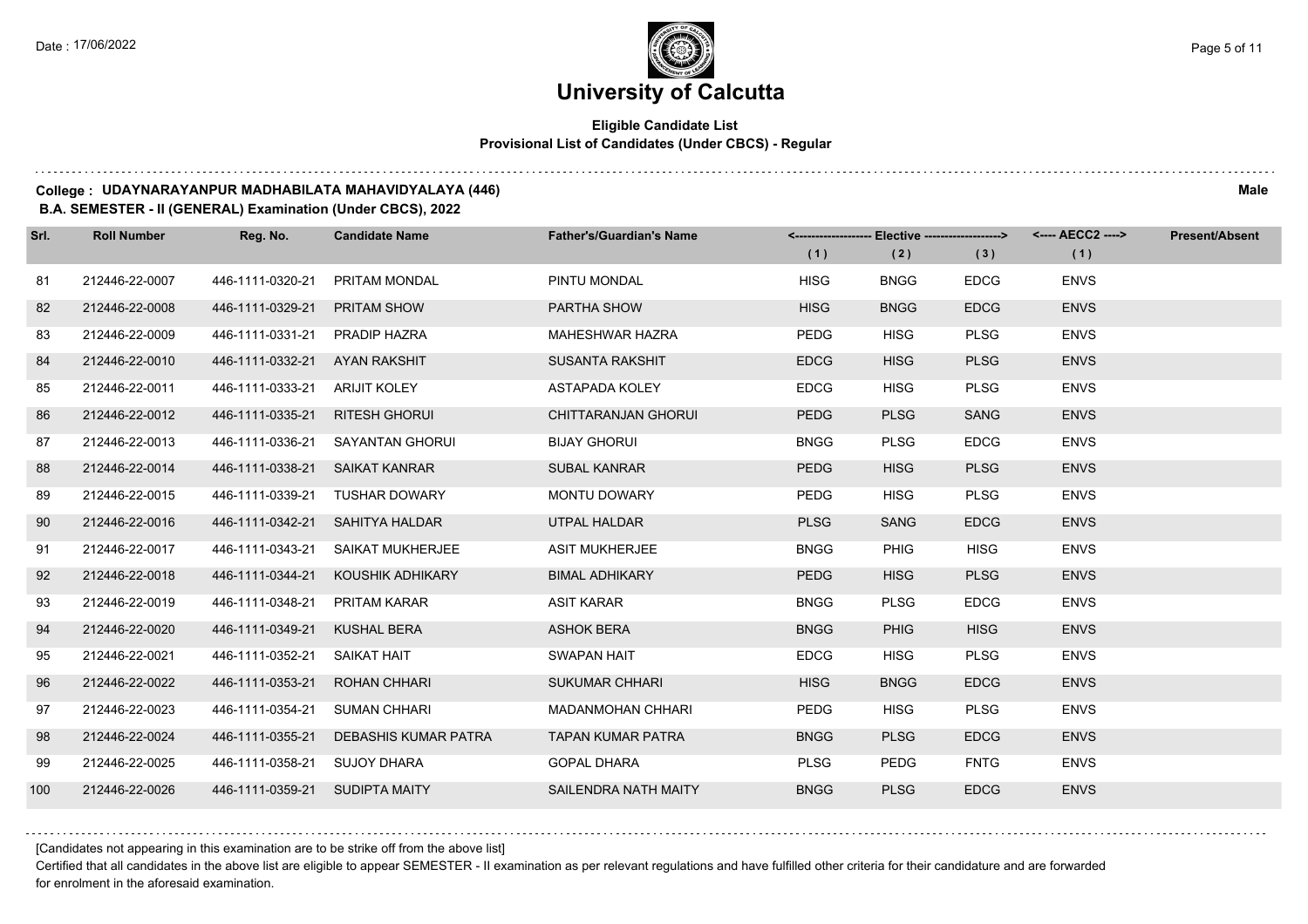## **Eligible Candidate List Provisional List of Candidates (Under CBCS) - Regular**

#### **College : UDAYNARAYANPUR MADHABILATA MAHAVIDYALAYA (446) Male**

#### **B.A. SEMESTER - II (GENERAL) Examination (Under CBCS), 2022**

| Srl. | <b>Roll Number</b> | Reg. No.                      | <b>Candidate Name</b>              | <b>Father's/Guardian's Name</b> |             | <-------------------- Elective -------------------> |             | <---- AECC2 ----> | <b>Present/Absent</b> |
|------|--------------------|-------------------------------|------------------------------------|---------------------------------|-------------|-----------------------------------------------------|-------------|-------------------|-----------------------|
|      |                    |                               |                                    |                                 | (1)         | (2)                                                 | (3)         | (1)               |                       |
| 101  | 212446-22-0027     | 446-1111-0360-21              | <b>SUBHASIS DAS</b>                | <b>ASIT KUMAR DAS</b>           | <b>BNGG</b> | <b>PLSG</b>                                         | <b>EDCG</b> | <b>ENVS</b>       |                       |
| 102  | 212446-22-0028     | 446-1111-0361-21              | TUSHAR PARUI                       | <b>GANESH PARUI</b>             | <b>HISG</b> | <b>BNGG</b>                                         | <b>EDCG</b> | <b>ENVS</b>       |                       |
| 103  | 212446-22-0029     | 446-1111-0367-21 BISWAJIT DAS |                                    | <b>BECHARAM DAS</b>             | <b>HISG</b> | <b>BNGG</b>                                         | <b>EDCG</b> | <b>ENVS</b>       |                       |
| 104  | 212446-22-0030     |                               | 446-1111-0368-21 SIDDHANTA PATRA   | <b>TAPAS PATRA</b>              | <b>BNGG</b> | <b>PLSG</b>                                         | <b>EDCG</b> | <b>ENVS</b>       |                       |
| 105  | 212446-22-0031     | 446-1111-0374-21 PALASH ADAK  |                                    | PRABHAS ADAK                    | <b>BNGG</b> | <b>PLSG</b>                                         | <b>EDCG</b> | <b>ENVS</b>       |                       |
| 106  | 212446-22-0032     | 446-1111-0376-21              | ANAY ROY                           | ANUP ROY                        | <b>BNGG</b> | <b>PLSG</b>                                         | <b>EDCG</b> | <b>ENVS</b>       |                       |
| 107  | 212446-22-0033     | 446-1111-0388-21 ARGHYA HAZRA |                                    | <b>MRITYUNJOY HAZRA</b>         | <b>HISG</b> | <b>BNGG</b>                                         | <b>EDCG</b> | <b>ENVS</b>       |                       |
| 108  | 212446-22-0034     |                               | 446-1111-0393-21 MONIMOY GHOSH     | <b>TAPAS KUMAR GHOSH</b>        | <b>BNGG</b> | <b>PHIG</b>                                         | <b>HISG</b> | <b>ENVS</b>       |                       |
| 109  | 212446-22-0035     | 446-1111-0395-21              | SAYAN POLLEY                       | <b>GOLOK POLLEY</b>             | <b>BNGG</b> | <b>PLSG</b>                                         | <b>EDCG</b> | <b>ENVS</b>       |                       |
| 110  | 212446-22-0036     | 446-1111-0406-21              | PRIYOMANTA HAZRA                   | <b>DEBDAS HAZRA</b>             | <b>BNGG</b> | <b>PLSG</b>                                         | <b>EDCG</b> | <b>ENVS</b>       |                       |
| 111  | 212446-22-0037     | 446-1111-0412-21 SAYAN CHARI  |                                    | SWAPAN CHARI                    | <b>GEOG</b> | <b>HISG</b>                                         | <b>SANG</b> | <b>ENVS</b>       |                       |
| 112  | 212446-22-0038     | 446-1111-0413-21              | MANASH ADHIKARY                    | RANAJIT ADHIKARY                | <b>BNGG</b> | <b>PLSG</b>                                         | <b>EDCG</b> | <b>ENVS</b>       |                       |
| 113  | 212446-22-0039     | 446-1111-0416-21 APURBA DAS   |                                    | <b>ASHTA DAS</b>                | <b>HISG</b> | <b>BNGG</b>                                         | <b>EDCG</b> | <b>ENVS</b>       |                       |
| 114  | 212446-22-0040     | 446-1111-0420-21 SURAJ CHHARI |                                    | <b>ASISH CHHARI</b>             | <b>HISG</b> | <b>BNGG</b>                                         | <b>PEDG</b> | <b>ENVS</b>       |                       |
| 115  | 212446-22-0041     | 446-1111-0423-21 SUVAM DAS    |                                    | SHAMBHU NATH DAS                | <b>HISG</b> | <b>BNGG</b>                                         | <b>EDCG</b> | <b>ENVS</b>       |                       |
| 116  | 212446-22-0042     | 446-1111-0428-21 TUHIN SANTRA |                                    | APURBA SANTRA                   | <b>HISG</b> | <b>BNGG</b>                                         | <b>EDCG</b> | <b>ENVS</b>       |                       |
| 117  | 212446-22-0043     | 446-1111-0432-21              | ABHIJIT MANNA                      | AMAR MANNA                      | <b>BNGG</b> | <b>PHIG</b>                                         | <b>HISG</b> | <b>ENVS</b>       |                       |
| 118  | 212446-22-0044     | 446-1111-0437-21 SAYAN BARUI  |                                    | <b>CHANDU BARUI</b>             | <b>HISG</b> | <b>BNGG</b>                                         | <b>EDCG</b> | <b>ENVS</b>       |                       |
| 119  | 212446-22-0045     |                               | 446-1111-0440-21 ARNAB ADHIKARY    | PINTU ADHIKARY                  | <b>BNGG</b> | <b>PLSG</b>                                         | <b>EDCG</b> | <b>ENVS</b>       |                       |
| 120  | 212446-22-0046     |                               | 446-1111-0442-21 SK FARHAJUL ISLAM | <b>SK RAMJAN ALI</b>            | <b>BNGG</b> | <b>PLSG</b>                                         | <b>EDCG</b> | <b>ENVS</b>       |                       |

[Candidates not appearing in this examination are to be strike off from the above list]

Certified that all candidates in the above list are eligible to appear SEMESTER - II examination as per relevant regulations and have fulfilled other criteria for their candidature and are forwarded for enrolment in the aforesaid examination.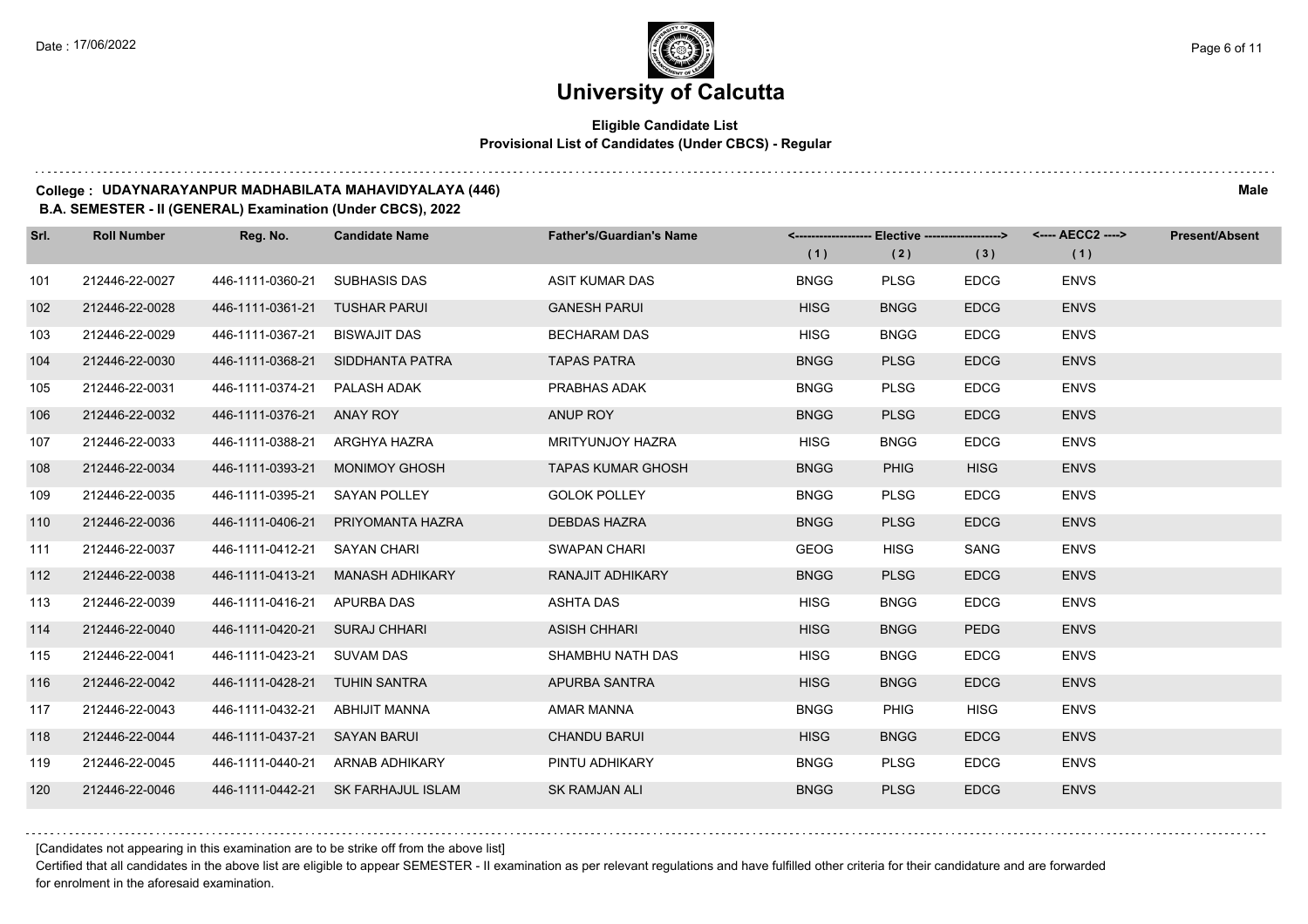## **Eligible Candidate List Provisional List of Candidates (Under CBCS) - Regular**

#### **College : UDAYNARAYANPUR MADHABILATA MAHAVIDYALAYA (446) Male**

#### **B.A. SEMESTER - II (GENERAL) Examination (Under CBCS), 2022**

| Srl. | <b>Roll Number</b> | Reg. No.                      | <b>Candidate Name</b>            | <b>Father's/Guardian's Name</b> |             | <-------------------- Elective -------------------> |             | <---- AECC2 ----> | <b>Present/Absent</b> |
|------|--------------------|-------------------------------|----------------------------------|---------------------------------|-------------|-----------------------------------------------------|-------------|-------------------|-----------------------|
|      |                    |                               |                                  |                                 | (1)         | (2)                                                 | (3)         | (1)               |                       |
| 121  | 212446-22-0047     | 446-1111-0444-21              | SAYAN KOLEY                      | SUKUMAR KOLEY                   | <b>HISG</b> | <b>BNGG</b>                                         | <b>EDCG</b> | <b>ENVS</b>       |                       |
| 122  | 212446-22-0048     | 446-1111-0445-21              | <b>SAIBIK BHOWMICK</b>           | <b>TARUN BHOWMICK</b>           | <b>HISG</b> | <b>BNGG</b>                                         | <b>EDCG</b> | <b>ENVS</b>       |                       |
| 123  | 212446-22-0049     | 446-1111-0453-21              | SUBHADIP MAL                     | ARABINDA MAL                    | <b>BNGG</b> | <b>PLSG</b>                                         | <b>EDCG</b> | <b>ENVS</b>       |                       |
| 124  | 212446-22-0050     |                               | 446-1111-0457-21 SUBHANKAR DALUI | <b>ASHOKE DALUI</b>             | <b>PEDG</b> | <b>PLSG</b>                                         | <b>SANG</b> | <b>ENVS</b>       |                       |
| 125  | 212446-22-0051     | 446-1111-0464-21              | RAMJIBON CHAKRABORTY             | RASH MOHAN CHAKRABORTY          | <b>GEOG</b> | <b>HISG</b>                                         | SANG        | <b>ENVS</b>       |                       |
| 126  | 212446-22-0052     | 446-1111-0466-21              | <b>DIPANKAR JADAV</b>            | PARESH JADAV                    | <b>BNGG</b> | <b>PHIG</b>                                         | <b>HISG</b> | <b>ENVS</b>       |                       |
| 127  | 212446-22-0053     | 446-1111-0467-21              | ARPAN KUNDU                      | LAKSHMIKANTA KUNDU              | <b>HISG</b> | <b>BNGG</b>                                         | <b>EDCG</b> | <b>ENVS</b>       |                       |
| 128  | 212446-22-0054     | 446-1111-0468-21              | <b>KARTICK BANERJEE</b>          | <b>SUJIT BANERJEE</b>           | <b>HISG</b> | <b>BNGG</b>                                         | <b>PEDG</b> | <b>ENVS</b>       |                       |
| 129  | 212446-22-0055     | 446-1111-0474-21              | APURBA KOLEY                     | <b>ASHIM KOLEY</b>              | <b>BNGG</b> | <b>PHIG</b>                                         | <b>HISG</b> | <b>ENVS</b>       |                       |
| 130  | 212446-22-0056     | 446-1111-0483-21              | SUDIP GHOSH                      | <b>BISWANATH GHOSH</b>          | <b>PEDG</b> | <b>HISG</b>                                         | <b>PLSG</b> | <b>ENVS</b>       |                       |
| 131  | 212446-22-0057     | 446-1111-0484-21              | SHUBHASIS SAMANTA                | <b>TARAK SAMANTA</b>            | <b>PEDG</b> | <b>HISG</b>                                         | <b>PLSG</b> | <b>ENVS</b>       |                       |
| 132  | 212446-22-0058     |                               | 446-1111-0486-21 SAIKAT BHOWMICK | <b>TAPAS BHOWMICK</b>           | <b>GEOG</b> | <b>HISG</b>                                         | <b>SANG</b> | <b>ENVS</b>       |                       |
| 133  | 212446-22-0059     | 446-1111-0489-21              | AYAN DAS                         | <b>MUCHIRAM DAS</b>             | <b>HISG</b> | <b>BNGG</b>                                         | <b>EDCG</b> | <b>ENVS</b>       |                       |
| 134  | 212446-22-0060     | 446-1111-0494-21 SAIKAT PATRA |                                  | <b>SWAPNA PATRA</b>             | <b>HISG</b> | <b>BNGG</b>                                         | <b>EDCG</b> | <b>ENVS</b>       |                       |
| 135  | 212446-22-0061     | 446-1111-0495-21              | SAJAL BANERJEE                   | <b>SAGAR BANERJEE</b>           | <b>EDCG</b> | <b>HISG</b>                                         | <b>PLSG</b> | <b>ENVS</b>       |                       |
| 136  | 212446-22-0062     | 446-1111-0496-21              | <b>RAKESH KHAMRUI</b>            | <b>KASHINATH KHAMRUI</b>        | <b>BNGG</b> | <b>PHIG</b>                                         | <b>HISG</b> | <b>ENVS</b>       |                       |
| 137  | 212446-22-0063     | 446-1111-0497-21              | <b>MAHER EMAM KHAN</b>           | SARFARAJ ALI KHAN               | <b>HISG</b> | <b>BNGG</b>                                         | <b>PEDG</b> | <b>ENVS</b>       |                       |
| 138  | 212446-22-0064     | 446-1111-0501-21 SUHRID HAZRA |                                  | <b>SUBRATA HAZRA</b>            | <b>PEDG</b> | <b>HISG</b>                                         | <b>PLSG</b> | <b>ENVS</b>       |                       |
| 139  | 212446-22-0065     | 446-1111-0505-21 SANJAY PATRA |                                  | <b>BALARAM PATRA</b>            | <b>PEDG</b> | <b>HISG</b>                                         | <b>PLSG</b> | <b>ENVS</b>       |                       |
| 140  | 212446-22-0066     | 446-1111-0508-21 ARGHYA MANNA |                                  | <b>GOBINDA MANNA</b>            | <b>HISG</b> | <b>BNGG</b>                                         | <b>PEDG</b> | <b>ENVS</b>       |                       |

[Candidates not appearing in this examination are to be strike off from the above list]

Certified that all candidates in the above list are eligible to appear SEMESTER - II examination as per relevant regulations and have fulfilled other criteria for their candidature and are forwarded for enrolment in the aforesaid examination.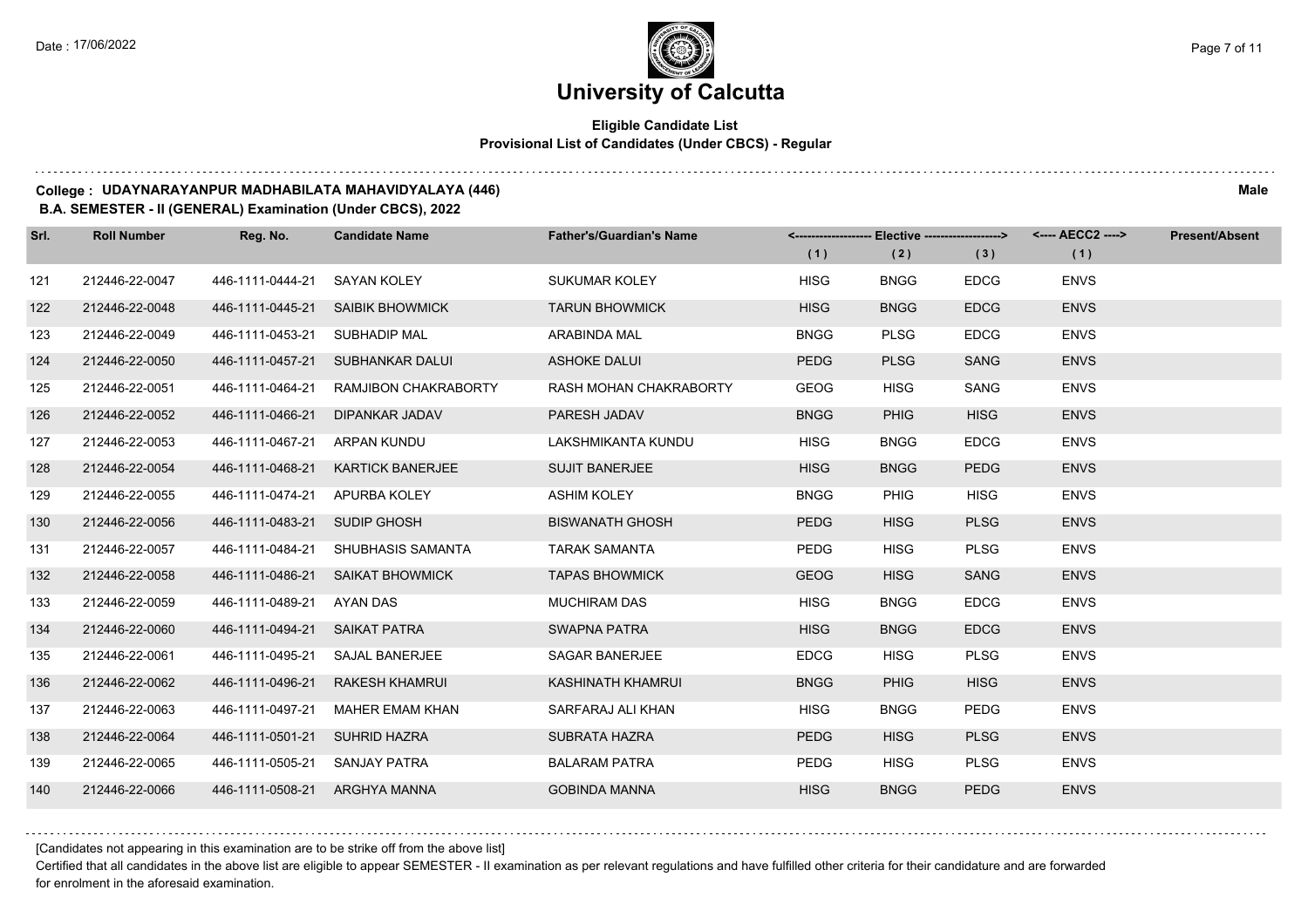## **Eligible Candidate List Provisional List of Candidates (Under CBCS) - Regular**

#### **College : UDAYNARAYANPUR MADHABILATA MAHAVIDYALAYA (446) Male**

### **B.A. SEMESTER - II (GENERAL) Examination (Under CBCS), 2022**

| Srl. | <b>Roll Number</b> | Reg. No.                       | <b>Candidate Name</b>                        | <b>Father's/Guardian's Name</b> | <------------------- Elective ------------------> |             |             | <---- AECC2 ----> | <b>Present/Absent</b> |
|------|--------------------|--------------------------------|----------------------------------------------|---------------------------------|---------------------------------------------------|-------------|-------------|-------------------|-----------------------|
|      |                    |                                |                                              |                                 | (1)                                               | (2)         | (3)         | (1)               |                       |
| 141  | 212446-22-0067     | 446-1111-0511-21               | SAIKAT SAMANTA                               | <b>SUBHAS SAMANTA</b>           | <b>HISG</b>                                       | <b>BNGG</b> | <b>EDCG</b> | <b>ENVS</b>       |                       |
| 142  | 212446-22-0068     | 446-1111-0515-21               | <b>ARPAN GHOSH</b>                           | <b>ASHOK GHOSH</b>              | <b>PEDG</b>                                       | <b>HISG</b> | <b>PLSG</b> | <b>ENVS</b>       |                       |
| 143  | 212446-22-0069     | 446-1111-0524-21 SHAYAN PANJA  |                                              | SUBHENDU PANJA                  | <b>BNGG</b>                                       | <b>PLSG</b> | <b>EDCG</b> | <b>ENVS</b>       |                       |
| 144  | 212446-22-0070     | 446-1111-0526-21 SAGAR HALDER  |                                              | APURBA HALDER                   | <b>BNGG</b>                                       | <b>PHIG</b> | <b>HISG</b> | <b>ENVS</b>       |                       |
| 145  | 212446-22-0071     | 446-1111-0531-21               | KOUSIK DAS                                   | <b>MURALI DAS</b>               | <b>HISG</b>                                       | <b>BNGG</b> | <b>EDCG</b> | <b>ENVS</b>       |                       |
| 146  | 212446-22-0072     | 446-1111-0536-21               | AYAN SANTRA                                  | <b>MADHAB SANTRA</b>            | <b>PLSG</b>                                       | <b>PHIG</b> | <b>HISG</b> | <b>ENVS</b>       |                       |
| 147  | 212446-22-0073     | 446-1111-0546-21               | ANUPAM CHATTERJEE                            | ARUP CHATTERJEE                 | <b>BNGG</b>                                       | <b>PHIG</b> | <b>PLSG</b> | <b>ENVS</b>       |                       |
| 148  | 212446-22-0074     | 446-1111-0555-21               | <b>MONIRUDDIN KHAN</b>                       | NASIRUDDIN KHAN                 | <b>HISG</b>                                       | <b>BNGG</b> | <b>EDCG</b> | <b>ENVS</b>       |                       |
| 149  | 212446-22-0075     | 446-1111-0560-21               | RUDRA BERA                                   | <b>BHOLANATH BERA</b>           | <b>BNGG</b>                                       | <b>PLSG</b> | <b>EDCG</b> | <b>ENVS</b>       |                       |
| 150  | 212446-22-0076     | 446-1111-0563-21               | SUBHO DAS                                    | <b>KARTICK DAS</b>              | <b>BNGG</b>                                       | <b>PLSG</b> | <b>EDCG</b> | <b>ENVS</b>       |                       |
| 151  | 212446-22-0077     | 446-1111-0564-21               | SUBHAJIT NANDI                               | RANAJIT KUMAR NANDI             | <b>BNGG</b>                                       | <b>PHIG</b> | <b>PLSG</b> | <b>ENVS</b>       |                       |
| 152  | 212446-22-0078     | 446-1111-0581-21               | <b>MOUMITA CHATTERJEE</b>                    | LATE MODON CHATTERJEE           | <b>HISG</b>                                       | <b>BNGG</b> | <b>EDCG</b> | <b>ENVS</b>       |                       |
| 153  | 212446-22-0079     | 446-1111-0591-21               | <b>RUPAK BERA</b>                            | <b>DIPAK BERA</b>               | <b>BNGG</b>                                       | <b>PLSG</b> | <b>EDCG</b> | <b>ENVS</b>       |                       |
| 154  | 212446-22-0080     | 446-1111-0594-21 ANURUP KAR    |                                              | <b>BHUTNATH KAR</b>             | <b>PEDG</b>                                       | <b>HISG</b> | <b>PLSG</b> | <b>ENVS</b>       |                       |
| 155  | 212446-22-0081     | 446-1111-0596-21               | TUSHAR MANNA                                 | <b>SISIR MANNA</b>              | <b>EDCG</b>                                       | <b>HISG</b> | <b>PLSG</b> | <b>ENVS</b>       |                       |
| 156  | 212446-22-0082     | 446-1111-0601-21               | <b>WASIM AKRAM HOSSAIN</b><br><b>MALLICK</b> | <b>MORTAZA MALLICK</b>          | <b>PEDG</b>                                       | <b>HISG</b> | <b>PLSG</b> | <b>ENVS</b>       |                       |
| 157  | 212446-22-0083     | 446-1111-0605-21               | AKASH KHANRA                                 | <b>SUCHAND KHANRA</b>           | <b>EDCG</b>                                       | <b>HISG</b> | <b>PLSG</b> | <b>ENVS</b>       |                       |
| 158  | 212446-22-0084     |                                | 446-1111-0606-21 SUBARNA SAMANTA             | <b>GOPAL SAMANTA</b>            | <b>EDCG</b>                                       | <b>HISG</b> | <b>PLSG</b> | <b>ENVS</b>       |                       |
| 159  | 212446-22-0085     | 446-1111-0610-21 SUDIPTA KOLEY |                                              | PABAN KOLEY                     | <b>HISG</b>                                       | <b>BNGG</b> | <b>PEDG</b> | <b>ENVS</b>       |                       |
| 160  | 212446-22-0086     | 446-1111-0612-21 SUMAN PATRA   |                                              | <b>TAPAN PATRA</b>              | <b>HISG</b>                                       | <b>BNGG</b> | <b>PEDG</b> | <b>ENVS</b>       |                       |

[Candidates not appearing in this examination are to be strike off from the above list]

Certified that all candidates in the above list are eligible to appear SEMESTER - II examination as per relevant regulations and have fulfilled other criteria for their candidature and are forwarded for enrolment in the aforesaid examination.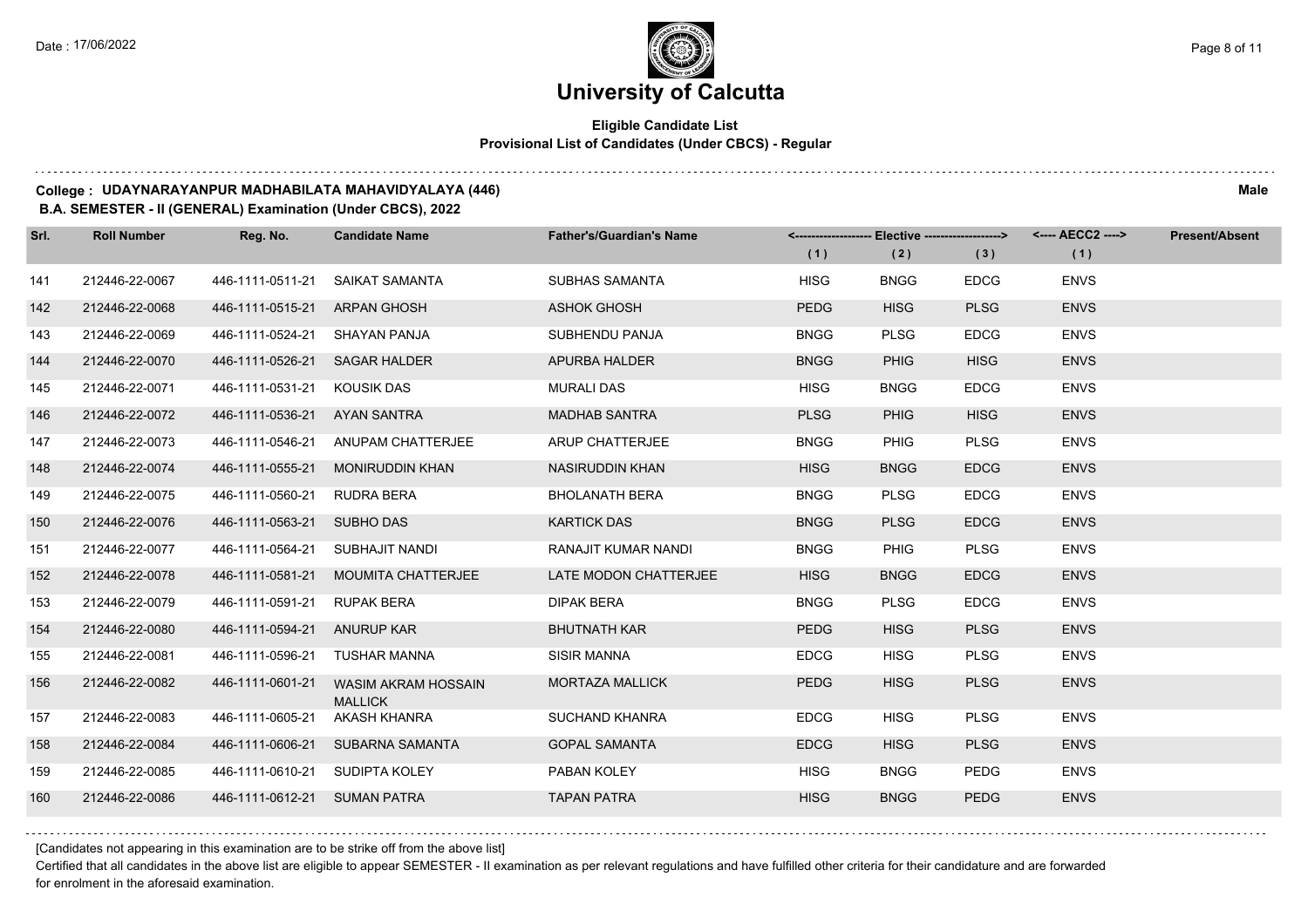## **Eligible Candidate List Provisional List of Candidates (Under CBCS) - Regular**

#### **College : UDAYNARAYANPUR MADHABILATA MAHAVIDYALAYA (446) Male**

#### **B.A. SEMESTER - II (GENERAL) Examination (Under CBCS), 2022**

| Srl. | <b>Roll Number</b> | Reg. No.                       | <b>Candidate Name</b>             | <b>Father's/Guardian's Name</b> |             | <------------------- Elective -------------------> |             | <---- AECC2 ----> | <b>Present/Absent</b> |
|------|--------------------|--------------------------------|-----------------------------------|---------------------------------|-------------|----------------------------------------------------|-------------|-------------------|-----------------------|
|      |                    |                                |                                   |                                 | (1)         | (2)                                                | (3)         | (1)               |                       |
| 161  | 212446-22-0087     | 446-1112-0311-21               | <b>BISWAJIT MALIK</b>             | NIRMAL MALIK                    | <b>BNGG</b> | <b>PLSG</b>                                        | <b>EDCG</b> | <b>ENVS</b>       |                       |
| 162  | 212446-22-0088     | 446-1112-0313-21               | AVIK HAZRA                        | SANTINATH HAZRA                 | <b>BNGG</b> | <b>PLSG</b>                                        | <b>EDCG</b> | <b>ENVS</b>       |                       |
| 163  | 212446-22-0089     | 446-1112-0319-21 SUBHA PATRA   |                                   | <b>GOPAL PATRA</b>              | <b>HISG</b> | <b>BNGG</b>                                        | <b>EDCG</b> | <b>ENVS</b>       |                       |
| 164  | 212446-22-0090     | 446-1112-0578-21 SOMNATH SANA  |                                   | <b>MANINDRA SANA</b>            | <b>HISG</b> | <b>BNGG</b>                                        | <b>EDCG</b> | <b>ENVS</b>       |                       |
| 165  | 212446-22-0091     | 446-1112-0604-21 SAGAR PAKHIRA |                                   | <b>BRINDABON PAKHIRA</b>        | <b>PEDG</b> | <b>HISG</b>                                        | <b>PLSG</b> | <b>ENVS</b>       |                       |
| 166  | 212446-22-0092     | 446-1112-0647-21               | <b>PROVAS MONDAL</b>              | <b>SAMAR MONDAL</b>             | <b>PEDG</b> | <b>HISG</b>                                        | <b>PLSG</b> | <b>ENVS</b>       |                       |
| 167  | 212446-22-0093     | 446-1112-0649-21               | RAHUL HAZRA                       | <b>MEGHNATH HAZRA</b>           | <b>BNGG</b> | <b>PLSG</b>                                        | <b>EDCG</b> | <b>ENVS</b>       |                       |
| 168  | 212446-22-0094     | 446-1112-0650-21 ARINDAM MALIK |                                   | <b>RANAJIT MALIK</b>            | <b>HISG</b> | <b>BNGG</b>                                        | <b>EDCG</b> | <b>ENVS</b>       |                       |
| 169  | 212446-22-0095     | 446-1112-0651-21 ANKON HAZRA   |                                   | <b>ASHOK HAZRA</b>              | <b>BNGG</b> | PHIG                                               | <b>PLSG</b> | <b>ENVS</b>       |                       |
| 170  | 212446-22-0096     | 446-1112-0653-21               | <b>MONIMAY DAS</b>                | <b>MADHUSUDAN DAS</b>           | <b>BNGG</b> | <b>PLSG</b>                                        | <b>EDCG</b> | <b>ENVS</b>       |                       |
| 171  | 212446-22-0097     | 446-1112-0654-21 SANATAN DHAKI |                                   | <b>CHANDI DHAKI</b>             | <b>BNGG</b> | <b>PHIG</b>                                        | <b>HISG</b> | <b>ENVS</b>       |                       |
| 172  | 212446-22-0098     | 446-1112-0656-21 SAYAN DALUI   |                                   | <b>SUKUMAR DALUI</b>            | <b>BNGG</b> | <b>PLSG</b>                                        | <b>EDCG</b> | <b>ENVS</b>       |                       |
| 173  | 212446-22-0099     | 446-1112-0657-21               | KARTICK SANA                      | LAXMIKANTA SANA                 | <b>BNGG</b> | <b>PLSG</b>                                        | <b>EDCG</b> | <b>ENVS</b>       |                       |
| 174  | 212446-22-0100     | 446-1112-0658-21 SAYANTAN DAS  |                                   | SAMIR KUMAR DAS                 | <b>HISG</b> | <b>BNGG</b>                                        | <b>EDCG</b> | <b>ENVS</b>       |                       |
| 175  | 212446-22-0101     | 446-1112-0663-21               | <b>BHASKAR DALUI</b>              | LATE RAMCHANDRA DALUI           | <b>HISG</b> | <b>BNGG</b>                                        | <b>PEDG</b> | <b>ENVS</b>       |                       |
| 176  | 212446-22-0102     | 446-1112-0664-21 ARIJIT SANTRA |                                   | ASHOKE SANTRA                   | <b>BNGG</b> | <b>PLSG</b>                                        | <b>EDCG</b> | <b>ENVS</b>       |                       |
| 177  | 212446-22-0103     | 446-1112-0665-21               | SIBNATH BAG                       | <b>JUDHISTHIR BAG</b>           | <b>PLSG</b> | <b>PEDG</b>                                        | <b>FNTG</b> | <b>ENVS</b>       |                       |
| 178  | 212446-22-0104     | 446-1112-0667-21 SUBHA MALIK   |                                   | SAHADEB MALIK                   | <b>HISG</b> | <b>BNGG</b>                                        | <b>PEDG</b> | <b>ENVS</b>       |                       |
| 179  | 212446-22-0105     | 446-1112-0669-21 SAHEB MALIK   |                                   | SIDDHESWAR MALIK                | <b>BNGG</b> | <b>PHIG</b>                                        | <b>HISG</b> | <b>ENVS</b>       |                       |
| 180  | 212446-22-0106     |                                | 446-1112-0676-21 KRISHNENDU PATRA | <b>NEPAL PATRA</b>              | <b>HISG</b> | <b>BNGG</b>                                        | <b>EDCG</b> | <b>ENVS</b>       |                       |

[Candidates not appearing in this examination are to be strike off from the above list]

Certified that all candidates in the above list are eligible to appear SEMESTER - II examination as per relevant regulations and have fulfilled other criteria for their candidature and are forwarded for enrolment in the aforesaid examination.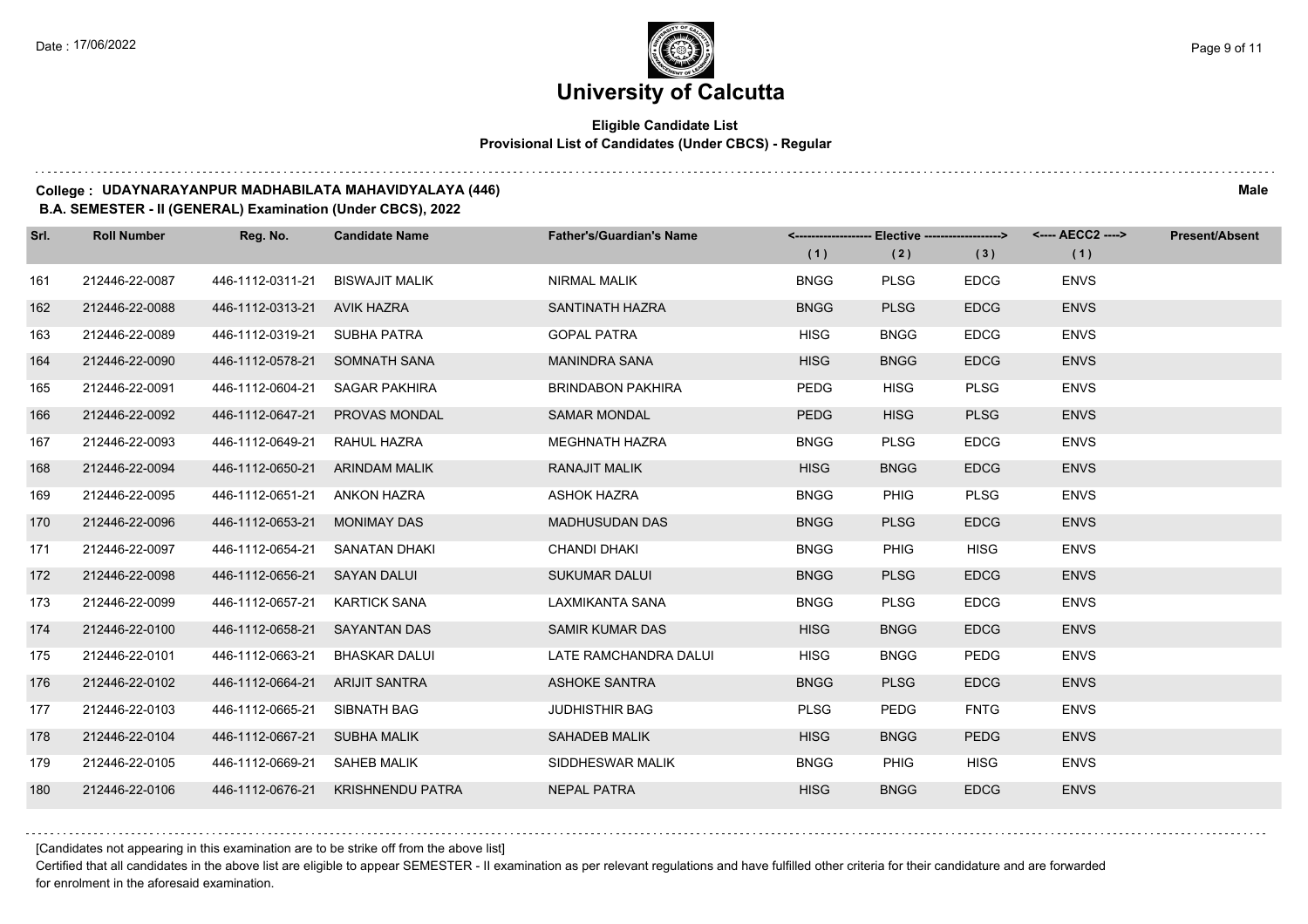## **Eligible Candidate List Provisional List of Candidates (Under CBCS) - Regular**

#### **College : UDAYNARAYANPUR MADHABILATA MAHAVIDYALAYA (446) Male**

### **B.A. SEMESTER - II (GENERAL) Examination (Under CBCS), 2022**

| Srl. | <b>Roll Number</b> | Reg. No.                      | <b>Candidate Name</b>                | <b>Father's/Guardian's Name</b> |             | <------------------- Elective ------------------> |             | <---- AECC2 ----> | <b>Present/Absent</b> |
|------|--------------------|-------------------------------|--------------------------------------|---------------------------------|-------------|---------------------------------------------------|-------------|-------------------|-----------------------|
|      |                    |                               |                                      |                                 | (1)         | (2)                                               | (3)         | (1)               |                       |
| 181  | 212446-22-0107     | 446-1112-0680-21              | ATANU SANA                           | <b>SRIKANTA SANA</b>            | <b>BNGG</b> | <b>PLSG</b>                                       | <b>EDCG</b> | <b>ENVS</b>       |                       |
| 182  | 212446-22-0108     | 446-1112-0689-21              | <b>SANTANU DOLUI</b>                 | KANAI CHANDRA DOLUI             | <b>BNGG</b> | <b>PHIG</b>                                       | <b>HISG</b> | <b>ENVS</b>       |                       |
| 183  | 212446-22-0109     | 446-1112-0692-21 RAHUL DAS    |                                      | <b>RAJ KUMAR DAS</b>            | <b>BNGG</b> | <b>PLSG</b>                                       | <b>EDCG</b> | <b>ENVS</b>       |                       |
| 184  | 212446-22-0110     | 446-1112-0697-21 SAIKAT DAS   |                                      | PRADYUT DAS                     | <b>BNGG</b> | <b>PLSG</b>                                       | <b>EDCG</b> | <b>ENVS</b>       |                       |
| 185  | 212446-22-0111     |                               | 446-1112-0717-21 PRITAM KUMAR MONDAL | <b>TAPAS MONDAL</b>             | <b>BNGG</b> | <b>PLSG</b>                                       | <b>EDCG</b> | <b>ENVS</b>       |                       |
| 186  | 212446-22-0112     | 446-1112-0725-21 SAGAR BAG    |                                      | <b>DILIP BAG</b>                | <b>PLSG</b> | <b>PEDG</b>                                       | <b>FNTG</b> | <b>ENVS</b>       |                       |
| 187  | 212446-22-0113     | 446-1112-0726-21 MANGAL DAS   |                                      | <b>MEGHNATH DAS</b>             | <b>HISG</b> | <b>BNGG</b>                                       | <b>EDCG</b> | <b>ENVS</b>       |                       |
| 188  | 212446-22-0114     | 446-1112-0729-21 SAMRAT MANNA |                                      | RASBEHARI MANNA                 | <b>HISG</b> | <b>BNGG</b>                                       | <b>PEDG</b> | <b>ENVS</b>       |                       |
| 189  | 212446-22-0115     | 446-1114-0310-21              | SUVASHIS CHANGDAR                    | <b>SAMIR CHANGDAR</b>           | <b>BNGG</b> | <b>PLSG</b>                                       | <b>EDCG</b> | <b>ENVS</b>       |                       |
| 190  | 212446-22-0116     |                               | 446-1114-0315-21 SUMAN CHONGDAR      | <b>NEMAI CHONGDAR</b>           | <b>BNGG</b> | <b>PLSG</b>                                       | <b>EDCG</b> | <b>ENVS</b>       |                       |
| 191  | 212446-22-0117     | 446-1114-0330-21 SUDIP ROY    |                                      | LATE NIRMAL ROY                 | <b>HISG</b> | <b>BNGG</b>                                       | <b>PEDG</b> | <b>ENVS</b>       |                       |
| 192  | 212446-22-0118     |                               | 446-1114-0608-21 SHUVANKAR MANNA     | <b>SUKANTA MANNA</b>            | <b>PEDG</b> | <b>HISG</b>                                       | <b>PLSG</b> | <b>ENVS</b>       |                       |
| 193  | 212446-22-0119     | 446-1114-0617-21              | DEBRAJ RANA                          | DUDH KUMAR RANA                 | <b>BNGG</b> | <b>PLSG</b>                                       | <b>EDCG</b> | <b>ENVS</b>       |                       |
| 194  | 212446-22-0120     | 446-1114-0624-21              | DIBYENDU GHOSH                       | <b>SANKAR GHOSH</b>             | <b>BNGG</b> | <b>PLSG</b>                                       | <b>EDCG</b> | <b>ENVS</b>       |                       |
| 195  | 212446-22-0121     | 446-1114-0628-21              | SAIKAT DAS                           | <b>RABIN DAS</b>                | <b>HISG</b> | <b>BNGG</b>                                       | <b>EDCG</b> | <b>ENVS</b>       |                       |
| 196  | 212446-22-0122     | 446-1114-0636-21              | NIRMAL KHAN                          | UPENDRANATH KHAN                | <b>BNGG</b> | <b>PLSG</b>                                       | <b>EDCG</b> | <b>ENVS</b>       |                       |
| 197  | 212446-22-0123     | 446-1114-0645-21              | SUBHASIS SADHUKHAN                   | MANIMOHAN SADHUKHAN             | <b>HISG</b> | <b>BNGG</b>                                       | <b>PEDG</b> | <b>ENVS</b>       |                       |
| 198  | 212446-22-0124     | 446-1115-0323-21 SK SAQLIN    |                                      | SK LALCHAND ALI                 | <b>EDCG</b> | <b>HISG</b>                                       | <b>PLSG</b> | <b>ENVS</b>       |                       |
| 199  | 212446-22-0125     |                               | 446-1115-0328-21 RAJIB KUMAR MANNA   | <b>SUKUMAR MANNA</b>            | <b>BNGG</b> | <b>PLSG</b>                                       | <b>EDCG</b> | <b>ENVS</b>       |                       |
| 200  | 212446-22-0126     |                               | 446-1115-0580-21 SK ASRAFUL HASSAN   | SK AZIMUL HASSAN                | <b>PEDG</b> | <b>HISG</b>                                       | <b>PLSG</b> | <b>ENVS</b>       |                       |

[Candidates not appearing in this examination are to be strike off from the above list]

Certified that all candidates in the above list are eligible to appear SEMESTER - II examination as per relevant regulations and have fulfilled other criteria for their candidature and are forwarded for enrolment in the aforesaid examination.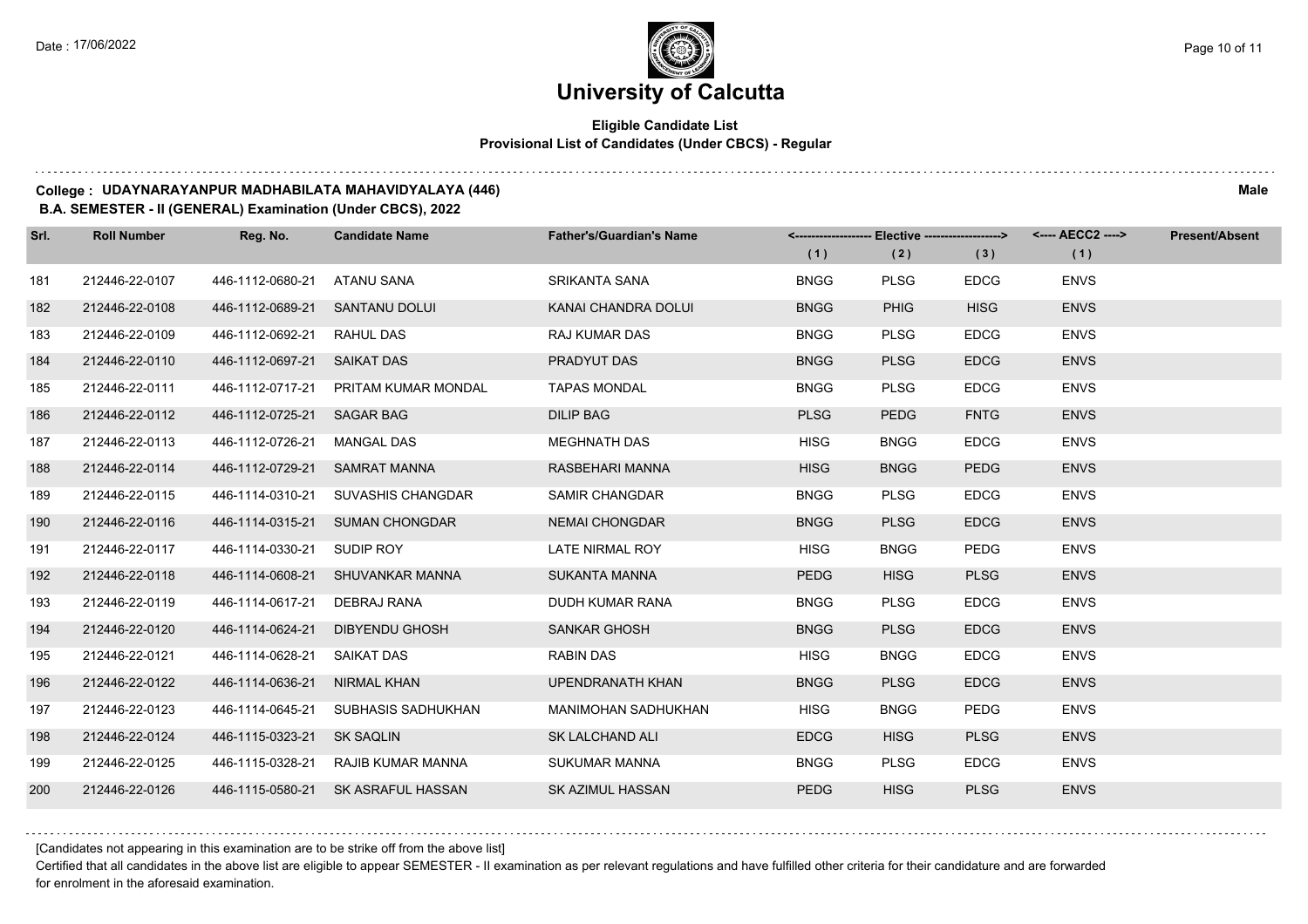### **Eligible Candidate List Provisional List of Candidates (Under CBCS) - Regular**

#### **College : UDAYNARAYANPUR MADHABILATA MAHAVIDYALAYA (446) Male**

#### **B.A. SEMESTER - II (GENERAL) Examination (Under CBCS), 2022**

| Srl. | <b>Roll Number</b> | Reg. No.         | <b>Candidate Name</b> | <b>Father's/Guardian's Name</b> |             | - Elective -------------------> |             | <---- AECC2 ----> | <b>Present/Absent</b> |
|------|--------------------|------------------|-----------------------|---------------------------------|-------------|---------------------------------|-------------|-------------------|-----------------------|
|      |                    |                  |                       |                                 | (1)         | (2)                             | (3)         | (1)               |                       |
| 201  | 212446-22-0127     | 446-1115-0623-21 | <b>DHIMAN PAL</b>     | <b>ASTA PAL</b>                 | <b>PLSG</b> | <b>PEDG</b>                     | <b>FNTG</b> | <b>ENVS</b>       |                       |
| 202  | 212446-22-0128     | 446-1141-0391-21 | SUDIPTA MAITY         | <b>SUSANTA MAITY</b>            | <b>EDCG</b> | <b>HISG</b>                     | <b>PLSG</b> | <b>ENVS</b>       |                       |
| 203  | 212446-22-0129     | 446-1111-0739-21 | RUPAM DEY             | PULAK DE                        | <b>HISG</b> | <b>BNGG</b>                     | <b>EDCG</b> | <b>ENVS</b>       |                       |
| 204  | 212446-22-0130     | 446-1111-0747-21 | SUDIPTA PATRA         | <b>SAMIR PATRA</b>              | <b>BNGG</b> | <b>HISG</b>                     | <b>EDCG</b> | <b>ENVS</b>       |                       |
| 205  | 212446-22-0131     | 446-1111-0753-21 | SUBRATA CHATTERJEE    | NITYANANDA CHATTERJEE           | <b>BNGG</b> | <b>PLSG</b>                     | <b>EDCG</b> | <b>ENVS</b>       |                       |

[Candidates not appearing in this examination are to be strike off from the above list]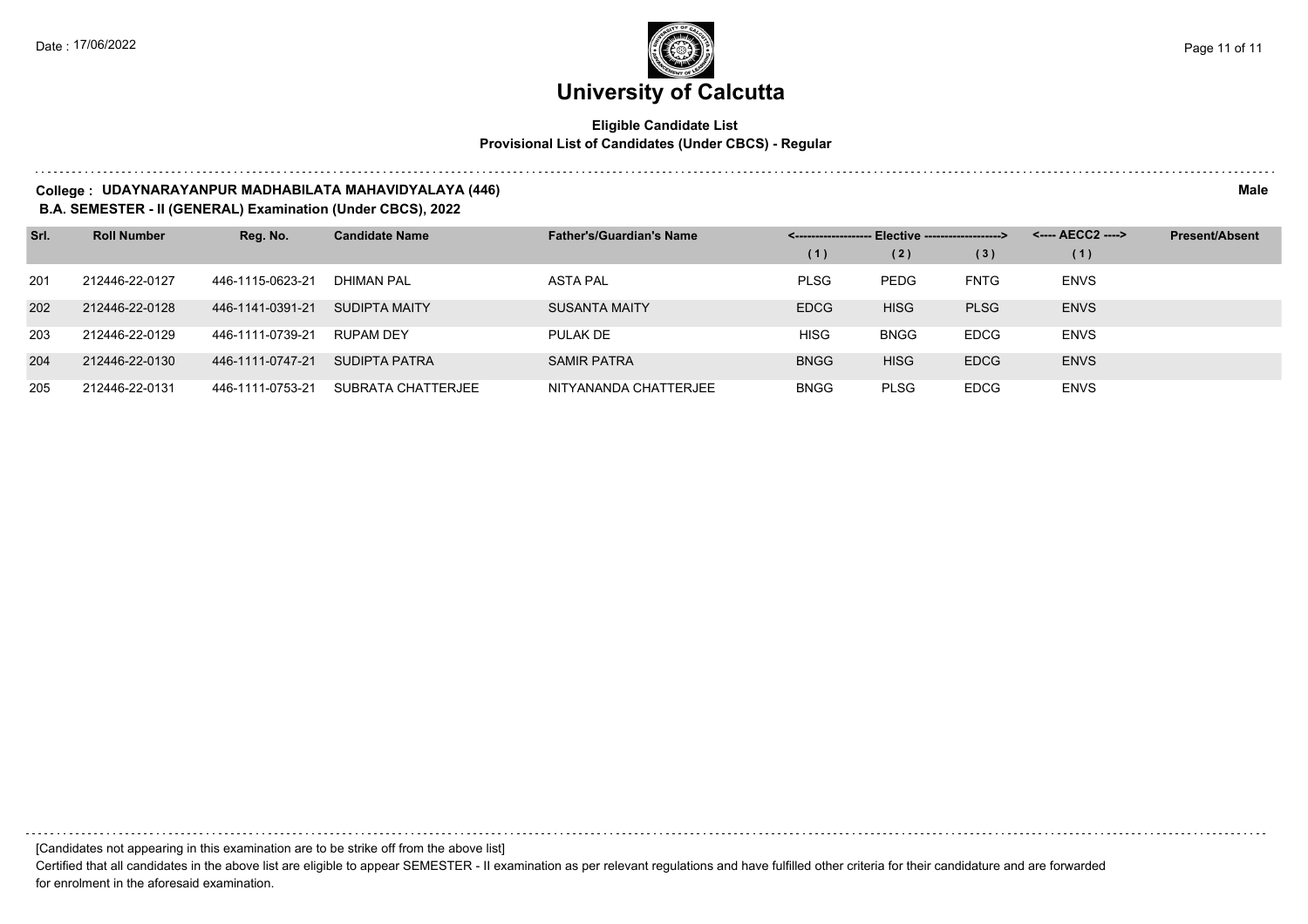## **Eligible Candidate List Provisional List of Candidates (Under CBCS) - Regular**

#### **College : UDAYNARAYANPUR MADHABILATA MAHAVIDYALAYA (446) Female**

#### **B.A. SEMESTER - II (HONOURS) Examination (Under CBCS), 2022**

| Srl.            | <b>Roll Number</b> | Reg. No.                       | <b>Candidate Name</b>              | <b>Father's/Guardian's Name</b> |             | <------------------- Elective -------------------> |             | <---- AECC2 ----> | <b>Present/Absent</b> |
|-----------------|--------------------|--------------------------------|------------------------------------|---------------------------------|-------------|----------------------------------------------------|-------------|-------------------|-----------------------|
|                 |                    |                                |                                    |                                 | (1)         | (2)                                                | (3)         | (1)               |                       |
| $\mathbf{1}$    | 192446-11-0001     | 446-1211-0055-19 RITU DAS      |                                    | SANTANU DAS                     | <b>BNGA</b> | <b>EDCG</b>                                        | <b>HISG</b> | <b>ENVS</b>       |                       |
| $\overline{2}$  | 192446-11-0008     |                                | 446-1211-0079-19 TANUSHREE MONDAL  | <b>SANJIT MONDAL</b>            | <b>BNGA</b> | <b>EDCG</b>                                        | <b>HISG</b> | <b>ENVS</b>       |                       |
| 3 <sup>1</sup>  | 192446-11-0009     | 446-1211-0090-19 PRIYA POLLEY  |                                    | <b>SANATAN POLLEY</b>           | <b>BNGA</b> | <b>EDCG</b>                                        | <b>HISG</b> | <b>ENVS</b>       |                       |
| 4               | 192446-11-0013     | 446-1211-0101-19 KEYA ADHIKARY |                                    | SWAPAN ADHIKARY                 | <b>BNGA</b> | <b>HISG</b>                                        | <b>EDCG</b> | <b>ENVS</b>       |                       |
| 5               | 192446-11-0025     | 446-1211-0120-19               | LABANI SARKAR                      | JAGABANDHU SARKAR               | <b>BNGA</b> | <b>HISG</b>                                        | <b>EDCG</b> | <b>ENVS</b>       |                       |
| 6               | 192446-11-0029     | 446-1211-0129-19 MOUMITA ADAK  |                                    | <b>BISWANATH ADAK</b>           | <b>BNGA</b> | <b>SANG</b>                                        | <b>PHIG</b> | <b>ENVS</b>       |                       |
| $\overline{7}$  | 192446-11-0033     | 446-1211-0148-19 TUHINA MAJI   |                                    | <b>SUKDEV MAJI</b>              | <b>BNGA</b> | <b>EDCG</b>                                        | <b>HISG</b> | <b>ENVS</b>       |                       |
| 8               | 192446-11-0043     | 446-1211-0230-19 SHILPA ADAK   |                                    | SHYAMSUNDAR ADAK                | <b>BNGA</b> | <b>EDCG</b>                                        | <b>HISG</b> | <b>ENVS</b>       |                       |
| 9               | 192446-11-0053     | 446-1211-0253-19               | LISA DAS                           | <b>SHANKAR DAS</b>              | <b>BNGA</b> | <b>EDCG</b>                                        | <b>HISG</b> | <b>ENVS</b>       |                       |
| 10 <sup>°</sup> | 192446-11-0058     | 446-1211-0285-19               | <b>PINKEY DEY</b>                  | RAMCHANDRA DEY                  | <b>BNGA</b> | <b>EDCG</b>                                        | <b>HISG</b> | <b>ENVS</b>       |                       |
| 11              | 192446-11-0060     |                                | 446-1212-0118-19 PARAMA MALICK     | <b>BHARAT MALICK</b>            | <b>BNGA</b> | <b>HISG</b>                                        | <b>EDCG</b> | <b>ENVS</b>       |                       |
| 12              | 192446-11-0063     |                                | 446-1212-0200-19 BAISHAKHI POREL   | PANCH KARI POREL                | <b>BNGA</b> | <b>HISG</b>                                        | <b>EDCG</b> | <b>ENVS</b>       |                       |
| 13              | 192446-11-0066     | 446-1212-0255-19 ESHIKA PANDIT |                                    | <b>MANIK PANDIT</b>             | <b>BNGA</b> | <b>GEOG</b>                                        | <b>MUCG</b> | <b>ENVS</b>       |                       |
| 14              | 192446-11-0073     | 446-1214-0190-19               | <b>BIDISHA KARAR</b>               | <b>SUKUMAR KARAR</b>            | <b>BNGA</b> | <b>MUCG</b>                                        | <b>PHIG</b> | <b>ENVS</b>       |                       |
| 15              | 192446-11-0077     | 446-1214-0287-19 DIYA KAR      |                                    | NIRAPADA KAR                    | <b>BNGA</b> | <b>HISG</b>                                        | <b>EDCG</b> | <b>ENVS</b>       |                       |
| 16              | 192446-11-0078     | 446-1215-0139-19               | BRISTI KARAN                       | NIMAI KUMAR KARAN               | <b>BNGA</b> | <b>HISG</b>                                        | <b>EDCG</b> | <b>ENVS</b>       |                       |
| 17              | 192446-11-0082     | 446-1211-0098-19               | POLI MAITY                         | PRASANTA MAITY                  | <b>EDCA</b> | <b>HISG</b>                                        | <b>PLSG</b> | <b>ENVS</b>       |                       |
| 18              | 192446-11-0083     | 446-1211-0126-19 TULIKA DENRA  |                                    | <b>DILIP DENRA</b>              | <b>EDCA</b> | <b>HISG</b>                                        | <b>PLSG</b> | <b>ENVS</b>       |                       |
| 19              | 192446-11-0084     |                                | 446-1211-0127-19 BANASHREE BHUNIYA | RATAN CHANDRA BHUNIYA           | <b>EDCA</b> | <b>PHIG</b>                                        | <b>PLSG</b> | <b>ENVS</b>       |                       |
| 20              | 192446-11-0085     | 446-1211-0128-19 MANIKA BERA   |                                    | <b>NIMAI BERA</b>               | <b>EDCA</b> | <b>HISG</b>                                        | <b>PLSG</b> | <b>ENVS</b>       |                       |

[Candidates not appearing in this examination are to be strike off from the above list]

Certified that all candidates in the above list are eligible to appear SEMESTER - II examination as per relevant regulations and have fulfilled other criteria for their candidature and are forwarded for enrolment in the aforesaid examination.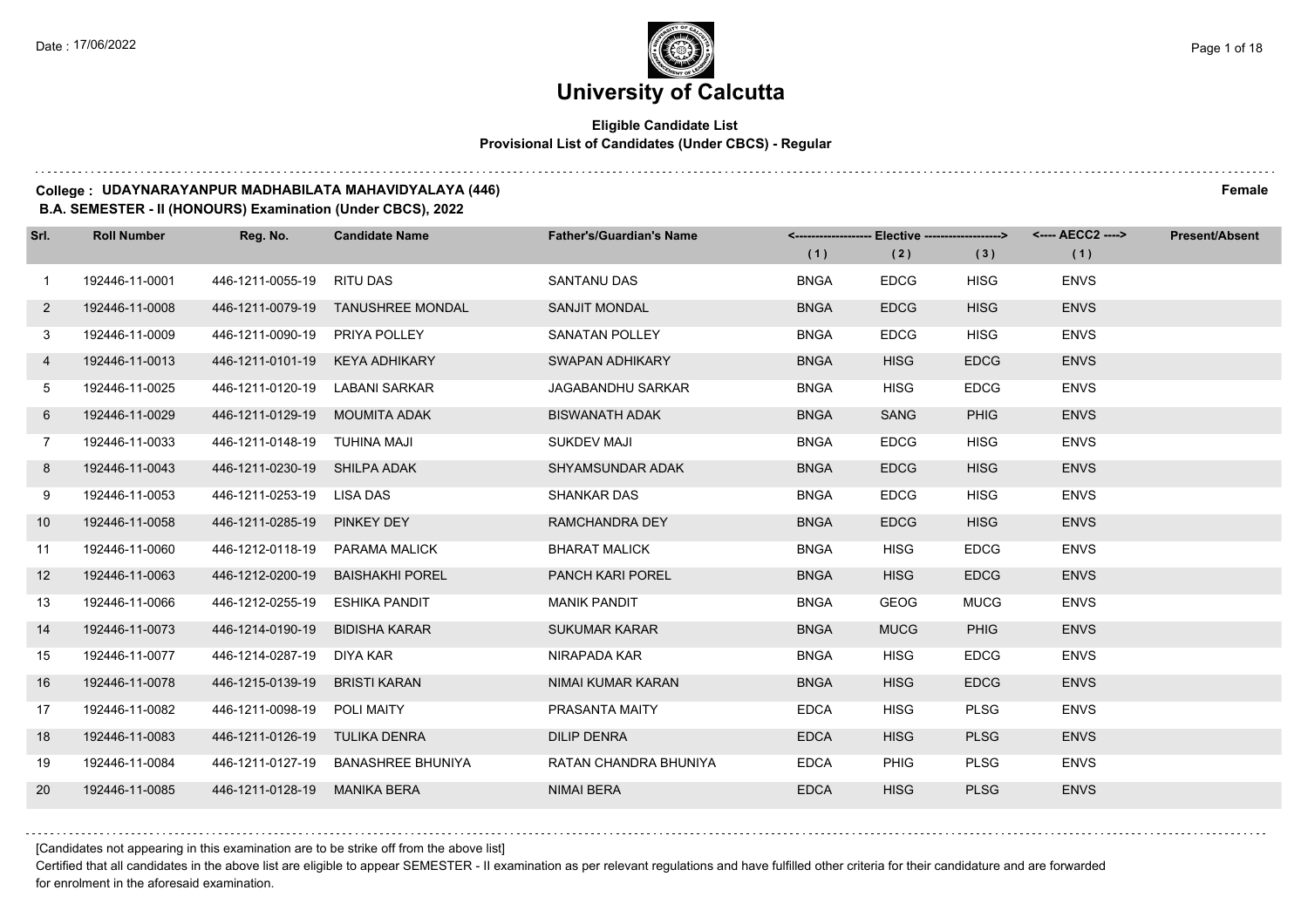## **Eligible Candidate List Provisional List of Candidates (Under CBCS) - Regular**

#### **College : UDAYNARAYANPUR MADHABILATA MAHAVIDYALAYA (446) Female**

#### **B.A. SEMESTER - II (HONOURS) Examination (Under CBCS), 2022**

| Srl. | <b>Roll Number</b> | Reg. No.                        | <b>Candidate Name</b>              | <b>Father's/Guardian's Name</b> |             | <------------------- Elective -------------------> |             | <---- AECC2 ----> | <b>Present/Absent</b> |
|------|--------------------|---------------------------------|------------------------------------|---------------------------------|-------------|----------------------------------------------------|-------------|-------------------|-----------------------|
|      |                    |                                 |                                    |                                 | (1)         | (2)                                                | (3)         | (1)               |                       |
| 21   | 192446-11-0086     | 446-1211-0131-19 SHIPRA MAITY   |                                    | SHIB SANKAR MAITY               | <b>EDCA</b> | SANG                                               | <b>HISG</b> | <b>ENVS</b>       |                       |
| 22   | 192446-11-0088     | 446-1211-0142-19 SHREYA DAS     |                                    | <b>NIRMAL DAS</b>               | <b>EDCA</b> | <b>SANG</b>                                        | <b>HISG</b> | <b>ENVS</b>       |                       |
| 23   | 192446-11-0106     | 446-1211-0220-19 ANAMIKA KARAR  |                                    | ANUP KARAR                      | <b>ENGA</b> | <b>EDCG</b>                                        | <b>PLSG</b> | <b>ENVS</b>       |                       |
| 24   | 192446-11-0109     | 446-1211-0225-19 TRIPTI BHUNIYA |                                    | <b>SUBIR BHUNIYA</b>            | <b>ENGA</b> | <b>EDCG</b>                                        | <b>FNTG</b> | <b>ENVS</b>       |                       |
| 25   | 192446-11-0113     | 446-1211-0245-19 RABINA POREL   |                                    | <b>MRITYUNJAY POREL</b>         | <b>ENGA</b> | <b>EDCG</b>                                        | <b>HISG</b> | <b>ENVS</b>       |                       |
| 26   | 192446-11-0115     | 446-1211-0288-19                | AMRITA MUKHERJEE                   | <b>ARUN MUKHERJEE</b>           | <b>ENGA</b> | <b>EDCG</b>                                        | <b>FNTG</b> | <b>ENVS</b>       |                       |
| 27   | 192446-11-0117     |                                 | 446-1215-0221-19 SK KUHELI KHATUN  | <b>SK KARAM ALI</b>             | <b>ENGA</b> | <b>PEDG</b>                                        | <b>PLSG</b> | <b>ENVS</b>       |                       |
| 28   | 192446-11-0125     |                                 | 446-1211-0125-19 SUPRITI PACHHAL   | LATE BHIM CHANDRA PACHHAL       | <b>GEOA</b> | <b>EDCG</b>                                        | <b>SANG</b> | <b>ENVS</b>       |                       |
| 29   | 192446-11-0130     | 446-1214-0035-19 KEYA GHOSH     |                                    | SACHINDRANATH GHOSH             | <b>GEOA</b> | <b>HISG</b>                                        | <b>EDCG</b> | <b>ENVS</b>       |                       |
| 30   | 192446-11-0135     |                                 | 446-1211-0071-19 TANUSREE MONDAL   | <b>SASANKA MONDAL</b>           | <b>HISA</b> | <b>BNGG</b>                                        | <b>PHIG</b> | <b>ENVS</b>       |                       |
| 31   | 192446-11-0141     | 446-1211-0130-19 SAYANI KANRAR  |                                    | <b>DILIP KANRAR</b>             | <b>HISA</b> | <b>GEOG</b>                                        | <b>BNGG</b> | <b>ENVS</b>       |                       |
| 32   | 192446-11-0142     | 446-1211-0154-19 JAYANTI MAJI   |                                    | <b>SUKUMAR MAJI</b>             | <b>HISA</b> | <b>PHIG</b>                                        | <b>BNGG</b> | <b>ENVS</b>       |                       |
| 33   | 192446-11-0146     | 446-1211-0193-19 SHILPA DEY     |                                    | <b>KAMAL DEY</b>                | <b>HISA</b> | <b>PHIG</b>                                        | <b>BNGG</b> | <b>ENVS</b>       |                       |
| 34   | 192446-11-0151     | 446-1211-0209-19 PRITI DHARA    |                                    | <b>SAMIR DHARA</b>              | <b>HISA</b> | <b>GEOG</b>                                        | <b>BNGG</b> | <b>ENVS</b>       |                       |
| 35   | 192446-11-0155     | 446-1211-0214-19 RAKHI SASMAL   |                                    | <b>BABLU SASMAL</b>             | <b>HISA</b> | <b>GEOG</b>                                        | <b>BNGG</b> | <b>ENVS</b>       |                       |
| 36   | 192446-11-0156     |                                 | 446-1211-0229-19 MOUSUMI GUCHAIT   | <b>DILIP GUCHAIT</b>            | <b>HISA</b> | <b>PHIG</b>                                        | <b>BNGG</b> | <b>ENVS</b>       |                       |
| 37   | 192446-11-0163     |                                 | 446-1211-0268-19 SWASTIKA SENGUPTA | APURBA SENGUPTA                 | <b>HISA</b> | <b>PHIG</b>                                        | <b>MUCG</b> | <b>ENVS</b>       |                       |
| 38   | 192446-11-0168     | 446-1212-0187-19 MONIKA HAZRA   |                                    | <b>RANJIT HAZRA</b>             | <b>HISA</b> | <b>MUCG</b>                                        | PHIG        | <b>ENVS</b>       |                       |
| 39   | 192446-11-0172     |                                 | 446-1214-0135-19 MANOSHREE KARAR   | <b>BONOMALI KARAR</b>           | <b>HISA</b> | <b>PHIG</b>                                        | <b>BNGG</b> | <b>ENVS</b>       |                       |
| 40   | 192446-11-0174     | 446-1211-0045-19 TULIKA MONDAL  |                                    | <b>NETAI MONDAL</b>             | PHIA        | <b>HISG</b>                                        | <b>MUCG</b> | <b>ENVS</b>       |                       |

[Candidates not appearing in this examination are to be strike off from the above list]

Certified that all candidates in the above list are eligible to appear SEMESTER - II examination as per relevant regulations and have fulfilled other criteria for their candidature and are forwarded for enrolment in the aforesaid examination.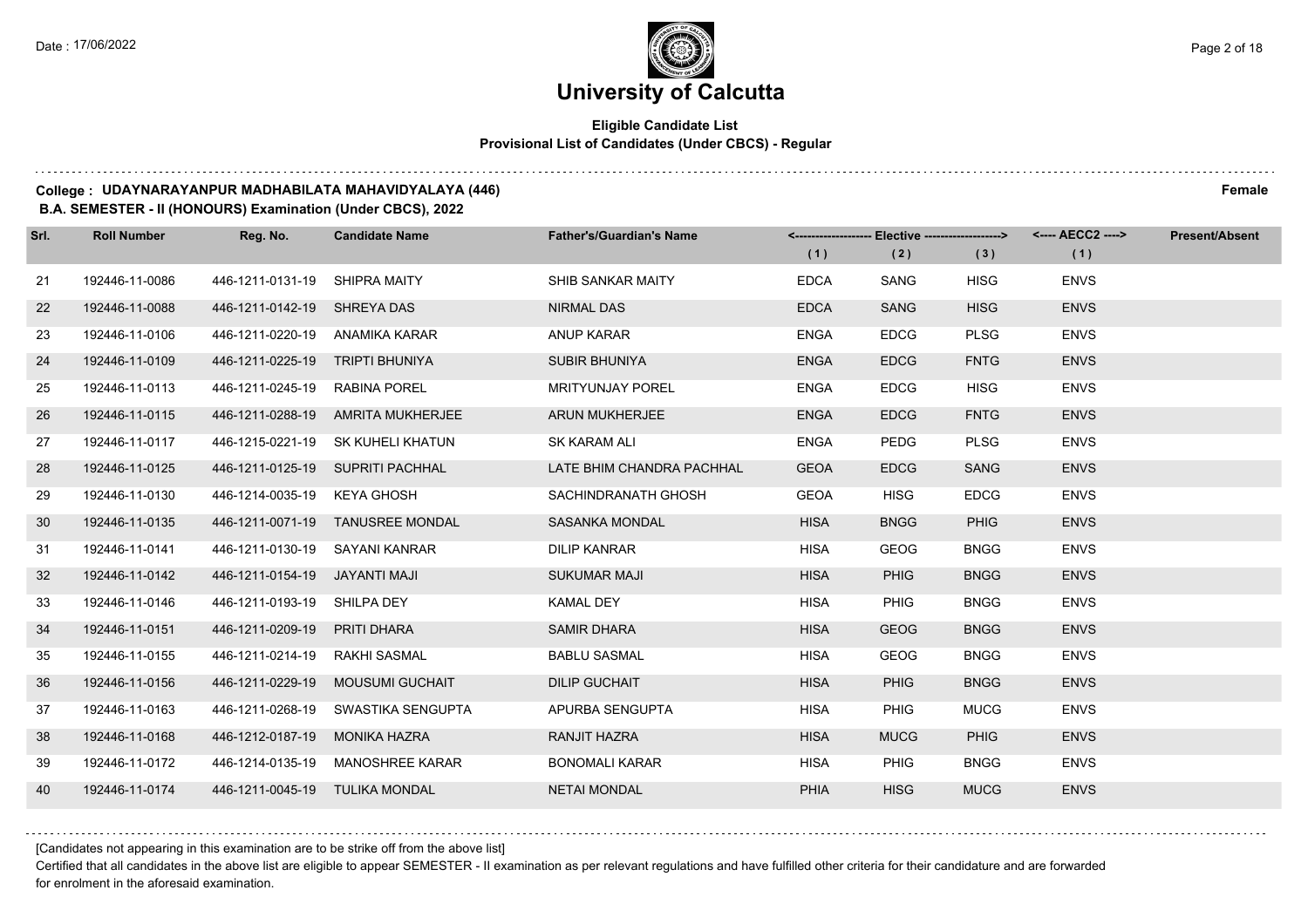## **Eligible Candidate List Provisional List of Candidates (Under CBCS) - Regular**

#### **College : UDAYNARAYANPUR MADHABILATA MAHAVIDYALAYA (446) Female**

**B.A. SEMESTER - II (HONOURS) Examination (Under CBCS), 2022**

| Srl. | <b>Roll Number</b> | Reg. No.                       | <b>Candidate Name</b>                  | <b>Father's/Guardian's Name</b> |             | <-------------------- Elective -------------------> |             | <---- AECC2 ----> | <b>Present/Absent</b> |
|------|--------------------|--------------------------------|----------------------------------------|---------------------------------|-------------|-----------------------------------------------------|-------------|-------------------|-----------------------|
|      |                    |                                |                                        |                                 | (1)         | (2)                                                 | (3)         | (1)               |                       |
| 41   | 192446-11-0177     | 446-1211-0095-19 DOYEL MAITY   |                                        | <b>GOPINATH MAITY</b>           | <b>PHIA</b> | <b>HISG</b>                                         | <b>BNGG</b> | <b>ENVS</b>       |                       |
| 42   | 192446-11-0179     |                                | 446-1211-0141-19 SUPRIYA DOWARY        | <b>SANAT DOWRAY</b>             | <b>PHIA</b> | <b>HISG</b>                                         | <b>BNGG</b> | <b>ENVS</b>       |                       |
| 43   | 192446-11-0183     |                                | 446-1211-0172-19 SANCHAYETA MAITY      | RAJKUMAR MAITY                  | PHIA        | <b>HISG</b>                                         | <b>BNGG</b> | <b>ENVS</b>       |                       |
| 44   | 192446-11-0187     | 446-1211-0181-19 MAMPI NAGA    |                                        | <b>TARAKNATH NAGA</b>           | <b>PHIA</b> | <b>HISG</b>                                         | <b>BNGG</b> | <b>ENVS</b>       |                       |
| 45   | 192446-11-0196     | 446-1211-0283-19 SATHI BERA    |                                        | <b>DILIP KUMAR BERA</b>         | <b>PHIA</b> | <b>HISG</b>                                         | <b>BNGG</b> | <b>ENVS</b>       |                       |
| 46   | 192446-11-0197     | 446-1214-0144-19 SOUMI RANA    |                                        | <b>TAPAS RANA</b>               | <b>PHIA</b> | <b>HISG</b>                                         | <b>BNGG</b> | <b>ENVS</b>       |                       |
| 47   | 192446-11-0200     | 446-1211-0002-19 BIPASHA MAJI  |                                        | <b>BENIMADHAB MAJI</b>          | <b>SANA</b> | <b>HISG</b>                                         | PHIG        | <b>ENVS</b>       |                       |
| 48   | 192446-11-0201     |                                | 446-1211-0003-19 PARNA BHOWMICK        | <b>PULAK BHOWMICK</b>           | <b>SANA</b> | <b>HISG</b>                                         | <b>EDCG</b> | <b>ENVS</b>       |                       |
| 49   | 192446-11-0202     | 446-1211-0004-19 PRITAM PACHAL |                                        | SAMAR PACHAL                    | <b>SANA</b> | <b>HISG</b>                                         | <b>PHIG</b> | <b>ENVS</b>       |                       |
| 50   | 192446-11-0208     | 446-1211-0012-19 NISHA GOLUI   |                                        | <b>NILMONI GOLUI</b>            | <b>SANA</b> | <b>HISG</b>                                         | <b>EDCG</b> | <b>ENVS</b>       |                       |
| 51   | 192446-11-0212     |                                | 446-1211-0017-19 SUTRISHNA PATRA       | <b>DIPAK PATRA</b>              | SANA        | <b>HISG</b>                                         | <b>EDCG</b> | <b>ENVS</b>       |                       |
| 52   | 192446-11-0217     | 446-1211-0025-19 SAHELI SAU    |                                        | <b>MALAY SAU</b>                | <b>SANA</b> | <b>EDCG</b>                                         | <b>PLSG</b> | <b>ENVS</b>       |                       |
| 53   | 192446-11-0219     | 446-1211-0027-19 NISHA GHORUI  |                                        | <b>MUKTARAM GHORUI</b>          | SANA        | <b>HISG</b>                                         | <b>EDCG</b> | <b>ENVS</b>       |                       |
| 54   | 192446-11-0220     |                                | 446-1211-0028-19 DIPANWITA CHAKRABORTY | PRASHANTA CHAKRABORTY           | <b>SANA</b> | <b>EDCG</b>                                         | <b>PLSG</b> | <b>ENVS</b>       |                       |
| 55   | 192446-11-0221     | 446-1211-0030-19 SOUMITA MAITY |                                        | <b>SWARUP MAITY</b>             | SANA        | <b>HISG</b>                                         | <b>EDCG</b> | <b>ENVS</b>       |                       |
| 56   | 192446-11-0222     | 446-1211-0031-19 PIYALI PAL    |                                        | <b>BHARAT PAL</b>               | <b>SANA</b> | <b>HISG</b>                                         | <b>PHIG</b> | <b>ENVS</b>       |                       |
| 57   | 192446-11-0229     |                                | 446-1214-0001-19 MOUSUMI KARAR         | <b>SUJAY KARAR</b>              | <b>SANA</b> | <b>PEDG</b>                                         | <b>PLSG</b> | <b>ENVS</b>       |                       |
| 58   | 192446-11-0231     | 446-1214-0269-19 PIU DUTTA     |                                        | SONATAN DUTTA                   | <b>SANA</b> | <b>GEOG</b>                                         | <b>HISG</b> | <b>ENVS</b>       |                       |
| 59   | 192446-11-0232     |                                | 446-1215-0029-19 SAMAPTI MONDAL        | <b>SWAPAN MONDAL</b>            | SANA        | <b>EDCG</b>                                         | <b>PLSG</b> | <b>ENVS</b>       |                       |
| 60   | 192446-11-0234     | 446-1211-0689-19 RIMPA KANRAR  |                                        | <b>SUKUMAR KANRAR</b>           | <b>BNGA</b> | <b>EDCG</b>                                         | <b>HISG</b> | <b>ENVS</b>       |                       |

[Candidates not appearing in this examination are to be strike off from the above list]

Certified that all candidates in the above list are eligible to appear SEMESTER - II examination as per relevant regulations and have fulfilled other criteria for their candidature and are forwarded for enrolment in the aforesaid examination.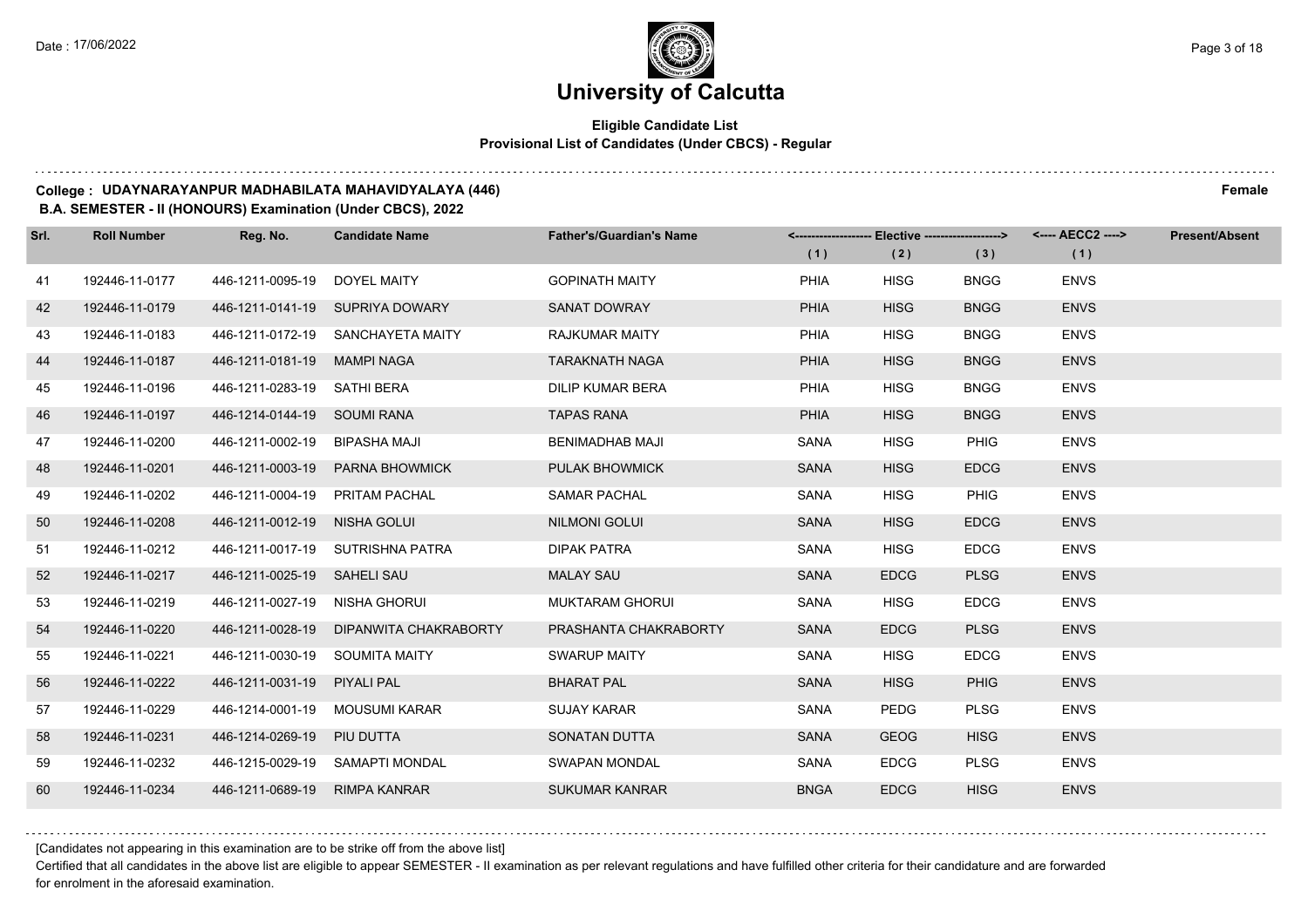## **Eligible Candidate List Provisional List of Candidates (Under CBCS) - Regular**

#### **College : UDAYNARAYANPUR MADHABILATA MAHAVIDYALAYA (446) Female**

**B.A. SEMESTER - II (HONOURS) Examination (Under CBCS), 2022**

| Srl. | <b>Roll Number</b> | Reg. No.                       | <b>Candidate Name</b>           | <b>Father's/Guardian's Name</b> |             | <------------------- Elective ------------------> |             | <---- AECC2 ----> | <b>Present/Absent</b> |
|------|--------------------|--------------------------------|---------------------------------|---------------------------------|-------------|---------------------------------------------------|-------------|-------------------|-----------------------|
|      |                    |                                |                                 |                                 | (1)         | (2)                                               | (3)         | (1)               |                       |
| 61   | 202446-11-0004     | 446-1211-0007-20               | MOUMITA CHHARI                  | SONTOSH CHHARI                  | <b>BNGA</b> | <b>EDCG</b>                                       | <b>PLSG</b> | <b>ENVS</b>       |                       |
| 62   | 202446-11-0006     | 446-1211-0009-20               | <b>TANIYA CHAKRABORTY</b>       | <b>MAHADEB CHAKRABORTY</b>      | <b>BNGA</b> | <b>PHIG</b>                                       | <b>HISG</b> | <b>ENVS</b>       |                       |
| 63   | 202446-11-0007     | 446-1211-0010-20               | TULIKA PANJA                    | <b>NEPAL PANJA</b>              | <b>BNGA</b> | <b>GEOG</b>                                       | <b>HISG</b> | <b>ENVS</b>       |                       |
| 64   | 202446-11-0010     | 446-1211-0017-20 NISHA ROY     |                                 | NABAKUMAR ROY                   | <b>BNGA</b> | <b>GEOG</b>                                       | <b>HISG</b> | <b>ENVS</b>       |                       |
| 65   | 202446-11-0015     | 446-1211-0026-20               | PRITI MONDAL                    | <b>GURUDAS MONDAL</b>           | <b>BNGA</b> | <b>EDCG</b>                                       | <b>PLSG</b> | <b>ENVS</b>       |                       |
| 66   | 202446-11-0019     | 446-1211-0038-20 SHILPA MATI   |                                 | <b>SAMAR KUMAR MATI</b>         | <b>BNGA</b> | <b>EDCG</b>                                       | <b>PLSG</b> | <b>ENVS</b>       |                       |
| 67   | 202446-11-0023     |                                | 446-1211-0047-20 PRITHA PRADHAN | SUDEB PRADHAN                   | <b>BNGA</b> | <b>EDCG</b>                                       | <b>PLSG</b> | <b>ENVS</b>       |                       |
| 68   | 202446-11-0024     | 446-1211-0048-20               | <b>BARSHA MANNA</b>             | <b>DEBKUMAR MANNA</b>           | <b>BNGA</b> | <b>GEOG</b>                                       | <b>HISG</b> | <b>ENVS</b>       |                       |
| 69   | 202446-11-0026     | 446-1211-0050-20               | NEHA SAU                        | PRASANTA SAU                    | <b>BNGA</b> | <b>GEOG</b>                                       | <b>HISG</b> | <b>ENVS</b>       |                       |
| 70   | 202446-11-0029     |                                | 446-1211-0054-20 SARBARI MONDAL | PRASANTA MONDAL                 | <b>BNGA</b> | <b>EDCG</b>                                       | <b>PLSG</b> | <b>ENVS</b>       |                       |
| 71   | 202446-11-0046     | 446-1211-0081-20 TUHINA MAITY  |                                 | <b>LAXMAN MAITY</b>             | <b>BNGA</b> | <b>PHIG</b>                                       | <b>HISG</b> | <b>ENVS</b>       |                       |
| 72   | 202446-11-0050     | 446-1211-0089-20               | KATHA CHAKRABORTY               | <b>TAPAN CHAKRABORTY</b>        | <b>BNGA</b> | <b>EDCG</b>                                       | <b>PLSG</b> | <b>ENVS</b>       |                       |
| 73   | 202446-11-0051     | 446-1211-0090-20               | SONALI GOLUI                    | <b>BHANU GOLUI</b>              | <b>BNGA</b> | <b>EDCG</b>                                       | <b>PLSG</b> | <b>ENVS</b>       |                       |
| 74   | 202446-11-0052     | 446-1211-0092-20               | PIYALI PARAL                    | <b>TARUN KUMAR PARAL</b>        | <b>BNGA</b> | <b>PHIG</b>                                       | <b>HISG</b> | <b>ENVS</b>       |                       |
| 75   | 202446-11-0054     | 446-1211-0095-20               | SOUMI BERA                      | ANUP KUMAR BERA                 | <b>BNGA</b> | <b>EDCG</b>                                       | <b>PLSG</b> | <b>ENVS</b>       |                       |
| 76   | 202446-11-0058     | 446-1211-0101-20               | <b>BIDISHA GHOSH</b>            | <b>SANTANU GHOSH</b>            | <b>BNGA</b> | <b>EDCG</b>                                       | <b>PLSG</b> | <b>ENVS</b>       |                       |
| 77   | 202446-11-0059     | 446-1211-0104-20               | KOYEL HAZRA                     | RATIKANTA HAZRA                 | <b>EDCA</b> | <b>PHIG</b>                                       | SANG        | <b>ENVS</b>       |                       |
| 78   | 202446-11-0062     | 446-1211-0111-20               | <b>RIYA MONDAL</b>              | <b>HEMANTA MONDAL</b>           | <b>EDCA</b> | <b>GEOG</b>                                       | <b>BNGG</b> | <b>ENVS</b>       |                       |
| 79   | 202446-11-0069     | 446-1211-0126-20               | MOUSUMI SASMAL                  | <b>HARADHAN SASMAL</b>          | <b>EDCA</b> | <b>BNGG</b>                                       | <b>PLSG</b> | <b>ENVS</b>       |                       |
| 80   | 202446-11-0074     | 446-1211-0138-20 ANINDITA JASU |                                 | PALASH JASU                     | <b>ENGA</b> | <b>EDCG</b>                                       | <b>PLSG</b> | <b>ENVS</b>       |                       |

[Candidates not appearing in this examination are to be strike off from the above list]

Certified that all candidates in the above list are eligible to appear SEMESTER - II examination as per relevant regulations and have fulfilled other criteria for their candidature and are forwarded for enrolment in the aforesaid examination.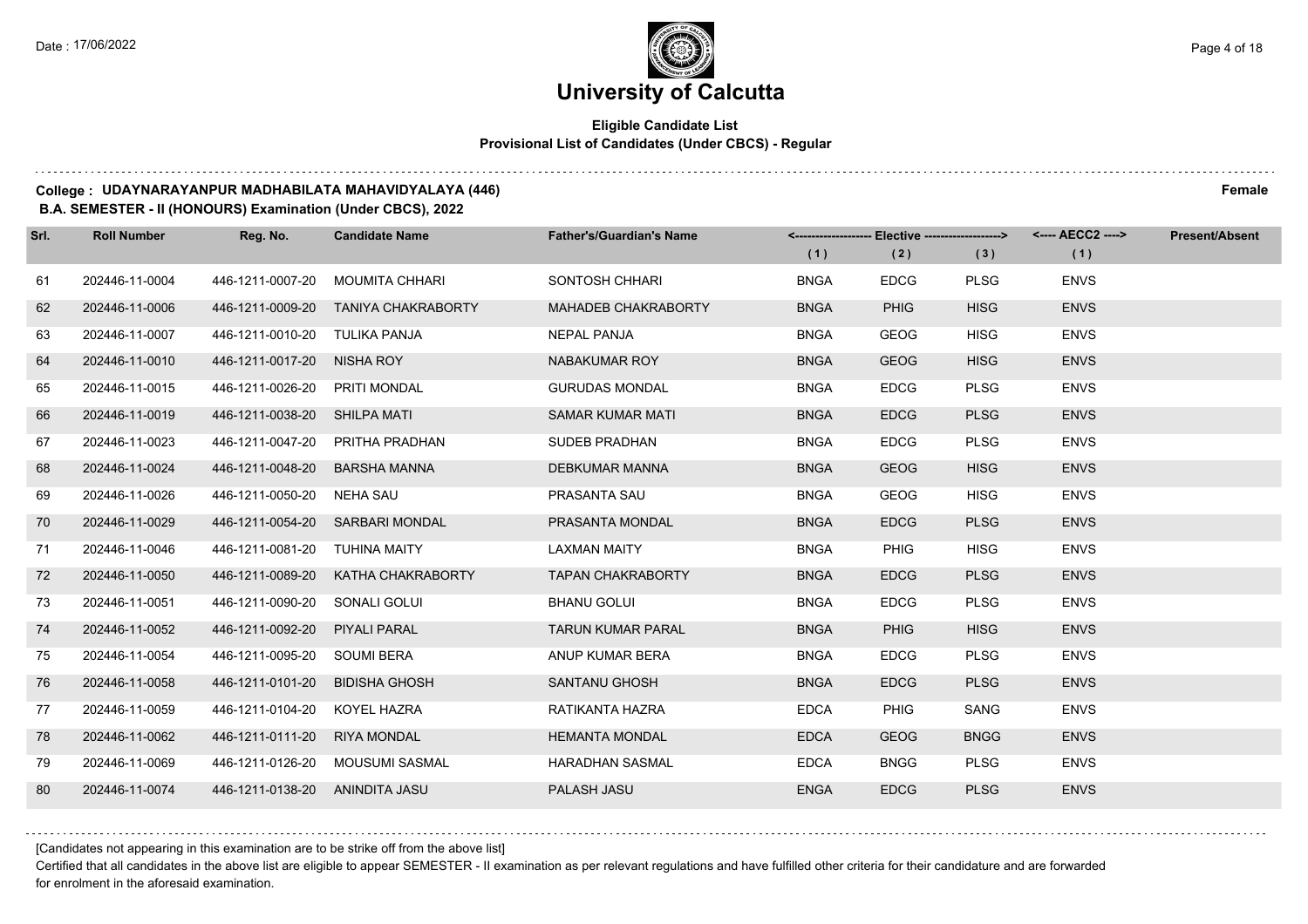## **Eligible Candidate List Provisional List of Candidates (Under CBCS) - Regular**

#### **College : UDAYNARAYANPUR MADHABILATA MAHAVIDYALAYA (446) Female**

#### **B.A. SEMESTER - II (HONOURS) Examination (Under CBCS), 2022**

| Srl. | <b>Roll Number</b> | Reg. No.                        | <b>Candidate Name</b>              | <b>Father's/Guardian's Name</b> |             | <------------------- Elective -------------------> |             | <---- AECC2 ----> | <b>Present/Absent</b> |
|------|--------------------|---------------------------------|------------------------------------|---------------------------------|-------------|----------------------------------------------------|-------------|-------------------|-----------------------|
|      |                    |                                 |                                    |                                 | (1)         | (2)                                                | (3)         | (1)               |                       |
| 81   | 202446-11-0075     | 446-1211-0139-20                | <b>TRISHA PRAMANICK</b>            | <b>SAMIR PRAMANICK</b>          | <b>ENGA</b> | <b>GEOG</b>                                        | <b>HISG</b> | <b>ENVS</b>       |                       |
| 82   | 202446-11-0076     | 446-1211-0141-20                | KANKANA SAMANTA                    | LATE KAMAL SAMANTA              | <b>ENGA</b> | <b>PHIG</b>                                        | <b>HISG</b> | <b>ENVS</b>       |                       |
| 83   | 202446-11-0083     | 446-1211-0155-20 RIYARANI PAUL  |                                    | <b>SAMBHU PAUL</b>              | <b>ENGA</b> | <b>EDCG</b>                                        | <b>PLSG</b> | <b>ENVS</b>       |                       |
| 84   | 202446-11-0085     | 446-1211-0157-20 MOUMITA MAJI   |                                    | <b>SHYAMAL MAJI</b>             | <b>ENGA</b> | <b>EDCG</b>                                        | <b>PLSG</b> | <b>ENVS</b>       |                       |
| 85   | 202446-11-0086     |                                 | 446-1211-0159-20 KANKANA SANTRA    | KUSHKUMAR SANTRA                | <b>ENGA</b> | <b>EDCG</b>                                        | <b>PLSG</b> | <b>ENVS</b>       |                       |
| 86   | 202446-11-0088     | 446-1211-0162-20                | SATHI HAZRA                        | <b>DINONATH HAZRA</b>           | <b>ENGA</b> | <b>EDCG</b>                                        | <b>PLSG</b> | <b>ENVS</b>       |                       |
| 87   | 202446-11-0093     | 446-1211-0170-20 ELISA RAY      |                                    | <b>BALARAM RAY</b>              | <b>ENGA</b> | <b>PHIG</b>                                        | <b>HISG</b> | <b>ENVS</b>       |                       |
| 88   | 202446-11-0094     | 446-1211-0174-20 TITIR BANERJEE |                                    | <b>ARNAB BANERJEE</b>           | <b>GEOA</b> | <b>PEDG</b>                                        | <b>MUCG</b> | <b>ENVS</b>       |                       |
| 89   | 202446-11-0095     | 446-1211-0179-20 ANIPA SAMANTA  |                                    | SACHINANDAN SAMANTA             | <b>GEOA</b> | <b>EDCG</b>                                        | SANG        | <b>ENVS</b>       |                       |
| 90   | 202446-11-0102     |                                 | 446-1211-0195-20 SHILPA SAMANTA    | <b>HALADHAR SAMANTA</b>         | <b>HISA</b> | <b>BNGG</b>                                        | <b>PLSG</b> | <b>ENVS</b>       |                       |
| 91   | 202446-11-0140     |                                 | 446-1211-0265-20 PRITI CHAKRABORTY | <b>TARUN CHAKRABORTY</b>        | <b>SANA</b> | <b>EDCG</b>                                        | <b>PLSG</b> | <b>ENVS</b>       |                       |
| 92   | 202446-11-0143     | 446-1211-0269-20                | RITAMA PRADHAN                     | DILIP KUMAR PRADHAN             | <b>SANA</b> | <b>EDCG</b>                                        | <b>PLSG</b> | <b>ENVS</b>       |                       |
| 93   | 202446-11-0158     | 446-1212-0014-20                | PRIYANKA DHANK                     | <b>ASHOK DHANK</b>              | <b>BNGA</b> | <b>EDCG</b>                                        | <b>PLSG</b> | <b>ENVS</b>       |                       |
| 94   | 202446-11-0162     |                                 | 446-1212-0032-20 ANURADHA PATRA    | <b>TAPAN PATRA</b>              | <b>BNGA</b> | <b>PLSG</b>                                        | <b>HISG</b> | <b>ENVS</b>       |                       |
| 95   | 202446-11-0165     | 446-1212-0084-20 KHUKI MOHISH   |                                    | <b>LALU MOHISH</b>              | <b>BNGA</b> | <b>EDCG</b>                                        | <b>PLSG</b> | <b>ENVS</b>       |                       |
| 96   | 202446-11-0170     |                                 | 446-1212-0145-20 AYANTIKA GHORUI   | <b>UTTAM GHORUI</b>             | <b>ENGA</b> | <b>EDCG</b>                                        | <b>PLSG</b> | <b>ENVS</b>       |                       |
| 97   | 202446-11-0172     | 446-1212-0147-20                | SULEKHA MAJHI                      | <b>ANANTA MAJHI</b>             | <b>ENGA</b> | <b>PHIG</b>                                        | <b>HISG</b> | <b>ENVS</b>       |                       |
| 98   | 202446-11-0174     | 446-1212-0190-20 DEBIKA SINGH   |                                    | <b>TAPAS SINGH</b>              | <b>HISA</b> | <b>SANG</b>                                        | <b>PLSG</b> | <b>ENVS</b>       |                       |
| 99   | 202446-11-0177     | 446-1212-0211-20 LIPIKA MALICK  |                                    | <b>DILIP MALICK</b>             | <b>HISA</b> | <b>BNGG</b>                                        | <b>PLSG</b> | <b>ENVS</b>       |                       |
| 100  | 202446-11-0187     | 446-1214-0036-20 PRITI DEY      |                                    | <b>MALAY DEY</b>                | <b>BNGA</b> | <b>EDCG</b>                                        | <b>PLSG</b> | <b>ENVS</b>       |                       |

[Candidates not appearing in this examination are to be strike off from the above list]

Certified that all candidates in the above list are eligible to appear SEMESTER - II examination as per relevant regulations and have fulfilled other criteria for their candidature and are forwarded for enrolment in the aforesaid examination.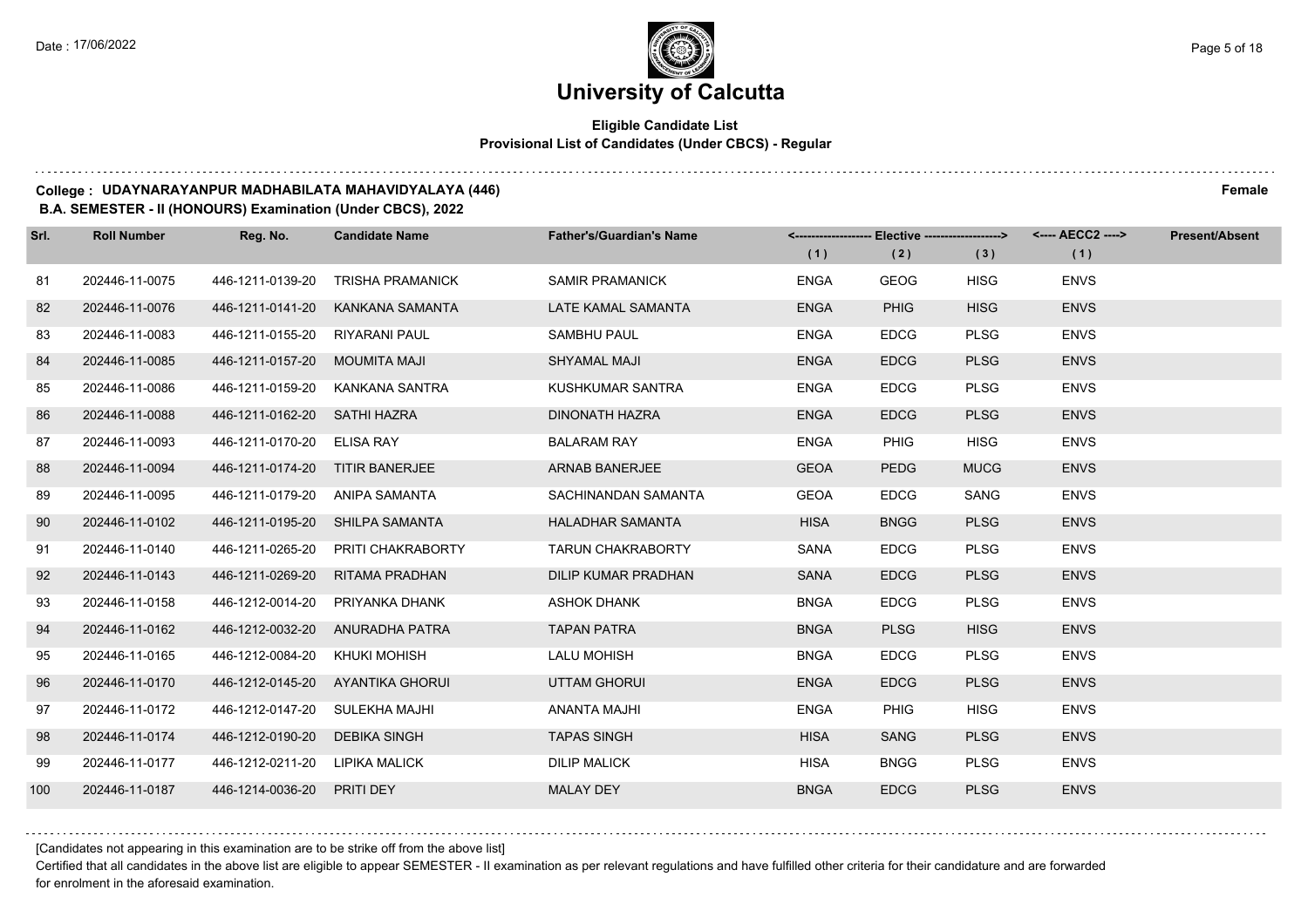## **Eligible Candidate List Provisional List of Candidates (Under CBCS) - Regular**

#### **College : UDAYNARAYANPUR MADHABILATA MAHAVIDYALAYA (446) Female**

**B.A. SEMESTER - II (HONOURS) Examination (Under CBCS), 2022**

| Srl. | <b>Roll Number</b> | Reg. No.                       | <b>Candidate Name</b>                   | <b>Father's/Guardian's Name</b> | (1)         | <-------------------- Elective -------------------><br>(2) | (3)         | <---- AECC2 ----><br>(1) | <b>Present/Absent</b> |
|------|--------------------|--------------------------------|-----------------------------------------|---------------------------------|-------------|------------------------------------------------------------|-------------|--------------------------|-----------------------|
| 101  | 202446-11-0188     | 446-1214-0039-20               | ANKITA PRAMANIK                         | PRASANTA PRAMANIK               | <b>BNGA</b> | <b>PHIG</b>                                                | <b>HISG</b> | <b>ENVS</b>              |                       |
| 102  | 202446-11-0195     |                                | 446-1214-0142-20 SUMANA DHOLEY          | UTTAM DHOLEY                    | <b>ENGA</b> | <b>EDCG</b>                                                | <b>PLSG</b> | <b>ENVS</b>              |                       |
| 103  | 202446-11-0199     | 446-1214-0185-20 PUJA KARAR    |                                         | PRAFULLA KARAR                  | <b>GEOA</b> | <b>EDCG</b>                                                | <b>MUCG</b> | <b>ENVS</b>              |                       |
| 104  | 202446-11-0200     | 446-1214-0202-20 PAYEL PAL     |                                         | <b>BIKASH PAL</b>               | <b>HISA</b> | <b>PHIG</b>                                                | <b>BNGG</b> | <b>ENVS</b>              |                       |
| 105  | 202446-11-0201     | 446-1214-0206-20 SWATI DEY     |                                         | SUPRAKASH DEY                   | <b>HISA</b> | <b>PHIG</b>                                                | <b>BNGG</b> | <b>ENVS</b>              |                       |
| 106  | 202446-11-0211     | 446-1215-0006-20 SATHI MONDAL  |                                         | <b>MONOJ KUMAR MONDAL</b>       | <b>BNGA</b> | <b>EDCG</b>                                                | <b>PLSG</b> | <b>ENVS</b>              |                       |
| 107  | 202446-11-0213     | 446-1215-0027-20 PRITI PAL     |                                         | <b>SWAPAN PAL</b>               | <b>BNGA</b> | <b>EDCG</b>                                                | <b>PLSG</b> | <b>ENVS</b>              |                       |
| 108  | 202446-11-0214     | 446-1215-0033-20 ANANYA MANNA  |                                         | SWAPAN MANNA                    | <b>BNGA</b> | <b>EDCG</b>                                                | <b>PLSG</b> | <b>ENVS</b>              |                       |
| 109  | 202446-11-0215     | 446-1215-0040-20               | MABIYA KHATUN                           | ABDUR RASHID MOLLICK            | <b>BNGA</b> | <b>EDCG</b>                                                | <b>PLSG</b> | <b>ENVS</b>              |                       |
| 110  | 202446-11-0224     | 446-1215-0187-20 SAJEDA KHATUN |                                         | SK SAJJAT ALI                   | <b>GEOA</b> | <b>HISG</b>                                                | <b>BNGG</b> | <b>ENVS</b>              |                       |
| 111  | 202446-11-0235     | 446-1212-0712-20 MOUMITA BAG   |                                         | ASHTAPADA DAS                   | <b>BNGA</b> | <b>EDCG</b>                                                | <b>PLSG</b> | <b>ENVS</b>              |                       |
| 112  | 212446-11-0001     | 446-1211-0001-21 SRUTI CHHETRI |                                         | <b>SUBIR KUMAR CHHETRI</b>      | <b>BNGA</b> | <b>EDCG</b>                                                | <b>HISG</b> | <b>ENVS</b>              |                       |
| 113  | 212446-11-0002     |                                | 446-1211-0002-21 SHREETAMA BANERJEE     | CHANDRACHUR BANERJEE            | <b>BNGA</b> | <b>MUCG</b>                                                | <b>PHIG</b> | <b>ENVS</b>              |                       |
| 114  | 212446-11-0003     | 446-1211-0003-21 NISHA HAZRA   |                                         | NIRMAL HAZRA                    | <b>BNGA</b> | <b>EDCG</b>                                                | <b>HISG</b> | <b>ENVS</b>              |                       |
| 115  | 212446-11-0004     | 446-1211-0004-21 SATHI BERA    |                                         | DILIP KUMAR BERA                | <b>BNGA</b> | <b>EDCG</b>                                                | <b>HISG</b> | <b>ENVS</b>              |                       |
| 116  | 212446-11-0005     | 446-1211-0005-21 TRISHA KANRAR |                                         | <b>BHARAT KANRAR</b>            | <b>BNGA</b> | <b>EDCG</b>                                                | <b>HISG</b> | <b>ENVS</b>              |                       |
| 117  | 212446-11-0006     | 446-1211-0006-21 RIMI BAG      |                                         | SANAT BAG                       | <b>BNGA</b> | <b>EDCG</b>                                                | <b>HISG</b> | <b>ENVS</b>              |                       |
| 118  | 212446-11-0007     | 446-1211-0009-21 TUMPA GHORUI  |                                         | <b>NIRMAL GHORUI</b>            | <b>BNGA</b> | <b>EDCG</b>                                                | <b>HISG</b> | <b>ENVS</b>              |                       |
| 119  | 212446-11-0008     |                                | 446-1211-0013-21 SANGITA MONDAL         | NETYANANDA MONDAL               | <b>BNGA</b> | <b>EDCG</b>                                                | <b>HISG</b> | <b>ENVS</b>              |                       |
| 120  | 212446-11-0009     |                                | 446-1211-0015-21 SWARALIPI MUKHOPADHYAY | AMARNATH MUKHOPADHYAY           | <b>BNGA</b> | <b>MUCG</b>                                                | <b>PHIG</b> | <b>ENVS</b>              |                       |

[Candidates not appearing in this examination are to be strike off from the above list]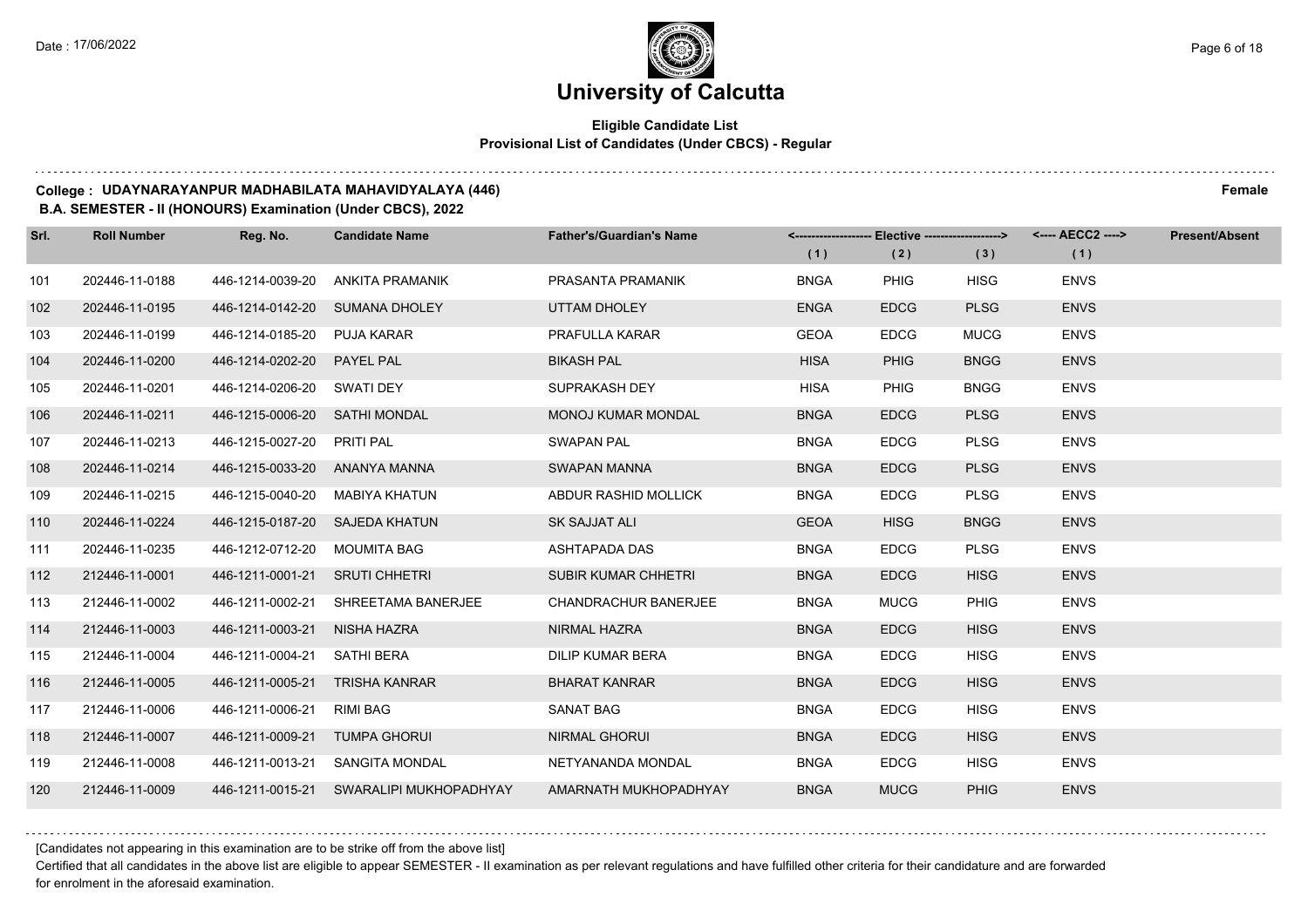## **Eligible Candidate List Provisional List of Candidates (Under CBCS) - Regular**

#### **College : UDAYNARAYANPUR MADHABILATA MAHAVIDYALAYA (446) Female**

#### **B.A. SEMESTER - II (HONOURS) Examination (Under CBCS), 2022**

| Srl. | <b>Roll Number</b> | Reg. No.                         | <b>Candidate Name</b>            | <b>Father's/Guardian's Name</b> |             | <------------------- Elective -------------------> |             | <---- AECC2 ----> | <b>Present/Absent</b> |
|------|--------------------|----------------------------------|----------------------------------|---------------------------------|-------------|----------------------------------------------------|-------------|-------------------|-----------------------|
|      |                    |                                  |                                  |                                 | (1)         | (2)                                                | (3)         | (1)               |                       |
| 121  | 212446-11-0010     | 446-1211-0016-21                 | SUTOPA MAJI                      | BISWAJIT MAJI                   | <b>BNGA</b> | SANG                                               | PHIG        | <b>ENVS</b>       |                       |
| 122  | 212446-11-0011     | 446-1211-0017-21                 | RAKHI SAU                        | <b>GABINDA CHANDRA SAU</b>      | <b>BNGA</b> | <b>EDCG</b>                                        | <b>HISG</b> | <b>ENVS</b>       |                       |
| 123  | 212446-11-0012     |                                  | 446-1211-0018-21 MANOKA ADHIKARY | <b>MOHAN ADHIKARY</b>           | <b>BNGA</b> | <b>EDCG</b>                                        | <b>HISG</b> | <b>ENVS</b>       |                       |
| 124  | 212446-11-0013     | 446-1211-0019-21 NEHA BAUR       |                                  | UTTAM BAUR                      | <b>BNGA</b> | <b>EDCG</b>                                        | <b>HISG</b> | <b>ENVS</b>       |                       |
| 125  | 212446-11-0014     | 446-1211-0020-21                 | RITWIKA ADAK                     | UTPAL ADAK                      | <b>BNGA</b> | <b>EDCG</b>                                        | <b>HISG</b> | <b>ENVS</b>       |                       |
| 126  | 212446-11-0015     | 446-1211-0021-21                 | <b>RAJASHREE GHORUI</b>          | <b>UTTAM GHORUI</b>             | <b>BNGA</b> | <b>PEDG</b>                                        | <b>HISG</b> | <b>ENVS</b>       |                       |
| 127  | 212446-11-0016     | 446-1211-0022-21                 | SONIA SASMAL                     | <b>BHOLANATH SASMAL</b>         | <b>BNGA</b> | <b>EDCG</b>                                        | <b>HISG</b> | <b>ENVS</b>       |                       |
| 128  | 212446-11-0017     | 446-1211-0023-21                 | MOULISHA DALUI                   | <b>SUBIR DALUI</b>              | <b>BNGA</b> | <b>EDCG</b>                                        | <b>HISG</b> | <b>ENVS</b>       |                       |
| 129  | 212446-11-0018     | 446-1211-0024-21                 | MOUMITA SAMANTA                  | NIRMAL SAMANTA                  | <b>BNGA</b> | <b>EDCG</b>                                        | <b>HISG</b> | <b>ENVS</b>       |                       |
| 130  | 212446-11-0019     | 446-1211-0025-21                 | SWAPNA DAS                       | <b>CHANDRANATH DAS</b>          | <b>BNGA</b> | <b>EDCG</b>                                        | <b>HISG</b> | <b>ENVS</b>       |                       |
| 131  | 212446-11-0020     | 446-1211-0026-21 SONALI BERA     |                                  | UTTAM BERA                      | <b>BNGA</b> | <b>GEOG</b>                                        | SANG        | <b>ENVS</b>       |                       |
| 132  | 212446-11-0021     | 446-1211-0027-21                 | PINKI SASMAL                     | <b>TAPOS SASMAL</b>             | <b>BNGA</b> | <b>EDCG</b>                                        | <b>HISG</b> | <b>ENVS</b>       |                       |
| 133  | 212446-11-0022     | 446-1211-0030-21                 | MONISA MONDAL                    | SITAL MONDAL                    | <b>BNGA</b> | <b>EDCG</b>                                        | <b>HISG</b> | <b>ENVS</b>       |                       |
| 134  | 212446-11-0023     | 446-1211-0033-21 ANISA BHANDARI  |                                  | <b>ASOKE BHANDARI</b>           | <b>BNGA</b> | <b>EDCG</b>                                        | <b>HISG</b> | <b>ENVS</b>       |                       |
| 135  | 212446-11-0024     | 446-1211-0034-21 PRITILATA KAYAL |                                  | NIRMAL KAYAL                    | <b>BNGA</b> | <b>EDCG</b>                                        | <b>HISG</b> | <b>ENVS</b>       |                       |
| 136  | 212446-11-0025     | 446-1211-0035-21 ANANYA SAU      |                                  | <b>ASTAPADA SAU</b>             | <b>BNGA</b> | <b>PEDG</b>                                        | <b>HISG</b> | <b>ENVS</b>       |                       |
| 137  | 212446-11-0026     | 446-1211-0036-21                 | SHRABANTI MAITY                  | <b>MANTU MAITY</b>              | <b>BNGA</b> | <b>EDCG</b>                                        | <b>HISG</b> | <b>ENVS</b>       |                       |
| 138  | 212446-11-0027     | 446-1211-0037-21                 | ANESHA ADHIKARY                  | <b>ASIT ADHIKARY</b>            | <b>BNGA</b> | <b>EDCG</b>                                        | <b>HISG</b> | <b>ENVS</b>       |                       |
| 139  | 212446-11-0028     | 446-1211-0038-21                 | SHREYA CHAULY                    | LATE ASIT CHAULY                | <b>BNGA</b> | <b>EDCG</b>                                        | <b>HISG</b> | <b>ENVS</b>       |                       |
| 140  | 212446-11-0029     | 446-1211-0039-21 RINKI MANNA     |                                  | <b>BIKASH MANNA</b>             | <b>BNGA</b> | <b>GEOG</b>                                        | <b>SANG</b> | <b>ENVS</b>       |                       |

[Candidates not appearing in this examination are to be strike off from the above list]

Certified that all candidates in the above list are eligible to appear SEMESTER - II examination as per relevant regulations and have fulfilled other criteria for their candidature and are forwarded for enrolment in the aforesaid examination.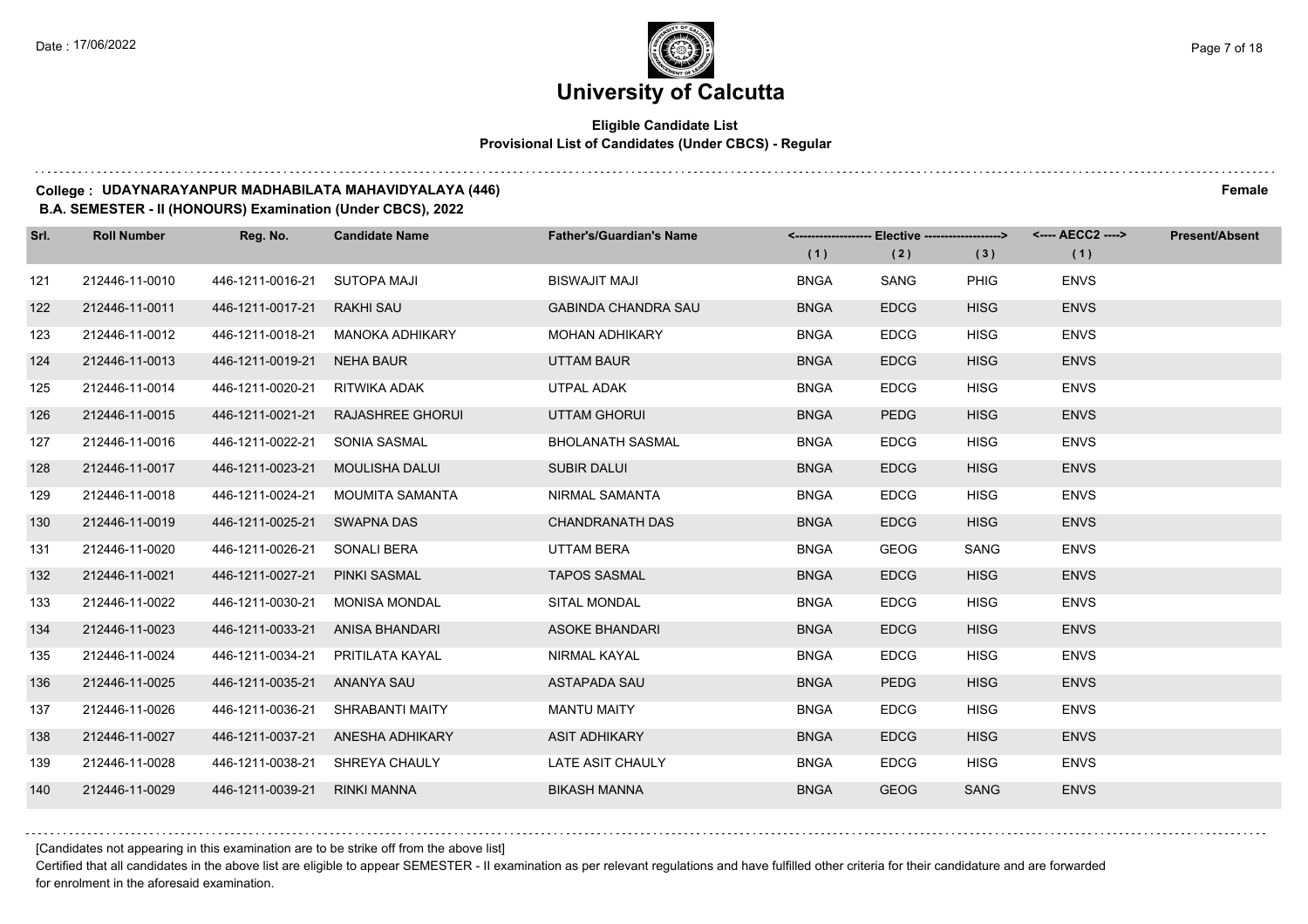## **Eligible Candidate List Provisional List of Candidates (Under CBCS) - Regular**

#### **College : UDAYNARAYANPUR MADHABILATA MAHAVIDYALAYA (446) Female**

**B.A. SEMESTER - II (HONOURS) Examination (Under CBCS), 2022**

| Srl. | <b>Roll Number</b> | Reg. No.                       | <b>Candidate Name</b>              | <b>Father's/Guardian's Name</b> |             | <-------------------- Elective ------------------> |             | <---- AECC2 ----> | <b>Present/Absent</b> |
|------|--------------------|--------------------------------|------------------------------------|---------------------------------|-------------|----------------------------------------------------|-------------|-------------------|-----------------------|
|      |                    |                                |                                    |                                 | (1)         | (2)                                                | (3)         | (1)               |                       |
| 141  | 212446-11-0030     | 446-1211-0041-21               | SHREYA GOLUI                       | SOUMEN GOLUI                    | <b>BNGA</b> | PEDG                                               | <b>HISG</b> | <b>ENVS</b>       |                       |
| 142  | 212446-11-0031     |                                | 446-1211-0042-21 SURANJANA SAMANTA | <b>GOUR SAMANTA</b>             | <b>BNGA</b> | <b>EDCG</b>                                        | <b>HISG</b> | <b>ENVS</b>       |                       |
| 143  | 212446-11-0032     |                                | 446-1211-0043-21 SUDIPA BHOWMICK   | <b>JALADHAR BHOWMICK</b>        | <b>BNGA</b> | <b>EDCG</b>                                        | <b>HISG</b> | <b>ENVS</b>       |                       |
| 144  | 212446-11-0033     | 446-1211-0045-21 SUJATA DHARA  |                                    | <b>SUBRATA DHARA</b>            | <b>BNGA</b> | <b>EDCG</b>                                        | <b>HISG</b> | <b>ENVS</b>       |                       |
| 145  | 212446-11-0034     | 446-1211-0046-21               | MOUSUMI MAJI                       | <b>SUNIL MAJI</b>               | <b>BNGA</b> | <b>EDCG</b>                                        | <b>HISG</b> | <b>ENVS</b>       |                       |
| 146  | 212446-11-0035     | 446-1211-0047-21               | <b>RANI MONDAL</b>                 | <b>MADAN MOHAN MONDAL</b>       | <b>BNGA</b> | <b>EDCG</b>                                        | <b>HISG</b> | <b>ENVS</b>       |                       |
| 147  | 212446-11-0036     | 446-1211-0048-21               | POULAMI MAJI                       | <b>PRADIP MAJI</b>              | <b>BNGA</b> | <b>EDCG</b>                                        | <b>HISG</b> | <b>ENVS</b>       |                       |
| 148  | 212446-11-0037     | 446-1211-0049-21 RIYA MAL      |                                    | <b>RANJAN MAL</b>               | <b>BNGA</b> | <b>EDCG</b>                                        | <b>HISG</b> | <b>ENVS</b>       |                       |
| 149  | 212446-11-0038     | 446-1211-0050-21 SUSMITA POREL |                                    | <b>ASHOK POREL</b>              | <b>BNGA</b> | <b>EDCG</b>                                        | <b>HISG</b> | <b>ENVS</b>       |                       |
| 150  | 212446-11-0039     | 446-1211-0051-21               | KOYEL BERA                         | SANJIT BERA                     | <b>BNGA</b> | <b>EDCG</b>                                        | <b>HISG</b> | <b>ENVS</b>       |                       |
| 151  | 212446-11-0040     |                                | 446-1211-0053-21 AYANTIKA POLLEY   | AROBINDA POLLEY                 | <b>BNGA</b> | <b>EDCG</b>                                        | <b>HISG</b> | <b>ENVS</b>       |                       |
| 152  | 212446-11-0041     |                                | 446-1211-0054-21 SUDIPA SAMANTA    | <b>SANUP SAMANTA</b>            | <b>BNGA</b> | <b>EDCG</b>                                        | <b>HISG</b> | <b>ENVS</b>       |                       |
| 153  | 212446-11-0042     | 446-1211-0059-21               | PIYALI SAU                         | <b>TAPAS SAU</b>                | <b>BNGA</b> | <b>EDCG</b>                                        | <b>HISG</b> | <b>ENVS</b>       |                       |
| 154  | 212446-11-0043     | 446-1211-0061-21               | <b>MOUMITA MUKHERJEE</b>           | <b>DHIMAN MUKHERJEE</b>         | <b>BNGA</b> | <b>EDCG</b>                                        | <b>HISG</b> | <b>ENVS</b>       |                       |
| 155  | 212446-11-0044     | 446-1211-0065-21               | <b>BIPASHA PACHAL</b>              | <b>BIJON PACHAL</b>             | <b>BNGA</b> | <b>MUCG</b>                                        | <b>PHIG</b> | <b>ENVS</b>       |                       |
| 156  | 212446-11-0045     | 446-1211-0066-21               | NAIRITI MONDAL                     | NABA KUMAR MONDAL               | <b>BNGA</b> | <b>MUCG</b>                                        | <b>GEOG</b> | <b>ENVS</b>       |                       |
| 157  | 212446-11-0046     | 446-1211-0067-21               | JAYASREE NANDI                     | <b>ANUPAM NANDI</b>             | <b>BNGA</b> | <b>EDCG</b>                                        | <b>HISG</b> | <b>ENVS</b>       |                       |
| 158  | 212446-11-0047     | 446-1211-0100-21               | PAYEL MANNA                        | <b>AMAR MANNA</b>               | <b>ENGA</b> | <b>EDCG</b>                                        | <b>PLSG</b> | <b>ENVS</b>       |                       |
| 159  | 212446-11-0048     | 446-1211-0101-21               | <b>BIDISHA PAKHIRA</b>             | <b>BIKASH PAKHIRA</b>           | <b>ENGA</b> | <b>EDCG</b>                                        | <b>HISG</b> | <b>ENVS</b>       |                       |
| 160  | 212446-11-0049     | 446-1211-0102-21 TANISHA DHARA |                                    | ARUN KUMAR DHARA                | <b>ENGA</b> | <b>EDCG</b>                                        | <b>FNTG</b> | <b>ENVS</b>       |                       |

[Candidates not appearing in this examination are to be strike off from the above list]

Certified that all candidates in the above list are eligible to appear SEMESTER - II examination as per relevant regulations and have fulfilled other criteria for their candidature and are forwarded for enrolment in the aforesaid examination.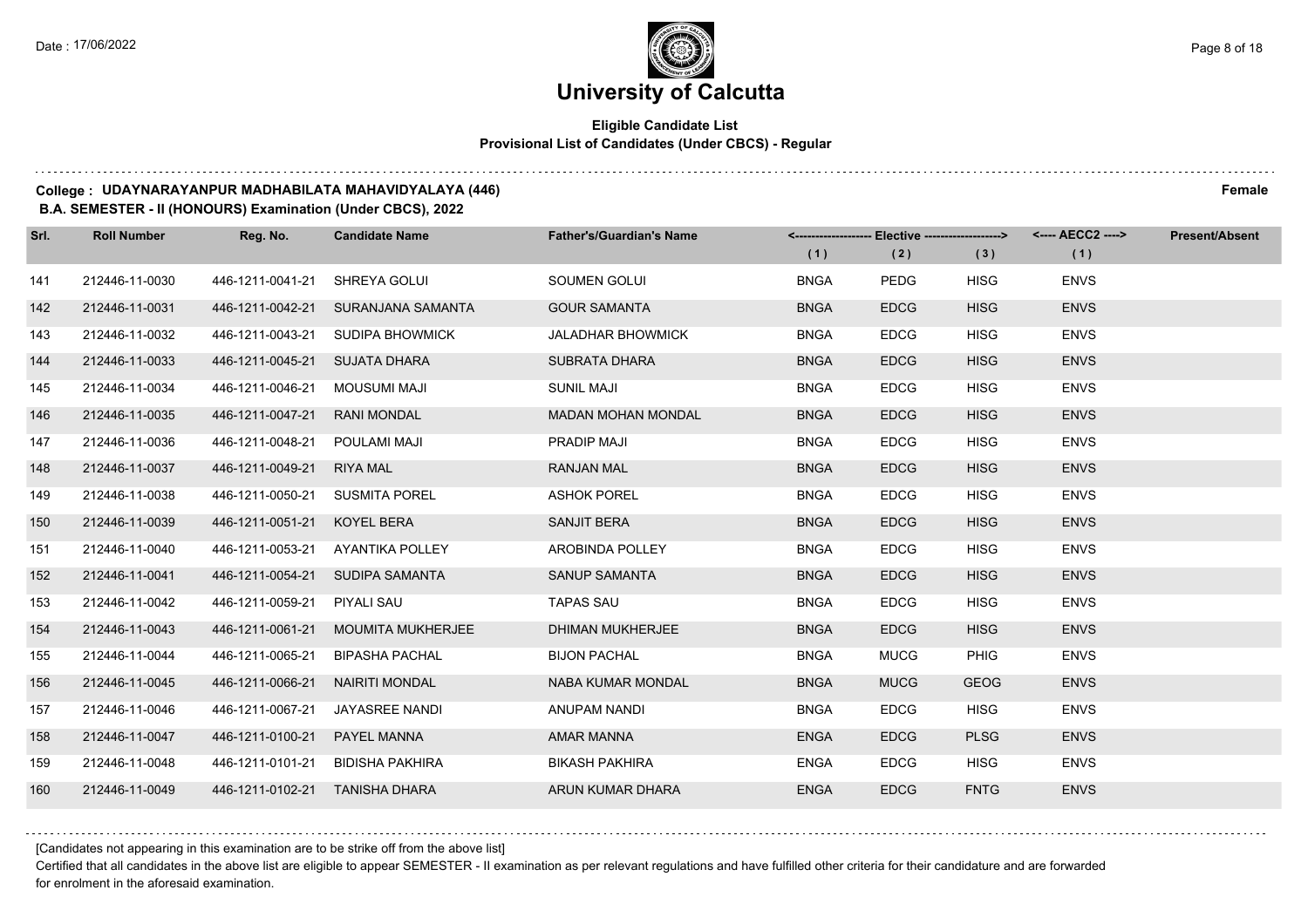## **Eligible Candidate List Provisional List of Candidates (Under CBCS) - Regular**

#### **College : UDAYNARAYANPUR MADHABILATA MAHAVIDYALAYA (446) Female**

#### **B.A. SEMESTER - II (HONOURS) Examination (Under CBCS), 2022**

| Srl. | <b>Roll Number</b> | Reg. No.                        | <b>Candidate Name</b>               | <b>Father's/Guardian's Name</b> | (1)         | <------------------- Elective ------------------><br>(2) | (3)         | <---- AECC2 ----><br>(1) | <b>Present/Absent</b> |
|------|--------------------|---------------------------------|-------------------------------------|---------------------------------|-------------|----------------------------------------------------------|-------------|--------------------------|-----------------------|
| 161  | 212446-11-0050     | 446-1211-0104-21                | RIYA PANJA                          | <b>UDAY PANJA</b>               | <b>ENGA</b> | <b>EDCG</b>                                              | <b>HISG</b> | <b>ENVS</b>              |                       |
| 162  | 212446-11-0051     | 446-1211-0106-21                | <b>MAHAMUDA SULTANA</b>             | MEER MOZAMMEL HOSSAIN           | <b>ENGA</b> | <b>EDCG</b>                                              | <b>FNTG</b> | <b>ENVS</b>              |                       |
| 163  | 212446-11-0052     | 446-1211-0107-21 ANANYA HAZRA   |                                     | RABIN HAZRA                     | <b>ENGA</b> | <b>EDCG</b>                                              | <b>HISG</b> | <b>ENVS</b>              |                       |
| 164  | 212446-11-0053     |                                 | 446-1211-0108-21 SWEETY MONDAL      | PROBHAT MONDAL                  | <b>ENGA</b> | <b>EDCG</b>                                              | <b>FNTG</b> | <b>ENVS</b>              |                       |
| 165  | 212446-11-0054     | 446-1211-0109-21                | USHRI SANA                          | <b>UTPAL SANA</b>               | <b>ENGA</b> | <b>EDCG</b>                                              | <b>FNTG</b> | <b>ENVS</b>              |                       |
| 166  | 212446-11-0055     |                                 | 446-1211-0110-21 SONALI CHATTERJEE  | SANDIP CHATTERJEE               | <b>ENGA</b> | <b>EDCG</b>                                              | <b>PLSG</b> | <b>ENVS</b>              |                       |
| 167  | 212446-11-0056     | 446-1211-0111-21                | MANISHA PARVIN                      | <b>SK MOSARAF</b>               | <b>ENGA</b> | <b>EDCG</b>                                              | <b>PLSG</b> | <b>ENVS</b>              |                       |
| 168  | 212446-11-0057     | 446-1211-0112-21 HASINA BANU    |                                     | <b>MD HASAN</b>                 | <b>ENGA</b> | <b>EDCG</b>                                              | <b>HISG</b> | <b>ENVS</b>              |                       |
| 169  | 212446-11-0058     | 446-1211-0113-21                | PUJA BHATTACHARYYA                  | DILIP BHATTACHARYYA             | <b>ENGA</b> | <b>EDCG</b>                                              | <b>PLSG</b> | <b>ENVS</b>              |                       |
| 170  | 212446-11-0059     |                                 | 446-1211-0115-21 SUMANA CHAKRABORTY | SUSANTA CHAKRABORTY             | <b>ENGA</b> | <b>EDCG</b>                                              | <b>HISG</b> | <b>ENVS</b>              |                       |
| 171  | 212446-11-0060     |                                 | 446-1211-0116-21 TIRTHA GUCHAIT     | <b>AMAL GUCHAIT</b>             | <b>ENGA</b> | <b>EDCG</b>                                              | <b>FNTG</b> | <b>ENVS</b>              |                       |
| 172  | 212446-11-0061     | 446-1211-0117-21 EPSITA GHOSH   |                                     | <b>BINOD GHOSH</b>              | <b>ENGA</b> | <b>EDCG</b>                                              | <b>HISG</b> | <b>ENVS</b>              |                       |
| 173  | 212446-11-0062     | 446-1211-0119-21                | <b>BARSHA SINGHA</b>                | <b>TARAK SINGHA</b>             | <b>ENGA</b> | <b>PEDG</b>                                              | <b>PLSG</b> | <b>ENVS</b>              |                       |
| 174  | 212446-11-0063     | 446-1211-0120-21 SABINA IYASMIN |                                     | <b>SK ABUSALAM</b>              | <b>ENGA</b> | <b>EDCG</b>                                              | <b>PLSG</b> | <b>ENVS</b>              |                       |
| 175  | 212446-11-0064     | 446-1211-0122-21                | <b>KANKITA POREL</b>                | SWAPAN POREL                    | <b>ENGA</b> | <b>EDCG</b>                                              | <b>FNTG</b> | <b>ENVS</b>              |                       |
| 176  | 212446-11-0065     |                                 | 446-1211-0134-21 TULIKA SAMANTA     | SHYAMAL SAMANTA                 | <b>EDCA</b> | <b>HISG</b>                                              | <b>PLSG</b> | <b>ENVS</b>              |                       |
| 177  | 212446-11-0066     | 446-1211-0135-21                | <b>MUNMUN ADHIKARY</b>              | <b>SWAPAN ADHIKARY</b>          | <b>EDCA</b> | <b>HISG</b>                                              | <b>PLSG</b> | <b>ENVS</b>              |                       |
| 178  | 212446-11-0067     | 446-1211-0136-21                | DEBANJANA BHAKTA                    | ARUP KUMAR BHAKTA               | <b>EDCA</b> | <b>HISG</b>                                              | <b>PLSG</b> | <b>ENVS</b>              |                       |
| 179  | 212446-11-0068     | 446-1211-0138-21                | PRIYASA MAHISH                      | <b>MADHUSUDAN MAHISH</b>        | <b>EDCA</b> | <b>HISG</b>                                              | <b>PLSG</b> | <b>ENVS</b>              |                       |
| 180  | 212446-11-0069     | 446-1211-0139-21 SUDIPA POREL   |                                     | <b>BUDDHADEB POREL</b>          | <b>EDCA</b> | <b>HISG</b>                                              | <b>SANG</b> | <b>ENVS</b>              |                       |

[Candidates not appearing in this examination are to be strike off from the above list]

Certified that all candidates in the above list are eligible to appear SEMESTER - II examination as per relevant regulations and have fulfilled other criteria for their candidature and are forwarded for enrolment in the aforesaid examination.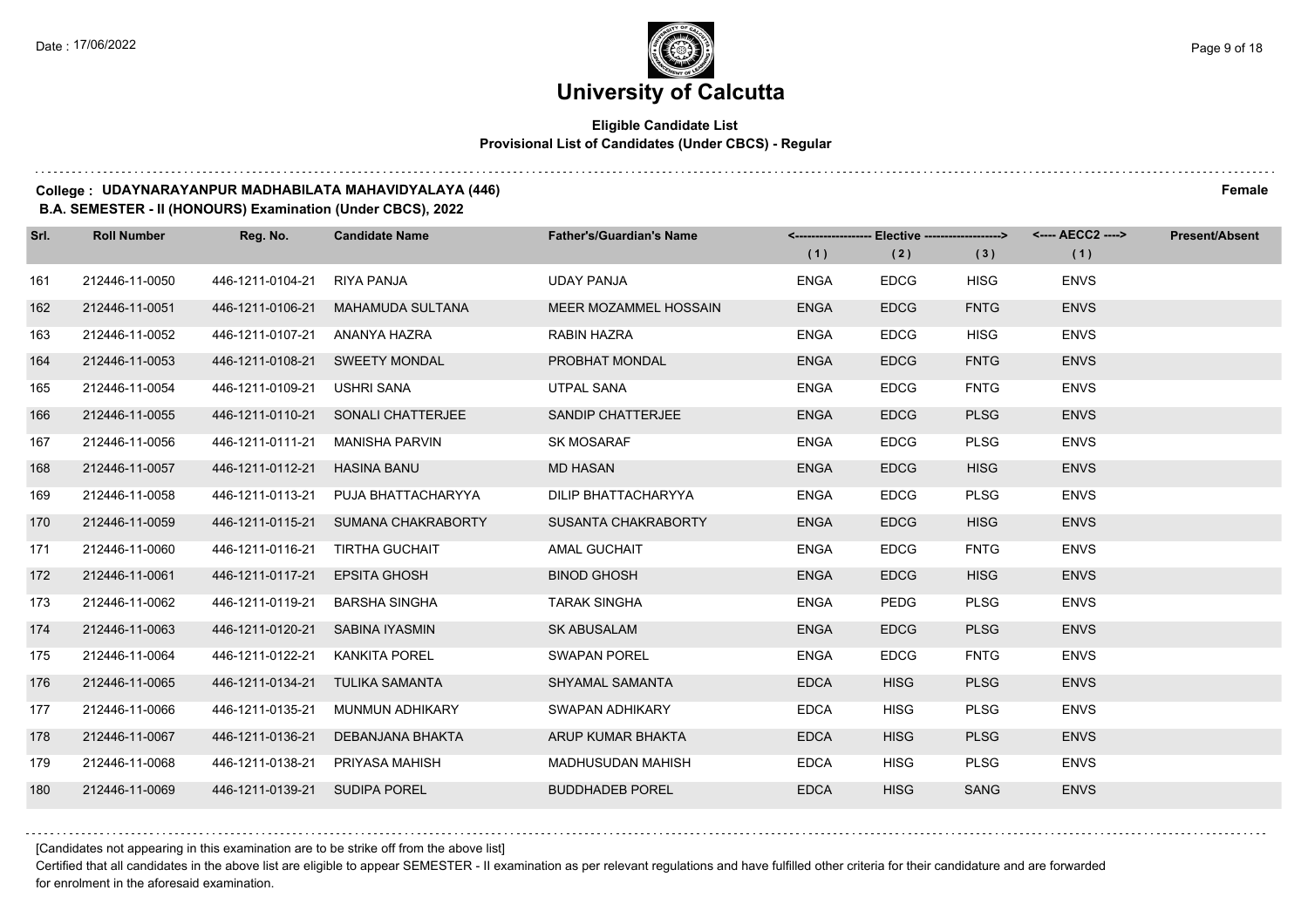## **Eligible Candidate List Provisional List of Candidates (Under CBCS) - Regular**

#### **College : UDAYNARAYANPUR MADHABILATA MAHAVIDYALAYA (446) Female**

#### **B.A. SEMESTER - II (HONOURS) Examination (Under CBCS), 2022**

| Srl. | <b>Roll Number</b> | Reg. No.                        | <b>Candidate Name</b>             | <b>Father's/Guardian's Name</b> | <------------------- Elective -------------------> |             |             | <---- AECC2 ----> | <b>Present/Absent</b> |
|------|--------------------|---------------------------------|-----------------------------------|---------------------------------|----------------------------------------------------|-------------|-------------|-------------------|-----------------------|
|      |                    |                                 |                                   |                                 | (1)                                                | (2)         | (3)         | (1)               |                       |
| 181  | 212446-11-0070     | 446-1211-0140-21                | PIEU BHOWMICK                     | ANANTA BHOWMICK                 | <b>EDCA</b>                                        | <b>PHIG</b> | <b>PLSG</b> | <b>ENVS</b>       |                       |
| 182  | 212446-11-0071     | 446-1211-0141-21                | <b>BRISTI GOSWAMI</b>             | <b>ASIS GOSWAMI</b>             | <b>EDCA</b>                                        | <b>HISG</b> | <b>PLSG</b> | <b>ENVS</b>       |                       |
| 183  | 212446-11-0072     | 446-1211-0142-21 TUMPA MONDAL   |                                   | SADANANDA MONDAL                | <b>EDCA</b>                                        | <b>HISG</b> | SANG        | <b>ENVS</b>       |                       |
| 184  | 212446-11-0073     | 446-1211-0143-21                | SABITA BERA                       | <b>MADAN CHANDRA BERA</b>       | <b>EDCA</b>                                        | <b>PHIG</b> | <b>PLSG</b> | <b>ENVS</b>       |                       |
| 185  | 212446-11-0074     | 446-1211-0145-21                | SANGITA BERA                      | <b>MANTU BERA</b>               | <b>EDCA</b>                                        | <b>HISG</b> | <b>PLSG</b> | <b>ENVS</b>       |                       |
| 186  | 212446-11-0075     | 446-1211-0148-21                | SAYANTI BANGAL                    | SINTU KUMAR BANGAL              | <b>EDCA</b>                                        | <b>HISG</b> | <b>PLSG</b> | <b>ENVS</b>       |                       |
| 187  | 212446-11-0076     | 446-1211-0149-21                | ISHITA TAKAL                      | tanmoy takal                    | <b>EDCA</b>                                        | <b>HISG</b> | <b>PLSG</b> | <b>ENVS</b>       |                       |
| 188  | 212446-11-0077     | 446-1211-0150-21                | PRITHA MAHISH                     | <b>GOUTAM MAHISH</b>            | <b>EDCA</b>                                        | <b>PHIG</b> | <b>PLSG</b> | <b>ENVS</b>       |                       |
| 189  | 212446-11-0078     | 446-1211-0151-21                | PRITI PAL                         | <b>DEBKUMAR PAL</b>             | <b>EDCA</b>                                        | <b>HISG</b> | <b>PLSG</b> | <b>ENVS</b>       |                       |
| 190  | 212446-11-0079     | 446-1211-0163-21                | <b>BARSA ADAK</b>                 | <b>DILIP ADAK</b>               | <b>GEOA</b>                                        | <b>HISG</b> | <b>EDCG</b> | <b>ENVS</b>       |                       |
| 191  | 212446-11-0080     | 446-1211-0164-21                | PRIYA JANA                        | NABAKUMAR JANA                  | <b>GEOA</b>                                        | <b>HISG</b> | <b>EDCG</b> | <b>ENVS</b>       |                       |
| 192  | 212446-11-0081     | 446-1211-0165-21 ANUSHRI PANDIT |                                   | SOUMITRA PANDIT                 | <b>GEOA</b>                                        | <b>HISG</b> | <b>EDCG</b> | <b>ENVS</b>       |                       |
| 193  | 212446-11-0082     | 446-1211-0166-21                | TULUKA BERA                       | <b>TARUN BERA</b>               | <b>GEOA</b>                                        | <b>HISG</b> | <b>EDCG</b> | <b>ENVS</b>       |                       |
| 194  | 212446-11-0083     | 446-1211-0167-21                | SWAGATA KUMAR                     | <b>MRITUNJAY KUMAR</b>          | <b>GEOA</b>                                        | <b>HISG</b> | <b>EDCG</b> | <b>ENVS</b>       |                       |
| 195  | 212446-11-0084     | 446-1211-0168-21                | RITIKA SASMAL                     | RABINDRANATH SASMAL             | <b>GEOA</b>                                        | <b>HISG</b> | <b>EDCG</b> | <b>ENVS</b>       |                       |
| 196  | 212446-11-0085     |                                 | 446-1211-0169-21 SUCHARITA KOLEY  | <b>ARUN KOLEY</b>               | <b>GEOA</b>                                        | <b>HISG</b> | <b>EDCG</b> | <b>ENVS</b>       |                       |
| 197  | 212446-11-0086     | 446-1211-0170-21                | ANANYA GHORUI                     | <b>DILIP KUMAR GHORUI</b>       | <b>GEOA</b>                                        | <b>HISG</b> | <b>EDCG</b> | <b>ENVS</b>       |                       |
| 198  | 212446-11-0087     | 446-1211-0171-21                | ANKITA MAJI                       | <b>ACHINTYA MAJI</b>            | <b>GEOA</b>                                        | <b>HISG</b> | <b>EDCG</b> | <b>ENVS</b>       |                       |
| 199  | 212446-11-0088     |                                 | 446-1211-0172-21  PAULAMI PAKHIRA | <b>ARUP PAKHIRA</b>             | <b>GEOA</b>                                        | <b>HISG</b> | <b>EDCG</b> | <b>ENVS</b>       |                       |
| 200  | 212446-11-0089     | 446-1211-0173-21 ANKITA MONDAL  |                                   | PRABIR MONDAL                   | <b>GEOA</b>                                        | <b>HISG</b> | <b>EDCG</b> | <b>ENVS</b>       |                       |

[Candidates not appearing in this examination are to be strike off from the above list]

Certified that all candidates in the above list are eligible to appear SEMESTER - II examination as per relevant regulations and have fulfilled other criteria for their candidature and are forwarded for enrolment in the aforesaid examination.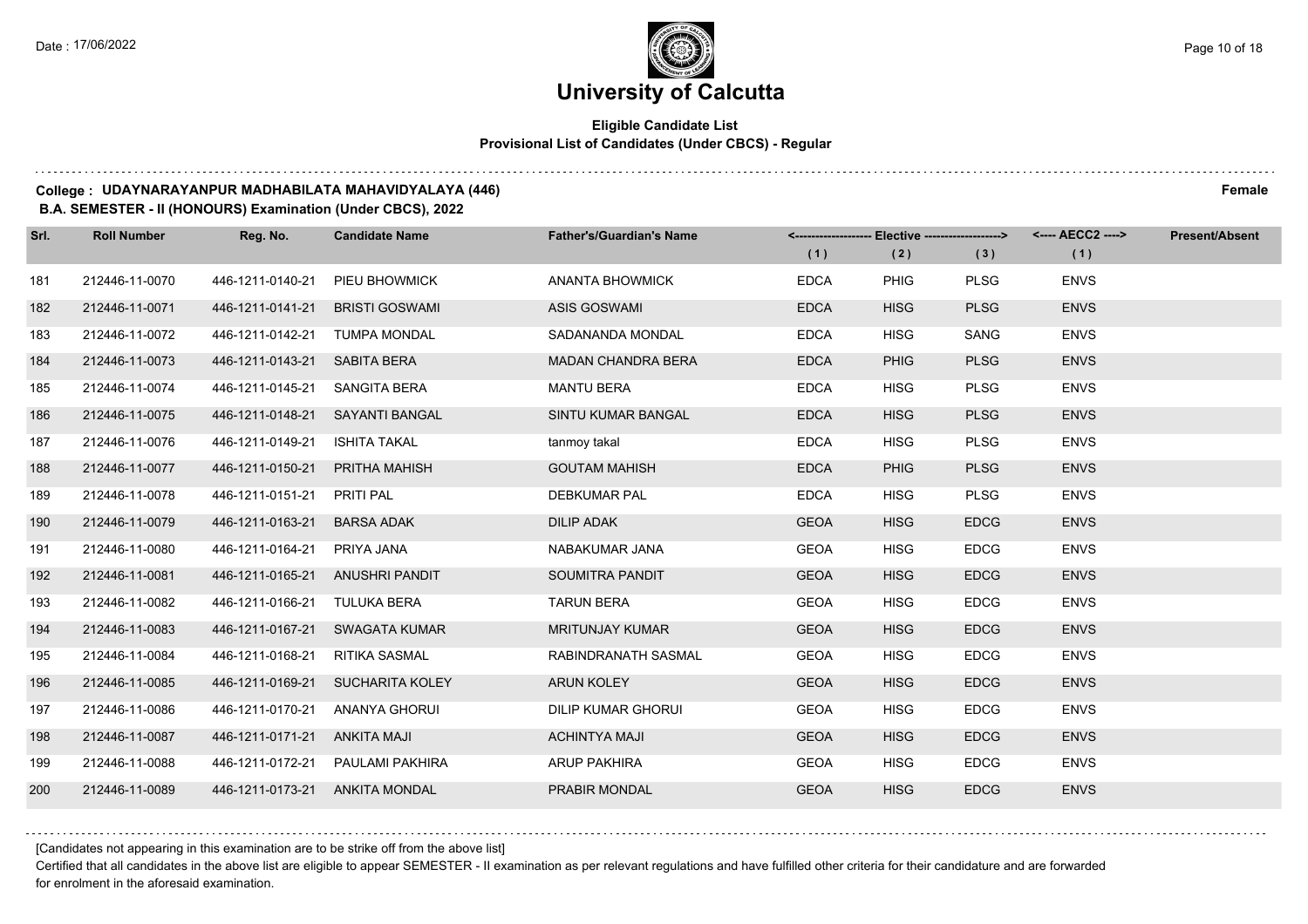## **Eligible Candidate List Provisional List of Candidates (Under CBCS) - Regular**

#### **College : UDAYNARAYANPUR MADHABILATA MAHAVIDYALAYA (446) Female**

**B.A. SEMESTER - II (HONOURS) Examination (Under CBCS), 2022**

| Srl. | <b>Roll Number</b> | Reg. No.                        | <b>Candidate Name</b>               | <b>Father's/Guardian's Name</b> | (1)         | <------------------- Elective ------------------><br>(2) | (3)         | (1)         | Present/Absent |
|------|--------------------|---------------------------------|-------------------------------------|---------------------------------|-------------|----------------------------------------------------------|-------------|-------------|----------------|
|      |                    |                                 |                                     |                                 |             |                                                          |             |             |                |
| 201  | 212446-11-0090     | 446-1211-0174-21                | TANIYA MANNA                        | <b>RANJAN MANNA</b>             | <b>GEOA</b> | <b>HISG</b>                                              | <b>EDCG</b> | <b>ENVS</b> |                |
| 202  | 212446-11-0091     | 446-1211-0175-21                | <b>ANWESHA POLLEY</b>               | NABA KUMAR POLLEY               | <b>GEOA</b> | <b>HISG</b>                                              | <b>EDCG</b> | <b>ENVS</b> |                |
| 203  | 212446-11-0092     | 446-1211-0176-21 KOYEL MAITY    |                                     | kartik maity                    | <b>GEOA</b> | <b>HISG</b>                                              | <b>EDCG</b> | <b>ENVS</b> |                |
| 204  | 212446-11-0093     | 446-1211-0183-21                | <b>BARSHA SANA</b>                  | <b>SUSHIL SANA</b>              | <b>HISA</b> | <b>BNGG</b>                                              | <b>GEOG</b> | <b>ENVS</b> |                |
| 205  | 212446-11-0094     | 446-1211-0184-21                | <b>MOUMITA KOLEY</b>                | <b>BIKASH KOLEY</b>             | <b>HISA</b> | <b>BNGG</b>                                              | <b>GEOG</b> | <b>ENVS</b> |                |
| 206  | 212446-11-0095     | 446-1211-0186-21                | ANANYA BHOWMICK                     | UTTAM BHOWMICK                  | <b>HISA</b> | <b>BNGG</b>                                              | <b>GEOG</b> | <b>ENVS</b> |                |
| 207  | 212446-11-0096     | 446-1211-0188-21 PRITI BHANDARI |                                     | <b>GORACHAND BHANDARI</b>       | <b>HISA</b> | <b>PHIG</b>                                              | <b>BNGG</b> | <b>ENVS</b> |                |
| 208  | 212446-11-0097     |                                 | 446-1211-0189-21 SOUMITA MONDAL     | NABA KUMAR MONDAL               | <b>HISA</b> | <b>BNGG</b>                                              | <b>GEOG</b> | <b>ENVS</b> |                |
| 209  | 212446-11-0098     | 446-1211-0191-21 SHAMPA BERA    |                                     | <b>MANTU BERA</b>               | <b>HISA</b> | <b>BNGG</b>                                              | <b>GEOG</b> | <b>ENVS</b> |                |
| 210  | 212446-11-0099     | 446-1211-0192-21                | ISHA DWARI                          | <b>SUBIR KUMAR DWARI</b>        | <b>HISA</b> | <b>BNGG</b>                                              | <b>GEOG</b> | <b>ENVS</b> |                |
| 211  | 212446-11-0100     |                                 | 446-1211-0193-21 SANJANA MONDAL     | <b>TARANI MONDAL</b>            | <b>HISA</b> | <b>PHIG</b>                                              | <b>BNGG</b> | <b>ENVS</b> |                |
| 212  | 212446-11-0101     | 446-1211-0195-21 ADITI KANRAR   |                                     | <b>BIMAL KANRAR</b>             | <b>HISA</b> | <b>PHIG</b>                                              | <b>BNGG</b> | <b>ENVS</b> |                |
| 213  | 212446-11-0102     |                                 | 446-1211-0198-21 NEHA BANERJEE      | PRASANTA BANERJEE               | <b>HISA</b> | <b>MUCG</b>                                              | <b>PHIG</b> | <b>ENVS</b> |                |
| 214  | 212446-11-0103     | 446-1211-0199-21 SUDIPA JANA    |                                     | <b>DILIP JANA</b>               | <b>HISA</b> | <b>PHIG</b>                                              | <b>BNGG</b> | <b>ENVS</b> |                |
| 215  | 212446-11-0104     | 446-1211-0200-21 SONALI PAL     |                                     | <b>TAPAS PAL</b>                | <b>HISA</b> | <b>BNGG</b>                                              | <b>GEOG</b> | <b>ENVS</b> |                |
| 216  | 212446-11-0105     | 446-1211-0201-21 ANANYA JANA    |                                     | MADHAB JANA                     | <b>HISA</b> | <b>BNGG</b>                                              | <b>GEOG</b> | <b>ENVS</b> |                |
| 217  | 212446-11-0106     | 446-1211-0202-21                | <b>SUMONA MONDAL</b>                | JAYANTA MONDAL                  | <b>HISA</b> | <b>BNGG</b>                                              | <b>GEOG</b> | <b>ENVS</b> |                |
| 218  | 212446-11-0107     | 446-1211-0203-21 ANKITA SETH    |                                     | <b>SUFAL SETH</b>               | <b>HISA</b> | <b>PHIG</b>                                              | <b>BNGG</b> | <b>ENVS</b> |                |
| 219  | 212446-11-0108     |                                 | 446-1211-0205-21 PIYALI CHAKRABORTY | SHYAMSUNSAR CHAKRABORTY         | <b>HISA</b> | <b>BNGG</b>                                              | GEOG        | <b>ENVS</b> |                |
| 220  | 212446-11-0109     | 446-1211-0206-21 RITU GHORUI    |                                     | <b>SISIR GHORUI</b>             | <b>HISA</b> | <b>BNGG</b>                                              | <b>GEOG</b> | <b>ENVS</b> |                |

[Candidates not appearing in this examination are to be strike off from the above list]

Certified that all candidates in the above list are eligible to appear SEMESTER - II examination as per relevant regulations and have fulfilled other criteria for their candidature and are forwarded for enrolment in the aforesaid examination.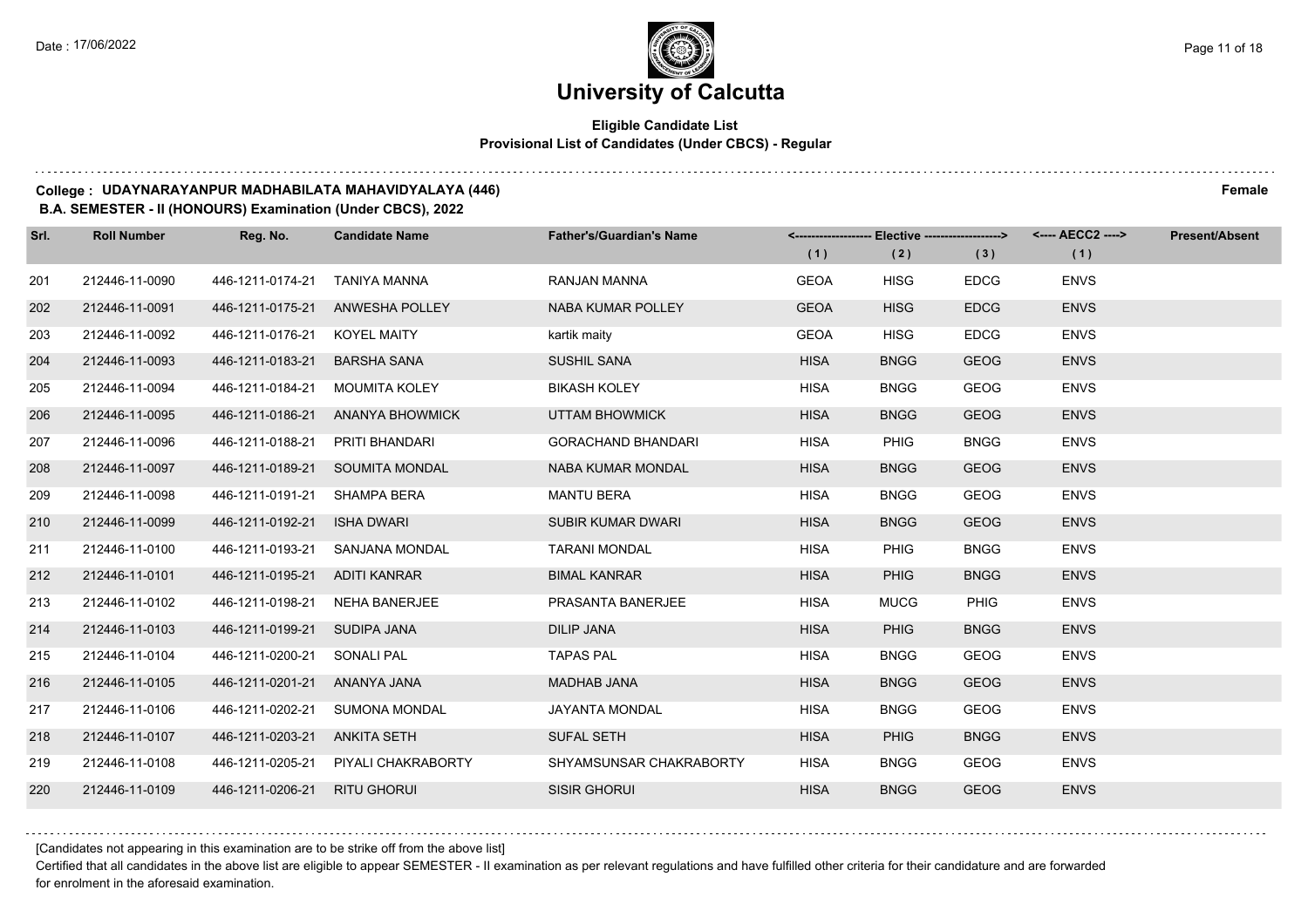## **Eligible Candidate List Provisional List of Candidates (Under CBCS) - Regular**

#### **College : UDAYNARAYANPUR MADHABILATA MAHAVIDYALAYA (446) Female**

#### **B.A. SEMESTER - II (HONOURS) Examination (Under CBCS), 2022**

| Srl. | <b>Roll Number</b> | Reg. No.                       | <b>Candidate Name</b>           | <b>Father's/Guardian's Name</b> |             | <------------------- Elective -------------------> |             | <---- AECC2 ----> | <b>Present/Absent</b> |
|------|--------------------|--------------------------------|---------------------------------|---------------------------------|-------------|----------------------------------------------------|-------------|-------------------|-----------------------|
|      |                    |                                |                                 |                                 | (1)         | (2)                                                | (3)         | (1)               |                       |
| 221  | 212446-11-0110     | 446-1211-0207-21               | Sneha PARAL                     | DILIP PARAL                     | <b>HISA</b> | <b>BNGG</b>                                        | <b>GEOG</b> | <b>ENVS</b>       |                       |
| 222  | 212446-11-0111     | 446-1211-0208-21               | <b>MANDIRA PANJA</b>            | <b>MADHAB PANJA</b>             | <b>HISA</b> | <b>GEOG</b>                                        | <b>SANG</b> | <b>ENVS</b>       |                       |
| 223  | 212446-11-0112     |                                | 446-1211-0209-21 PRATHAMA SINHA | PRASANTA SINHA                  | <b>HISA</b> | PHIG                                               | <b>BNGG</b> | <b>ENVS</b>       |                       |
| 224  | 212446-11-0113     | 446-1211-0210-21               | MRITTIKA KANRAR                 | <b>CHANDU KANRAR</b>            | <b>HISA</b> | <b>GEOG</b>                                        | SANG        | <b>ENVS</b>       |                       |
| 225  | 212446-11-0114     | 446-1211-0211-21 RUPSA CHHARI  |                                 | <b>SUSANTA CHHARI</b>           | <b>HISA</b> | SANG                                               | PHIG        | <b>ENVS</b>       |                       |
| 226  | 212446-11-0115     | 446-1211-0213-21               | ANANITA SAMANTA                 | <b>ASIM SAMANTA</b>             | <b>HISA</b> | <b>PHIG</b>                                        | <b>BNGG</b> | <b>ENVS</b>       |                       |
| 227  | 212446-11-0116     | 446-1211-0215-21 PUJA MAJI     |                                 | <b>ASHOK MAJI</b>               | <b>HISA</b> | <b>PHIG</b>                                        | <b>BNGG</b> | <b>ENVS</b>       |                       |
| 228  | 212446-11-0117     | 446-1211-0217-21 ASHNITA MAITY |                                 | <b>TAPAN MAITY</b>              | <b>HISA</b> | <b>BNGG</b>                                        | <b>GEOG</b> | <b>ENVS</b>       |                       |
| 229  | 212446-11-0118     | 446-1211-0218-21               | RUPSA MONDAL                    | <b>SAMAR MONDAL</b>             | <b>HISA</b> | PHIG                                               | <b>BNGG</b> | <b>ENVS</b>       |                       |
| 230  | 212446-11-0119     | 446-1211-0219-21 SOUMI KAR     |                                 | <b>SWAPAN KAR</b>               | <b>HISA</b> | <b>PHIG</b>                                        | <b>BNGG</b> | <b>ENVS</b>       |                       |
| 231  | 212446-11-0120     | 446-1211-0220-21 SOYETA SABRIN |                                 | AURANGAJEB ALI MOLLA            | <b>HISA</b> | <b>PHIG</b>                                        | <b>BNGG</b> | <b>ENVS</b>       |                       |
| 232  | 212446-11-0121     | 446-1211-0222-21               | <b>MANDIRA DAS</b>              | <b>RABIN DAS</b>                | <b>HISA</b> | <b>PHIG</b>                                        | <b>BNGG</b> | <b>ENVS</b>       |                       |
| 233  | 212446-11-0122     | 446-1211-0223-21               | KOYEL HAZRA                     | nitai hazra                     | <b>HISA</b> | <b>BNGG</b>                                        | <b>GEOG</b> | <b>ENVS</b>       |                       |
| 234  | 212446-11-0123     | 446-1211-0225-21 SAYANI MANNA  |                                 | <b>UTPAL MANNA</b>              | <b>HISA</b> | <b>PHIG</b>                                        | <b>BNGG</b> | <b>ENVS</b>       |                       |
| 235  | 212446-11-0124     | 446-1211-0226-21 SUSMITA MAITY |                                 | <b>SWAPAN MAITY</b>             | <b>HISA</b> | <b>PHIG</b>                                        | <b>BNGG</b> | <b>ENVS</b>       |                       |
| 236  | 212446-11-0125     | 446-1211-0239-21 PRITHWA KOLEY |                                 | <b>MRINAL KOLEY</b>             | <b>PHIA</b> | <b>BNGG</b>                                        | <b>HISG</b> | <b>ENVS</b>       |                       |
| 237  | 212446-11-0126     | 446-1211-0240-21               | SUMANA CHAKRABORTY              | <b>SUJOY CHAKRABORTY</b>        | PHIA        | <b>BNGG</b>                                        | <b>HISG</b> | <b>ENVS</b>       |                       |
| 238  | 212446-11-0127     | 446-1211-0241-21 SOUMY PAUL    |                                 | <b>HARIPADA PAUL</b>            | <b>PHIA</b> | <b>BNGG</b>                                        | <b>HISG</b> | <b>ENVS</b>       |                       |
| 239  | 212446-11-0128     | 446-1211-0243-21 KOYEL MONDAL  |                                 | UTTAM MONDAL                    | <b>PHIA</b> | <b>BNGG</b>                                        | <b>HISG</b> | <b>ENVS</b>       |                       |
| 240  | 212446-11-0129     | 446-1211-0244-21 LISA KHETO    |                                 | PRASANTA KHETO                  | <b>PHIA</b> | <b>BNGG</b>                                        | <b>HISG</b> | <b>ENVS</b>       |                       |

[Candidates not appearing in this examination are to be strike off from the above list]

Certified that all candidates in the above list are eligible to appear SEMESTER - II examination as per relevant regulations and have fulfilled other criteria for their candidature and are forwarded for enrolment in the aforesaid examination.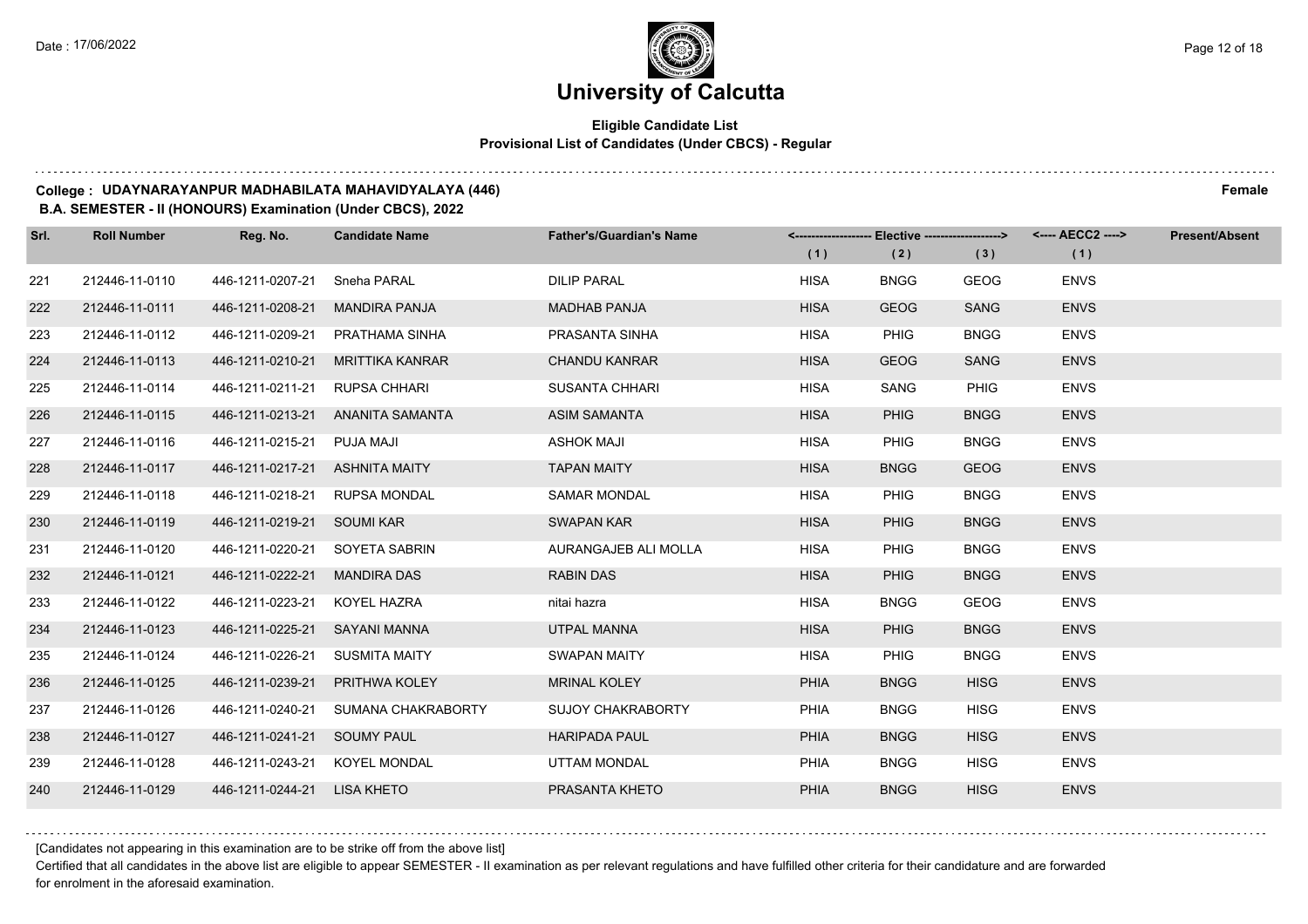## **Eligible Candidate List Provisional List of Candidates (Under CBCS) - Regular**

#### **College : UDAYNARAYANPUR MADHABILATA MAHAVIDYALAYA (446) Female**

#### **B.A. SEMESTER - II (HONOURS) Examination (Under CBCS), 2022**

| Srl. | <b>Roll Number</b> | Reg. No.         | <b>Candidate Name</b> | <b>Father's/Guardian's Name</b> | <------------------- | Elective -------------------> |             | <---- AECC2 ----> | <b>Present/Absent</b> |
|------|--------------------|------------------|-----------------------|---------------------------------|----------------------|-------------------------------|-------------|-------------------|-----------------------|
|      |                    |                  |                       |                                 | (1)                  | (2)                           | (3)         | (1)               |                       |
| 241  | 212446-11-0130     | 446-1211-0245-21 | ARPITA MAJI           | <b>CHANDRANATH MAJI</b>         | <b>PHIA</b>          | <b>BNGG</b>                   | <b>HISG</b> | <b>ENVS</b>       |                       |
| 242  | 212446-11-0131     | 446-1211-0246-21 | <b>MAMPIYA PATRA</b>  | <b>MONTU PATRA</b>              | <b>PHIA</b>          | <b>BNGG</b>                   | <b>HISG</b> | <b>ENVS</b>       |                       |
| 243  | 212446-11-0132     | 446-1211-0247-21 | <b>SWATI PATHAK</b>   | SWAPAN KUMAR PATHAK             | PHIA                 | <b>BNGG</b>                   | <b>HISG</b> | <b>ENVS</b>       |                       |
| 244  | 212446-11-0133     | 446-1211-0248-21 | <b>PUJA BORAL</b>     | PRADIP BORAL                    | <b>PHIA</b>          | <b>BNGG</b>                   | <b>HISG</b> | <b>ENVS</b>       |                       |
| 245  | 212446-11-0134     | 446-1211-0249-21 | RIMPA MAJI            | SATYANARAYAN MAJI               | PHIA                 | <b>BNGG</b>                   | <b>HISG</b> | <b>ENVS</b>       |                       |
| 246  | 212446-11-0135     | 446-1211-0250-21 | <b>SUDISNA BARMAN</b> | ANANTA BARMAN                   | <b>PHIA</b>          | <b>BNGG</b>                   | <b>HISG</b> | <b>ENVS</b>       |                       |
| 247  | 212446-11-0136     | 446-1211-0251-21 | SUDESNA MANNA         | swapan manna                    | PHIA                 | <b>BNGG</b>                   | <b>HISG</b> | <b>ENVS</b>       |                       |
| 248  | 212446-11-0137     | 446-1211-0252-21 | <b>MOUMITA MONDAL</b> | <b>SAILEN MONDAL</b>            | <b>PHIA</b>          | <b>BNGG</b>                   | <b>HISG</b> | <b>ENVS</b>       |                       |
| 249  | 212446-11-0138     | 446-1211-0254-21 | ANANYA KHETO          | gour kheto                      | PHIA                 | <b>BNGG</b>                   | <b>HISG</b> | <b>ENVS</b>       |                       |
| 250  | 212446-11-0139     | 446-1211-0255-21 | <b>NISHA CHONGDAR</b> | nabakumar chongdar              | <b>PHIA</b>          | <b>BNGG</b>                   | <b>HISG</b> | <b>ENVS</b>       |                       |
| 251  | 212446-11-0140     | 446-1211-0256-21 | PIU KOLEY             | <b>DILIP KOLEY</b>              | PHIA                 | <b>BNGG</b>                   | <b>HISG</b> | <b>ENVS</b>       |                       |
| 252  | 212446-11-0141     | 446-1211-0257-21 | <b>RIMI KOLEY</b>     | <b>BISWANATH KOLEY</b>          | <b>PHIA</b>          | <b>BNGG</b>                   | <b>HISG</b> | <b>ENVS</b>       |                       |
| 253  | 212446-11-0142     | 446-1211-0260-21 | KOUSUMBI MAJI         | <b>TANU MAJI</b>                | <b>SANA</b>          | <b>EDCG</b>                   | <b>PLSG</b> | <b>ENVS</b>       |                       |
| 254  | 212446-11-0143     | 446-1211-0261-21 | LIPSA DWARI           | CHITTARANJAN DWARI              | <b>SANA</b>          | <b>HISG</b>                   | <b>EDCG</b> | <b>ENVS</b>       |                       |
| 255  | 212446-11-0144     | 446-1211-0263-21 | SAMAPTI CHHARI        | <b>ANUP CHHARI</b>              | <b>SANA</b>          | <b>HISG</b>                   | <b>EDCG</b> | <b>ENVS</b>       |                       |
| 256  | 212446-11-0145     | 446-1211-0264-21 | <b>TIYASA SANTRA</b>  | <b>DIPAK SANTRA</b>             | <b>SANA</b>          | <b>HISG</b>                   | <b>PLSG</b> | <b>ENVS</b>       |                       |
| 257  | 212446-11-0146     | 446-1211-0265-21 | ANANYA MONDAL         | <b>KARTICK MONDAL</b>           | <b>SANA</b>          | <b>HISG</b>                   | <b>PLSG</b> | <b>ENVS</b>       |                       |
| 258  | 212446-11-0147     | 446-1211-0266-21 | <b>PIU SAMANTA</b>    | PRAVAT SAMANTA                  | <b>SANA</b>          | <b>PEDG</b>                   | <b>PLSG</b> | <b>ENVS</b>       |                       |
| 259  | 212446-11-0148     | 446-1211-0267-21 | SAMAPTI CHAKRABORTY   | SAJAL CHAKRABORTY               | SANA                 | <b>HISG</b>                   | <b>PLSG</b> | <b>ENVS</b>       |                       |
| 260  | 212446-11-0149     | 446-1211-0268-21 | <b>MOUMITA KAR</b>    | <b>ARUN KAR</b>                 | <b>SANA</b>          | <b>HISG</b>                   | <b>PLSG</b> | <b>ENVS</b>       |                       |

[Candidates not appearing in this examination are to be strike off from the above list]

Certified that all candidates in the above list are eligible to appear SEMESTER - II examination as per relevant regulations and have fulfilled other criteria for their candidature and are forwarded for enrolment in the aforesaid examination.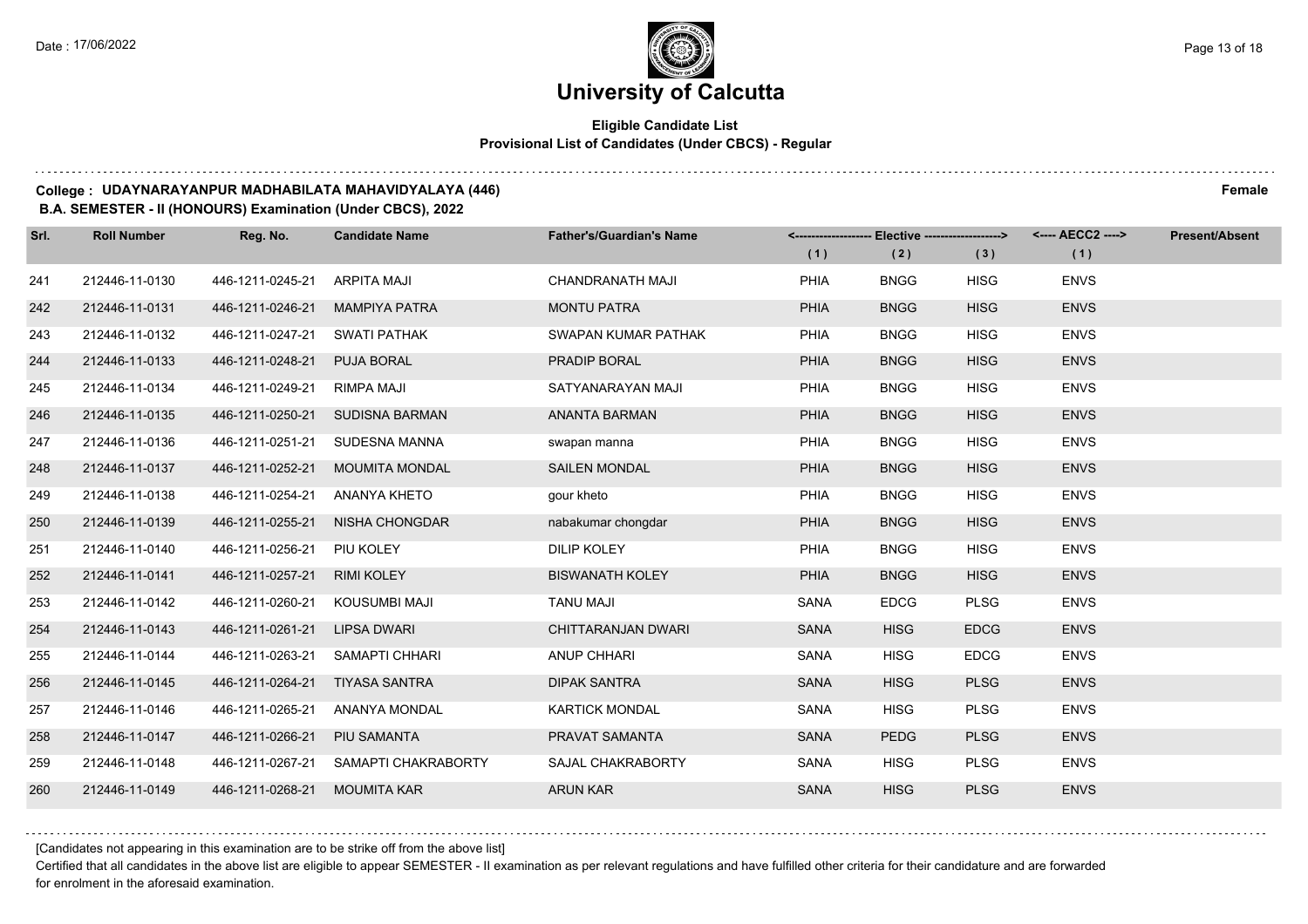## **Eligible Candidate List Provisional List of Candidates (Under CBCS) - Regular**

#### **College : UDAYNARAYANPUR MADHABILATA MAHAVIDYALAYA (446) Female**

#### **B.A. SEMESTER - II (HONOURS) Examination (Under CBCS), 2022**

| Srl. | <b>Roll Number</b> | Reg. No.                      | <b>Candidate Name</b>               | <b>Father's/Guardian's Name</b> |             | <------------------- Elective -------------------> |             | <---- AECC2 ----> | <b>Present/Absent</b> |
|------|--------------------|-------------------------------|-------------------------------------|---------------------------------|-------------|----------------------------------------------------|-------------|-------------------|-----------------------|
|      |                    |                               |                                     |                                 | (1)         | (2)                                                | (3)         | (1)               |                       |
| 261  | 212446-11-0150     | 446-1211-0269-21              | <b>BARSHA POREL</b>                 | <b>TARUN POREL</b>              | SANA        | <b>HISG</b>                                        | <b>PLSG</b> | <b>ENVS</b>       |                       |
| 262  | 212446-11-0151     | 446-1211-0270-21              | <b>MEGHLA KONAR</b>                 | <b>MINTU KONAR</b>              | <b>SANA</b> | <b>HISG</b>                                        | <b>EDCG</b> | <b>ENVS</b>       |                       |
| 263  | 212446-11-0152     | 446-1211-0271-21              | PRIYANKA SINGH                      | <b>INDRABIR SINGH</b>           | <b>SANA</b> | <b>HISG</b>                                        | <b>EDCG</b> | <b>ENVS</b>       |                       |
| 264  | 212446-11-0153     | 446-1211-0272-21              | PIYASA DAS DAS                      | <b>JAYANTA DAS</b>              | <b>SANA</b> | <b>HISG</b>                                        | <b>EDCG</b> | <b>ENVS</b>       |                       |
| 265  | 212446-11-0154     | 446-1211-0273-21              | ANITA CHAKRABORTY                   | <b>TAPAS CHAKRABORTY</b>        | <b>SANA</b> | <b>HISG</b>                                        | <b>EDCG</b> | <b>ENVS</b>       |                       |
| 266  | 212446-11-0155     | 446-1211-0274-21              | LISHA MAJI                          | <b>KARTICK MAJI</b>             | <b>SANA</b> | <b>HISG</b>                                        | <b>EDCG</b> | <b>ENVS</b>       |                       |
| 267  | 212446-11-0156     | 446-1211-0275-21 ANANYA JASHU |                                     | <b>MANAS JASHU</b>              | SANA        | <b>HISG</b>                                        | <b>EDCG</b> | <b>ENVS</b>       |                       |
| 268  | 212446-11-0157     |                               | 446-1211-0277-21 SANCHITA MUKHERJEE | <b>SARAT MUKHERJEE</b>          | <b>SANA</b> | <b>EDCG</b>                                        | <b>PLSG</b> | <b>ENVS</b>       |                       |
| 269  | 212446-11-0158     | 446-1211-0278-21              | RUPA CHAKRABORTY                    | <b>KARTIK CHKRABORTY</b>        | SANA        | <b>HISG</b>                                        | <b>EDCG</b> | <b>ENVS</b>       |                       |
| 270  | 212446-11-0159     | 446-1211-0279-21              | <b>BRISTI PRAMANIK</b>              | <b>SUMANTA PRAMANIK</b>         | <b>SANA</b> | <b>HISG</b>                                        | <b>EDCG</b> | <b>ENVS</b>       |                       |
| 271  | 212446-11-0160     | 446-1211-0281-21              | BARSHA CHHARI                       | <b>MANAS CHHARI</b>             | SANA        | <b>HISG</b>                                        | <b>EDCG</b> | <b>ENVS</b>       |                       |
| 272  | 212446-11-0161     | 446-1212-0007-21              | SATHI SANA                          | <b>JATIN SANA</b>               | <b>BNGA</b> | <b>EDCG</b>                                        | <b>HISG</b> | <b>ENVS</b>       |                       |
| 273  | 212446-11-0162     | 446-1212-0008-21              | MITHU HAZRA                         | PANCHANAN HAZRA                 | <b>BNGA</b> | <b>EDCG</b>                                        | <b>HISG</b> | <b>ENVS</b>       |                       |
| 274  | 212446-11-0163     | 446-1212-0014-21              | <b>RAKHI MALIK</b>                  | <b>GOBINDA MALIK</b>            | <b>BNGA</b> | <b>EDCG</b>                                        | <b>HISG</b> | <b>ENVS</b>       |                       |
| 275  | 212446-11-0164     | 446-1212-0082-21              | PRIYANKA SANTRA                     | <b>SRIMANTA SANTRA</b>          | <b>BNGA</b> | <b>EDCG</b>                                        | <b>HISG</b> | <b>ENVS</b>       |                       |
| 276  | 212446-11-0165     | 446-1212-0083-21              | <b>SABARI POREL</b>                 | <b>SAMBHU POREL</b>             | <b>BNGA</b> | <b>GEOG</b>                                        | <b>SANG</b> | <b>ENVS</b>       |                       |
| 277  | 212446-11-0166     | 446-1212-0084-21              | <b>ANANYA MALICK</b>                | <b>SWAPAN MALICK</b>            | <b>BNGA</b> | <b>EDCG</b>                                        | <b>HISG</b> | <b>ENVS</b>       |                       |
| 278  | 212446-11-0167     | 446-1212-0085-21 ARPITA DAS   |                                     | <b>ARUP DAS</b>                 | <b>BNGA</b> | <b>EDCG</b>                                        | <b>HISG</b> | <b>ENVS</b>       |                       |
| 279  | 212446-11-0168     | 446-1212-0086-21 SUSMITA BAR  |                                     | <b>MADHAB BAR</b>               | <b>BNGA</b> | SANG                                               | <b>PHIG</b> | <b>ENVS</b>       |                       |
| 280  | 212446-11-0169     | 446-1212-0087-21 JHUMA MALIK  |                                     | <b>SOMNATH MALIK</b>            | <b>BNGA</b> | <b>EDCG</b>                                        | <b>HISG</b> | <b>ENVS</b>       |                       |

[Candidates not appearing in this examination are to be strike off from the above list]

Certified that all candidates in the above list are eligible to appear SEMESTER - II examination as per relevant regulations and have fulfilled other criteria for their candidature and are forwarded for enrolment in the aforesaid examination.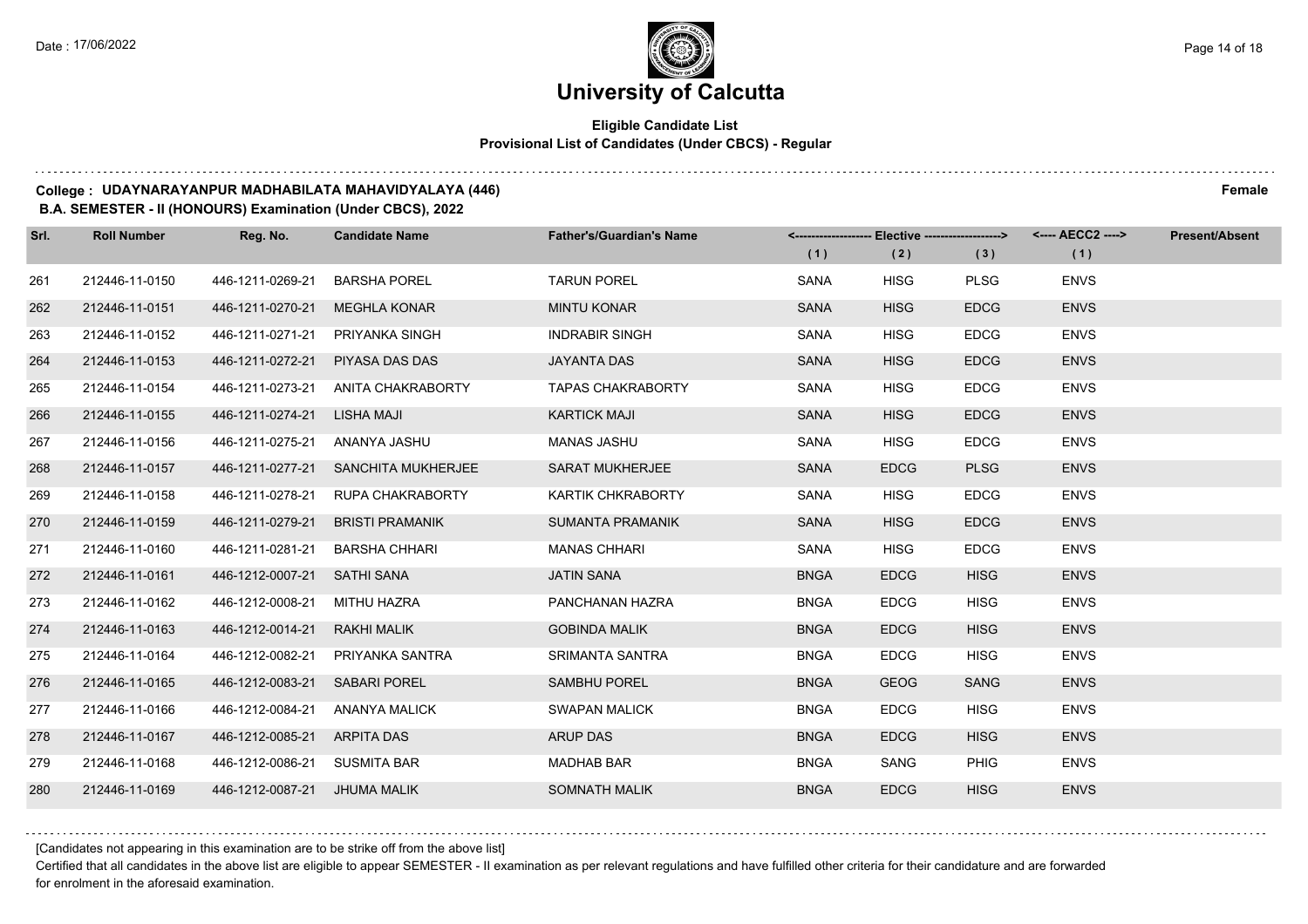## **Eligible Candidate List Provisional List of Candidates (Under CBCS) - Regular**

#### **College : UDAYNARAYANPUR MADHABILATA MAHAVIDYALAYA (446) Female**

#### **B.A. SEMESTER - II (HONOURS) Examination (Under CBCS), 2022**

| Srl. | <b>Roll Number</b> | Reg. No.                       | <b>Candidate Name</b>            | <b>Father's/Guardian's Name</b> |             | <------------------- Elective -------------------> |             | <---- AECC2 ----> | <b>Present/Absent</b> |
|------|--------------------|--------------------------------|----------------------------------|---------------------------------|-------------|----------------------------------------------------|-------------|-------------------|-----------------------|
|      |                    |                                |                                  |                                 | (1)         | (2)                                                | (3)         | (1)               |                       |
| 281  | 212446-11-0170     | 446-1212-0088-21               | KOYAL PAKHIRA                    | <b>MANTU PAKHIRA</b>            | <b>BNGA</b> | <b>EDCG</b>                                        | <b>HISG</b> | <b>ENVS</b>       |                       |
| 282  | 212446-11-0171     | 446-1212-0089-21               | <b>PARBATI SINGH</b>             | <b>JAYANTA SINGH</b>            | <b>BNGA</b> | <b>GEOG</b>                                        | <b>SANG</b> | <b>ENVS</b>       |                       |
| 283  | 212446-11-0172     | 446-1212-0090-21 PRITI PATRA   |                                  | <b>LAKSHMAN PATRA</b>           | <b>BNGA</b> | <b>EDCG</b>                                        | <b>HISG</b> | <b>ENVS</b>       |                       |
| 284  | 212446-11-0173     |                                | 446-1212-0091-21 ANINDITA MALICK | <b>ANANDA MALICK</b>            | <b>BNGA</b> | <b>EDCG</b>                                        | <b>HISG</b> | <b>ENVS</b>       |                       |
| 285  | 212446-11-0174     | 446-1212-0092-21               | DISHA PATRA                      | PRASANTA PATRA                  | <b>BNGA</b> | <b>EDCG</b>                                        | <b>HISG</b> | <b>ENVS</b>       |                       |
| 286  | 212446-11-0175     | 446-1212-0093-21               | PAYEL DOLUI                      | <b>GOPAL DOLUI</b>              | <b>BNGA</b> | <b>EDCG</b>                                        | <b>HISG</b> | <b>ENVS</b>       |                       |
| 287  | 212446-11-0176     | 446-1212-0094-21 ARPITA SANTRA |                                  | <b>GOPAL SANTRA</b>             | <b>BNGA</b> | <b>EDCG</b>                                        | <b>HISG</b> | <b>ENVS</b>       |                       |
| 288  | 212446-11-0177     | 446-1212-0095-21 SANGITA DAS   |                                  | <b>SWARUP DAS</b>               | <b>BNGA</b> | <b>EDCG</b>                                        | <b>HISG</b> | <b>ENVS</b>       |                       |
| 289  | 212446-11-0178     | 446-1212-0096-21               | KAKULI MONDAL                    | <b>BDDHADEB MONDAL</b>          | <b>BNGA</b> | <b>EDCG</b>                                        | <b>HISG</b> | <b>ENVS</b>       |                       |
| 290  | 212446-11-0179     | 446-1212-0098-21               | PIU DAS                          | <b>SAMIR DAS</b>                | <b>BNGA</b> | <b>EDCG</b>                                        | <b>HISG</b> | <b>ENVS</b>       |                       |
| 291  | 212446-11-0180     | 446-1212-0099-21               | PUJA SINGH                       | <b>HARU SINGH</b>               | <b>BNGA</b> | <b>EDCG</b>                                        | <b>HISG</b> | <b>ENVS</b>       |                       |
| 292  | 212446-11-0181     | 446-1212-0157-21               | PRIYANKA BEJ                     | LATE PRATAP BEJ                 | <b>EDCA</b> | <b>HISG</b>                                        | <b>PLSG</b> | <b>ENVS</b>       |                       |
| 293  | 212446-11-0182     | 446-1212-0158-21 SUMONA POREL  |                                  | <b>BASUDEV POREL</b>            | <b>EDCA</b> | <b>HISG</b>                                        | <b>PLSG</b> | <b>ENVS</b>       |                       |
| 294  | 212446-11-0183     | 446-1212-0159-21               | <b>BARSHA PAKHIRA</b>            | <b>SANJOY PAKHIRA</b>           | <b>EDCA</b> | <b>PHIG</b>                                        | <b>PLSG</b> | <b>ENVS</b>       |                       |
| 295  | 212446-11-0184     | 446-1212-0160-21               | ANKITA SING                      | <b>RAGHUNATH SING</b>           | <b>EDCA</b> | <b>HISG</b>                                        | <b>PLSG</b> | <b>ENVS</b>       |                       |
| 296  | 212446-11-0185     | 446-1212-0161-21               | PRAMITA BAG                      | <b>MANORANJAN BAG</b>           | <b>EDCA</b> | <b>HISG</b>                                        | <b>PLSG</b> | <b>ENVS</b>       |                       |
| 297  | 212446-11-0186     | 446-1212-0181-21 SHILPA ARASH  |                                  | PANNA ARASH                     | <b>GEOA</b> | <b>HISG</b>                                        | <b>EDCG</b> | <b>ENVS</b>       |                       |
| 298  | 212446-11-0187     |                                | 446-1212-0233-21 ANAMIKA GHORUI  | <b>ASHOKE GHORUI</b>            | <b>HISA</b> | <b>BNGG</b>                                        | <b>GEOG</b> | <b>ENVS</b>       |                       |
| 299  | 212446-11-0188     | 446-1212-0234-21 KEYA PANDIT   |                                  | <b>DILIP PANDIT</b>             | <b>HISA</b> | <b>PHIG</b>                                        | <b>BNGG</b> | <b>ENVS</b>       |                       |
| 300  | 212446-11-0189     | 446-1212-0235-21 SAGATA SANTRA |                                  | <b>LAKSHMAN SANTRA</b>          | <b>HISA</b> | <b>PHIG</b>                                        | <b>BNGG</b> | <b>ENVS</b>       |                       |

[Candidates not appearing in this examination are to be strike off from the above list]

Certified that all candidates in the above list are eligible to appear SEMESTER - II examination as per relevant regulations and have fulfilled other criteria for their candidature and are forwarded for enrolment in the aforesaid examination.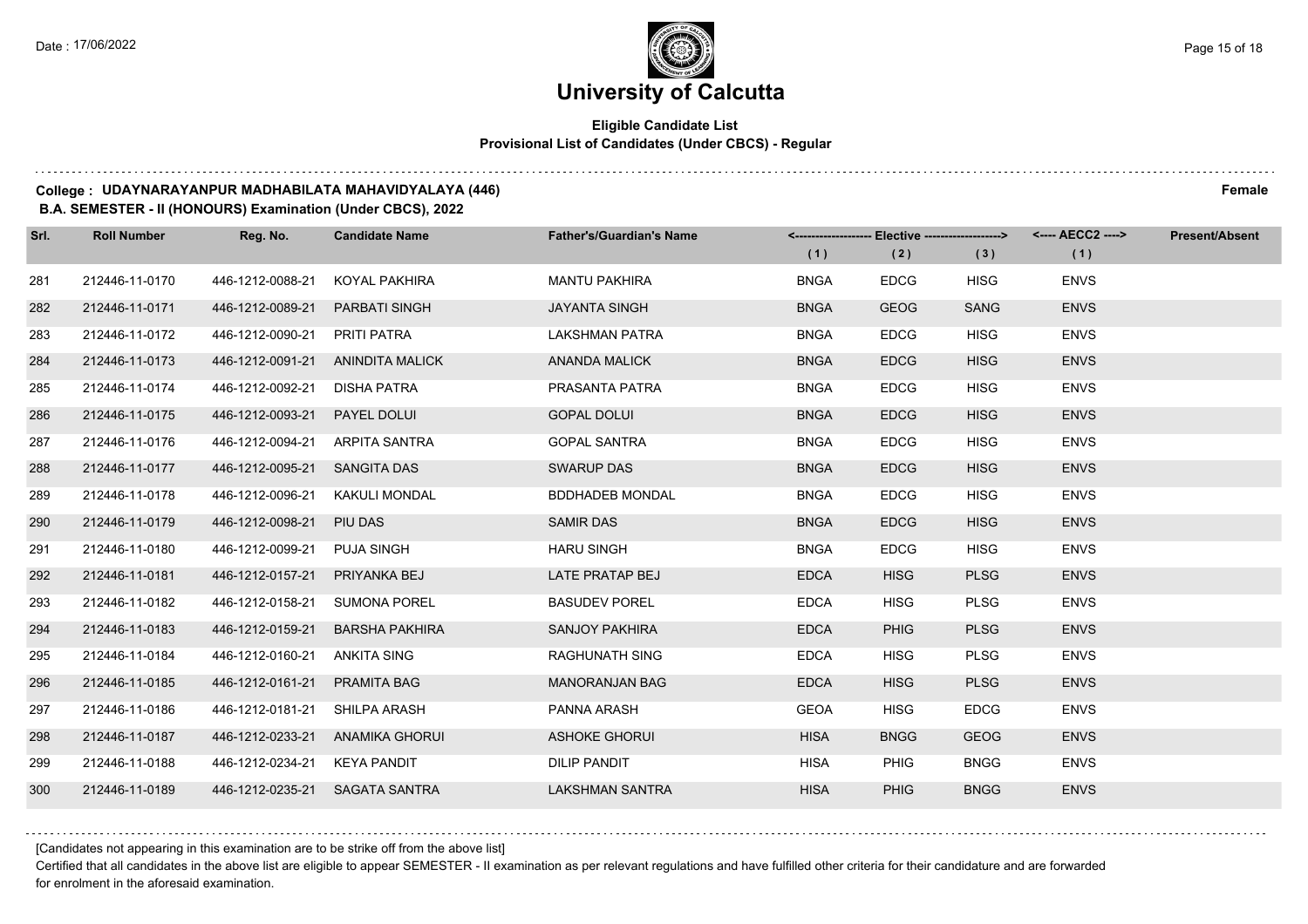## **Eligible Candidate List Provisional List of Candidates (Under CBCS) - Regular**

#### **College : UDAYNARAYANPUR MADHABILATA MAHAVIDYALAYA (446) Female**

**B.A. SEMESTER - II (HONOURS) Examination (Under CBCS), 2022**

| Srl. | <b>Roll Number</b> | Reg. No.                      | <b>Candidate Name</b>            | <b>Father's/Guardian's Name</b> |             | <------------------- Elective ------------------> |             |             | <b>Present/Absent</b> |
|------|--------------------|-------------------------------|----------------------------------|---------------------------------|-------------|---------------------------------------------------|-------------|-------------|-----------------------|
|      |                    |                               |                                  |                                 | (1)         | (2)                                               | (3)         | (1)         |                       |
| 301  | 212446-11-0190     | 446-1212-0237-21              | KANKANA ADAK                     | <b>TARAK ADAK</b>               | <b>HISA</b> | <b>PHIG</b>                                       | <b>BNGG</b> | <b>ENVS</b> |                       |
| 302  | 212446-11-0191     | 446-1212-0258-21 TRISHA MANNA |                                  | <b>SWAPAN MANNA</b>             | <b>PHIA</b> | <b>BNGG</b>                                       | <b>HISG</b> | <b>ENVS</b> |                       |
| 303  | 212446-11-0192     | 446-1212-0259-21 SHILPA BEJ   |                                  | LATE ARUN BEJ                   | PHIA        | <b>BNGG</b>                                       | <b>HISG</b> | <b>ENVS</b> |                       |
| 304  | 212446-11-0193     | 446-1212-0262-21 RIYA DAS     |                                  | NIRAPADA DAS                    | <b>SANA</b> | <b>PHIG</b>                                       | <b>HISG</b> | <b>ENVS</b> |                       |
| 305  | 212446-11-0194     | 446-1212-0283-21 TISA SANTRA  |                                  | <b>PRABIR SANTRA</b>            | <b>SANA</b> | <b>HISG</b>                                       | <b>EDCG</b> | <b>ENVS</b> |                       |
| 306  | 212446-11-0195     | 446-1212-0284-21 KOYEL MALIK  |                                  | ANANDA KUMAR MALIK              | <b>SANA</b> | <b>EDCG</b>                                       | <b>PLSG</b> | <b>ENVS</b> |                       |
| 307  | 212446-11-0196     | 446-1212-0285-21 SUJATA BAG   |                                  | <b>NABIN BAG</b>                | SANA        | <b>HISG</b>                                       | <b>PLSG</b> | <b>ENVS</b> |                       |
| 308  | 212446-11-0197     | 446-1214-0010-21 ANUSHREE DEY |                                  | NIRMAL DEY                      | <b>BNGA</b> | <b>EDCG</b>                                       | <b>HISG</b> | <b>ENVS</b> |                       |
| 309  | 212446-11-0198     |                               | 446-1214-0012-21 SUKLA KARMAKAR  | SUBHASH KARMAKAR                | <b>BNGA</b> | <b>EDCG</b>                                       | <b>HISG</b> | <b>ENVS</b> |                       |
| 310  | 212446-11-0199     |                               | 446-1214-0031-21 SWAGATA RAKSHIT | AMALESH RAKSHIT                 | <b>BNGA</b> | <b>EDCG</b>                                       | <b>HISG</b> | <b>ENVS</b> |                       |
| 311  | 212446-11-0200     | 446-1214-0032-21 RANITA SIL   |                                  | <b>TAPAN SIL</b>                | <b>BNGA</b> | <b>EDCG</b>                                       | <b>HISG</b> | <b>ENVS</b> |                       |
| 312  | 212446-11-0201     | 446-1214-0074-21 RIYA RANA    |                                  | LATE DILIP RANA                 | <b>BNGA</b> | <b>EDCG</b>                                       | <b>HISG</b> | <b>ENVS</b> |                       |
| 313  | 212446-11-0202     | 446-1214-0075-21 SOMA PAL     |                                  | <b>MADAN PAL</b>                | <b>BNGA</b> | <b>PEDG</b>                                       | <b>HISG</b> | <b>ENVS</b> |                       |
| 314  | 212446-11-0203     | 446-1214-0076-21 PUJA GHOSH   |                                  | PRASANTA GHOSH                  | <b>BNGA</b> | <b>EDCG</b>                                       | <b>HISG</b> | <b>ENVS</b> |                       |
| 315  | 212446-11-0204     | 446-1214-0077-21 SUMANA KUNDU |                                  | MADHU SUDAN KUNDU               | <b>BNGA</b> | <b>EDCG</b>                                       | <b>HISG</b> | <b>ENVS</b> |                       |
| 316  | 212446-11-0205     |                               | 446-1214-0078-21 MADHUMITA DAS   | <b>GANESH DAS</b>               | <b>BNGA</b> | <b>EDCG</b>                                       | <b>HISG</b> | <b>ENVS</b> |                       |
| 317  | 212446-11-0206     | 446-1214-0079-21              | SIMA DAS                         | <b>SHIBU DAS</b>                | <b>BNGA</b> | <b>EDCG</b>                                       | <b>HISG</b> | <b>ENVS</b> |                       |
| 318  | 212446-11-0207     | 446-1214-0081-21 TITHI SIL    |                                  | <b>JAYANTA SIL</b>              | <b>BNGA</b> | <b>EDCG</b>                                       | <b>HISG</b> | <b>ENVS</b> |                       |
| 319  | 212446-11-0208     | 446-1214-0103-21 SANJANA KAR  |                                  | <b>GORA CHAND KAR</b>           | <b>ENGA</b> | <b>EDCG</b>                                       | <b>FNTG</b> | <b>ENVS</b> |                       |
| 320  | 212446-11-0209     |                               | 446-1214-0118-21 AISHYARIYA SHIL | <b>ASHIS SHIL</b>               | <b>ENGA</b> | <b>EDCG</b>                                       | <b>FNTG</b> | <b>ENVS</b> |                       |

[Candidates not appearing in this examination are to be strike off from the above list]

Certified that all candidates in the above list are eligible to appear SEMESTER - II examination as per relevant regulations and have fulfilled other criteria for their candidature and are forwarded for enrolment in the aforesaid examination.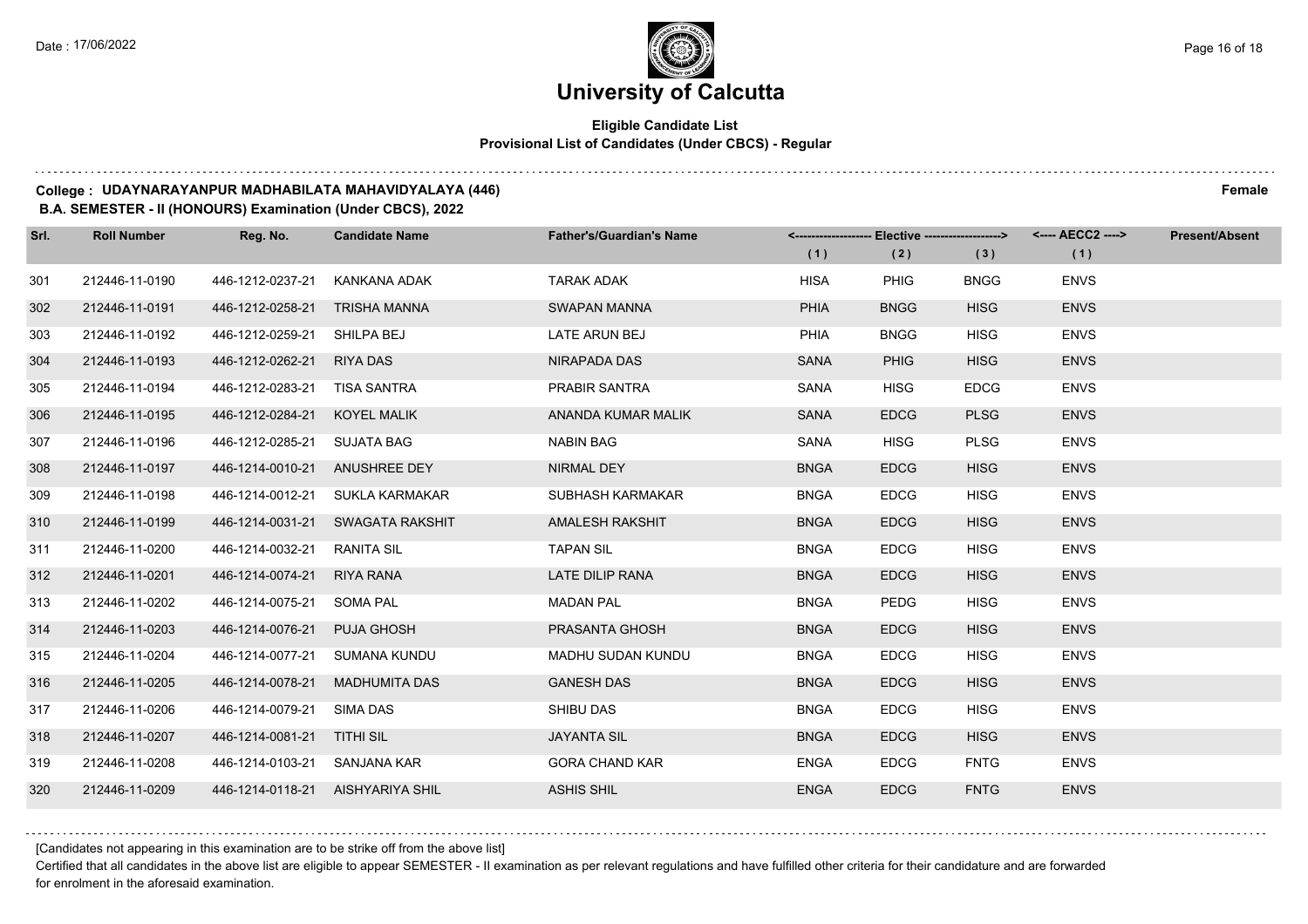## **Eligible Candidate List Provisional List of Candidates (Under CBCS) - Regular**

#### **College : UDAYNARAYANPUR MADHABILATA MAHAVIDYALAYA (446) Female**

#### **B.A. SEMESTER - II (HONOURS) Examination (Under CBCS), 2022**

| Srl. | <b>Roll Number</b> | Reg. No.                       | <b>Candidate Name</b>            | <b>Father's/Guardian's Name</b> | (1)         | <-------------------- Elective -------------------><br>(2) | (3)         | <---- AECC2 ----><br>(1) | <b>Present/Absent</b> |
|------|--------------------|--------------------------------|----------------------------------|---------------------------------|-------------|------------------------------------------------------------|-------------|--------------------------|-----------------------|
| 321  | 212446-11-0210     | 446-1214-0129-21               | SRABANI KUNDU                    | SUNIL KUNDU                     | <b>ENGA</b> | <b>EDCG</b>                                                | <b>HISG</b> | <b>ENVS</b>              |                       |
| 322  | 212446-11-0211     | 446-1214-0130-21               | <b>SUJANA RANA</b>               | <b>RAJIB KUMAR RANA</b>         | <b>ENGA</b> | <b>EDCG</b>                                                | <b>HISG</b> | <b>ENVS</b>              |                       |
| 323  | 212446-11-0212     | 446-1214-0131-21 KONKANA BHAR  |                                  | KARTICK CHANDRA BHAR            | <b>ENGA</b> | <b>EDCG</b>                                                | <b>HISG</b> | <b>ENVS</b>              |                       |
| 324  | 212446-11-0213     | 446-1214-0147-21 RUPSA PAL     |                                  | <b>LAKSHMAN PAL</b>             | <b>EDCA</b> | <b>PHIG</b>                                                | <b>PLSG</b> | <b>ENVS</b>              |                       |
| 325  | 212446-11-0214     | 446-1214-0178-21               | RANITA MANNA                     | UTTAM KUMAR MANNA               | <b>GEOA</b> | <b>HISG</b>                                                | <b>EDCG</b> | <b>ENVS</b>              |                       |
| 326  | 212446-11-0215     | 446-1214-0179-21               | NIHARIKA DAS                     | NIRANJAN DAS                    | <b>GEOA</b> | <b>HISG</b>                                                | <b>EDCG</b> | <b>ENVS</b>              |                       |
| 327  | 212446-11-0216     | 446-1214-0182-21 SNEHA GHOSH   |                                  | SUKUMAR GHOSH                   | <b>HISA</b> | PHIG                                                       | <b>BNGG</b> | <b>ENVS</b>              |                       |
| 328  | 212446-11-0217     | 446-1214-0185-21 RIMPA PAL     |                                  | RANJIT PAL                      | <b>HISA</b> | <b>PHIG</b>                                                | <b>BNGG</b> | <b>ENVS</b>              |                       |
| 329  | 212446-11-0218     |                                | 446-1214-0221-21 TANUSHREE GHOSH | PINTU GHOSH                     | <b>HISA</b> | <b>GEOG</b>                                                | SANG        | <b>ENVS</b>              |                       |
| 330  | 212446-11-0219     |                                | 446-1214-0228-21 TANIA KARMAKAR  | KRISHNAPADA KARMAKAR            | <b>HISA</b> | <b>BNGG</b>                                                | <b>GEOG</b> | <b>ENVS</b>              |                       |
| 331  | 212446-11-0220     | 446-1214-0231-21 SNEHA PAL     |                                  | <b>SWARUP PAL</b>               | <b>HISA</b> | <b>PHIG</b>                                                | <b>BNGG</b> | <b>ENVS</b>              |                       |
| 332  | 212446-11-0221     | 446-1214-0232-21 RUMKI PAL     |                                  | RABINDRANATH PAL                | <b>HISA</b> | <b>SANG</b>                                                | <b>PHIG</b> | <b>ENVS</b>              |                       |
| 333  | 212446-11-0222     | 446-1214-0282-21 RETU RAKSHIT  |                                  | SAMBHU NATH RAKSHIT             | SANA        | <b>HISG</b>                                                | <b>PLSG</b> | <b>ENVS</b>              |                       |
| 334  | 212446-11-0223     | 446-1215-0055-21 AYESHA KHATUN |                                  | <b>SK ABUL KALAM</b>            | <b>BNGA</b> | <b>EDCG</b>                                                | <b>HISG</b> | <b>ENVS</b>              |                       |
| 335  | 212446-11-0224     | 446-1215-0068-21 SHREYA HUDATI |                                  | SANKARLAL HUDATI                | <b>BNGA</b> | <b>EDCG</b>                                                | <b>HISG</b> | <b>ENVS</b>              |                       |
| 336  | 212446-11-0225     | 446-1215-0071-21 PRIYA MAITY   |                                  | <b>BARUN MAITY</b>              | <b>BNGA</b> | <b>GEOG</b>                                                | <b>SANG</b> | <b>ENVS</b>              |                       |
| 337  | 212446-11-0226     | 446-1215-0072-21 ALISHA KHATUN |                                  | ALAUDDIN ALI MOLLA              | <b>BNGA</b> | <b>PEDG</b>                                                | <b>HISG</b> | <b>ENVS</b>              |                       |
| 338  | 212446-11-0227     | 446-1215-0073-21 ANKITA MONDAL |                                  | <b>PUSKAR MONDAL</b>            | <b>BNGA</b> | <b>EDCG</b>                                                | <b>HISG</b> | <b>ENVS</b>              |                       |
| 339  | 212446-11-0228     | 446-1215-0105-21 TITHI SASMAL  |                                  | PINTU SASMAL                    | <b>ENGA</b> | <b>EDCG</b>                                                | <b>PLSG</b> | <b>ENVS</b>              |                       |
| 340  | 212446-11-0229     | 446-1215-0125-21 PUJA SASMAL   |                                  | <b>SRIKANTA SASMAL</b>          | <b>ENGA</b> | <b>EDCG</b>                                                | <b>HISG</b> | <b>ENVS</b>              |                       |

[Candidates not appearing in this examination are to be strike off from the above list]

Certified that all candidates in the above list are eligible to appear SEMESTER - II examination as per relevant regulations and have fulfilled other criteria for their candidature and are forwarded for enrolment in the aforesaid examination.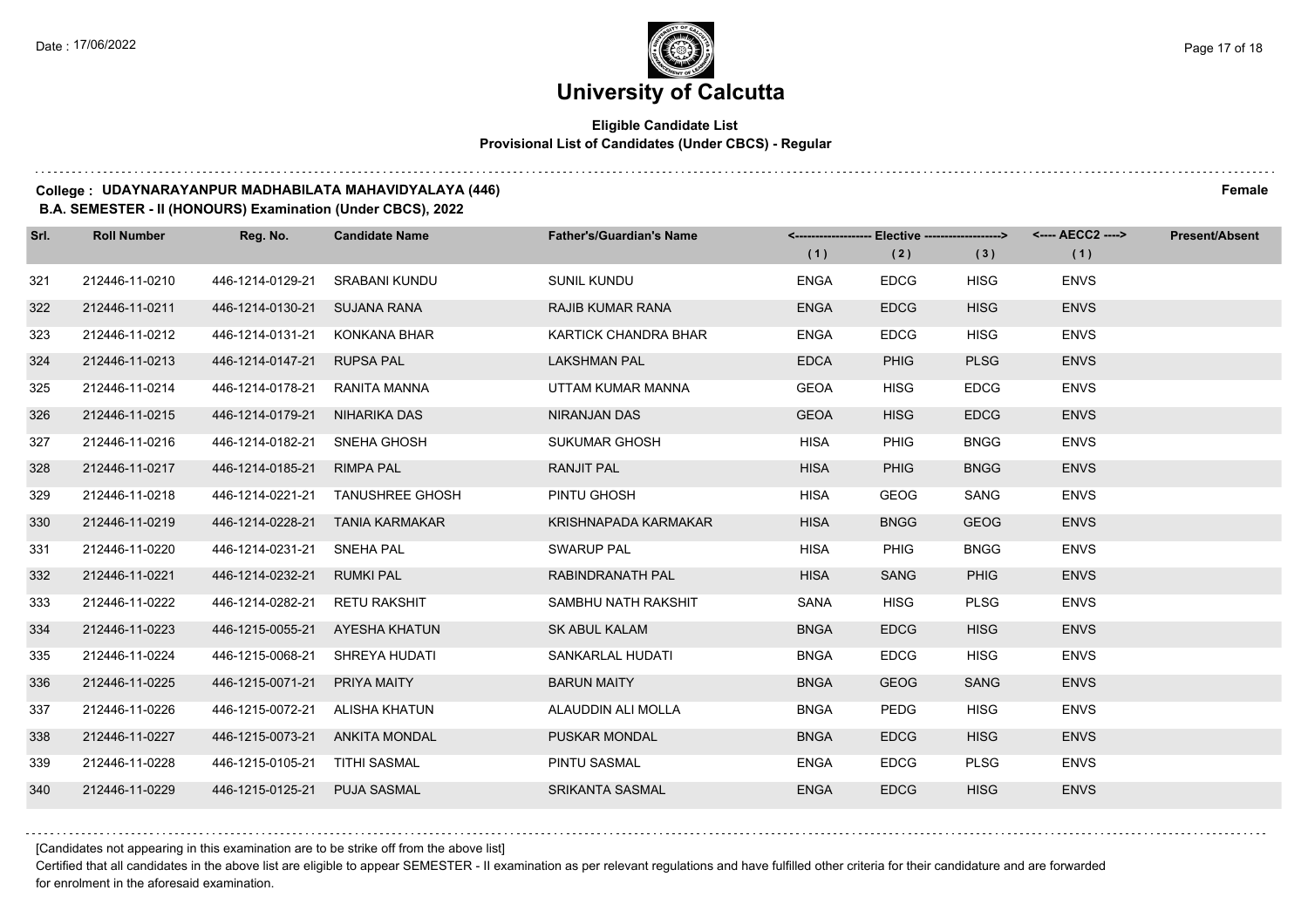## **Eligible Candidate List Provisional List of Candidates (Under CBCS) - Regular**

#### **College : UDAYNARAYANPUR MADHABILATA MAHAVIDYALAYA (446) Female**

#### **B.A. SEMESTER - II (HONOURS) Examination (Under CBCS), 2022**

| Srl. | <b>Roll Number</b> | Reg. No.         | <b>Candidate Name</b> | <b>Father's/Guardian's Name</b> | <-------------------- Elective -------------------> |             |             | <---- AECC2 ----> | <b>Present/Absent</b> |
|------|--------------------|------------------|-----------------------|---------------------------------|-----------------------------------------------------|-------------|-------------|-------------------|-----------------------|
|      |                    |                  |                       |                                 | (1)                                                 | (2)         | (3)         | (1)               |                       |
| 341  | 212446-11-0230     | 446-1215-0126-21 | SUMANA KHETO          | <b>BIFAL KHETO</b>              | <b>ENGA</b>                                         | <b>EDCG</b> | <b>FNTG</b> | <b>ENVS</b>       |                       |
| 342  | 212446-11-0231     | 446-1215-0128-21 | <b>MUSKAN KHATUN</b>  | MIRAJ ALI MOLLA                 | <b>ENGA</b>                                         | <b>EDCG</b> | <b>PLSG</b> | <b>ENVS</b>       |                       |
| 343  | 212446-11-0232     | 446-1215-0137-21 | <b>BIDISHA MONDAL</b> | <b>BRINDABON MONDAL</b>         | <b>EDCA</b>                                         | <b>HISG</b> | <b>PLSG</b> | <b>ENVS</b>       |                       |
| 344  | 212446-11-0233     | 446-1215-0152-21 | <b>SAHELI MAITY</b>   | <b>BISWANATH MAITY</b>          | <b>EDCA</b>                                         | <b>PHIG</b> | <b>PLSG</b> | <b>ENVS</b>       |                       |
| 345  | 212446-11-0234     | 446-1215-0154-21 | ASMINA KHATUN         | SK ALAUDDIN MONDAL              | <b>EDCA</b>                                         | <b>PHIG</b> | <b>PLSG</b> | <b>ENVS</b>       |                       |
| 346  | 212446-11-0235     | 446-1215-0227-21 | RUPSA JANA            | <b>RABIN JANA</b>               | <b>HISA</b>                                         | <b>PHIG</b> | <b>BNGG</b> | <b>ENVS</b>       |                       |
| 347  | 212446-11-0236     | 446-1211-0746-21 | SAYANTIKA JANA        | PRASANTA JANA                   | <b>ENGA</b>                                         | <b>EDCG</b> | <b>HISG</b> | <b>ENVS</b>       |                       |
| 348  | 212446-11-0237     | 446-1212-0745-21 | <b>ARCHANA MALIK</b>  | <b>BINOY MALIK</b>              | <b>BNGA</b>                                         | <b>EDCG</b> | <b>HISG</b> | <b>ENVS</b>       |                       |
| 349  | 212446-11-0238     | 446-1222-0740-21 | PINKI SANTRA          | ASTO SANTRA                     | <b>BNGA</b>                                         | <b>EDCG</b> | <b>HISG</b> | <b>ENVS</b>       |                       |
| 350  | 212446-11-0239     | 446-1211-0748-21 | <b>SUDIPA MONDAL</b>  | <b>DEBASHISH MONDAL</b>         | <b>BNGA</b>                                         | <b>EDCG</b> | <b>HISG</b> | <b>ENVS</b>       |                       |
| 351  | 212446-11-0240     | 446-1211-0749-21 | <b>BIDISHA BANGAL</b> | RAGHUNATH BANGAL                | <b>BNGA</b>                                         | <b>EDCG</b> | <b>HISG</b> | <b>ENVS</b>       |                       |
| 352  | 212446-11-0241     | 446-1211-0750-21 | <b>SATHI BHANDARI</b> | <b>JAHAR BHANDARI</b>           | <b>SANA</b>                                         | <b>HISG</b> | <b>EDCG</b> | <b>ENVS</b>       |                       |

[Candidates not appearing in this examination are to be strike off from the above list]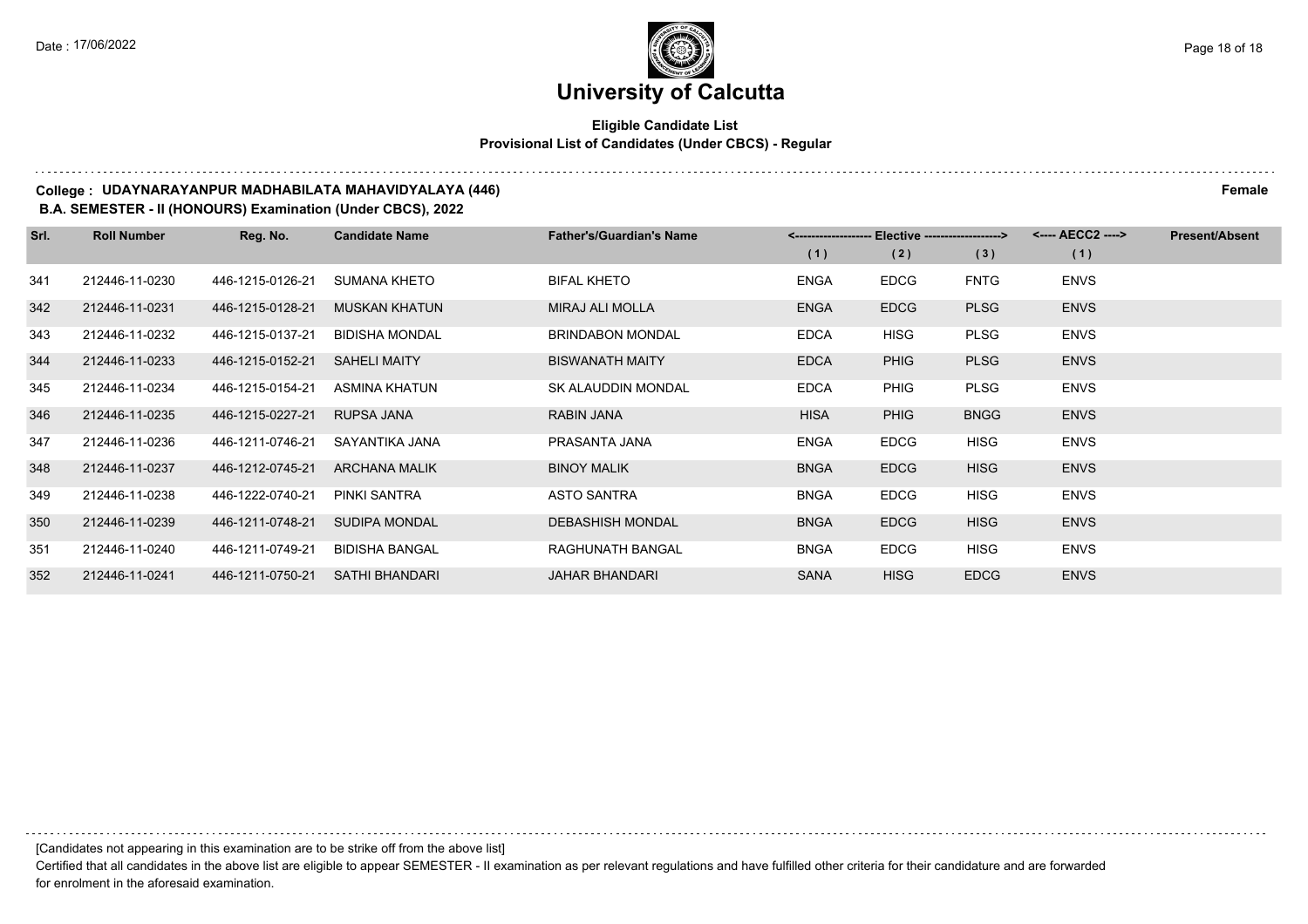## **Eligible Candidate List Provisional List of Candidates (Under CBCS) - Regular**

#### **College : UDAYNARAYANPUR MADHABILATA MAHAVIDYALAYA (446) Male**

**B.A. SEMESTER - II (HONOURS) Examination (Under CBCS), 2022**

| Srl.         | <b>Roll Number</b> | Reg. No.                        | <b>Candidate Name</b>            | <b>Father's/Guardian's Name</b> | (1)         | <-------------------- Elective -------------------><br>(2) | (3)         | (1)         | <b>Present/Absent</b> |
|--------------|--------------------|---------------------------------|----------------------------------|---------------------------------|-------------|------------------------------------------------------------|-------------|-------------|-----------------------|
| $\mathbf{1}$ | 192446-21-0004     | 446-1111-0147-19 SOUMYA PAL     |                                  | PATITPABAN PAL                  | <b>BNGA</b> | <b>EDCG</b>                                                | <b>HISG</b> | <b>ENVS</b> |                       |
| $\mathbf{2}$ | 192446-21-0006     |                                 | 446-1111-0284-19 SOUMEN BHOWMICK | PRASANTA BHOWMICK               | <b>BNGA</b> | <b>GEOG</b>                                                | <b>SANG</b> | <b>ENVS</b> |                       |
| 3            | 192446-21-0007     |                                 | 446-1111-0286-19 MAINAK BANERJEE | <b>GOPAL BANERJEE</b>           | <b>BNGA</b> | <b>GEOG</b>                                                | SANG        | <b>ENVS</b> |                       |
| 4            | 192446-21-0008     | 446-1112-0009-19 RAJIB DALUI    |                                  | LAKSHMAN DALUI                  | <b>BNGA</b> | <b>HISG</b>                                                | <b>PEDG</b> | <b>ENVS</b> |                       |
| 5            | 192446-21-0009     | 446-1112-0054-19 SITAL SINGH    |                                  | <b>BINOD SINGH</b>              | <b>BNGA</b> | SANG                                                       | <b>GEOG</b> | <b>ENVS</b> |                       |
| 6            | 192446-21-0013     | 446-1112-0073-19 SUDIP MONDAL   |                                  | SONATAN MONDAL                  | <b>BNGA</b> | <b>HISG</b>                                                | <b>EDCG</b> | <b>ENVS</b> |                       |
| $7^{\circ}$  | 192446-21-0014     | 446-1112-0078-19 ASIT DOLUI     |                                  | <b>BASUDEB DOLUI</b>            | <b>BNGA</b> | <b>HISG</b>                                                | <b>PEDG</b> | <b>ENVS</b> |                       |
| 8            | 192446-21-0015     | 446-1112-0266-19 PRITAM POREL   |                                  | <b>ASTOPADA POREL</b>           | <b>BNGA</b> | <b>SANG</b>                                                | <b>PHIG</b> | <b>ENVS</b> |                       |
| 9            | 192446-21-0023     | 446-1111-0149-19 SUBHAJIT NANDI |                                  | RAJKUMAR NANDI                  | <b>ENGA</b> | <b>EDCG</b>                                                | <b>HISG</b> | <b>ENVS</b> |                       |
| 10           | 192446-21-0024     | 446-1111-0153-19 ROHIT MAJI     |                                  | <b>BISWANATH MAJI</b>           | <b>ENGA</b> | <b>EDCG</b>                                                | <b>PLSG</b> | <b>ENVS</b> |                       |
| 11           | 192446-21-0025     | 446-1111-0158-19 RISE MOLLA     |                                  | RAHAMAT ALI MOLLA               | <b>ENGA</b> | <b>PEDG</b>                                                | <b>PLSG</b> | <b>ENVS</b> |                       |
| 12           | 192446-21-0027     | 446-1111-0166-19 SAIKAT MAITY   |                                  | <b>SHYAMAL MAITY</b>            | <b>ENGA</b> | <b>EDCG</b>                                                | <b>PLSG</b> | <b>ENVS</b> |                       |
| 13           | 192446-21-0029     |                                 | 446-1111-0173-19 ARPAN SAMANTA   | <b>BABLU SAMANTA</b>            | <b>ENGA</b> | <b>EDCG</b>                                                | <b>HISG</b> | <b>ENVS</b> |                       |
| 14           | 192446-21-0031     | 446-1112-0157-19 SANJU PATRA    |                                  | <b>GOPINATH PATRA</b>           | <b>ENGA</b> | <b>EDCG</b>                                                | <b>HISG</b> | <b>ENVS</b> |                       |
| 15           | 192446-21-0033     | 446-1111-0050-19 MANAS HALDAR   |                                  | <b>MALAY HALDAR</b>             | <b>GEOA</b> | <b>EDCG</b>                                                | <b>HISG</b> | <b>ENVS</b> |                       |
| 16           | 192446-21-0046     | 446-1111-0145-19 SHRABAN BERA   |                                  | PRANTOSH BERA                   | <b>HISA</b> | <b>GEOG</b>                                                | <b>BNGG</b> | <b>ENVS</b> |                       |
| 17           | 192446-21-0048     | 446-1111-0289-19 SAIKAT GHOSAL  |                                  | <b>TAPAN GHOSAL</b>             | <b>HISA</b> | <b>PHIG</b>                                                | <b>BNGG</b> | <b>ENVS</b> |                       |
| 18           | 192446-21-0055     | 446-1112-0088-19 SOUMEN BAG     |                                  | <b>RANAJIT BAG</b>              | <b>PHIA</b> | <b>HISG</b>                                                | <b>BNGG</b> | <b>ENVS</b> |                       |
| 19           | 192446-21-0057     |                                 | 446-1113-0023-19 NIRANJAN MANDI  | BAIDYANATH MANDI                | SANA        | <b>PLSG</b>                                                | <b>PEDG</b> | <b>ENVS</b> |                       |
| 20           | 202446-21-0003     |                                 | 446-1111-0031-20 ANISH KUMAR ROY | ARUN KUMAR ROY                  | <b>BNGA</b> | <b>EDCG</b>                                                | <b>PLSG</b> | <b>ENVS</b> |                       |

[Candidates not appearing in this examination are to be strike off from the above list]

Certified that all candidates in the above list are eligible to appear SEMESTER - II examination as per relevant regulations and have fulfilled other criteria for their candidature and are forwarded for enrolment in the aforesaid examination.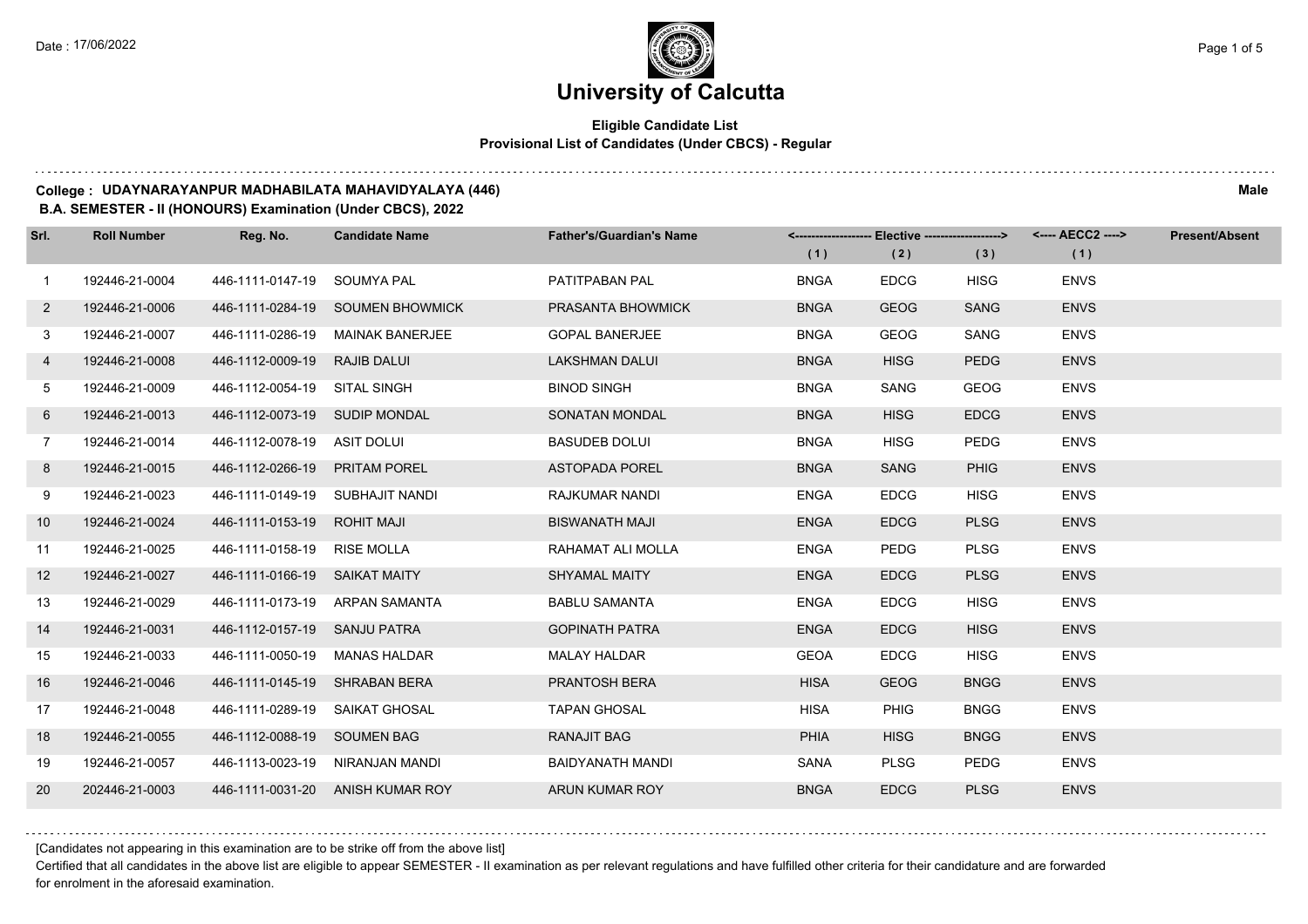## **Eligible Candidate List Provisional List of Candidates (Under CBCS) - Regular**

#### **College : UDAYNARAYANPUR MADHABILATA MAHAVIDYALAYA (446) Male**

#### **B.A. SEMESTER - II (HONOURS) Examination (Under CBCS), 2022**

| Srl. | <b>Roll Number</b> | Reg. No.                        | <b>Candidate Name</b>            | <b>Father's/Guardian's Name</b> | <-------------------- Elective -------------------> |             |             | <---- AECC2 ----> | <b>Present/Absent</b> |
|------|--------------------|---------------------------------|----------------------------------|---------------------------------|-----------------------------------------------------|-------------|-------------|-------------------|-----------------------|
|      |                    |                                 |                                  |                                 | (1)                                                 | (2)         | (3)         | (1)               |                       |
| 21   | 202446-21-0004     | 446-1111-0045-20                | <b>ARIJIT MONDAL</b>             | <b>ARJUN MONDAL</b>             | <b>BNGA</b>                                         | <b>EDCG</b> | <b>PLSG</b> | <b>ENVS</b>       |                       |
| 22   | 202446-21-0008     | 446-1111-0071-20                | <b>DEBASHIS PATRA</b>            | <b>DILIP PATRA</b>              | <b>BNGA</b>                                         | <b>EDCG</b> | <b>PLSG</b> | <b>ENVS</b>       |                       |
| 23   | 202446-21-0009     |                                 | 446-1111-0072-20 SURJESH DHARA   | <b>RAMESH DHARA</b>             | <b>BNGA</b>                                         | <b>EDCG</b> | <b>PLSG</b> | <b>ENVS</b>       |                       |
| 24   | 202446-21-0011     |                                 | 446-1111-0091-20 SUJAY ADHIKARY  | <b>NIRMAL ADHIKARY</b>          | <b>BNGA</b>                                         | <b>EDCG</b> | <b>PLSG</b> | <b>ENVS</b>       |                       |
| 25   | 202446-21-0013     | 446-1111-0096-20 SANJOY MAITY   |                                  | PRODYUT MAITY                   | <b>BNGA</b>                                         | <b>GEOG</b> | <b>HISG</b> | <b>ENVS</b>       |                       |
| 26   | 202446-21-0018     | 446-1111-0137-20                | <b>BHASKAR PRAMANICK</b>         | <b>TAPAS KUMAR PRAMANICK</b>    | <b>ENGA</b>                                         | <b>GEOG</b> | <b>HISG</b> | <b>ENVS</b>       |                       |
| 27   | 202446-21-0022     | 446-1111-0167-20                | DHIMAN PRADHAN                   | RAGHUNATH PRADHAN               | <b>ENGA</b>                                         | <b>EDCG</b> | <b>PLSG</b> | <b>ENVS</b>       |                       |
| 28   | 202446-21-0023     | 446-1111-0169-20                | <b>SANJOY SASMAL</b>             | KRISHNAPADA SASMAL              | <b>ENGA</b>                                         | <b>EDCG</b> | <b>PLSG</b> | <b>ENVS</b>       |                       |
| 29   | 202446-21-0024     | 446-1111-0172-20                | <b>GOURANGO MANNA</b>            | <b>SUSANTA MANNA</b>            | <b>ENGA</b>                                         | <b>EDCG</b> | <b>PLSG</b> | <b>ENVS</b>       |                       |
| 30   | 202446-21-0033     | 446-1111-0217-20                | ARPAN KUMAR BERA                 | <b>TAPAN KUMAR BERA</b>         | <b>HISA</b>                                         | <b>BNGG</b> | <b>PLSG</b> | <b>ENVS</b>       |                       |
| 31   | 202446-21-0036     | 446-1111-0244-20                | JAYABRATA BANERJEE               | <b>SRIKANTA BANERJEE</b>        | <b>HISA</b>                                         | <b>BNGG</b> | <b>PLSG</b> | <b>ENVS</b>       |                       |
| 32   | 202446-21-0039     | 446-1111-0254-20 SUDIPTA MAITY  |                                  | <b>ANUP MAITY</b>               | <b>PHIA</b>                                         | <b>EDCG</b> | <b>BNGG</b> | <b>ENVS</b>       |                       |
| 33   | 202446-21-0041     | 446-1111-0284-20                | SAHITYA BERA                     | PARESH CHANDRA BERA             | SANA                                                | <b>PEDG</b> | <b>PLSG</b> | <b>ENVS</b>       |                       |
| 34   | 202446-21-0042     | 446-1111-0290-20                | ANINDA BAG                       | <b>DILIP BAG</b>                | <b>SANA</b>                                         | <b>EDCG</b> | <b>PLSG</b> | <b>ENVS</b>       |                       |
| 35   | 202446-21-0049     |                                 | 446-1112-0120-20 SUBHAJIT BISWAS | <b>BABLU BISWAS</b>             | <b>EDCA</b>                                         | <b>BNGG</b> | <b>PLSG</b> | <b>ENVS</b>       |                       |
| 36   | 202446-21-0051     | 446-1112-0177-20 SUBHAJIT DIGER |                                  | <b>SHYAMAL DIGER</b>            | <b>GEOA</b>                                         | <b>HISG</b> | <b>BNGG</b> | <b>ENVS</b>       |                       |
| 37   | 202446-21-0053     | 446-1112-0201-20                | <b>RAJA MONDAL</b>               | <b>BISHU MONDAL</b>             | <b>HISA</b>                                         | <b>BNGG</b> | <b>PLSG</b> | <b>ENVS</b>       |                       |
| 38   | 202446-21-0061     | 446-1114-0198-20                | <b>PRIYAJIT SIL</b>              | <b>KRISHNA CHANDRA SIL</b>      | <b>HISA</b>                                         | <b>PHIG</b> | <b>BNGG</b> | <b>ENVS</b>       |                       |
| 39   | 202446-21-0064     | 446-1114-0292-20                | <b>KUNTAL PAL</b>                | <b>KASHINATH PAL</b>            | <b>HISA</b>                                         | <b>BNGG</b> | <b>PLSG</b> | <b>ENVS</b>       |                       |
| 40   | 202446-21-0066     |                                 | 446-1115-0135-20 ANIMESH GHORUI  | <b>AJAY GHORUI</b>              | <b>ENGA</b>                                         | <b>EDCG</b> | <b>PLSG</b> | <b>ENVS</b>       |                       |

[Candidates not appearing in this examination are to be strike off from the above list]

Certified that all candidates in the above list are eligible to appear SEMESTER - II examination as per relevant regulations and have fulfilled other criteria for their candidature and are forwarded for enrolment in the aforesaid examination.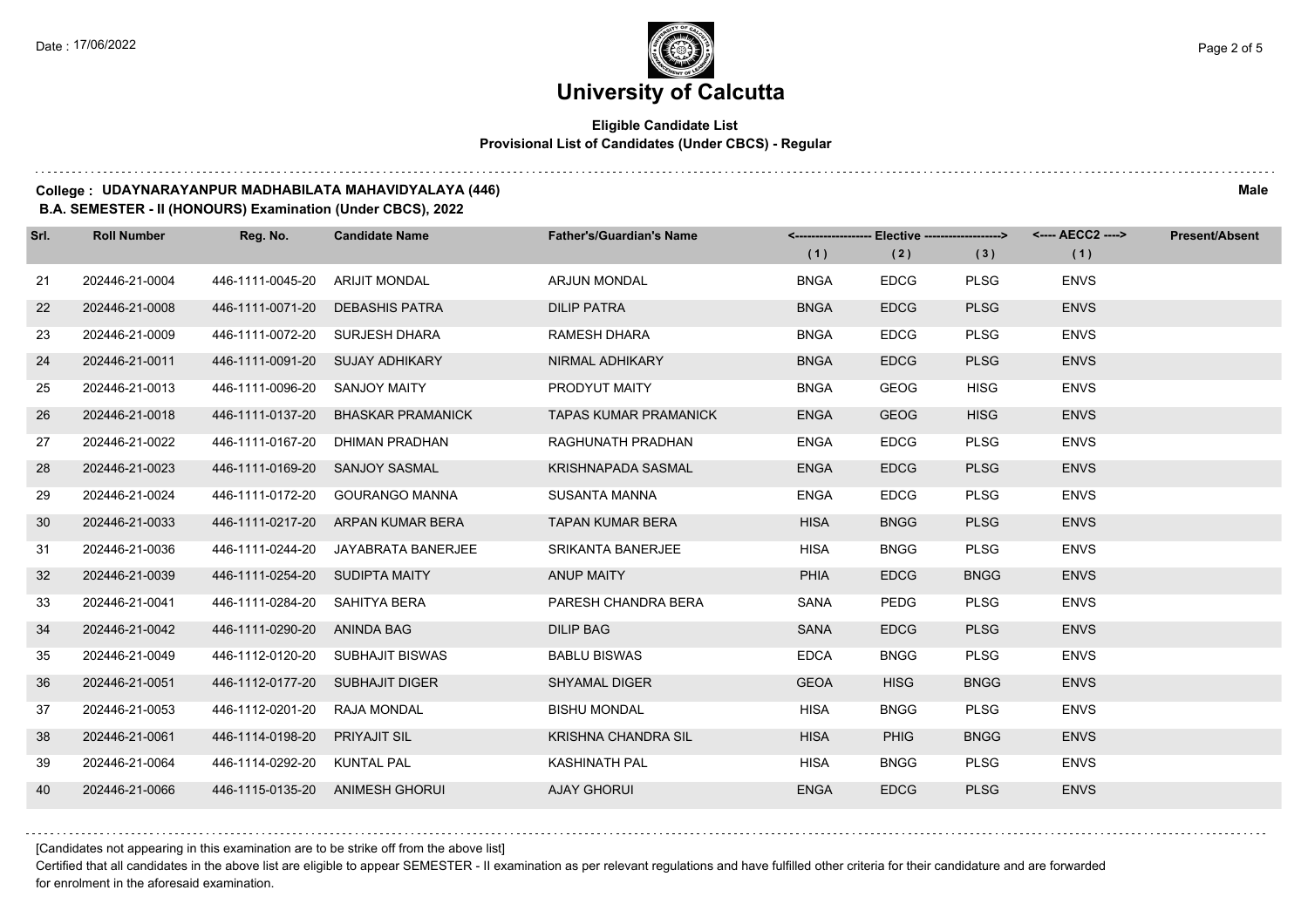## **Eligible Candidate List Provisional List of Candidates (Under CBCS) - Regular**

#### **College : UDAYNARAYANPUR MADHABILATA MAHAVIDYALAYA (446) Male**

#### **B.A. SEMESTER - II (HONOURS) Examination (Under CBCS), 2022**

| Srl. | <b>Roll Number</b> | Reg. No.         | <b>Candidate Name</b>        | <b>Father's/Guardian's Name</b> | <-------------------- Elective ------------------> |             |             | <---- AECC2 ----> | <b>Present/Absent</b> |
|------|--------------------|------------------|------------------------------|---------------------------------|----------------------------------------------------|-------------|-------------|-------------------|-----------------------|
|      |                    |                  |                              |                                 | (1)                                                | (2)         | (3)         | (1)               |                       |
| 41   | 212446-21-0001     | 446-1111-0028-21 | SADHAN KAYAL                 | SONATAN KAYAL                   | <b>BNGA</b>                                        | <b>EDCG</b> | <b>HISG</b> | <b>ENVS</b>       |                       |
| 42   | 212446-21-0002     | 446-1111-0029-21 | <b>PRITAM KANRAR</b>         | <b>ASTAM KANRAR</b>             | <b>BNGA</b>                                        | <b>EDCG</b> | <b>HISG</b> | <b>ENVS</b>       |                       |
| 43   | 212446-21-0003     | 446-1111-0040-21 | TANMAY MAITI                 | PRASANTA MAITTY                 | <b>BNGA</b>                                        | <b>EDCG</b> | <b>HISG</b> | <b>ENVS</b>       |                       |
| 44   | 212446-21-0004     | 446-1111-0044-21 | <b>SANJU GHANTI</b>          | <b>SWAPAN GHANTI</b>            | <b>BNGA</b>                                        | <b>PEDG</b> | <b>HISG</b> | <b>ENVS</b>       |                       |
| 45   | 212446-21-0005     | 446-1111-0052-21 | SAYAN ROY                    | <b>MONAHAR ROY</b>              | <b>BNGA</b>                                        | <b>EDCG</b> | <b>HISG</b> | <b>ENVS</b>       |                       |
| 46   | 212446-21-0006     | 446-1111-0056-21 | <b>UMA SANKAR SASMAL</b>     | <b>AJOY SASMAL</b>              | <b>BNGA</b>                                        | <b>EDCG</b> | <b>HISG</b> | <b>ENVS</b>       |                       |
| 47   | 212446-21-0007     | 446-1111-0060-21 | SOUDEEP POLLEY               | <b>SUSHANTA POLLEY</b>          | <b>BNGA</b>                                        | PEDG        | <b>HISG</b> | <b>ENVS</b>       |                       |
| 48   | 212446-21-0008     | 446-1111-0062-21 | SUDIPTA CHOWDHURY            | <b>PRADIP CHOWDHURY</b>         | <b>BNGA</b>                                        | <b>EDCG</b> | <b>HISG</b> | <b>ENVS</b>       |                       |
| 49   | 212446-21-0009     | 446-1111-0064-21 | SHUVANKAR HAZRA              | SANJOY HAZRA                    | <b>BNGA</b>                                        | <b>EDCG</b> | <b>HISG</b> | <b>ENVS</b>       |                       |
| 50   | 212446-21-0010     | 446-1111-0114-21 | <b>PRITAM BANERJEE</b>       | LATE SOUMEN BANERJEE            | <b>ENGA</b>                                        | <b>PEDG</b> | <b>PLSG</b> | <b>ENVS</b>       |                       |
| 51   | 212446-21-0011     | 446-1111-0121-21 | AMIT PRASAD                  | <b>SAMAR PRASAD</b>             | <b>ENGA</b>                                        | PEDG        | <b>PLSG</b> | <b>ENVS</b>       |                       |
| 52   | 212446-21-0012     | 446-1111-0123-21 | SHUBHAYOU DAS                | <b>ABHIJIT DAS</b>              | <b>ENGA</b>                                        | <b>EDCG</b> | <b>HISG</b> | <b>ENVS</b>       |                       |
| 53   | 212446-21-0013     | 446-1111-0144-21 | <b>ARNAB BERA</b>            | SAMAR BERA                      | <b>EDCA</b>                                        | <b>HISG</b> | <b>PLSG</b> | <b>ENVS</b>       |                       |
| 54   | 212446-21-0014     | 446-1111-0177-21 | <b>CHAYAN SARKAR</b>         | <b>CHANDAN SARKAR</b>           | <b>GEOA</b>                                        | <b>HISG</b> | <b>EDCG</b> | <b>ENVS</b>       |                       |
| 55   | 212446-21-0015     | 446-1111-0190-21 | <b>SUSMITA PAL</b>           | <b>MADAN PAL</b>                | <b>HISA</b>                                        | <b>BNGG</b> | <b>GEOG</b> | <b>ENVS</b>       |                       |
| 56   | 212446-21-0016     | 446-1111-0194-21 | <b>TAPABRATA CHAKRABORTY</b> | <b>TAPAS CHAKRABORTY</b>        | <b>HISA</b>                                        | <b>BNGG</b> | <b>GEOG</b> | <b>ENVS</b>       |                       |
| 57   | 212446-21-0017     | 446-1111-0196-21 | <b>SAYANTAN GHOSH</b>        | <b>TAPAN GHOSH</b>              | <b>HISA</b>                                        | <b>PHIG</b> | <b>BNGG</b> | <b>ENVS</b>       |                       |
| 58   | 212446-21-0018     | 446-1111-0197-21 | AKASH SAMANTA                | <b>ARUP SAMANTA</b>             | <b>HISA</b>                                        | <b>BNGG</b> | <b>GEOG</b> | <b>ENVS</b>       |                       |
| 59   | 212446-21-0019     | 446-1111-0204-21 | <b>DEBASIS MONDAL</b>        | <b>SUSHANTA MONDAL</b>          | <b>HISA</b>                                        | <b>BNGG</b> | <b>GEOG</b> | <b>ENVS</b>       |                       |
| 60   | 212446-21-0020     | 446-1111-0212-21 | PALASH KANRAR                | <b>SHANKAR KANRAR</b>           | <b>HISA</b>                                        | <b>BNGG</b> | <b>GEOG</b> | <b>ENVS</b>       |                       |

[Candidates not appearing in this examination are to be strike off from the above list]

Certified that all candidates in the above list are eligible to appear SEMESTER - II examination as per relevant regulations and have fulfilled other criteria for their candidature and are forwarded for enrolment in the aforesaid examination.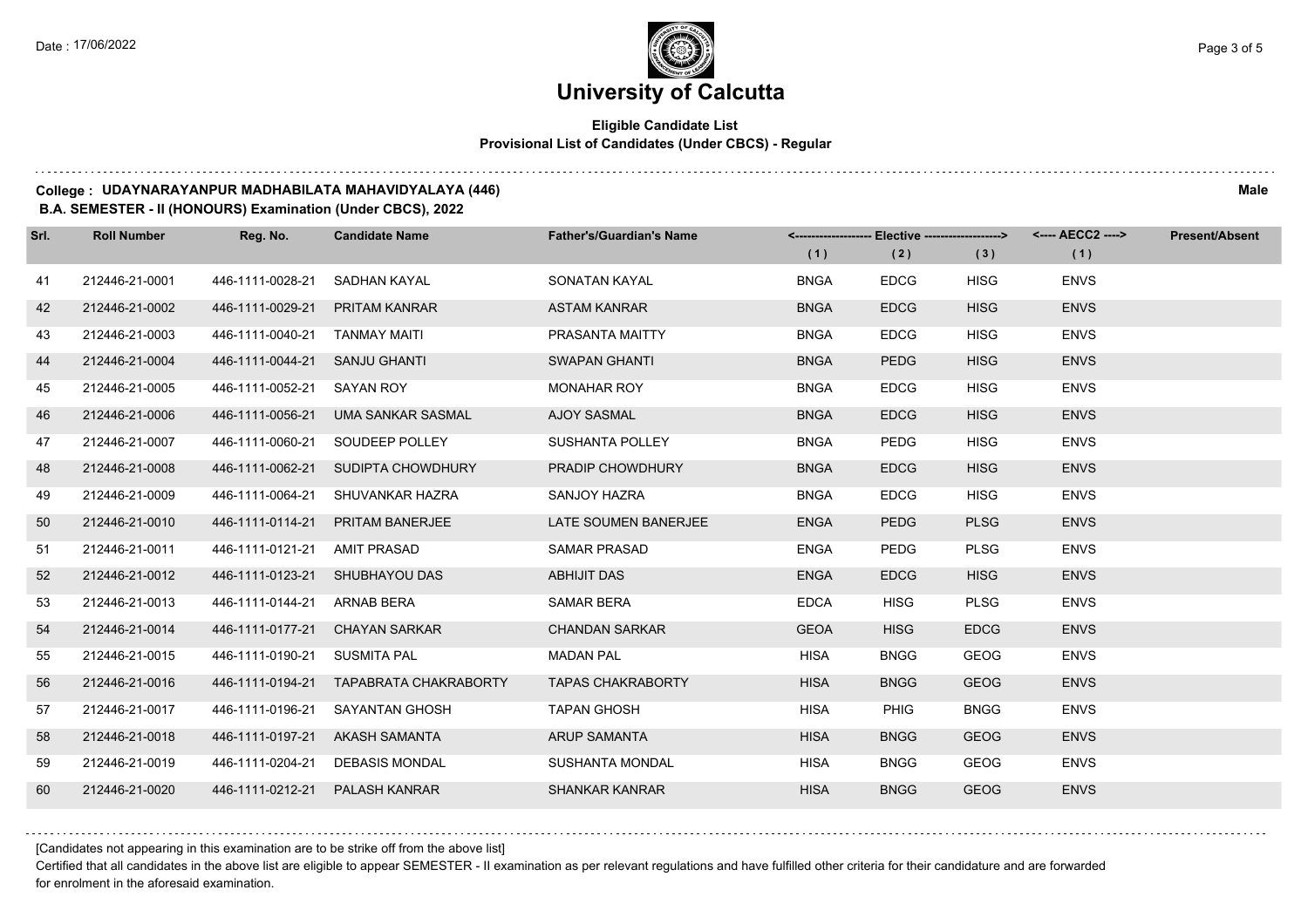## **Eligible Candidate List Provisional List of Candidates (Under CBCS) - Regular**

#### **College : UDAYNARAYANPUR MADHABILATA MAHAVIDYALAYA (446) Male**

#### **B.A. SEMESTER - II (HONOURS) Examination (Under CBCS), 2022**

| Srl. | <b>Roll Number</b> | Reg. No.                     | <b>Candidate Name</b>          | <b>Father's/Guardian's Name</b> |             | <------------------- Elective ------------------> |             | <---- AECC2 ----> | <b>Present/Absent</b> |
|------|--------------------|------------------------------|--------------------------------|---------------------------------|-------------|---------------------------------------------------|-------------|-------------------|-----------------------|
|      |                    |                              |                                |                                 | (1)         | (2)                                               | (3)         | (1)               |                       |
| 61   | 212446-21-0021     | 446-1111-0214-21             | <b>SUMIT CHOWLY</b>            | <b>GOUTAM CHOWLY</b>            | <b>HISA</b> | <b>PHIG</b>                                       | <b>BNGG</b> | <b>ENVS</b>       |                       |
| 62   | 212446-21-0022     | 446-1111-0216-21             | PIJUS CHAKRABORTY              | SRIKANTA CHAKRABORTY            | <b>HISA</b> | <b>PHIG</b>                                       | <b>BNGG</b> | <b>ENVS</b>       |                       |
| 63   | 212446-21-0023     | 446-1111-0224-21             | PRITAM KHANRA                  | PARTHA KHANRA                   | <b>HISA</b> | <b>BNGG</b>                                       | <b>GEOG</b> | <b>ENVS</b>       |                       |
| 64   | 212446-21-0024     |                              | 446-1111-0242-21 SHOUNAK GHOSH | <b>ASHOKE GHOSH</b>             | <b>PHIA</b> | <b>BNGG</b>                                       | <b>HISG</b> | <b>ENVS</b>       |                       |
| 65   | 212446-21-0025     | 446-1111-0253-21             | AKASH SASMAL                   | laxmikanta sasmal               | <b>PHIA</b> | <b>BNGG</b>                                       | <b>HISG</b> | <b>ENVS</b>       |                       |
| 66   | 212446-21-0026     | 446-1111-0276-21             | <b>TUHIN SAMANTA</b>           | <b>AJIT SAMANTA</b>             | <b>SANA</b> | <b>HISG</b>                                       | <b>PLSG</b> | <b>ENVS</b>       |                       |
| 67   | 212446-21-0027     | 446-1111-0280-21             | ABHRAJIT CHAKROBORTY           | <b>UDAY CHAKROBORTY</b>         | SANA        | <b>HISG</b>                                       | <b>EDCG</b> | <b>ENVS</b>       |                       |
| 68   | 212446-21-0028     | 446-1112-0057-21             | <b>BIJOY MALIK</b>             | <b>FULKUMAR MALIK</b>           | <b>BNGA</b> | <b>EDCG</b>                                       | <b>HISG</b> | <b>ENVS</b>       |                       |
| 69   | 212446-21-0029     | 446-1112-0058-21             | <b>SURJA SARDAR</b>            | <b>JUDHISTHIR SARDAR</b>        | <b>BNGA</b> | <b>EDCG</b>                                       | <b>HISG</b> | <b>ENVS</b>       |                       |
| 70   | 212446-21-0030     | 446-1112-0097-21             | <b>SURAJIT ROY</b>             | <b>DIBAKAR ROY</b>              | <b>BNGA</b> | <b>EDCG</b>                                       | <b>HISG</b> | <b>ENVS</b>       |                       |
| 71   | 212446-21-0031     | 446-1112-0133-21             | SIBNATH SANTRA                 | <b>TAPAN SANTRA</b>             | <b>ENGA</b> | <b>EDCG</b>                                       | <b>HISG</b> | <b>ENVS</b>       |                       |
| 72   | 212446-21-0032     | 446-1112-0162-21             | <b>RANA MALIK</b>              | <b>BIVAS MALIK</b>              | <b>EDCA</b> | <b>PHIG</b>                                       | <b>PLSG</b> | <b>ENVS</b>       |                       |
| 73   | 212446-21-0033     | 446-1112-0187-21             | SUBRATA ROY                    | <b>BABLU ROY</b>                | <b>HISA</b> | <b>PHIG</b>                                       | <b>BNGG</b> | <b>ENVS</b>       |                       |
| 74   | 212446-21-0034     | 446-1112-0236-21             | <b>DEBASHIS DHANK</b>          | PRASANTA DHAK                   | <b>HISA</b> | <b>BNGG</b>                                       | <b>GEOG</b> | <b>ENVS</b>       |                       |
| 75   | 212446-21-0035     | 446-1112-0238-21             | <b>BILASH MALIK</b>            | <b>BISWAJIT MALIK</b>           | <b>HISA</b> | <b>PHIG</b>                                       | <b>BNGG</b> | <b>ENVS</b>       |                       |
| 76   | 212446-21-0036     | 446-1114-0011-21             | <b>GOURHARI MANNA</b>          | <b>DILIP MANNA</b>              | <b>BNGA</b> | <b>EDCG</b>                                       | <b>HISG</b> | <b>ENVS</b>       |                       |
| 77   | 212446-21-0037     | 446-1114-0063-21             | <b>SUBHAS DAS</b>              | <b>TAPAN DAS</b>                | <b>BNGA</b> | <b>EDCG</b>                                       | <b>HISG</b> | <b>ENVS</b>       |                       |
| 78   | 212446-21-0038     | 446-1114-0080-21             | SUKHENDU BERA                  | <b>SANJIT BERA</b>              | <b>BNGA</b> | <b>PEDG</b>                                       | <b>HISG</b> | <b>ENVS</b>       |                       |
| 79   | 212446-21-0039     | 446-1114-0132-21             | PRITAM DE                      | PRASANTA DE                     | <b>ENGA</b> | <b>EDCG</b>                                       | <b>PLSG</b> | <b>ENVS</b>       |                       |
| 80   | 212446-21-0040     | 446-1114-0146-21 SWARUP KHAN |                                | <b>KARTICK KHAN</b>             | <b>EDCA</b> | <b>PHIG</b>                                       | <b>PLSG</b> | <b>ENVS</b>       |                       |

[Candidates not appearing in this examination are to be strike off from the above list]

Certified that all candidates in the above list are eligible to appear SEMESTER - II examination as per relevant regulations and have fulfilled other criteria for their candidature and are forwarded for enrolment in the aforesaid examination.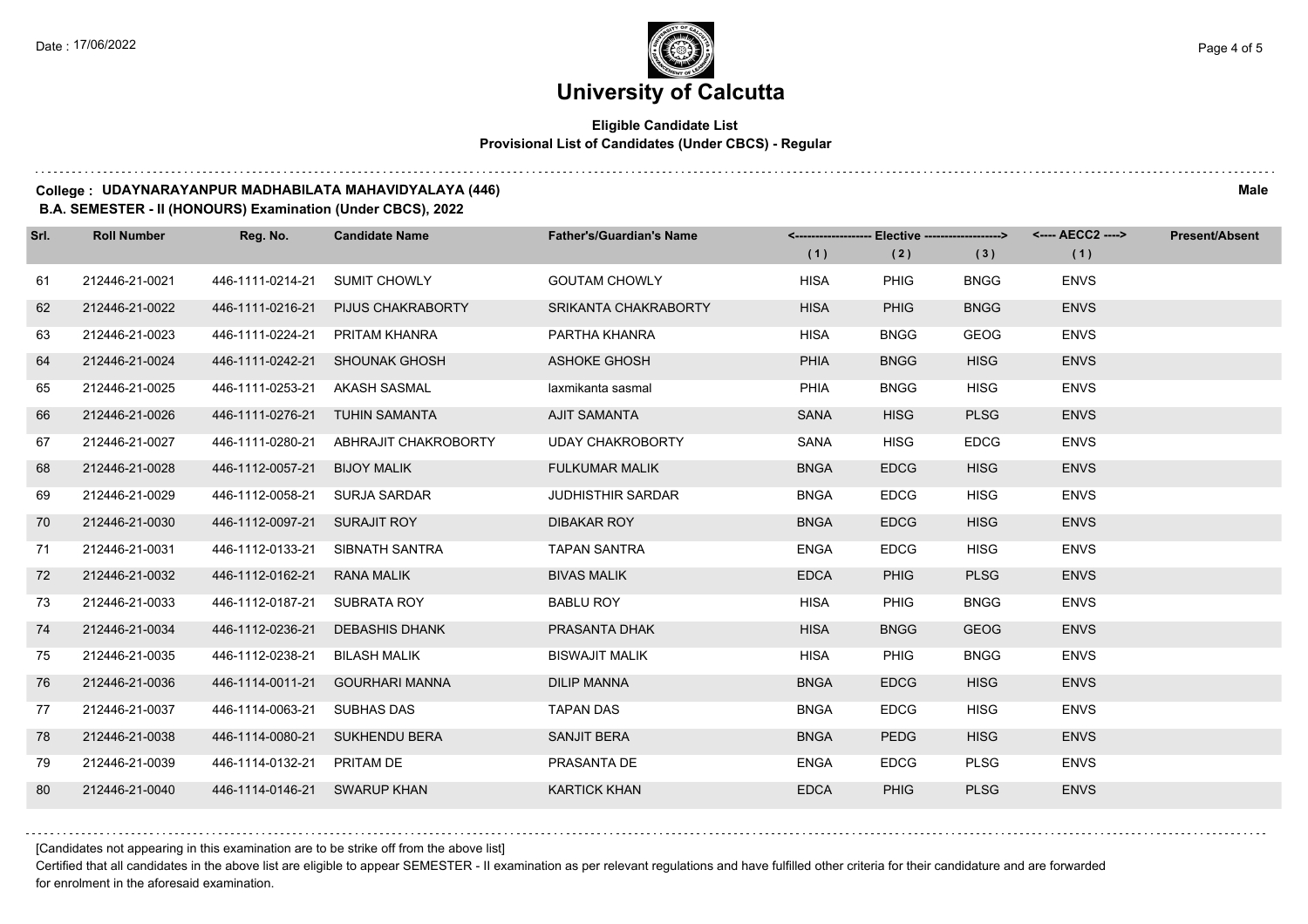## **Eligible Candidate List Provisional List of Candidates (Under CBCS) - Regular**

#### **College : UDAYNARAYANPUR MADHABILATA MAHAVIDYALAYA (446) Male**

#### **B.A. SEMESTER - II (HONOURS) Examination (Under CBCS), 2022**

| Srl. | <b>Roll Number</b> | Reg. No.         | <b>Candidate Name</b>   | <b>Father's/Guardian's Name</b> |             | Elective -------------------> |             | <---- AECC2 ----> | <b>Present/Absent</b> |
|------|--------------------|------------------|-------------------------|---------------------------------|-------------|-------------------------------|-------------|-------------------|-----------------------|
|      |                    |                  |                         |                                 | (1)         | (2)                           | (3)         | (1)               |                       |
| 81   | 212446-21-0041     | 446-1114-0156-21 | <b>AKASH PAL</b>        | SANTIRANJAN PAL                 | <b>EDCA</b> | <b>PHIG</b>                   | <b>PLSG</b> | <b>ENVS</b>       |                       |
| 82   | 212446-21-0042     | 446-1114-0229-21 | <b>DEBJIT KAR</b>       | <b>TAPAS KAR</b>                | <b>HISA</b> | <b>BNGG</b>                   | <b>GEOG</b> | <b>ENVS</b>       |                       |
| 83   | 212446-21-0043     | 446-1114-0230-21 | <b>BIKRAM BHAR</b>      | <b>AMAL BHAR</b>                | <b>HISA</b> | <b>PHIG</b>                   | <b>BNGG</b> | <b>ENVS</b>       |                       |
| 84   | 212446-21-0044     | 446-1115-0069-21 | <b>BIKRAM SASMAL</b>    | <b>SUKDEB SASMAL</b>            | <b>BNGA</b> | <b>EDCG</b>                   | <b>HISG</b> | <b>ENVS</b>       |                       |
| 85   | 212446-21-0045     | 446-1115-0070-21 | PRITAM DENRE            | <b>BIMAL DENRE</b>              | <b>BNGA</b> | <b>EDCG</b>                   | <b>HISG</b> | <b>ENVS</b>       |                       |
| 86   | 212446-21-0046     | 446-1115-0124-21 | ANKAN MANNA             | <b>KRISHNAPADA MANNA</b>        | <b>ENGA</b> | <b>EDCG</b>                   | <b>PLSG</b> | <b>ENVS</b>       |                       |
| 87   | 212446-21-0047     | 446-1115-0127-21 | <b>MRINMOY ADHIKARY</b> | <b>MANAS ADHIKARY</b>           | <b>ENGA</b> | <b>PEDG</b>                   | <b>PLSG</b> | <b>ENVS</b>       |                       |
| 88   | 212446-21-0048     | 446-1115-0153-21 | <b>SURAJ GHORUI</b>     | <b>SUBIR GHORUI</b>             | <b>EDCA</b> | <b>HISG</b>                   | <b>PLSG</b> | <b>ENVS</b>       |                       |
| 89   | 212446-21-0049     | 446-1115-0155-21 | PRADYUT PAL             | <b>JALADHAR PAL</b>             | <b>EDCA</b> | <b>HISG</b>                   | <b>PLSG</b> | <b>ENVS</b>       |                       |
| 90   | 212446-21-0050     | 446-1134-0180-21 | <b>SANTANU PAL</b>      | <b>NANDALAL PAL</b>             | <b>GEOA</b> | <b>HISG</b>                   | <b>EDCG</b> | <b>ENVS</b>       |                       |
| 91   | 212446-21-0051     | 446-1112-0738-21 | <b>HARAPRASAD DHUL</b>  | <b>RAGHUNATH DHUL</b>           | <b>EDCA</b> | <b>HISG</b>                   | <b>PLSG</b> | <b>ENVS</b>       |                       |
| 92   | 212446-21-0052     | 446-1112-0741-21 | <b>SUROJIT PANDIT</b>   | <b>BHASKAR PANDIT</b>           | <b>BNGA</b> | <b>EDCG</b>                   | <b>HISG</b> | <b>ENVS</b>       |                       |
| 93   | 212446-21-0053     | 446-1112-0742-21 | <b>KARTICK DOLUI</b>    | SHIBURAM DOLUI                  | <b>BNGA</b> | <b>EDCG</b>                   | <b>HISG</b> | <b>ENVS</b>       |                       |
| 94   | 212446-21-0054     | 446-1112-0743-21 | <b>SAJAL SANTRA</b>     | <b>SANJOY SANTRA</b>            | <b>BNGA</b> | <b>EDCG</b>                   | <b>HISG</b> | <b>ENVS</b>       |                       |
| 95   | 212446-21-0055     | 446-1112-0744-21 | SANDIP KUMAR DOLUI      | SAMBHUNATH DOLUI                | <b>BNGA</b> | <b>EDCG</b>                   | <b>HISG</b> | <b>ENVS</b>       |                       |
| 96   | 212446-21-0056     | 446-1111-0752-21 | <b>PINTU RAM</b>        | <b>ADESH RAM</b>                | <b>ENGA</b> | <b>PEDG</b>                   | <b>PLSG</b> | <b>ENVS</b>       |                       |

[Candidates not appearing in this examination are to be strike off from the above list]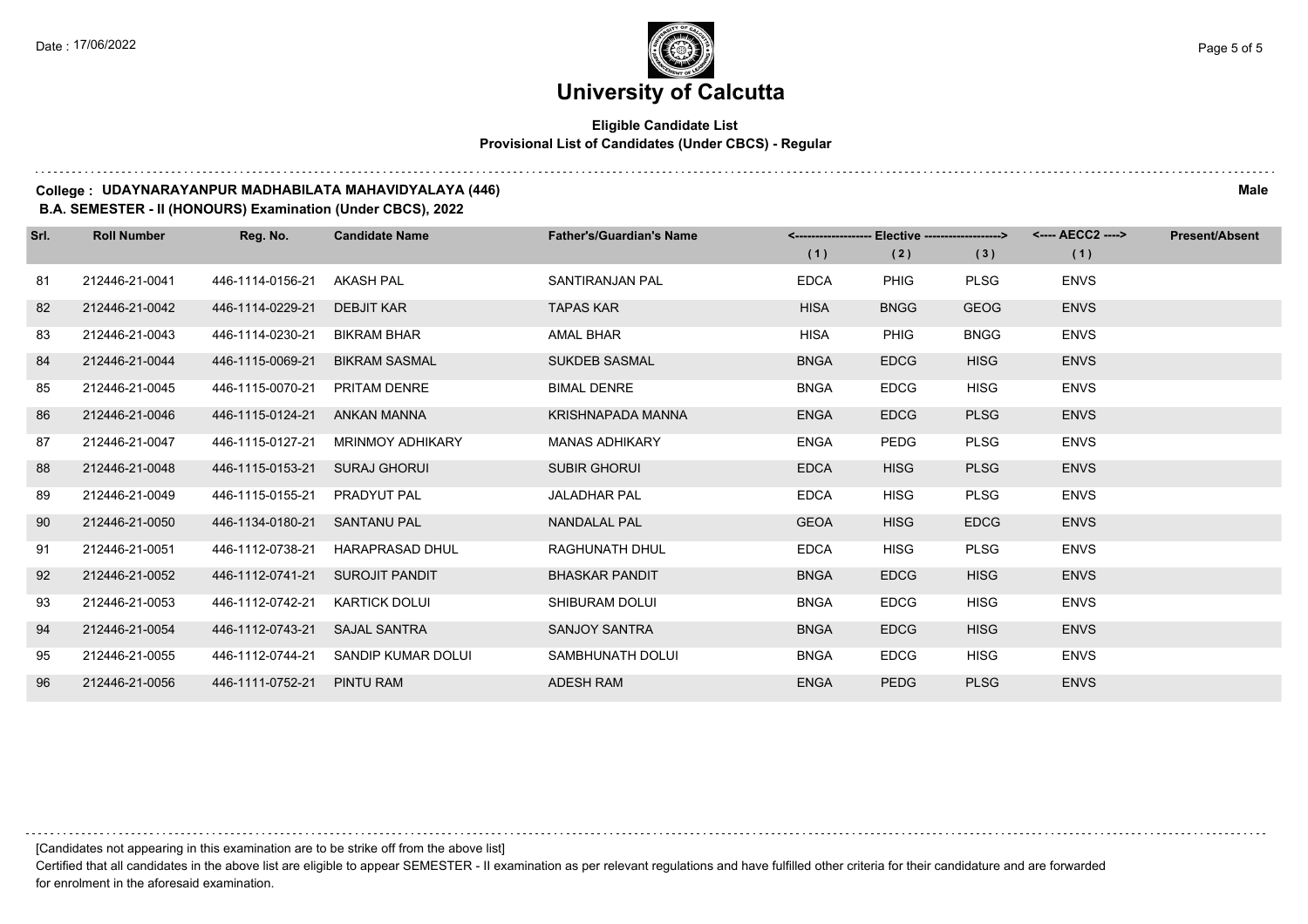## **Eligible Candidate List Provisional List of Candidates (Under CBCS) - Regular**

#### **College : UDAYNARAYANPUR MADHABILATA MAHAVIDYALAYA (446) Female**

**B.Sc. SEMESTER - II (GENERAL) Examination (Under CBCS), 2022**

| Srl.           | <b>Roll Number</b> | Reg. No.         | <b>Candidate Name</b> | <b>Father's/Guardian's Name</b> | <-------------------- Elective -------------------> |             |             | <---- AECC2 ----> | <b>Present/Absent</b> |
|----------------|--------------------|------------------|-----------------------|---------------------------------|-----------------------------------------------------|-------------|-------------|-------------------|-----------------------|
|                |                    |                  |                       |                                 | (1)                                                 | (2)         | (3)         | (1)               |                       |
|                | 203446-12-0001     | 446-1211-0704-20 | RAYEASHA KHATUN       | SYED SHA RABIUL ISLAM           | <b>PHSG</b>                                         | <b>CEMG</b> | <b>MTMG</b> | <b>ENVS</b>       |                       |
| 2              | 203446-12-0002     | 446-1211-0705-20 | <b>ADITI MONDAL</b>   | <b>ASTAM MONADL</b>             | <b>FNTG</b>                                         | <b>MTMG</b> | <b>CEMG</b> | <b>ENVS</b>       |                       |
| $\mathcal{S}$  | 213446-12-0001     | 446-1211-0734-21 | KUSUM KOLEY           | SASANKA SEKHAR KOLEY            | <b>CEMG</b>                                         | <b>PHSG</b> | <b>FNTG</b> | <b>ENVS</b>       |                       |
| $\overline{4}$ | 213446-12-0002     | 446-1211-0735-21 | PRIYA SAMANTA         | <b>TAPAS SAMANTA</b>            | <b>CEMG</b>                                         | <b>PHSG</b> | <b>FNTG</b> | <b>ENVS</b>       |                       |
| $5 -$          | 213446-12-0003     | 446-1211-0736-21 | <b>SNEHA MAITY</b>    | <b>TAPAS KUMAR MAITY</b>        | <b>CEMG</b>                                         | <b>PHSG</b> | <b>FNTG</b> | <b>ENVS</b>       |                       |
| 6              | 213446-12-0004     | 446-1214-0737-21 | AYENDITA MANNA        | SUSHANTA MANNA                  | <b>PHSG</b>                                         | <b>CEMG</b> | <b>MTMG</b> | <b>ENVS</b>       |                       |

[Candidates not appearing in this examination are to be strike off from the above list]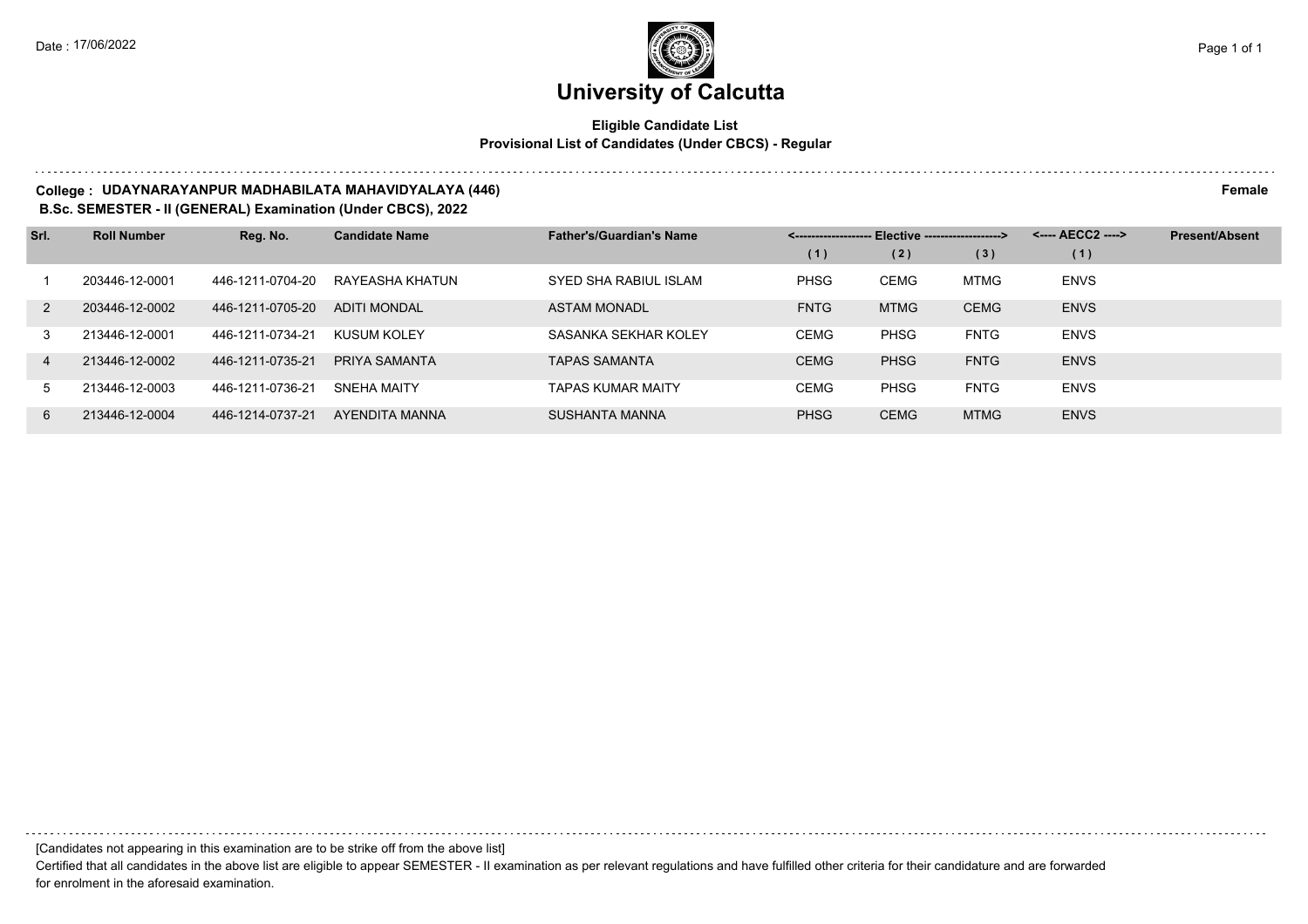## **Eligible Candidate List Provisional List of Candidates (Under CBCS) - Regular**

#### **College : UDAYNARAYANPUR MADHABILATA MAHAVIDYALAYA (446) Male**

#### **B.Sc. SEMESTER - II (GENERAL) Examination (Under CBCS), 2022**

| Srl.           | <b>Roll Number</b> | Reg. No.         | <b>Candidate Name</b> | <b>Father's/Guardian's Name</b> |             | <-------------------- Elective ------------------> |             | <---- AECC2 ----> | <b>Present/Absent</b> |
|----------------|--------------------|------------------|-----------------------|---------------------------------|-------------|----------------------------------------------------|-------------|-------------------|-----------------------|
|                |                    |                  |                       |                                 | (1)         | (2)                                                | (3)         | (1)               |                       |
|                | 203446-22-0001     | 446-1114-0703-20 | RITAM BERA            | <b>TAPAS BERA</b>               | <b>PHSG</b> | CEMG                                               | <b>MTMG</b> | <b>ENVS</b>       |                       |
| 2              | 213446-22-0001     | 446-1111-0731-21 | SOUVICK SAMANTA       | <b>KARTICK SAMANTA</b>          | <b>MTMG</b> | <b>MUCG</b>                                        | <b>PHSG</b> | <b>ENVS</b>       |                       |
| 3              | 213446-22-0002     | 446-1111-0733-21 | SUBHO ADHIKARY        | BHAGIRATH ADHAKARY              | <b>CEMG</b> | <b>PHSG</b>                                        | <b>FNTG</b> | <b>ENVS</b>       |                       |
| $\overline{4}$ | 213446-22-0003     | 446-1115-0732-21 | SK SAHIN AFROZ        | SK. MANOWAR HOSSAIN             | <b>CEMG</b> | <b>PHSG</b>                                        | <b>FNTG</b> | <b>ENVS</b>       |                       |
| 5              | 213446-22-0004     | 446-1111-0754-21 | SHUVAJIT KANRAR       | RABINDRANATH KANRAR             | <b>PEDG</b> | <b>MTMG</b>                                        | <b>CEMG</b> | <b>ENVS</b>       |                       |

[Candidates not appearing in this examination are to be strike off from the above list]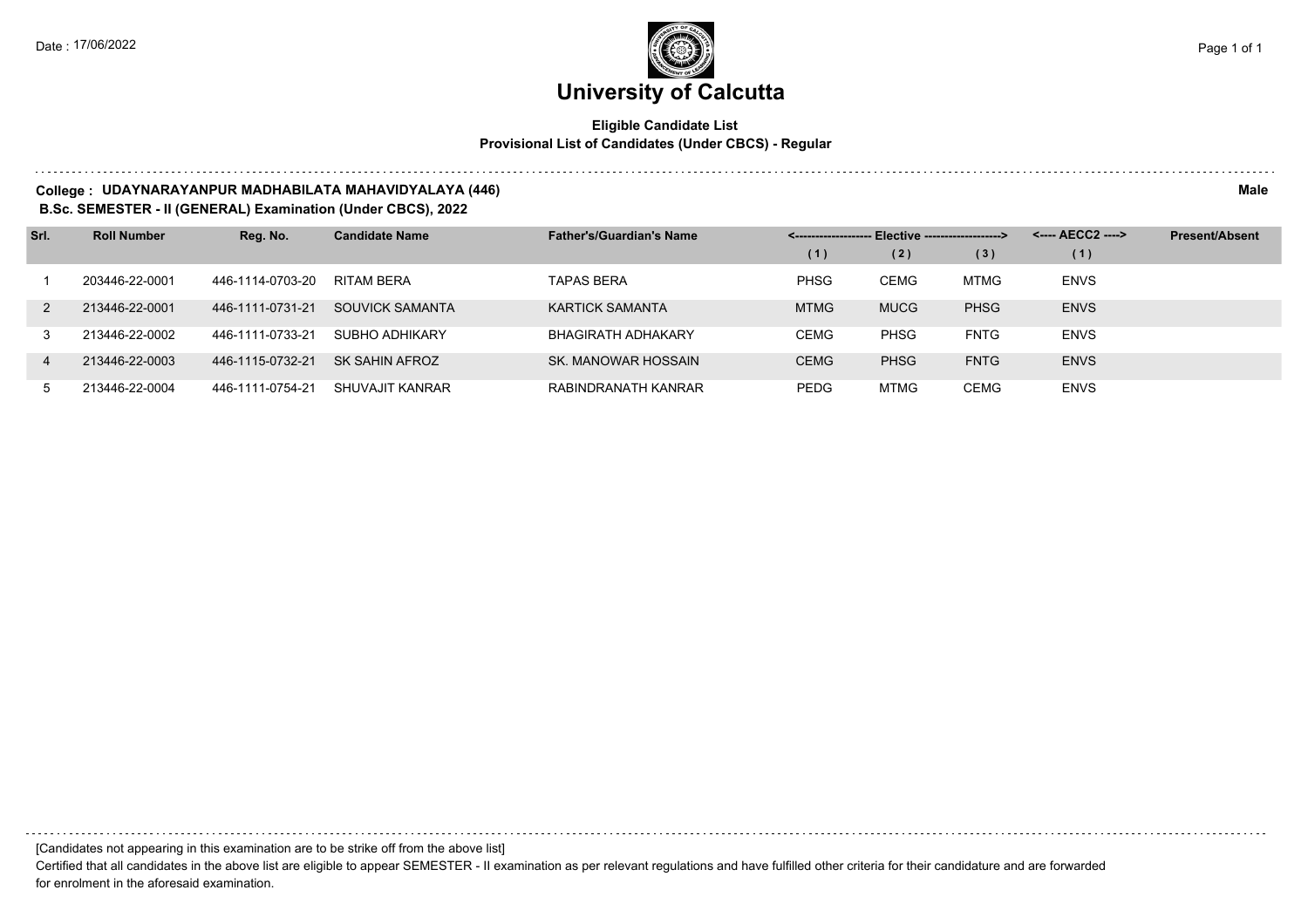## **Eligible Candidate List Provisional List of Candidates (Under CBCS) - Regular**

#### **College : UDAYNARAYANPUR MADHABILATA MAHAVIDYALAYA (446) Female**

**B.Sc. SEMESTER - II (HONOURS) Examination (Under CBCS), 2022**

| Srl.           | <b>Roll Number</b> | Reg. No.         | <b>Candidate Name</b> | <b>Father's/Guardian's Name</b> |             | Elective -------------------> |             | <---- AECC2 ----> | <b>Present/Absent</b> |
|----------------|--------------------|------------------|-----------------------|---------------------------------|-------------|-------------------------------|-------------|-------------------|-----------------------|
|                |                    |                  |                       |                                 | (1)         | (2)                           | (3)         | (1)               |                       |
|                | 193446-11-0005     | 446-1215-0297-19 | KRISHNA MAJI          | NIKHIL MAJI                     | <b>MTMA</b> | CEMG                          | <b>PHSG</b> | <b>ENVS</b>       |                       |
| $\mathcal{P}$  | 203446-11-0009     | 446-1215-0306-20 | <b>RISA SASMAL</b>    | <b>AVIJIT SASMAL</b>            | <b>MTMA</b> | <b>CEMG</b>                   | <b>FNTG</b> | <b>ENVS</b>       |                       |
| 3              | 213446-11-0001     | 446-1211-0286-21 | KOUSINA BAG           | DULAL CHANDRA BAG               | <b>GEOA</b> | <b>EDCG</b>                   | <b>FNTG</b> | <b>ENVS</b>       |                       |
| $\overline{4}$ | 213446-11-0002     | 446-1211-0288-21 | <b>LISA SAMANTA</b>   | <b>SUBHAS SAMANTA</b>           | <b>GEOA</b> | <b>EDCG</b>                   | <b>FNTG</b> | <b>ENVS</b>       |                       |
| .5             | 213446-11-0003     | 446-1211-0290-21 | APARUPA SINGHAROY     | <b>TAPAS KUMAR SINGHAROY</b>    | <b>MTMA</b> | GEOG                          | <b>FNTG</b> | <b>ENVS</b>       |                       |
| 6              | 213446-11-0004     | 446-1211-0293-21 | <b>SNEHA POLLEY</b>   | NIRMAL POLLEY                   | <b>MTMA</b> | <b>PHSG</b>                   | <b>CEMG</b> | <b>ENVS</b>       |                       |
|                | 213446-11-0005     | 446-1211-0751-21 | <b>SASWATI BERA</b>   | <b>UTTAM BERA</b>               | <b>MTMA</b> | CEMG                          | <b>FNTG</b> | <b>ENVS</b>       |                       |

[Candidates not appearing in this examination are to be strike off from the above list]